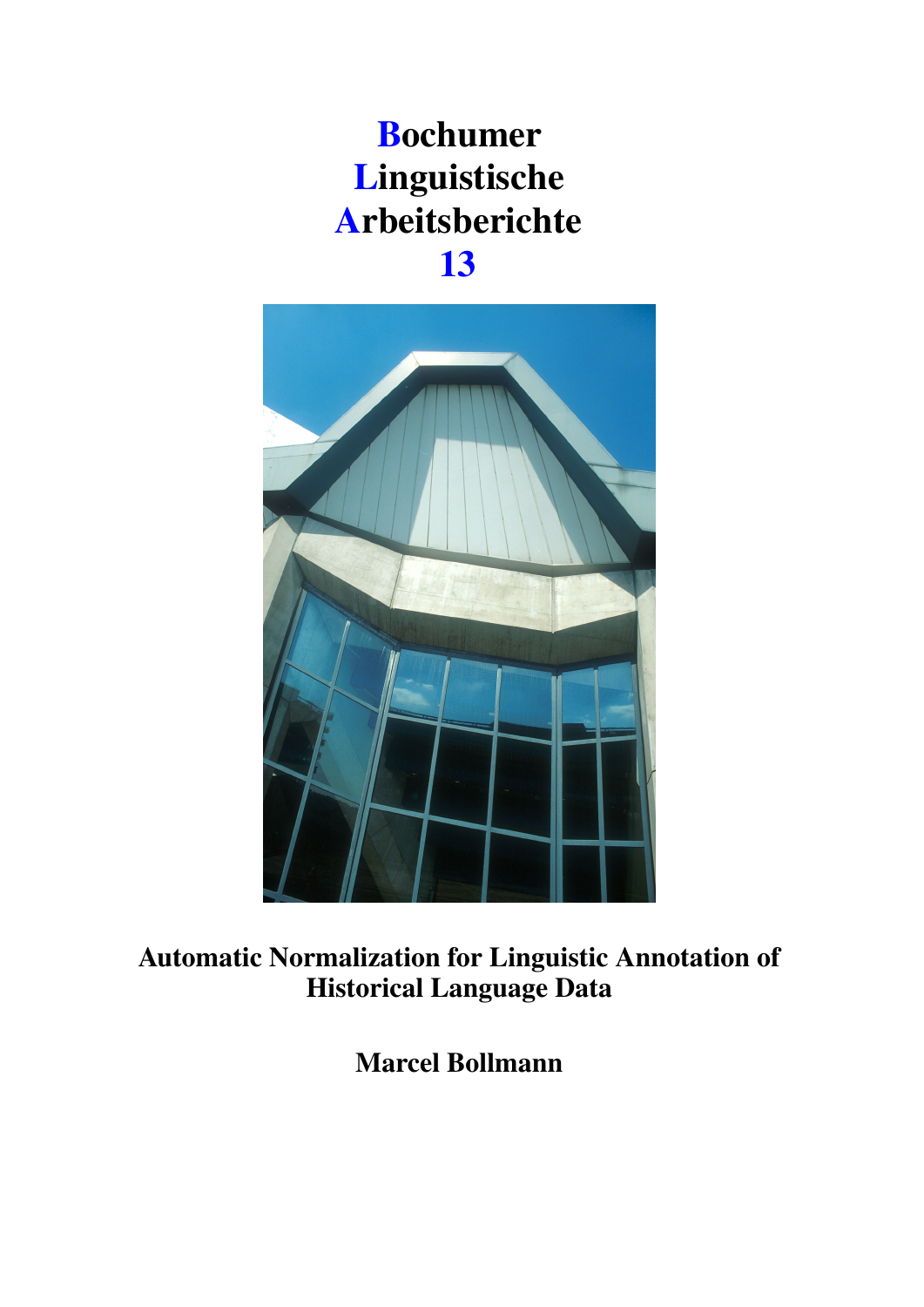# Bochumer Linguistische Arbeitsberichte



Herausgeber: Stefanie Dipper & Björn Rothstein

Die online publizierte Reihe "Bochumer Linguistische Arbeitsberichte" (BLA) gibt in unregelmäßigen Abständen Forschungsberichte, Abschluss- oder sonstige Arbeiten der Bochumer Linguistik heraus, die einfach und schnell der Öffentlichkeit zugänglich gemacht werden sollen. Sie können zu einem späteren Zeitpunkt an einem anderen Publikationsort erscheinen. Der thematische Schwerpunkt der Reihe liegt auf Arbeiten aus den Bereichen der Computerlinguistik, der allgemeinen und theoretischen Sprachwissenschaft und der Psycholinguistik.

The online publication series "Bochumer Linguistische Arbeitsberichte" (BLA) releases at irregular intervals research reports, theses, and various other academic works from the Bochum Linguistics Department, which are to be made easily and promptly available for the public. At a later stage, they can also be published by other publishing companies. The thematic focus of the series lies on works from the fields of computational linguistics, general and theoretical linguistics, and psycholinguistics.

© Das Copyright verbleibt beim Autor.

# Band 13 (Dezember 2013)

| Herausgeber: | <b>Stefanie Dipper</b>            |
|--------------|-----------------------------------|
|              | Sprachwissenschaftliches Institut |
|              | Ruhr-Universität Bochum           |
|              | Universitätsstr. 150              |
|              | 44801 Bochum                      |

Björn Rothstein Germanistisches Institut Ruhr-Universität Bochum Universitätsstr. 150 44801 Bochum

Erscheinungsjahr 2013 ISSN 2190-0949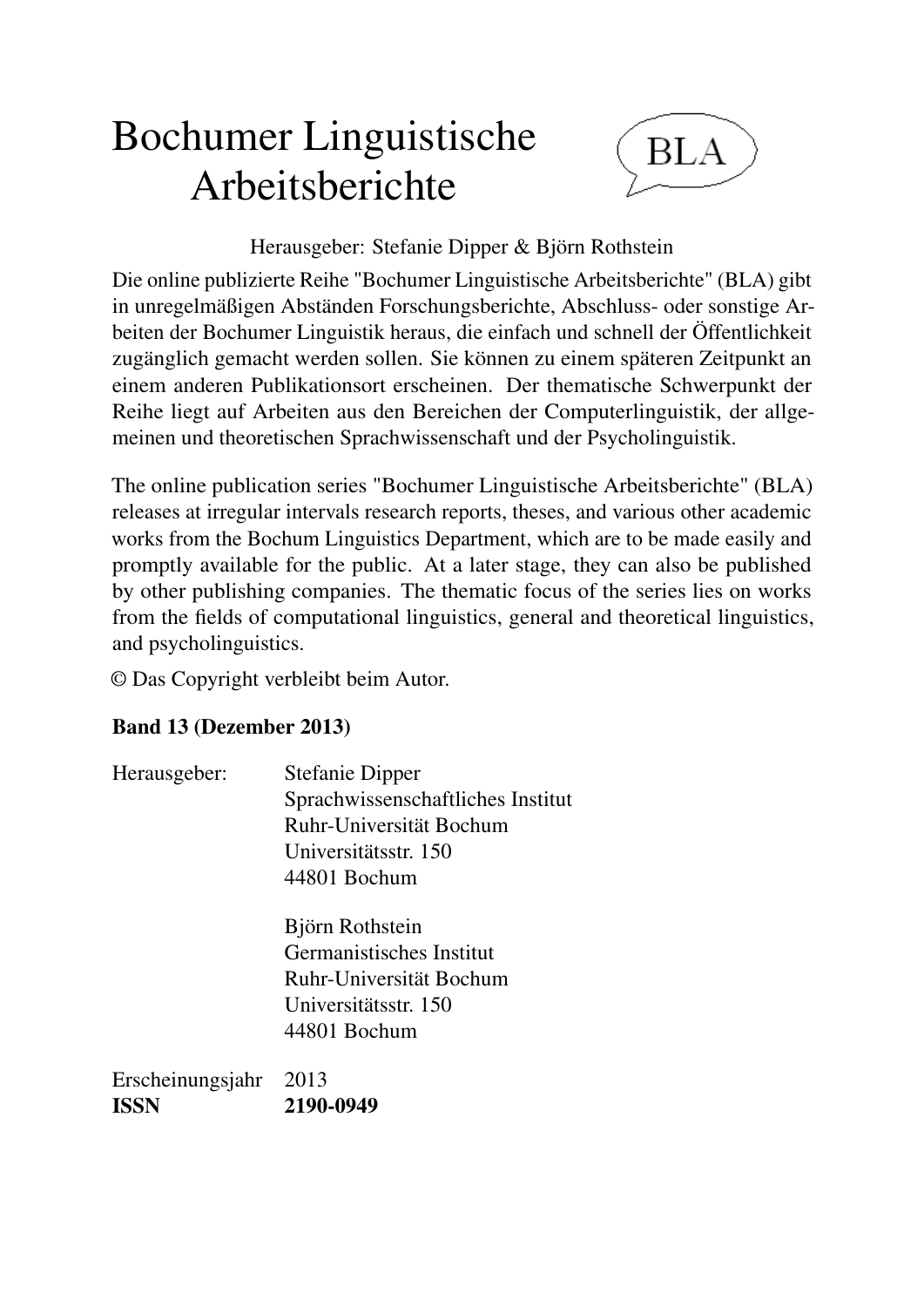Marcel Bollmann

# Automatic Normalization for Linguistic Annotation of Historical Language Data

# 2013

Bochumer Linguistische Arbeitsberichte

(BLA 13)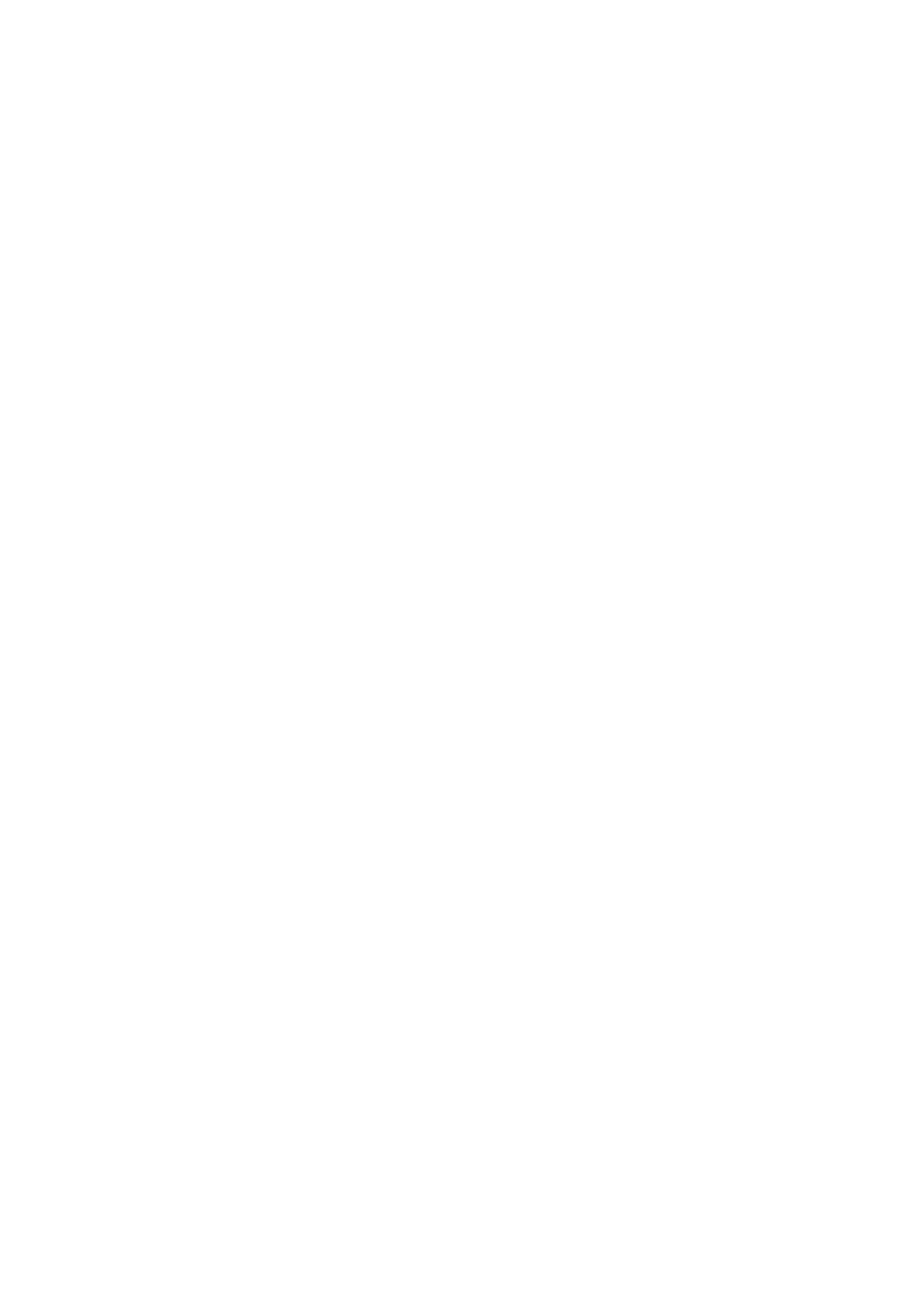| <b>Contents</b> |
|-----------------|
|-----------------|

| 1              |         | <b>Introduction</b>                                                                 | 6  |
|----------------|---------|-------------------------------------------------------------------------------------|----|
| $\overline{2}$ | Corpora |                                                                                     | 8  |
|                | 2.1     |                                                                                     | 8  |
|                | 2.2     |                                                                                     | 9  |
|                | 2.3     |                                                                                     | 10 |
|                |         | 2.3.1                                                                               | 11 |
|                |         | 2.3.2                                                                               | 12 |
|                | 2.4     |                                                                                     | 14 |
| 3              |         | <b>Normalization</b>                                                                | 16 |
|                | 3.1     | <b>Methods</b>                                                                      | 16 |
|                |         | 3.1.1                                                                               | 17 |
|                |         | 3.1.2                                                                               | 18 |
|                |         | 3.1.3                                                                               | 19 |
|                |         | 3.1.4                                                                               | 20 |
|                | 3.2     | Weighted Levenshtein distance                                                       | 24 |
|                |         | 3.2.1                                                                               | 26 |
|                |         | 3.2.2                                                                               | 29 |
|                |         | 3.2.3                                                                               | 40 |
|                |         | Effect of training corpus size $\dots \dots \dots \dots \dots \dots \dots$<br>3.2.4 | 45 |
|                | 3.3     | Using the Luther corpus for training $\dots \dots \dots \dots \dots$                |    |
|                |         |                                                                                     | 46 |
| 4              |         | Part-of-speech tagging                                                              | 49 |
|                | 4.1     |                                                                                     | 49 |
|                | 4.2     | Tagging on modern data $\ldots \ldots \ldots \ldots \ldots \ldots \ldots \ldots$    | 53 |
|                | 4.3     | Tagging on historical and gold standard data                                        | 57 |
|                |         | 4.3.1<br>Semantic and morphologic variation                                         | 60 |
|                |         | 4.3.2                                                                               | 62 |
|                |         | 4.3.3<br>Limits of the training corpus $\dots \dots \dots \dots \dots \dots \dots$  | 64 |
|                |         | 4.3.4                                                                               | 67 |
|                | 4.4     | Tagging on automatically normalized data                                            | 68 |
|                |         | 4.4.1<br>Correlation between normalization and tagging performance                  | 70 |
|                |         | 4.4.2                                                                               | 73 |
| 5              |         | <b>Related work</b>                                                                 | 76 |
| 6              |         | <b>Conclusion</b>                                                                   | 78 |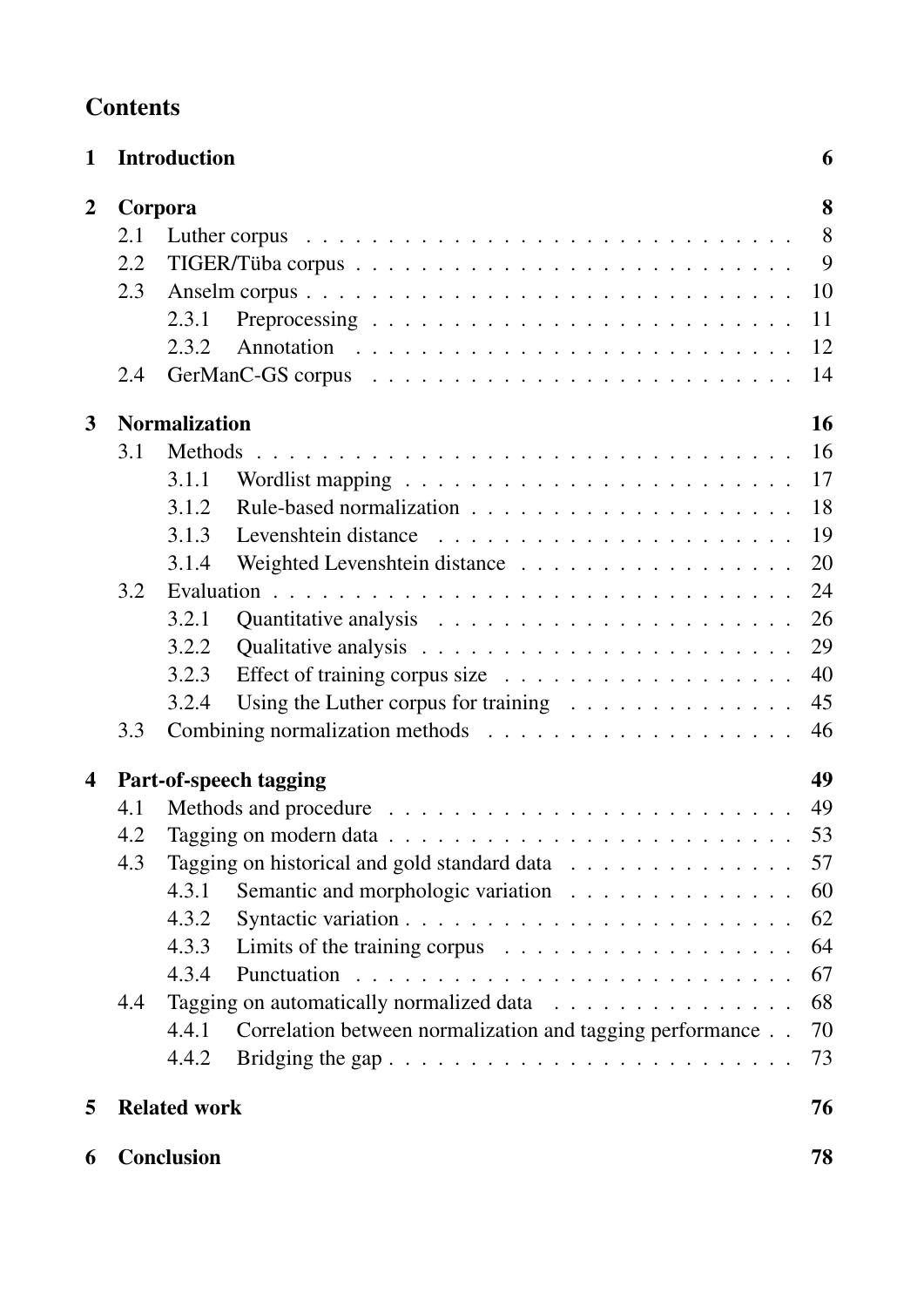# List of Tables

| $\mathbf{1}$   | Correlation between original and modern punctuation marks in Anselm      |    |
|----------------|--------------------------------------------------------------------------|----|
|                |                                                                          | 13 |
| $\overline{2}$ |                                                                          | 14 |
| 3              | Mappings for tags unique to the GerManC-GS corpus                        | 14 |
| $\overline{4}$ | Size, baseline, and maximum accuracy per text                            | 25 |
| 5              | Normalization accuracy per text, trained on first 500 tokens             | 26 |
| 6              |                                                                          | 28 |
| 7              | Examples for historical types mapped to multiple modern types            | 30 |
| 8              |                                                                          | 33 |
| 9              | WLD weights learned from the first 500 tokens of Melk                    | 35 |
| 10             | Example normalizations with distance-based algorithms from Melk          | 37 |
| 11             | Example normalizations with distance-based algorithms from JubelFeste,   |    |
|                |                                                                          | 39 |
| 12             | Normalization accuracy per text, trained on first $n$ tokens             | 42 |
| 13             | Comparison of the 10 most frequent rules with differently sized training |    |
|                |                                                                          | 44 |
| 14             | Normalization accuracy per text, trained on Luther                       | 45 |
| 15             | Normalization accuracy per text, using combinations of normalizers       | 47 |
| 16             |                                                                          | 51 |
| 17             |                                                                          | 52 |
| 18             | Tagging accuracy on modern data, without capitalization and punctua-     |    |
|                |                                                                          | 55 |
| 19             | Tagging accuracy on historical data and gold standard normalizations .   | 58 |
| 20             | Tagging accuracy on unknowns in gold standard normalizations             | 65 |
| 21             | Tagging accuracy on automatically normalized texts $\dots \dots \dots$   | 69 |
| 22             | Comparison of tagging accuracy between original, gold standard and       |    |
|                | automatic normalizations                                                 | 70 |
| 23             | Comparison of tagging accuracy using RFTagger, on unknowns and           |    |
|                |                                                                          | 74 |
|                |                                                                          |    |

# List of Figures

|  | Normalization accuracy for different sizes of the training part | $\ldots$ 43 |  |
|--|-----------------------------------------------------------------|-------------|--|
|  |                                                                 |             |  |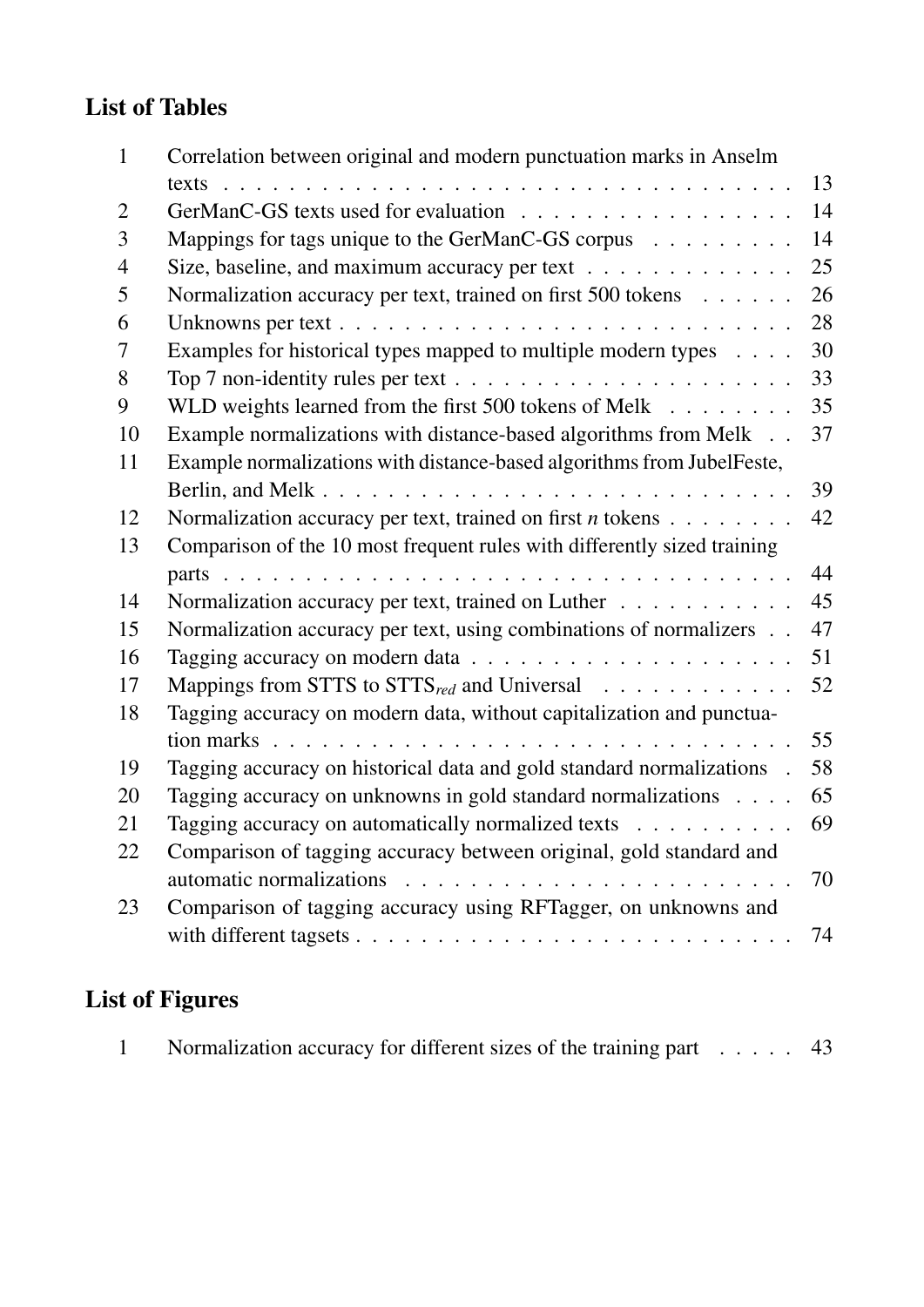# Abstract

This paper deals with spelling normalization of historical texts with regard to further processing with modern part-of-speech taggers. Different methods for this task are presented and evaluated on a set of historical German texts from the 15th–18th century, and specific problems inherent to the processing of historical data are discussed. A chain combination using word-based and character-based techniques is shown to be best for normalization, while POS tagging of normalized data is shown to benefit from ignoring punctuation marks. Using these techniques, when 500 manually normalized tokens are used as training data for the normalization, the tagging accuracy of a manuscript from the 15th century can be raised from 28.65% to 76.27%.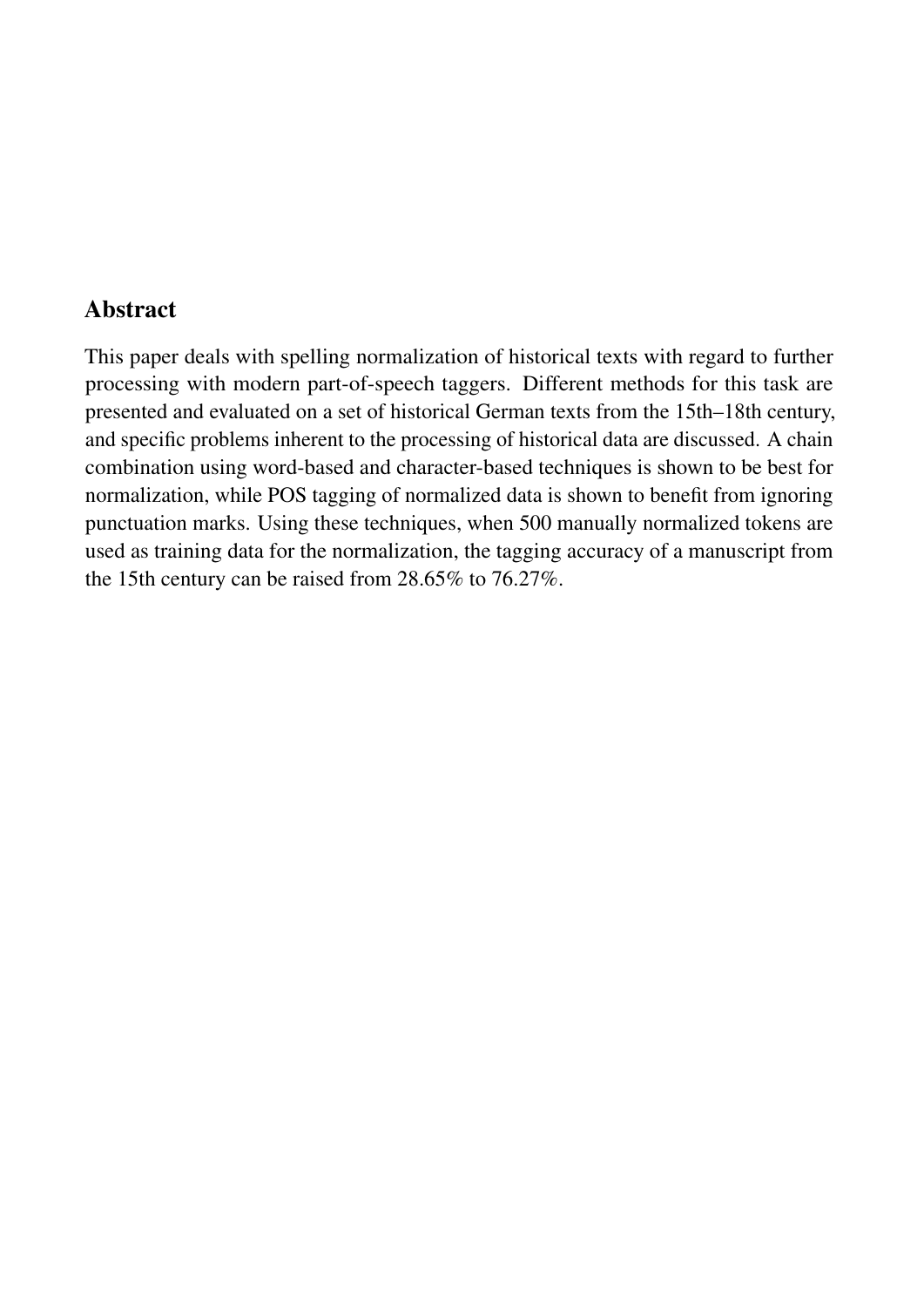# 1 Introduction $<sup>1</sup>$ </sup>

In the domain of corpus linguistics, part-of-speech (POS) annotation is probably the most commonly found type of annotation for large, modern language corpora. It can serve as a starting point for the full syntactic parsing found in treebanks such as the Penn treebank (Marcus et al., 1993), the TIGER corpus (Brants et al., 2002), and Tüba-D/Z (Telljohann et al., 2004). Apart from this, POS annotation can be used for a wide range of practical applications, such as information retrieval, semantic disambiguation (e.g., Wilks and Stevenson, 1998), or distance computations (e.g., Dipper and Schrader, 2008). Gold standard POS annotation also plays an important role for training and evaluation of automatic POS taggers, which in turn can provide valuable assistance in the creation of further annotated resources. Automatic POS tagging of modern language data is a well explored field, commonly achieving accuracies around 97% (Schmid, 1995; Brants, 2000; Schmid and Laws, 2008).

The typical domain of larger corpora such as Tüba-D/Z or TIGER is newspaper texts. One reason for this is the common availability of such texts in relatively large amounts. Another reason is that newspapers are typically written in a neutral, formal style of the standard variety of a language, as opposed to, e.g., literary works, which may be more heavily influenced by the personal writing style of one author. In recent times, there has been a growing interest in more specialized types of corpora, e.g., corpora of SMS texts (Walkowska, 2009) or Twitter messages (Petrović et al., 2010). Corpora of historical data are another example of these specialized resources; projects to create historical corpora have been started for several different languages, e.g., German (Scheible et al., 2011a), Spanish (Sánchez-Marco et al., 2010), or Slovene (Erjavec, 2012). While the creation of a corpus of modern standard language can be heavily aided by tools like POS taggers, the same cannot be said for non-standard varieties, as performance of these tools is typically much worse. As an example, Scheible et al. (2011b) present a study on Early Modern German texts and report an average tagging accuracy of 69.6% for this type of data.

While syntactic and semantic differences between historical and modern language varieties are common, differences in spelling are probably the biggest obstacle for natural language processing (NLP) tools. This is because spelling in historical texts is not only different from modern spelling, but also often inconsistent due to the lack of fixed spelling conventions. These inconsistencies can also arise within a single text written by one author. A common approach to this problem, which is also employed in this paper, is to "normalize" these historical spellings to their modern counterparts. While this method has generated a lot of interest by various research groups lately (e.g.,

<sup>&</sup>lt;sup>1</sup>This paper is a slightly modified and updated version of my Master's thesis from December 7th, 2012, which was supervised by Prof. Dr. Stefanie Dipper. A brief summary of the main results has also been previously published as a workshop paper (Bollmann, 2013).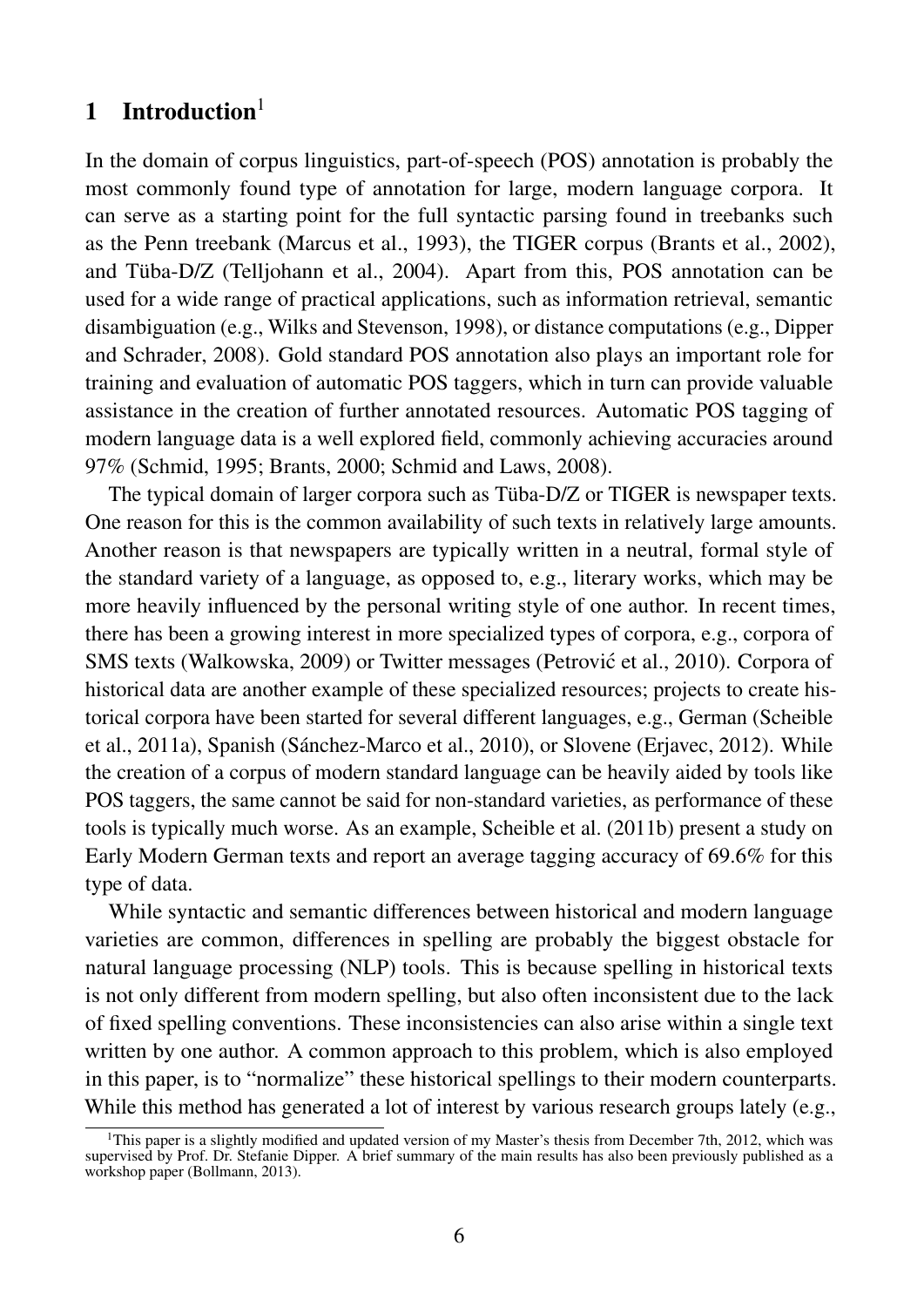Baron et al., 2009; Jurish, 2010; Bollmann et al., 2011; Hendrickx and Marquilhas, 2011; Adesam et al., 2012), no clear "best" algorithm for automatic normalization has been identified yet. Also, comparisons between the various normalization algorithms are rarely performed (Reynaert et al., 2012, is a recent example, though).

Furthermore, there has been less focus on the effect of various normalization methods on POS tagging. While Dipper (2010) and Scheible et al. (2011b) describe an increase in tagging performance when using a normalization layer (rather than the original data), the normalization was created manually in both cases and can therefore be assumed to be correct. However, when using automatic methods, it is not obvious whether tagging accuracy is directly linked to normalization accuracy. This is especially true for strongly inflecting languages like German: minor differences in inflection that arise during normalization are counted as errors there, but can still generate the correct POS tag. Similarly, the POS tag of wrongly normalized words might conceivable be inferred from their syntactic context if the surrounding words have been normalized correctly. Different normalization methods might have different advantages in this regard which cannot be derived from normalization accuracy alone.

This thesis aims to do two things: firstly, to compare different approaches to normalization and evaluate them on different types of historical texts; and secondly, to evaluate the task of POS tagging on historical language data, with a particular focus on the effect that normalization has on tagging accuracy. It will show that there are specific characteristics of normalized texts which affect POS tagging and should be carefully considered when using such an approach. The language of the texts used for the evaluation is German from the Early New High German (ENHG) to the Early Modern period, with sample texts ranging from the 15th to 18th centuries. The modern standard variety of New High German (NHG) is sometimes also referred to as "modern German" here.

Spellings of ENHG and NHG wordforms are compared frequently; for easier identification, the historical wordform and its modern (or, sometimes, automatically normalized) counterpart are often separated by an arrow (e.g.,  $old \rightarrow new$ ). If glosses are used, the first line in italics will always be the historical text, while the following lines contain gold standard annotations; if an example deviates from this structure, it will be labelled accordingly.

The structure of this paper is as follows: Section 2 presents all corpora that are used in the evaluation, while Section 3 presents different approaches to normalization and evaluates them on historical data. Section 4 discusses part-of-speech tagging by highlighting specific problems of tagging historical data and evaluating tagging performance on original and normalized historical texts. Section 5 presents related work, and Section 6 concludes and discusses possible lines of future research.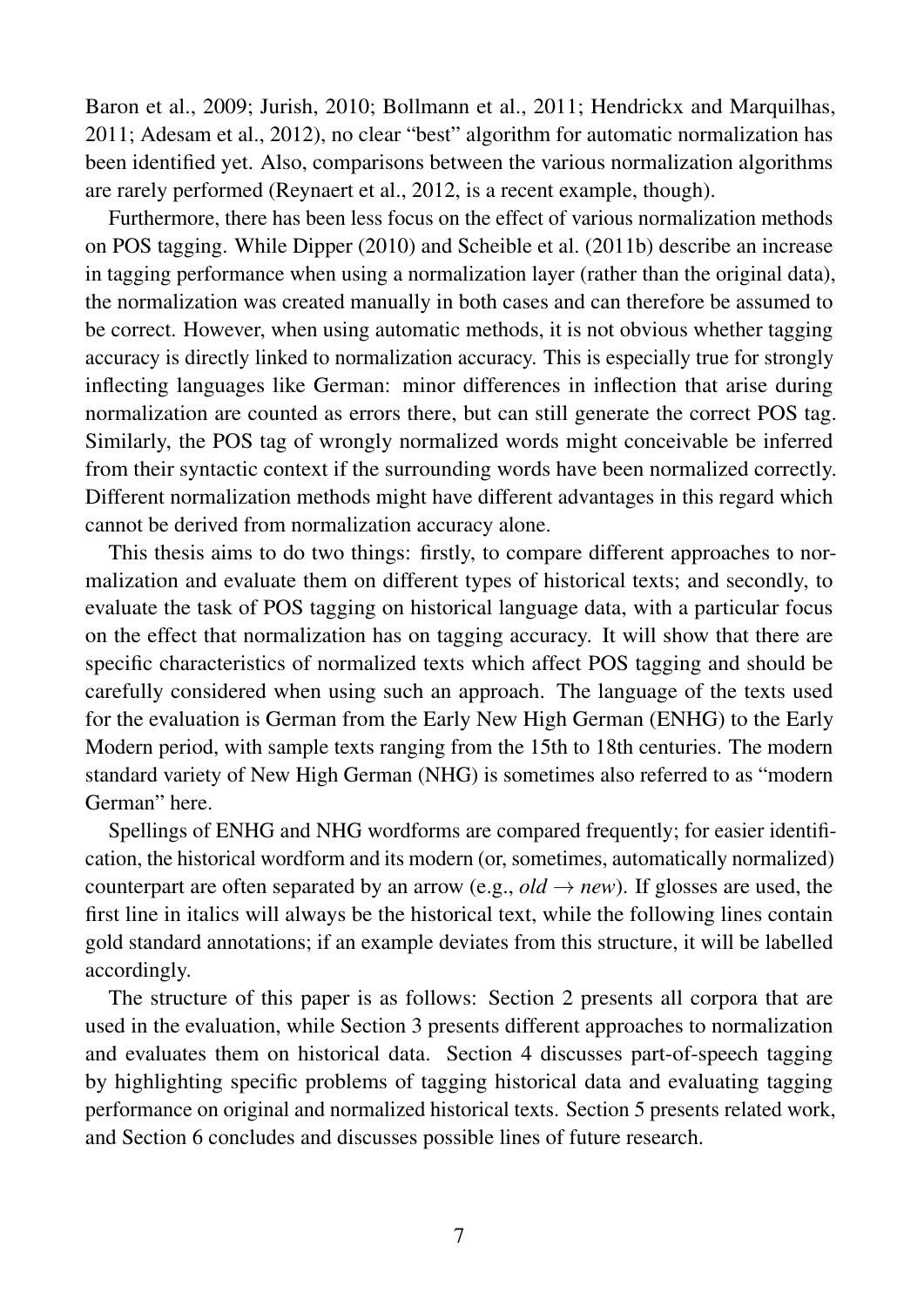# 2 Corpora

This section describes the corpora used for the normalization and tagging experiments. Section 2.1 presents the Luther corpus that was used for the evaluation of normalization methods. Section 2.2 describes the modern German corpus used to train the POS tagger and to perform tagging experiments on modern data. The remaining sections discuss the corpora used to evaluate normalization, POS tagging, and the combination of both in the context of actual research scenarios: the Anselm corpus in Section 2.3; and the GerManC-GS corpus in Section 2.4.

# 2.1 Luther corpus

Gold standard data of normalizations of historical texts is not easily available. Such data is required, however, for training and evaluating automatic normalization methods. An earlier study described in Bollmann et al. (2011) tried to address this problem by creating test data from two different versions of the Luther bible. The resulting Luther corpus is briefly described here.

For this corpus, two different versions of the bible were used: the original Early New High German version by Martin Luther from 1545, and a revised modern version of it.<sup>2</sup> Both versions were aligned on the basis of verses and split up randomly in development, evaluation, and training parts. Bollmann et al. (2011) describe the alignment process in more detail; the Luther corpus used in this thesis is identical to the one described there except for one change: 1:n alignments, such as  $soltu \rightarrow \text{sollst } du$  'should you', have been removed.

One reason for removing 1:n alignments is that they raise the complexity of the normalization process; it is not trivial, for example, to decide how such normalizations could be generated with a simple Levenshtein algorithm (cf. Sec. 3.1.3). If the space character between the words is treated just like any other character, the number of possible normalization candidates increases by a large margin, which is likely to increase the error rate significantly. Considering that 1:n alignments only make up a tiny fraction of the corpus (e.g., 0.65% of the evaluation part), the disadvantages likely outweigh the benefits. The more important reason, however, is that 1:n alignments do not occur in the Anselm corpus, which is one of the primary application scenarios considered in this thesis. Here, in cases like *soltu*, the modern word boundaries are already marked in the transcription (e.g., *solt|u*). Therefore, these wordforms can be split up before the normalization process, avoiding the above-mentioned problems. The GerManC corpus features a similar tokenization scheme (Scheible et al., 2011b).

With this modification, the Luther corpus used here consists of 218,504 tokens in the training part and 109,258 tokens in the evaluation part. This is comparatively large for a

<sup>&</sup>lt;sup>2</sup>Available from http://www.sermon-online.de/.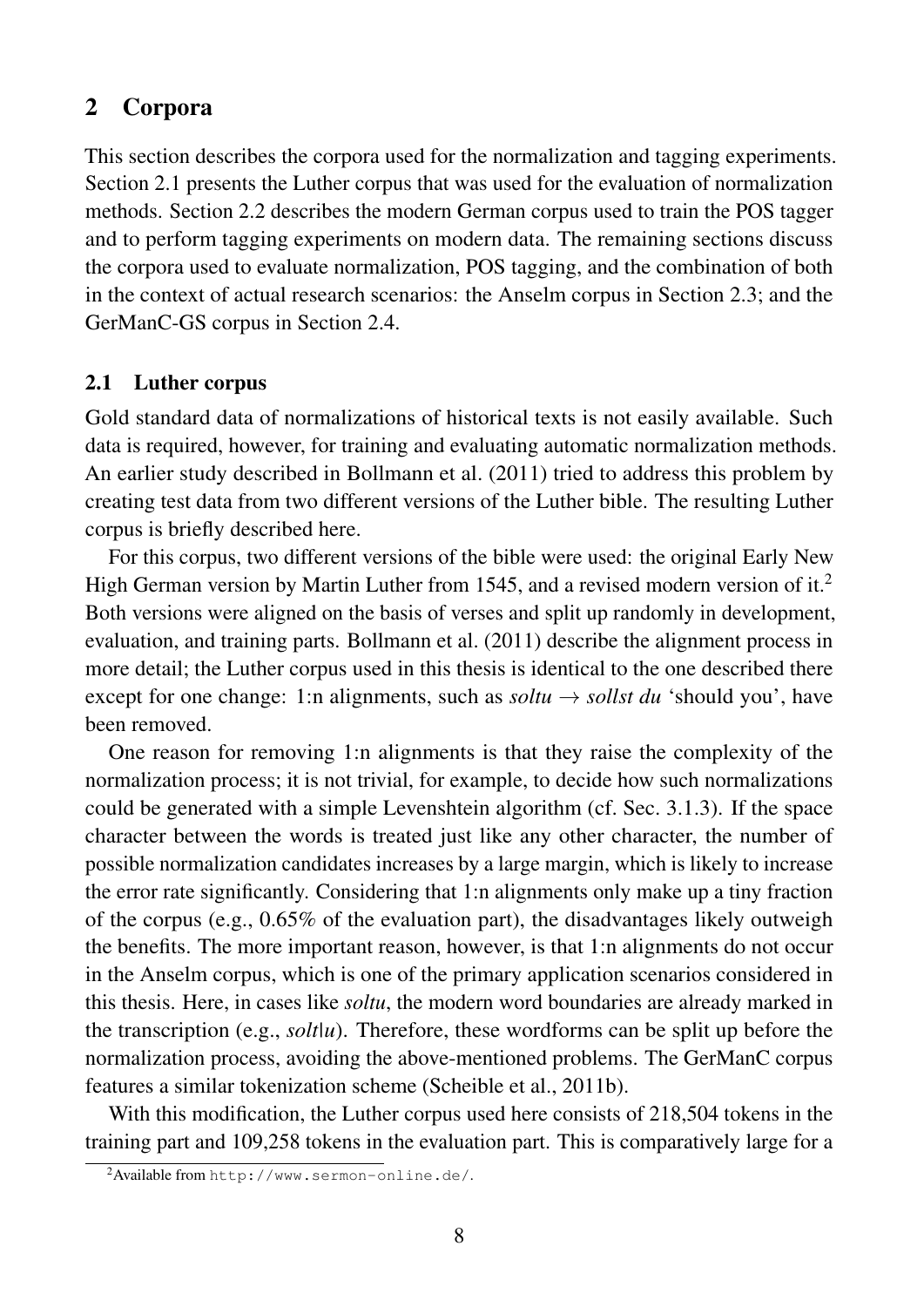corpus of annotated<sup>3</sup> historical data: the manually annotated GerManC-GS corpus, for example, only consists of 57,845 tokens divided across 24 different texts with possibly different writing styles, while the average length of a text in the Anselm corpus is around 8,000 tokens.

Despite being written in 1545, language and spelling in the Luther bible is already relatively close to modern German. In the evaluation part of the corpus, 65.13% of all tokens in the ENHG version are already equivalent to their aligned modern counterparts, setting a relatively high baseline for a normalization algorithm. This is not too surprising, though, considering that Luther's 1545 bible translation was highly influential for the subsequent development of New High German (Besch, 2000). Typical spelling differences to NHG are 'v' in place of (modern) 'u' (as in *vnd*  $\rightarrow$  *und* 'and') and duplication of consonant letters, often 'f' (as in the preposition  $\alpha u f f \rightarrow \alpha u f$  'in/on/at').

#### 2.2 TIGER/Tüba corpus

The TIGER/Tüba corpus has been created as a test and training corpus for the evaluation of part-of-speech tagging in Section 4. As the name suggests, it results from the combination of the TIGER corpus (Brants et al., 2002) and version 6 of the Tüba-D/Z treebank (Telljohann et al., 2004).

Although most POS taggers already provide a language model for German, there are a few problems with using them in the context of this work. First, models for different taggers have often been trained on different tagsets, requiring an individual post-processing step to map them to the tagset used in the evaluation texts. If the model uses a smaller tagset, an unambiguous mapping might not even exist, which could lead to distorted results. Second, while many taggers provide a pre-compiled language model, they do not provide the data that was used to train it. Having access to the training data, however, enables us to perform more sophisticated experiments, such as testing the effect of removing all punctuation, a potential drawback that resembles the situation found in historical data. Finally, tagging performance across different taggers becomes more comparable when the training data is the same in each case.

A slight problem arises from the fact that the texts in TIGER and Tüba-D/Z mostly follow traditional German orthography before the 1996 orthography reform. The gold standard normalizations in the Anselm corpus do not consequently follow either the original or the reformed orthography, though (GerManC-GS appears to follow old orthography rules). The most significant change of the reform consists of replacing 'ß' with 'ss' after short vowels; however, vowel length cannot be determined from the wordform alone. Therefore, to reduce potential errors that could arise from incompatible spellings, the corpora were modified to replace all 'ß' spellings with 'ss' regardless of their context; the same has been done with all other input data for the POS tagger. This

<sup>&</sup>lt;sup>3</sup>In this case, the annotation is the modernization of the 1545 Luther text.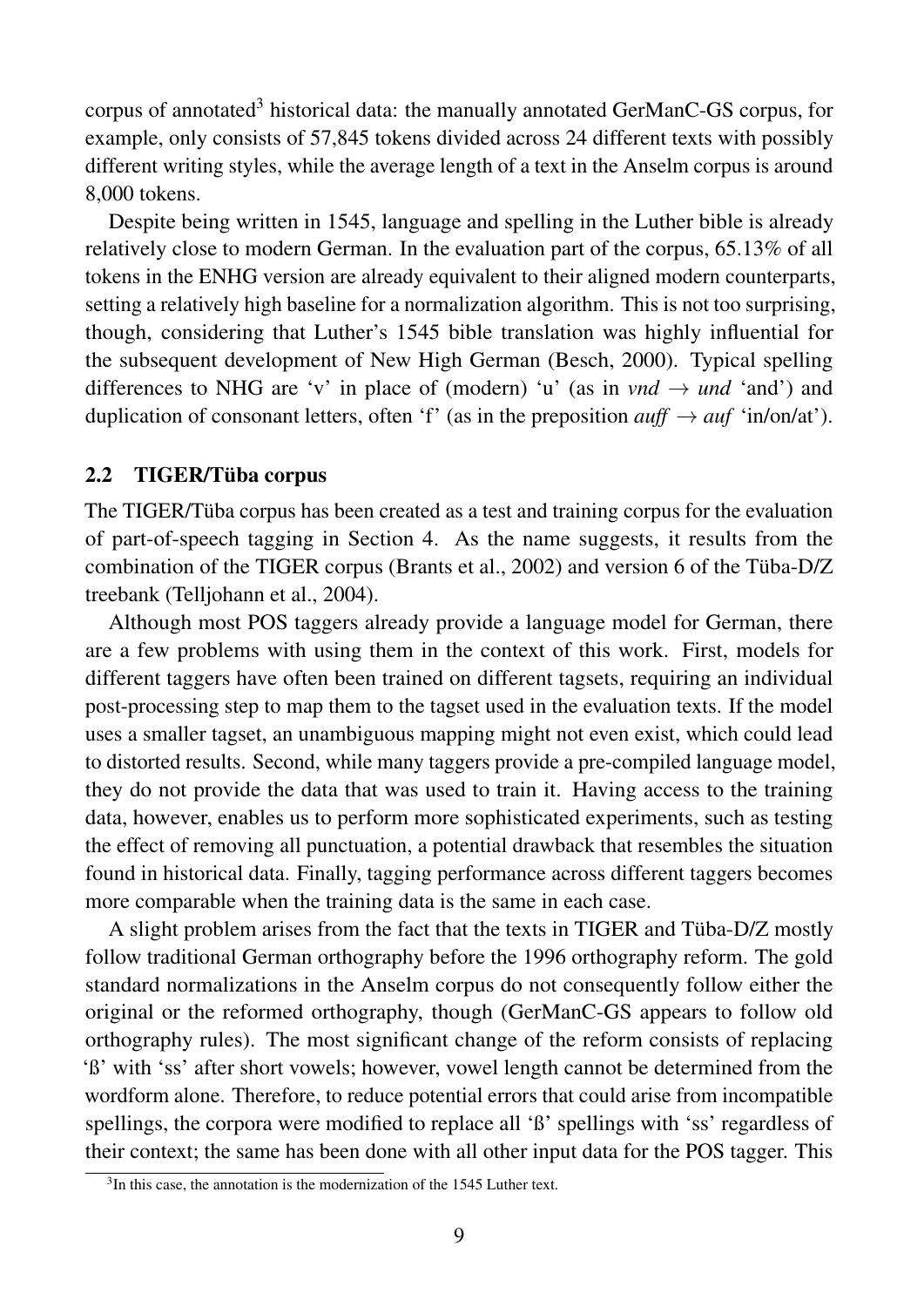results in a partially artificial, but more consistent spelling style, while not negatively impacting tagging performance.<sup>4</sup>

Both TIGER and Tüba-D/Z contain POS annotation in the style of the Stuttgart-Tübingen-TagSet (STTS) (Schiller et al., 1999). There are several minor differences, however, mostly concerning the ordering of morphological attributes and naming conventions of tags (e.g., pronominal adverbs are tagged as PROP in Tüba-D/Z, but PROAV in TIGER). Therefore, a pre-processing step was performed to map both corpora to a uniform tagset. This mapping is unambiguous and introduces only minor changes to the tags. The combined corpus still conforms to the STTS guidelines<sup>5</sup> and consists of 1,864,816 tokens in 106,288 sentences.

## 2.3 Anselm corpus

The Anselm corpus (Schultz-Balluff and Dipper, 2013) consists of different versions of the text "Interrogatio Sancti Anselmi de Passione Domini" ('Questions by Saint Anselm about the Lord's Passion'). It is created in the context of an ongoing, interdisciplinary research project which aims to provide a digital, annotated edition of these texts. This includes enriching the data with part-of-speech annotation. Using this data, the performance of normalization and POS tagging can be evaluated in the context of an actual research scenario.

In total, there are more than 50 German manuscripts and prints of the Anselm text, written in various German dialects between the 14th and 16th centuries. Versions can differ considerably in length, averaging about 8,000 tokens. The texts are religious in nature and written in a question–answer style, with Saint Anselm of Canterbury asking questions to the Virgin Mary about the Passion of Jesus Christ. A gold standard annotation has been created for two of the manuscripts so far, which are consequently used here: a manuscript of 4,783 tokens kept in Melk, Austria, written in an Eastern Upper German dialect; and another manuscript of 5,399 tokens from Berlin, written in an Eastern Central German dialect. Both manuscripts are dated to the 15th century.

- (1) *Owe* Oh weh allerliebste frau *allerlibeſte vrouwe dyn lybes kynt unſer meiſter iſt gevangen* dein liebes kind unser meister ist gefangen 'Alas, dearest woman, your dear child, our master, has been captured'
- (2) *O* Oh *allerliebſte* allerliebste *fraw* frau · *dein* dein *chind* kind *vnſer* unser *maiſter* meister *iſt* ist  $geu$ *a* $\bar{n}$ *g* $\bar{n}$ gefangen 'Oh dearest woman, your child, our master, has been captured'

Example 1 shows an excerpt from the Berlin manuscript, while Example 2 shows the same passage from the Melk text; the second line always gives the modern spelling of

<sup>&</sup>lt;sup>4</sup>This is not surprising, considering that 'ß' and 'ss' are different spellings for the same consonant and rarely induce a difference in meaning. Nevertheless, ten-fold cross-validation has been performed on the TIGER/Tüba data with and without the replacement of 'ß', and found no difference in average POS tagging accuracy.

<sup>5</sup>A minor deviation is that prepositions do not contain annotations of morphological case, as this information was available in the TIGER corpus, but not in Tüba-D/Z.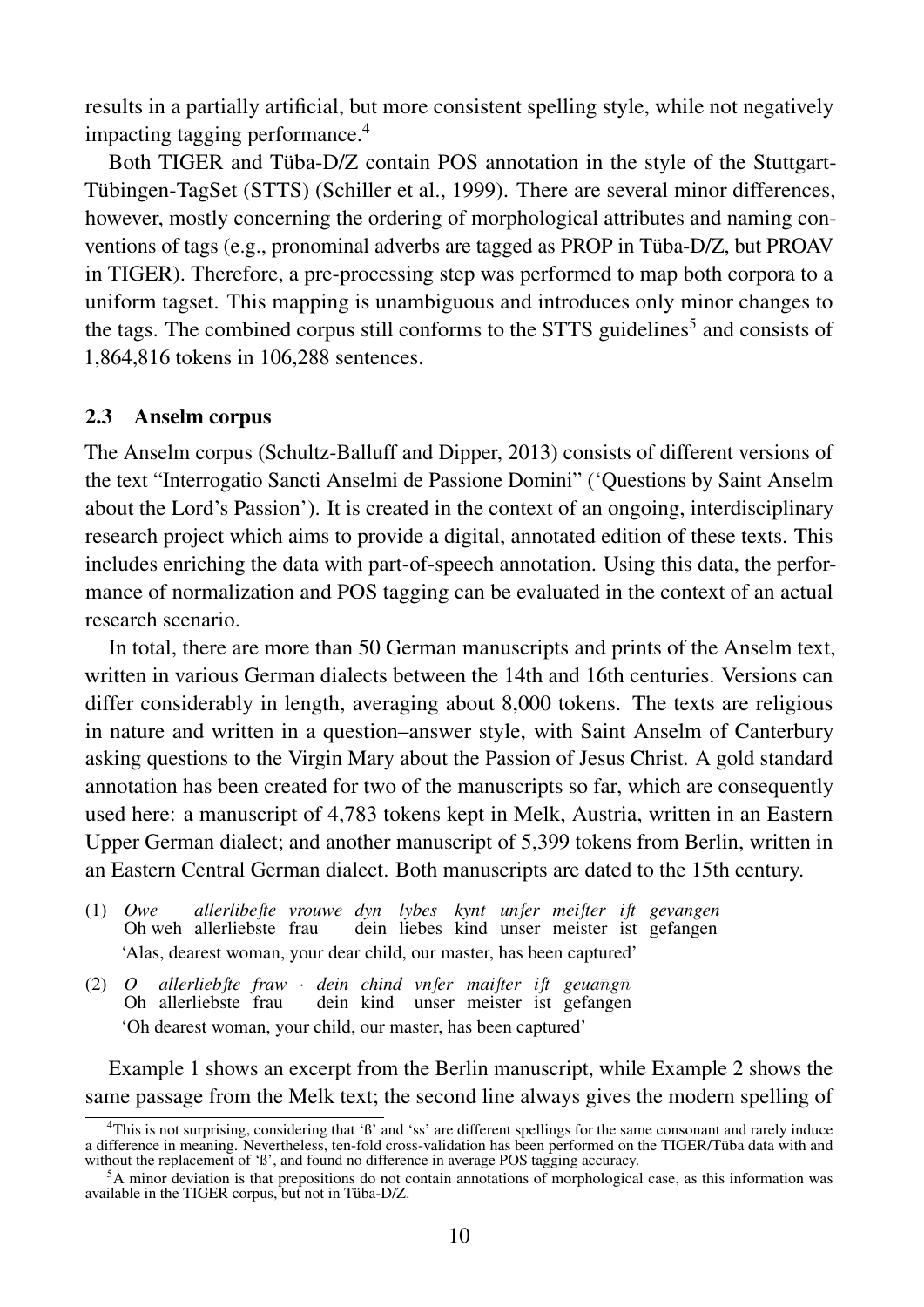each wordform (ignoring capitalization). Some characteristic spelling differences can already be observed here, e.g., the frequent use of the letter 'y' in the Berlin text, which can represent modern 'i', 'ie', or 'ei'. The Melk manuscript uses the letter 'y' much less, but has the frequent spelling 'ch' for modern 'k', which does not appear in the Berlin text. Also note the very different spellings for modern *Frau* 'woman', *vrouwe* vs. *fraw*, which are both used frequently in the respective texts to refer to the Virgin Mary. These examples already highlight some of the difficulties of spelling normalization, as the individual spelling characteristics can vary substantially between texts.

### 2.3.1 Preprocessing

Transcriptions of the manuscripts are diplomatic, i.e., they seek to preserve as many features of the original manuscript as possible. As transcriptions are done in plain text, special characters or character sequences are used to encode such features. Very common encodings are, e.g., a dollar sign  $(\xi)$  for a 'long s' (f) and a backslash followed by a hyphen  $(\neg)$  for a nasal bar  $(\neg)$ . It is not trivial to process this data with normalization algorithms: in a naive approach, multi-character transcription symbols would be treated as separate "letters" by the algorithm. Converting the transcriptions to Unicode characters is a possible solution here. However, another problem remains: combining Anselm data with data from other sources that use different transcription conventions might prove difficult. If, for example, the 'long s' is not transcribed separately (and the plain 's' character is used instead), normalization algorithms trained on Anselm texts (which always encode 'long s') will likely perform worse on this type of data, and vice versa. As the automatic processing of historical texts typically suffers from a sparse data problem, it is desirable to be able to include data from as many similar resources as possible, though.

To avoid the above-mentioned issues, all transcriptions are converted to plain alphabetic characters before further processing. 'Long s' is converted to plain 's' during this step. Superscriptions and ligatures are treated as separate characters, while diacritics are removed except for the umlaut characters (ä, ö, ü) that still exist in modern German. Most of these conversions are straightforward; some transcription marks do not have a unique replacement, though. The nasal bar and the 'r' abbreviation (transcribed as an apostrophe) are typical examples, and occur relatively frequently in the texts. The former can be used in place of '(e)n', '(e)m', or 'e' preceding a nasal, while the latter typically replaces '(e)r'. Several of these variants can be observed in the Melk manuscript:

| (3) | (a) $me\bar{v} \rightarrow mein$           | (nasal bar for 'n')                      |
|-----|--------------------------------------------|------------------------------------------|
|     | (b) <i>iudn</i> $\rightarrow$ <i>juden</i> | (nasal bar for 'e' before 'n')           |
|     | (c) $\nu \bar{m} b \rightarrow \mu m$      | (nasal bar has no modern representation) |
| (4) | (a) v'chaufft $\rightarrow$ verkauft       | (abbreviation for 'er')                  |
|     | (b) ma'ia $\rightarrow$ maria              | (abbreviation for $r'$ )                 |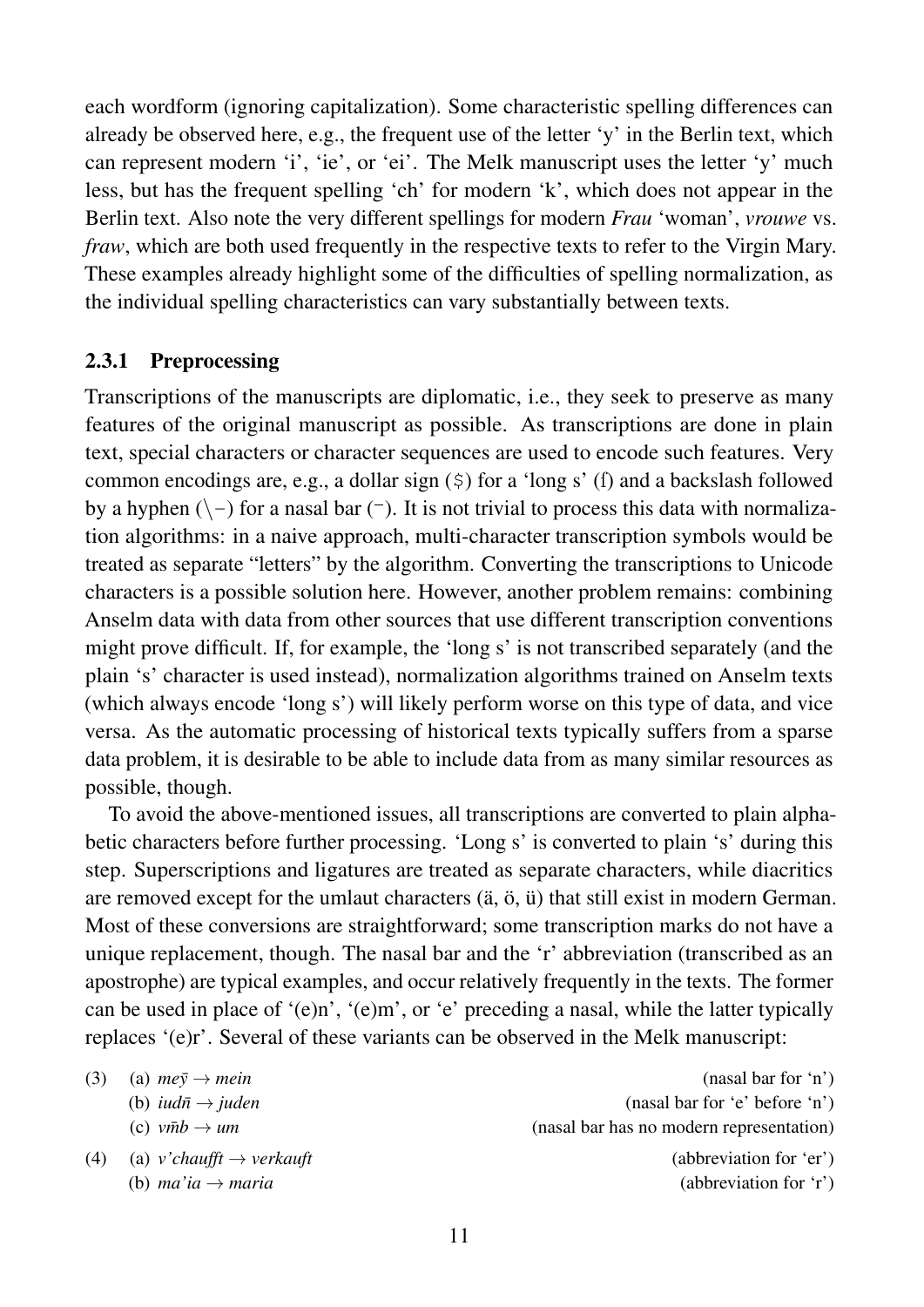Variants (3b) and (4a) occur the most often in this manuscript. Also, it can be observed that the nasal bar usually represents 'e' only when placed above 'n', and often has no representation in modern spelling when placed above 'm'. Therefore, for the Melk manuscript, the following simplification rules are used: ' $\bar{n}$ ' is simplified to 'en'; 'm' is simplified to 'm'; all other uses of the nasal bar introduce an extra letter 'n' after the letter they are placed on; and the 'r' abbreviation is always simplified to 'er'. In the Berlin manuscript, the nasal bar is simplified to 'n' in all cases, as this appears to be the predominant use here. Also, both symbols are used much more frequently in the Melk manuscript (403 nasal bars, 39 'r' abbreviations) than in the Berlin text (30 nasal bars, 2 'r' abbreviations). While these simplification rules still introduce some errors, they appear to be the most sensible rules for these manuscripts without making individual decisions for each wordform.

Additionally, the letter 'ß' is always converted to 'ss'. This only affects normalization and modernization, as 'ß' in its modern form does not occur in the transcriptions. The former, however, were found to be inconsistent regarding their use of the reformed German orthography. As the letter 'ß' is always replaced by 'ss' in the input data for the POS tagger anyway (cf. Sec. 2.2), the change was already made in the normalization and modernization layer here.

Finally, all characters in the transcriptions are converted to lowercase. The Anselm manuscripts lack consistent capitalization: in the Melk text, capital letters are often—but not always—used with proper nouns, but also in some contexts without a clear pattern, as seen in Example (5). They are not regularly used for common nouns. Also, while words at the beginning of a sentence are sometimes capitalized, this is not a definite rule.

(5) *von Rechter chrankchait* von rechter Krankheit '(because) of grave disease'

These factors make it appear unlikely that capitalization provides a reliable clue for either the normalization or the tagging process. Therefore, this information was dropped by always lowercasing all characters.

Whenever examples from the texts are shown during discussion of normalization and POS tagging, only the lowercased, simplified version of the transcription will be given.

# 2.3.2 Annotation

Both the Melk and the Berlin manuscript have been manually normalized and POS tagged by student assistants. POS tagging follows the STTS tagset (Schiller et al., 1999) but does not include morphological information (such as case, number, gender). The normalization follows the guidelines published in Bollmann et al. (2012), which distinguish two layers: "strict" normalization and modernization. Normalization in the stricter sense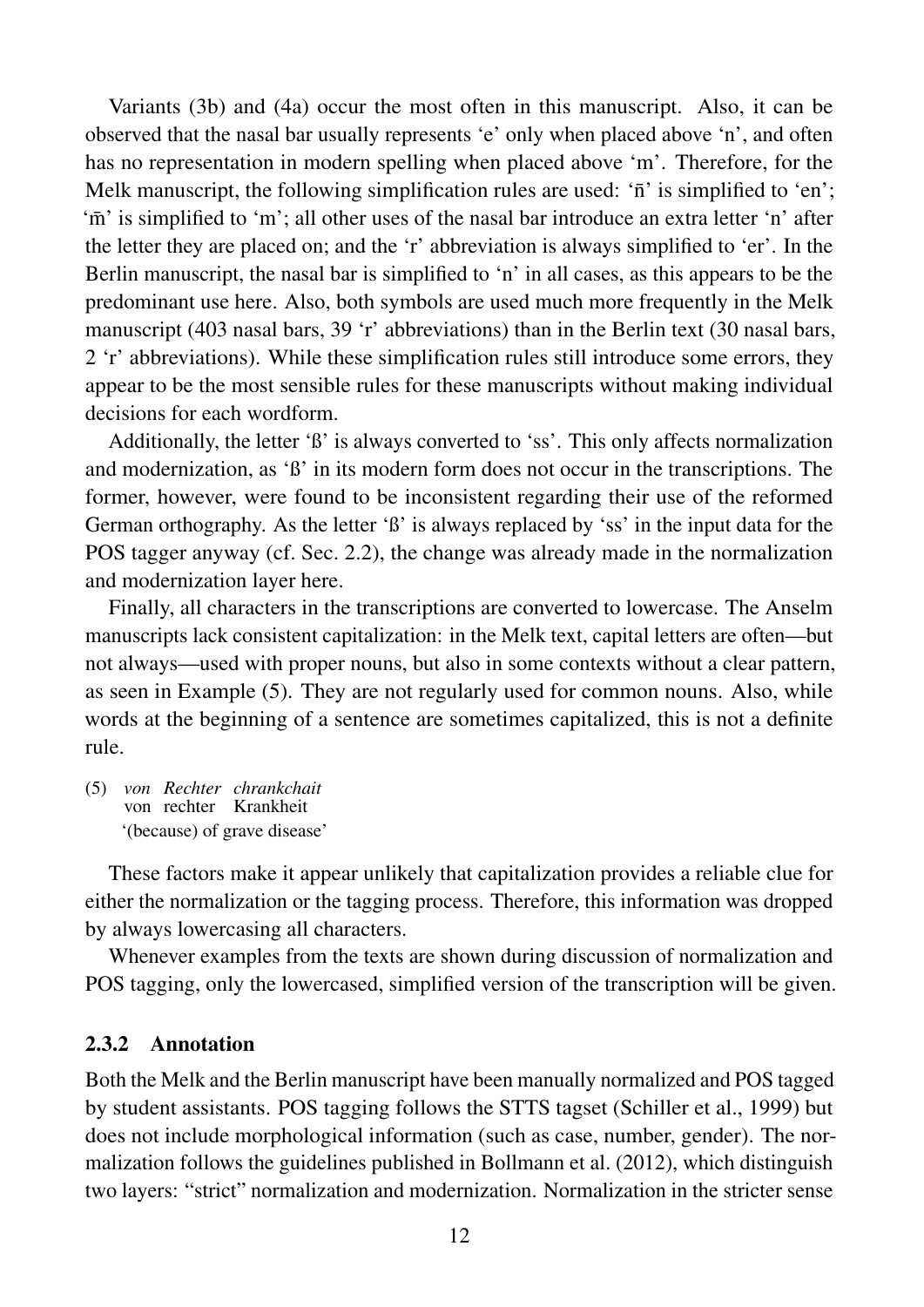|                                      |  |  | $\$\,$ . $\$\,$ other |                               |  | $\$\,$ $\$\,$ other |
|--------------------------------------|--|--|-----------------------|-------------------------------|--|---------------------|
| virgule ( $/$ ) 126 17 24            |  |  |                       | alinea ( $\parallel$ ) 177 21 |  | - 20                |
| dot (.) $27 \t 3 \t 10$              |  |  |                       | middle dot (·) 98 200 158     |  |                     |
| middle dot $\left(\cdot\right)$ 11 2 |  |  |                       | virgule $(1)$ 1 1 0           |  |                     |
|                                      |  |  | other 203 258 4,089   |                               |  | other 81 166 4,474  |
| (a) Melk text                        |  |  |                       | (b) Berlin text               |  |                     |

Table 1: Correlation between original and modern punctuation marks in the Anselm texts; column labels refer to STTS tags, i.e., '\$.' is sentence-final punctuation (including colons and semi-colons), '\$,' is the modern comma.

represents the closest modern wordform for a given historical wordform, while modernization changes wordforms with regard to semantics and correct modern inflection. The latter also replaces extinct wordforms with modern equivalents, while the normalization layers maps them to "artificial" lemmas. The hypothesis here is that the normalization layer is easier to generate with automatic normalization algorithms (especially if they do not take word context into account to help determine proper inflection), while the modernization layer achieves a higher tagging accuracy due to being closer to a grammatical NHG sentence.

Additionally, both texts were enriched with information about modern punctuation and sentence boundaries. Table 1 gives an overview of the correlation between punctuation marks found in the manuscripts and the modern punctuation marks added by the annotator. In the Melk text, the original punctuation most often coincides with modern sentence-final punctuation, with the virgule being used the most. However, 55.31% (203) of all modern sentence boundaries are not marked in the original manuscript at all. In place of the modern comma, no punctuation mark appears in the manuscript in 92.14% (258) of the cases. The virgule symbol appears very frequently in this transcription, however only in the first 72% of the text—in the remaining part, not a single virgule symbol is found. It could not be determined whether this is an original feature of the manuscript or due to an unfinished transcription process. If it is the latter, modern sentence-final punctuation could potentially show a higher coincidence with the virgule symbol on the finished transcription.

In the Berlin text (Table 1b), the virgule is almost never used. Instead, a certain type of paragraph mark (¶), the alinea, is frequently used along with the middle dot (·). Here, the tendency is a bit clearer for modern punctuation marks to coincide with a symbol in the manuscript: modern sentence boundaries are most often marked with an alinea (49.58%), while the modern comma is most often represented by a middle dot (51.55%). On the other hand, considering Table 1b by row, the middle dot only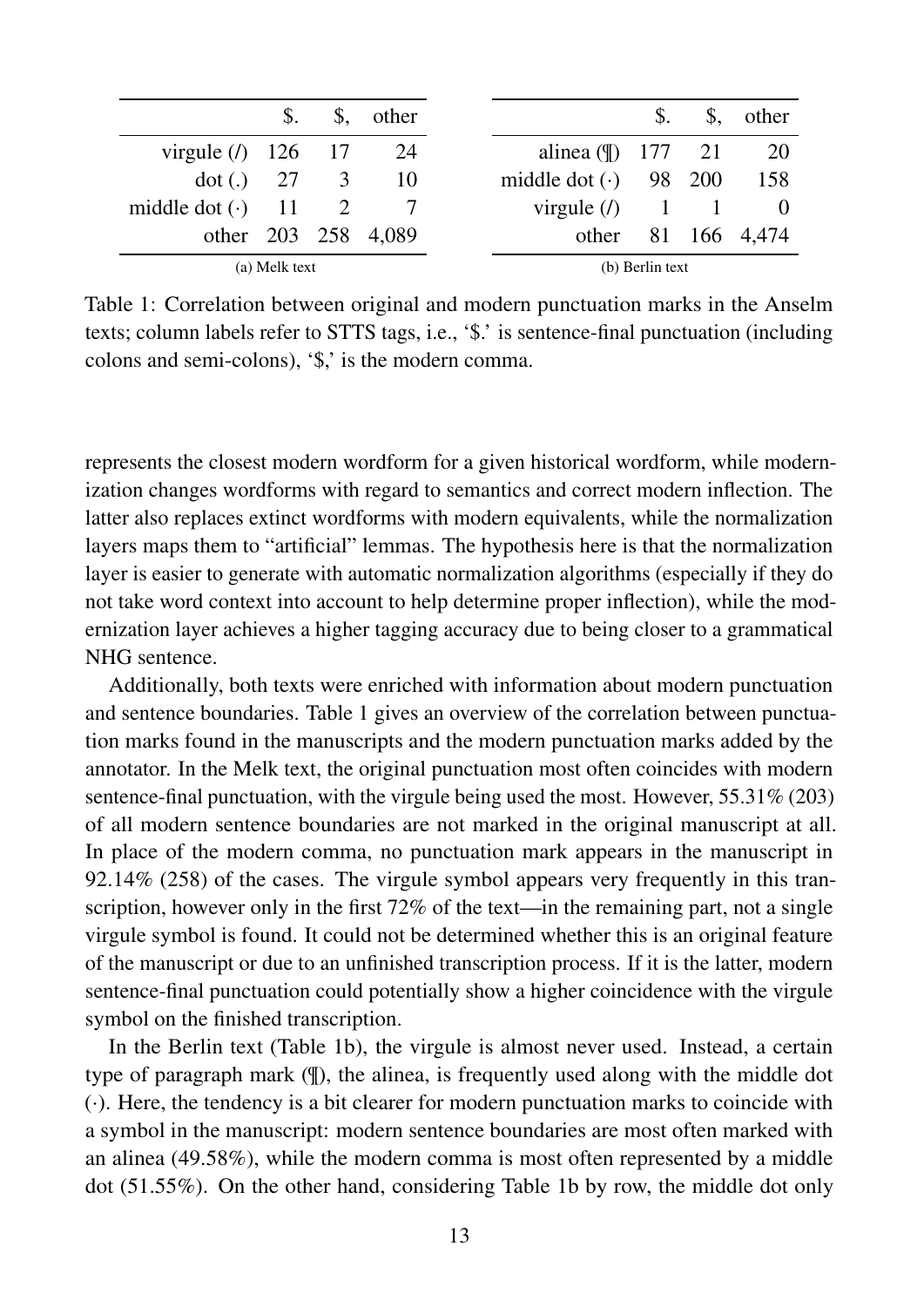|  | No. Date File name  | <b>Tokens</b> |
|--|---------------------|---------------|
|  | 1 1677 LeichSermon  | 2,585         |
|  | 2 1730 JubelFeste   | 2,523         |
|  | 3 1770 Gottesdienst | 2.292         |

Table 2: GerManC-GS texts used for evaluation; information taken from Scheible et al. (2011a).

| GerManC-GS     | <b>STTS</b>  |
|----------------|--------------|
| <b>NA</b>      | <b>NN</b>    |
| <b>PAVREL</b>  | <b>PAV</b>   |
| <b>PTKREL</b>  | <b>PRELS</b> |
| <b>PWAVREL</b> | <b>PWAV</b>  |
| <b>PWREL</b>   | <b>PRELS</b> |

Table 3: Mappings for tags unique to the GerManC-GS corpus

corresponds to a modern comma 43.86% of the time, while having no modern equivalent in 34.65% of cases (158 occurrences; column 'other'). While this distribution is notably different from that of the Melk text, it is still very unreliable for creating a mapping of original to modern punctuation.

## 2.4 GerManC-GS corpus

The GerManC corpus aims to be a representative corpus of historical, written German from 1650–1800 (Scheible et al., 2011a), classified as Early Modern German (EMG) by the authors. It contains texts from different periods within that time frame, different dialectal regions, and different genres (such as "newspaper", "letter", or "narrative"). The GerManC-GS corpus aims to be a subcorpus of GerManC that has been enriched with gold standard annotations of normalization, lemmatization, and part-of-speech tags. For this purpose, three texts of different time periods have been selected for each genre. The subcorpus is created specifically to test and to help improve existing NLP tools on historical data (Scheible et al., 2011a, p. 125).

In this thesis, the texts of the genre "sermon" from the GerManC-GS corpus will be used (referred to as "Sermon texts" from now on).<sup>6</sup> This genre was chosen because it is of a religious nature, similar to the Anselm texts and the Luther bible. Table 2 gives some general information about the three texts. On average, they are less than 2,500 tokens in size, making them the shortest texts in this evaluation. Also, with the oldest text being written in 1677, they are considerably newer than both the Anselm texts (which are dated to the 15th century) and the Luther bible (from 1545). Therefore, the language of these texts is expected to be considerably closer to New High German, which in turn should make them easier to process with existing tools.

Examples (6–8) show an excerpt from each of the three Sermon texts. They give the impression that spelling is not as varied as with the Anselm texts, however, some

<sup>&</sup>lt;sup>6</sup>I would like to thank Silke Scheible for kindly providing me with the texts.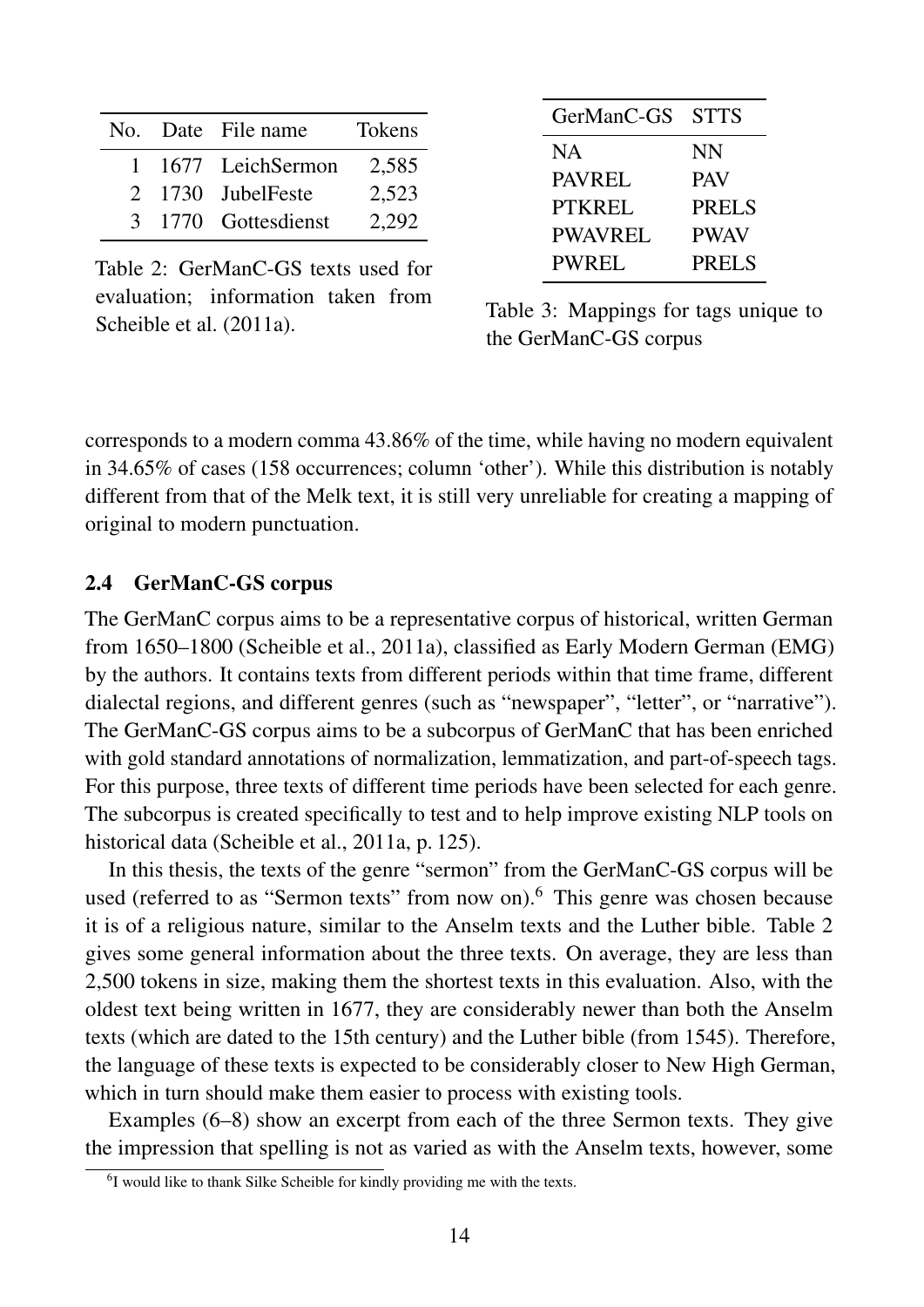inflectional ( $k\delta$ *stlich*  $\rightarrow$  *köstliches* 'delicious') and syntactic differences can still be found (*dir danken* would actually be *dir zu danken* 'to thank you' in NHG).

- (6) Und darumb ist Ihnen ihr Schmertz desto grosser worden Und darum ist Ihnen ihr Schmerz desto größer geworden 'And that is why their pain became so much greater'
- (7) *Mein GOTT ! es ist ein k e ostlich* Mein Gott ! Es ist ein köstliches Ding , dir danken *Ding , Dir dancken* 'My Lord! It is an exquisite thing to thank you'
- (8) *gieb* gib *meinen* meinen *Worten* Worten *das* das *Feuer* Feuer *,* , *das* das *die* die *Herzen* Herzen  $entz$ *undet* entzündet 'Give my words the fire to ignite hearts'

The gold standard part-of-speech annotation follows the STTS tagset without morphological attributes. However, some additional tags have been introduced to cover features specific to Early Modern German: NA marks adjectives that are used as nouns, while the other tags (PAVREL, PTKREL, PWAVREL, PWREL) mark various parts of speech when used to introduce a relative clause. As the tagging evaluation is performed using a tagger trained on standard STTS, these tags are mapped back according to the scheme in Table 3. This mapping only affects 80 tokens from all three Sermon texts combined.

Contrary to the Anselm corpus, the original transcriptions are given in the form of Unicode characters. Superscripts of characters are commonly found, though in general, fewer "special" characters are used than in the Anselm data. Still, to be able to perform comparable evaluations with both types of data, the same conversions are applied to the Sermon texts (cf. Sec. 2.3.1): all texts are lowercased and converted to plain alphabetic characters. In analogy to the Anselm texts, examples discussed in the remainder of this thesis will use this simplified version of the texts only.

The normalization of spelling variants in GerManC-GS aims to achieve a compromise between historical accuracy and usefulness for modern NLP tools, and is described as "a type of pre-lemmatisation" (Scheible et al., 2011a, p. 126). Spelling variants are normalized to a common head variant, typically representing the modern spelling of the word; however, extinct wordforms are also normalized by applying systematic spelling modernizations (Scheible et al. (2011a) give the example of the verb ending *-iren*  $\rightarrow$ *-ieren*). All in all, this normalization scheme is closer to the "normalization" layer of the Anselm corpus than the "modernization" one, though not exactly identical. The lemmatization layer is not used in this thesis.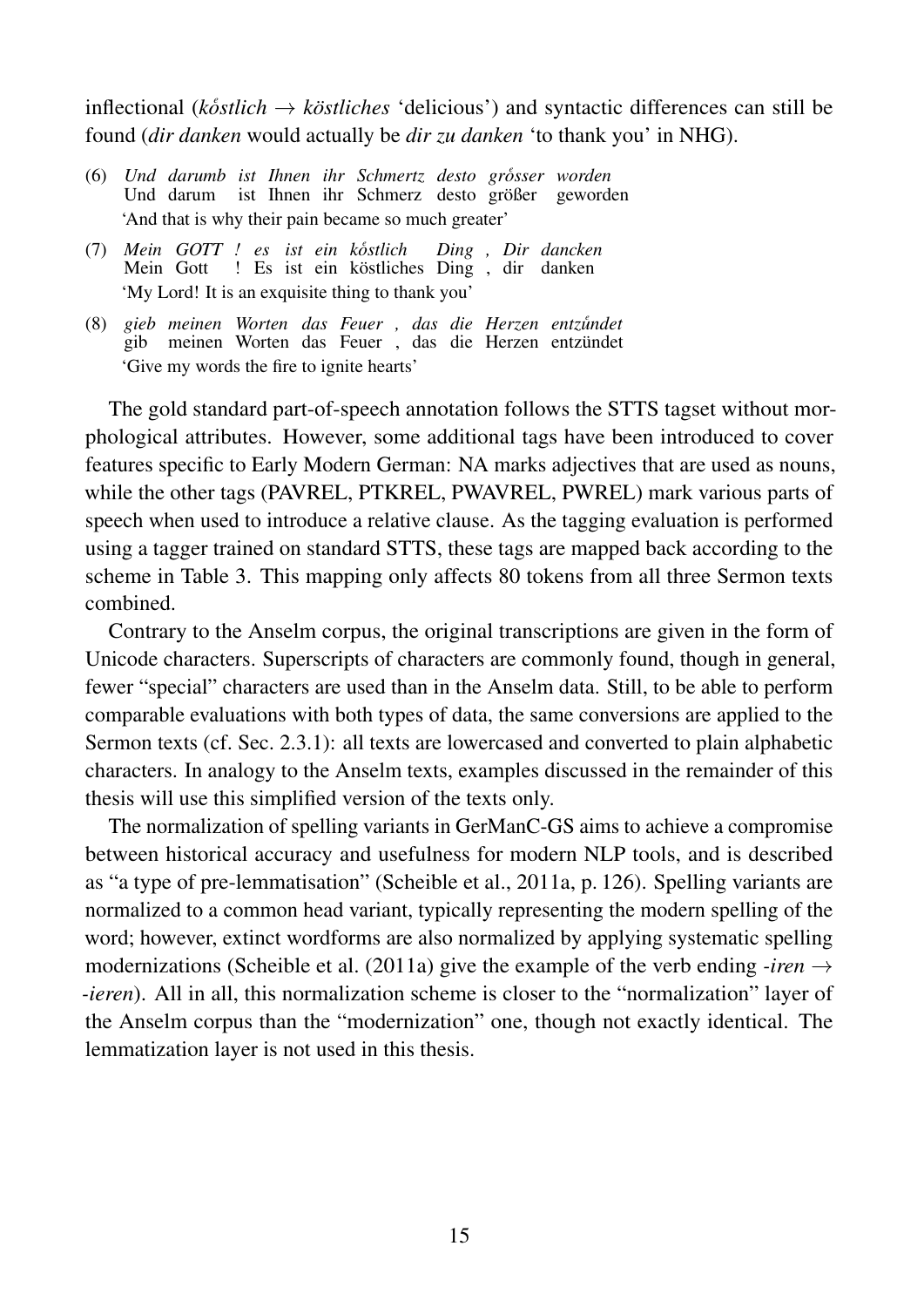# 3 Normalization

The task of normalization as it is performed here is defined as the mapping of historical wordforms to their modern counterparts. Section 3.1 first presents various normalization methods that can be used to achieve this, while Section 3.2 evaluates them on the corpora discussed in the previous section. Finally, Section 3.3 presents an approach to combine normalization algorithms and evaluates such combinations for the previously discussed methods.

# 3.1 Methods

This section describes the normalization methods, sometimes referred to as "normalizers", that are used for the evaluation. Sec. 3.1.1 presents a simple wordlist mapper; Sec. 3.1.2 presents a rule-based approach to normalization; Sec. 3.1.3 discusses how Levenshtein distance (and other distance measures) can be used for normalization; and Sec. 3.1.4 describes the automatic learning of a weighted Levenshtein distance.

All normalization methods presented here have been previously discussed in Bollmann (2012), except for the learning algorithm presented in Sec. 3.1.4. In the context of this thesis, a stronger focus will be put on the individual strengths and weaknesses of the algorithms, especially in the light of the individual characteristics of the Anselm and GerManC texts.

There is one characteristic that all of the presented methods have in common: they operate context-free, i.e., they only process one wordform at a time without taking neighboring wordforms into account. Naturally, this is a disadvantage when dealing with ambiguous wordforms that should be normalized differently depending on context. A common example from Early New High German is the form *jn*, which can represent both the preposition *in* 'in' and the pronoun *ihn* 'him'. All methods discussed below will (ideally) always choose either one or the other, but cannot discriminate between these cases, which limits the maximum accuracy they can achieve. As an example, this upper bound is found to be between 90% and 95% for the Anselm texts (cf. Table 4 on p. 25).

A method to make use of context information to improve normalization is presented by Jurish (2010), which also includes a combination of different normalization algorithms. The reasons for not considering such an approach here mainly lie in the raised complexity of such a system: as few comparisons between methods exist, it is desirable to evaluate the strengths, weaknesses, and typical accuracies of the individual normalization methods first before including them in a more complex framework. As some of the discussed algorithms have not yet been thoroughly evaluated on their own, evaluation is restricted to the simpler context-free approach here.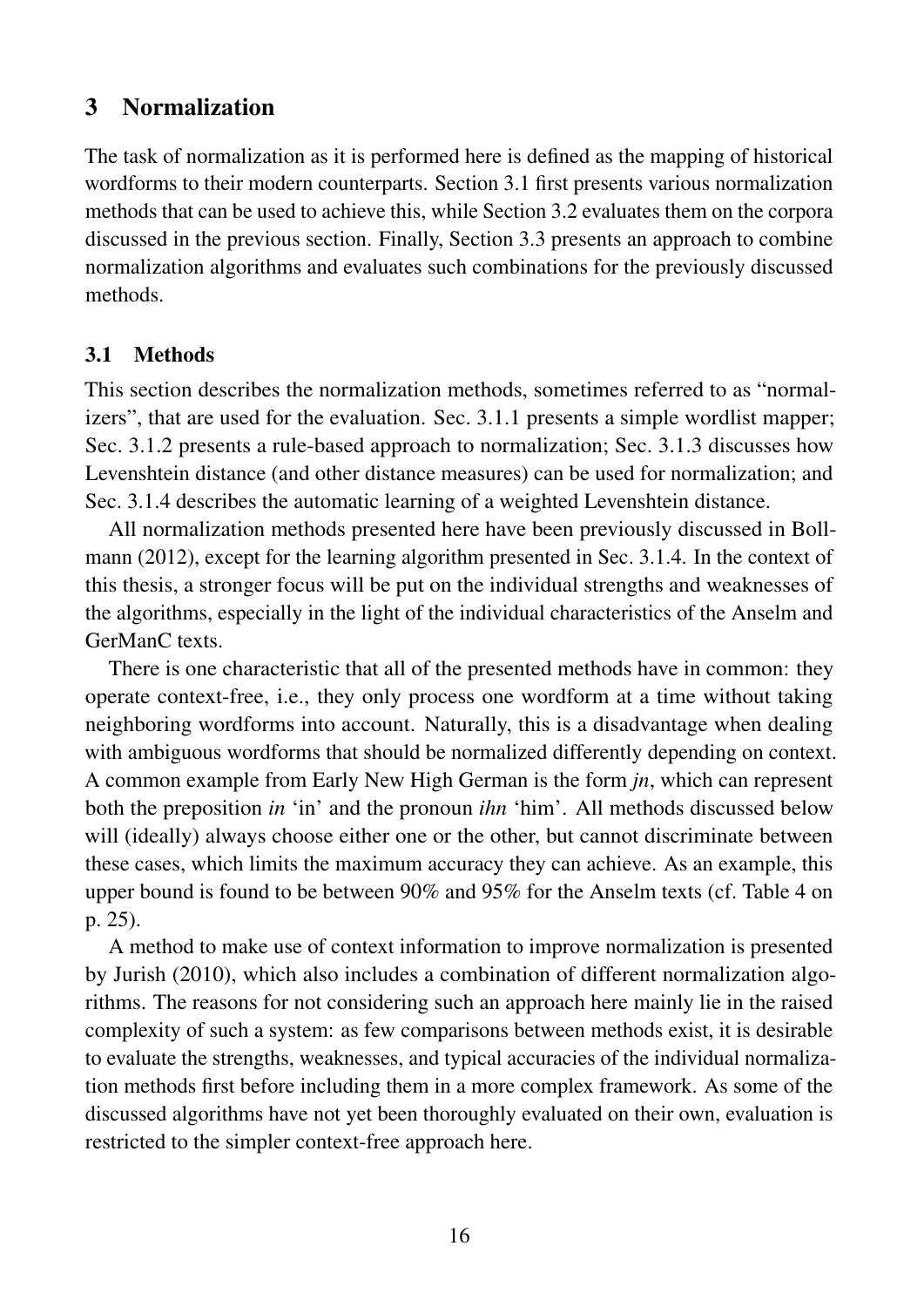# 3.1.1 Wordlist mapping

From a conceptual point of view, arguably the simplest method of normalization is to perform word-by-word substitutions according to a pre-defined list. This method is called "wordlist mapping" here, as it maps entries from a list of historical wordforms to their modern counterparts. As a result, it has no concept of characters or spelling variation.

Mappings can be created manually or learned from training data. In the implementation used here, the wordlist mapper trivially learns pairs of historical and modern wordforms from aligned data, and also keeps track of how often each pair was seen during training. During normalization, if a historical wordform can be mapped to more than one modern wordform, the mapping with the highest frequency is chosen.

Despite its simplicity, the wordlist mapping approach is actually a very effective strategy for automatic normalization, as the evaluation in Section 3.2 confirms. A wordlist that has been trained on a sufficiently varied corpus of historical data can possibly contain many different spelling variants, particularly of function words. Therefore, even if the vocabulary of the text to be normalized is quite different from the one the wordlist has been trained on, if many common function words are covered by the list, this will still result in many correct normalizations. The effect of correctly normalizing function words should not be underestimated; they are not only very frequent in any kind of text, but also among the hardest words to normalize for other algorithms. This is because they tend to be short, and therefore more easily confusable with other words:

#### (9)  $e$ *yme*  $\rightarrow$  *einem* 'a/an' (dative case)

Example (9) is taken from the Berlin text. The wordform *eyme* here has only two letters in common with its desired normalization *einem* (or three, if transposition of letters is allowed), which in this case means that more than half of the input word must be changed in order to match the modern form. It is not obvious how a context-free algorithm that operates on a character level would arrive at the correct word, considering that there are several other candidate wordforms which are more "similar" to the input string, such as *eimer* 'bucket' or *reime* 'rhymes' (see also Secs. 3.1.3 and 3.1.4 for clearly defined notions of "similarity").

This example also highlights another advantage of using wordlists: it can cover spellings that are highly idiosyncratic (provided that at least one instance of the spelling has been learned during training) and/or differ considerably from modern spelling conventions. Also, it is well-suited for handling abbreviations, which are very common in historical manuscripts and cannot be sensibly processed on a character level alone, such as in Example  $(10)$ .

 $(10)$  *ihus xpus*  $\rightarrow$  *jesus christus* 'Jesus Christ'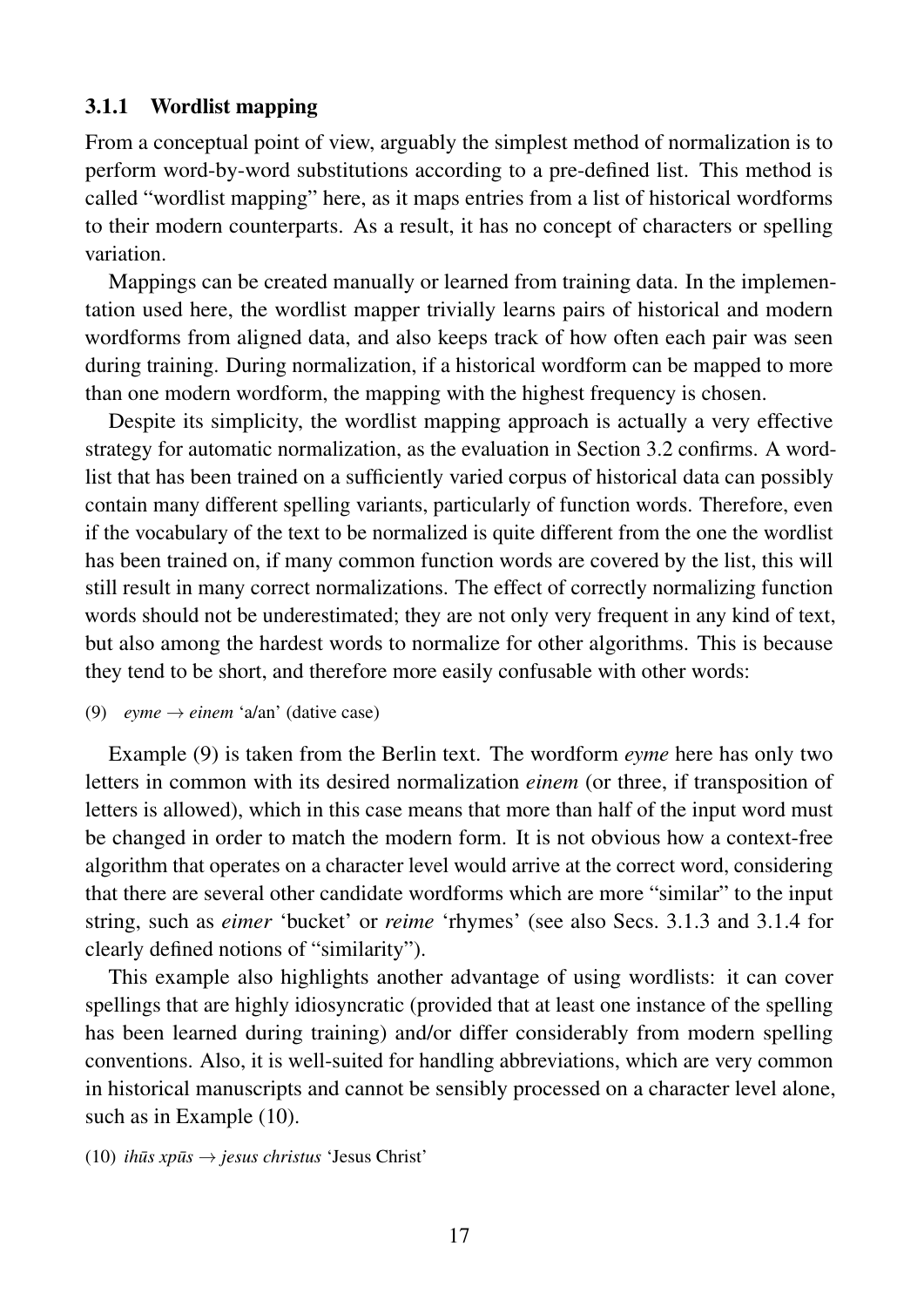Due to the very nature of the method, a wordform that has not been previously seen cannot be normalized at all using wordlists. This is a drawback which implicates that wordlist mapping should probably not be used alone, but rather as one component of a combination of normalization methods. This approach is explored further in Section 3.3.

#### 3.1.2 Rule-based normalization

The rule-based normalization algorithm was first presented in Bollmann et al. (2011); the identical algorithm will be used here. The main idea of this approach is to extract character rewrite rules from a training set of aligned data. Rewrite rules can operate on one or more characters and take their immediate context into account. They can be written in a form similar to phonological rules:

(11)  $v \rightarrow u/\# n$  ('v' is replaced by 'u' between a word boundary and 'n') (12)  $j \rightarrow ih / # _r$  ('i' is replaced by 'ih' between a word boundary and 'r') (13)  $we \rightarrow \varepsilon / u$  # ('we' is deleted between 'u' and a word boundary)

Example (11) shows a rule typical for the Luther bible, where it is learned from the very frequent word pair *vnd*  $\rightarrow$  *und* 'and'. Rule contexts always consist of exactly one character or a word boundary (#), whereas both the left- and right-hand side may contain multiple characters as well as none (Examples (12) and (13)), the latter case being symbolized by the epsilon symbol ( $\varepsilon$ ). This feature of the rule-based method resulted from an ambiguity inherent in the learning algorithm for the rules. It is based on the algorithm for calculating Levenshtein distance (Levenshtein, 1966), where instead of only counting the number of edit operations that are performed, the actual operations themselves are recorded. However, this can lead to ambiguous alignments. Example (14) shows the two possible alignments for the word pair  $jre \rightarrow ihre 'her/their'$ :

(14) (a) *j r e i h r e* (b) *j r e i h r e*

Here, both alignments can be generated by the Levenshtein algorithm, as the number of edit operations is the same for both (14a) and (14b). However, from a linguistic point of view, the replacement  $j \rightarrow i$  is more plausible than the alternative  $j \rightarrow h$ . Also, during the development of this method, many cases like (14) involved digraphs ('ih') or trigraphs. Therefore, to circumvent the alignment problem, neighboring replacement rules are always merged, in this case resulting in rule (12). In Section 3.1.4, an alternative approach to this problem is discussed.

For normalization, rules are applied to a historical input word from left to right. If there are several applicable rules for a given position within a word, rules are chosen in such a way that the average probability of rules used to generate a normalization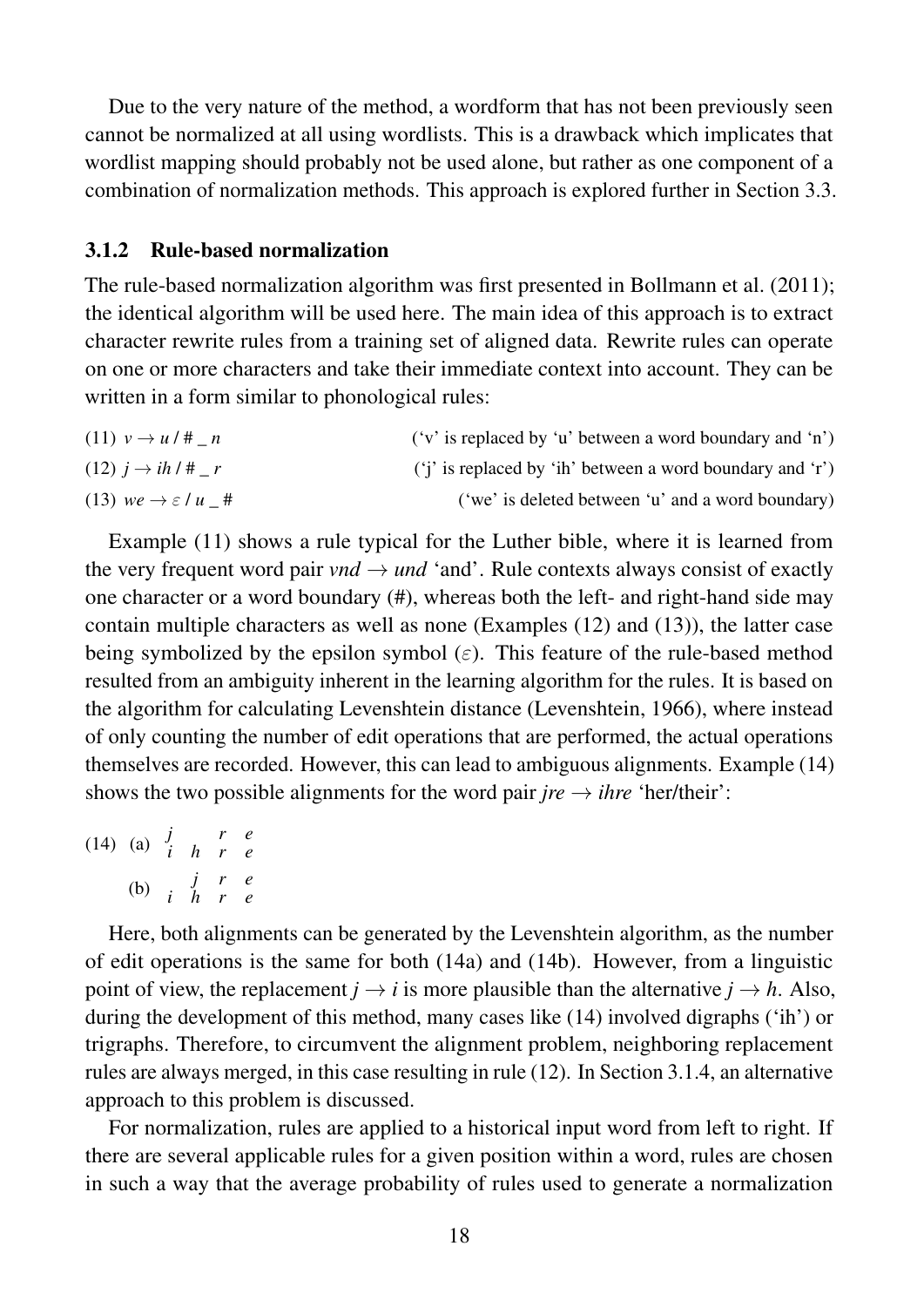is maximized. Rule probabilities are calculated from the frequencies of the rules during training. However, they are not the only factor in deciding which rule to apply: additionally, a (modern) lexicon lookup is performed. Only words that are covered by this lexicon can ever be generated by the rules. In the implementation used here, this dictionary is dynamically updated during training if the training data contain previously unknown modern wordforms.

(15) (a)  $d \rightarrow d / n$  # ('d' is not changed between 'n' and a word boundary) (b)  $\varepsilon \to \varepsilon / r_e$  (nothing is inserted between 'r' and 'e')

A peculiarity of the rule-based approach is the introduction of identity rules and epsilon identity rules, as shown in Example (15). Identity rules state that a character should not be changed in a given context, while epsilon identities are taken to mean that no insertion has taken place. These type of rules are intended to "compete" with other, non-identity rules during the actual normalization process. As rules are selected based on their probabilities, if an identity rule has a sufficiently higher probability, it will be chosen over other, non-identity rules. This is the only mechanism in this approach for deciding whether a given character in the input word should even be modified or not. Again, Section 3.1.4 presents an alternative way to handle this problem.

Note that the rule-based normalization can fail to produce a result in either of two cases: (1) there is no applicable rule for a given position in a word; or (2) no combination of rules leads to a word covered by the modern lexicon. The first case can occur if there is very little training data, or the data to be normalized contains spellings that are very different from those seen during training. The second case can occur for the same reasons, but also when the vocabulary of the test data is not covered by the modern lexicon. Both cases result in leaving the historical wordform unchanged.

#### 3.1.3 Levenshtein distance

Levenshtein distance is a string-based distance measure originally described in Levenshtein (1966). The Levenshtein distance—also called edit distance—between two strings is defined as the minimum number of edit operations required to transform one string into the other. Allowed edit operations are the insertion, deletion, and substitution of characters.

In the context of normalization, Levenshtein distance can be used by comparing a historical input string to all wordforms found in a modern lexicon. The wordform with the lowest distance to the input string is then used as the normalization. In theory, this approach is not restricted to Levenshtein distance, but can be used with any string-based distance measure.

The normalization algorithm based on Levenshtein distance is the only normalization method compared here which requires no training data, and in fact cannot be trained at all. For this approach to produce meaningful results, it is necessary that the spelling in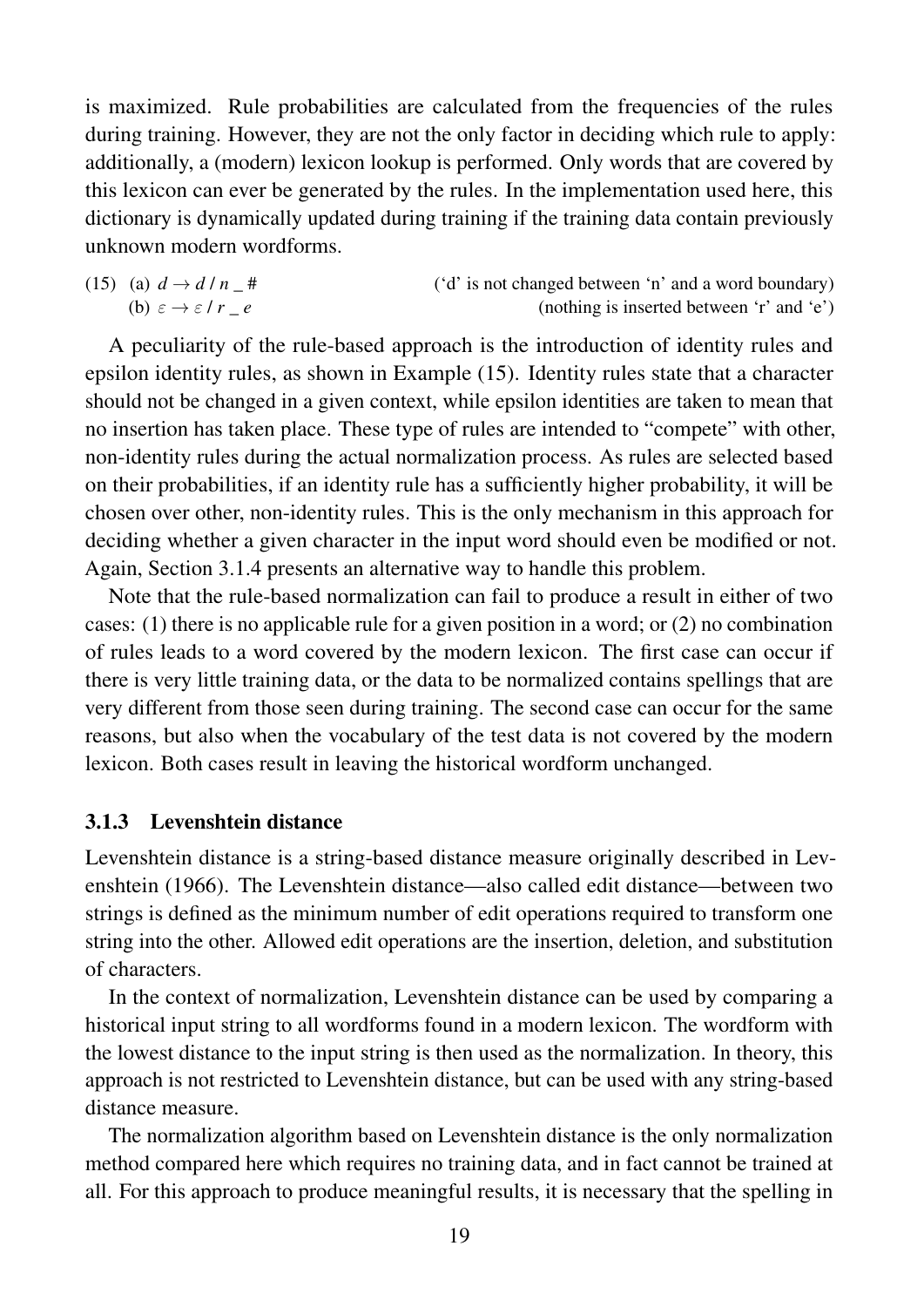the historical text is already very close to modern spelling. However, even then, wrong normalizations are very likely to occur. This is because every character is treated the same way: for the wordform *got*, the algorithm is just as likely to return the correct *gott* 'God' as it is to return *rot* 'red' or *gut* 'good', because they all have an edit distance of 1 to the input string.

Therefore, standard Levenshtein distance should probably not be seen as a serious normalization method, but rather as a baseline for other distance-based measures. The evaluation in Section 3.2 supports this view.

### 3.1.4 Weighted Levenshtein distance

While standard Levenshtein distance is a very raw measure for comparing strings, there exist several refinements for different application scenarios. One of the most versatile extensions is to allow edit operations to have individual weights. In this version, instead of simply counting the number of edit operations, the sum of the weights of the individual operations is used. From all possible sets of edit operations that transform one string into the other, the sums of the weights are considered; the minimum of these sums is then defined as the distance between the two strings. This variant of Levenshtein distance will be called "weighted Levenshtein distance" (WLD) here. If all weights are set to 1, WLD is equivalent to the standard Levenshtein distance discussed above. The method of using this distance for normalization is the same as for standard Levenshtein distance, too.

**Properties** Weights are typically set between 0 and 1, with 1 being the default cost for insertions, deletions, and substitutions if no individual weight is defined. Weights allow for a more refined assessment of spelling differences: the substitution  $i \rightarrow i$  can be given a relatively low weight, as this is a common spelling variation in some ENHG texts, whereas a substitution that should never occur (such as  $j \rightarrow x$ ) can be left at the default cost. This way, the first substitution will always be preferred, while the latter will only be considered in rare circumstances, if at all.

Note that even with weighted Levenshtein distance, different variants are conceivable: for example, WLD can be either directed or undirected. In the undirected version, substituting 'a' with 'b' always has the same weight as substituting 'b' with 'a'; in the directed version, they can be assigned different weights. Spelling variations between historical and modern texts are typically not symmetric, though. While the letter 'u' can sometimes represent a modern 'f'—Example (16) shows this and is taken from the Luther bible—it is unusual to find an example for the opposite direction. Even with characters that are used interchangeably to some extent, like 'u' and 'v', one direction is usually more common than the other: while  $u \to v$  is possible, as in Example (17), it is much more common to find the replacement  $v \to u$ . These observations should be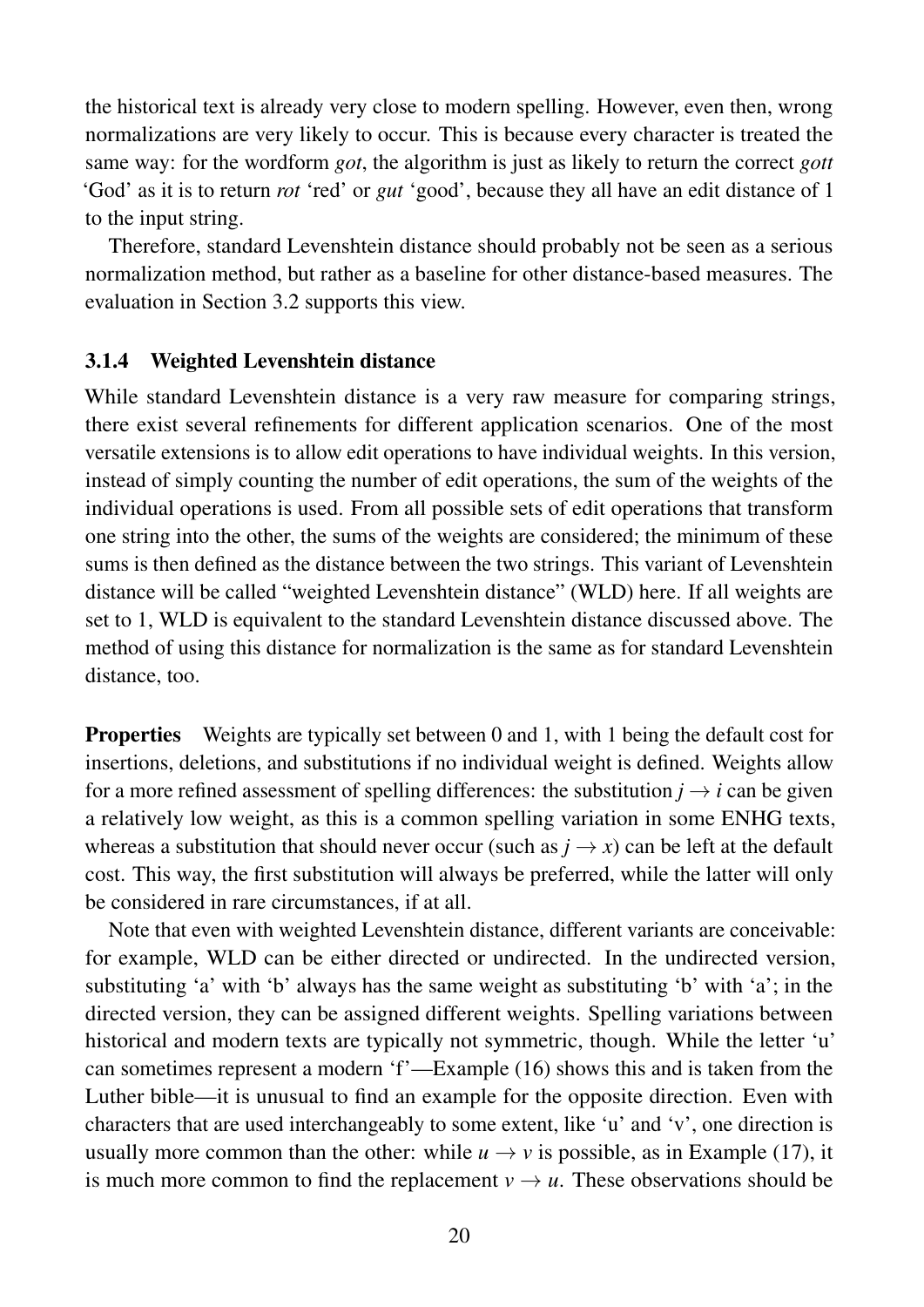reflected in the edit weights. Hence, it seems reasonable to always use directed WLD when working with historical texts.

- (16) *zweiuel*  $\rightarrow$  *zweifel* 'doubt'
- (17)  $douon \rightarrow davon$  'therefrom'

A distinguishing property of WLD is that only actual modifications to the input string can be assigned weights. In other words, leaving a character unchanged always has a "cost" of zero. This is a fundamental difference to the approach of the rule-based method (cf. Sec. 3.1.2), where identity and non-identity rules have equal status, and the preference for any given character to be left unchanged must be learned from the training data first. Therefore, normalization with WLD always has a bias towards similar wordforms, which is not necessarily the case with the rule-based approach. In fact, if an input wordform is already covered by the modern lexicon, it will never be changed by the WLD approach (as the distance of a wordform to itself is always zero), whereas this is still possible with the rule-based method.

Levenshtein distance and its modifications typically operate on single characters. It is possible, though, to extend the measure to *n*-gram substitutions. As an example, for the word pair in Example (17), a weight could be defined for the edit operation  $ou \rightarrow av$ . Note that this weight can be independent of that of the two single-character edit operations combined. Furthermore, it is not necessary that both sides of the edit operation have the same number of characters. The resulting distance measure is still well-defined using the same definition as given above; allowing *n*-gram weights simply extends the number of possible edit operations that have to be considered.

With this modification, WLD does not only cover both common single-letter variants and multi-character substitutions, but also offers more flexibility than the rule-based approach. This is because *n*-gram weights can also be defined for substitutions where both sides share one or more characters, e.g.,  $vn \rightarrow un$ . This resembles the context information found in the rule-based approach, but has the advantage that the amount of context that is included can be freely varied. Therefore, WLD with *n*-grams can assign weights to very specific replacements as well as to more general ones. The rule-based method, on the other hand, is not able to capture generalizations (such as  $v \rightarrow u$ ) unless the replacement is learned in all of its possible contexts. There is one drawback of the current WLD implementation, though: it is not possible to refer to word boundaries in *n*-gram substitutions. While it is conceivable to extend the approach to allow for this (by treating the word boundary as just another character), this feature has not yet been implemented here.

To sum up, weighted Levenshtein distance (WLD) as it is used here extends Levenshtein distance by assigning weights to edit operations. The default cost of singlecharacter edit operations is 1, while the identity of characters (i.e., not changing anything) always has a weight of 0. Weights may be also assigned to *n*-gram edit operations.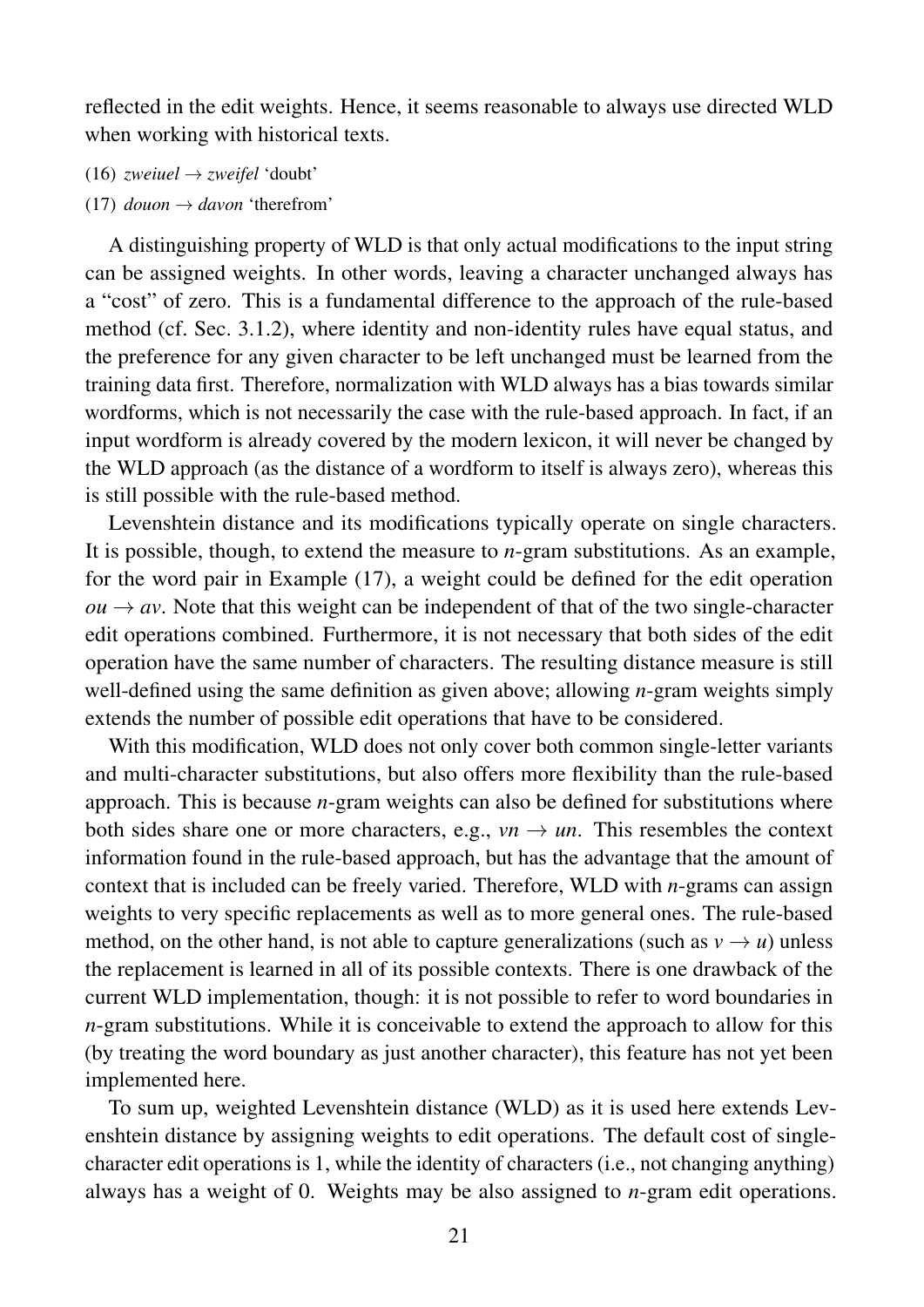Furthermore, a directed WLD measure is used, so rule weights do not need to be symmetric.

Implementation and learning of weights In Bollmann (2012), first experiments were performed with a WLD measure where weights had been defined manually. For this, the historical data had been manually inspected for characteristic spelling variations first. A more elegant solution is to learn weights automatically from training data, as this approach can profit from already existing gold standard normalizations without requiring further manual work. Several algorithms have been proposed for this purpose (e.g., Ristad and Yianilos, 1998; Hauser and Schulz, 2007); the implementation used here roughly follows the approach outlined in Adesam et al. (2012).

Before any weights can be learned, the word pairs used for training have to be aligned on a character level. This can be achieved using a Levenshtein algorithm, but requires the resolution of ambiguity, which was already mentioned in the discussion of the rulebased approach (cf. p. 18) and illustrated in Example (14). Where the rule-based method circumvents the problem by merging neighboring rules, another approach is taken for the WLD method. Here, the ambiguity is resolved by using iterated Levenshtein distance alignment (Wieling et al., 2009). The main principle underlying this alignment algorithm is to calculate statistical dependence between characters. In the example  $jre \rightarrow ihre$ , two possible alignments for the character 'j' exist; which alignment is chosen ultimately depends on the other contexts where 'j' occurs. If there are other word pairs where 'j' can be unambiguously aligned to 'i' (e.g.,  $jn \rightarrow in$ ), but none that unambiguously connect 'j' to 'h', the statistical dependence between 'j' and 'i' will be considerably higher. This leads to the alignment  $j \rightarrow i$  being preferred in ambiguous cases, too. Statistical dependence is calculated using pointwise mutual information (Church and Hanks, 1990); edit distance weights are then adjusted accordingly, and alignments are re-calculated using these new weights. The whole process is repeatedly iteratively until the alignments have converged.

The formula to calculate WLD weights from the final set of alignments is again based on Adesam et al. (2012), but was refined empirically by testing on the development part of the Luther corpus (cf. Sec. 2.1) to produce more sensible results. If LHS and RHS are the left- and right-hand sides of a substitution, respectively, the basic formula is:

$$
(18) -\frac{1}{d} \log p_{\alpha}(\text{RHS}|\text{LHS})
$$

The function  $p_{\alpha}$  calculates the (conditional) probability of the characters with additive smoothing (using  $\alpha = 0.5$ ), with the exception that infrequent characters on the lefthand side are additionally penalized. The factor  $d$  is used to scale down the resulting value in order to bring it in line with the default cost of 1. Adesam et al. (2012) use  $d = 10$ ; with the Luther bible,  $d = 7$  was found to be better. Finally, weights that are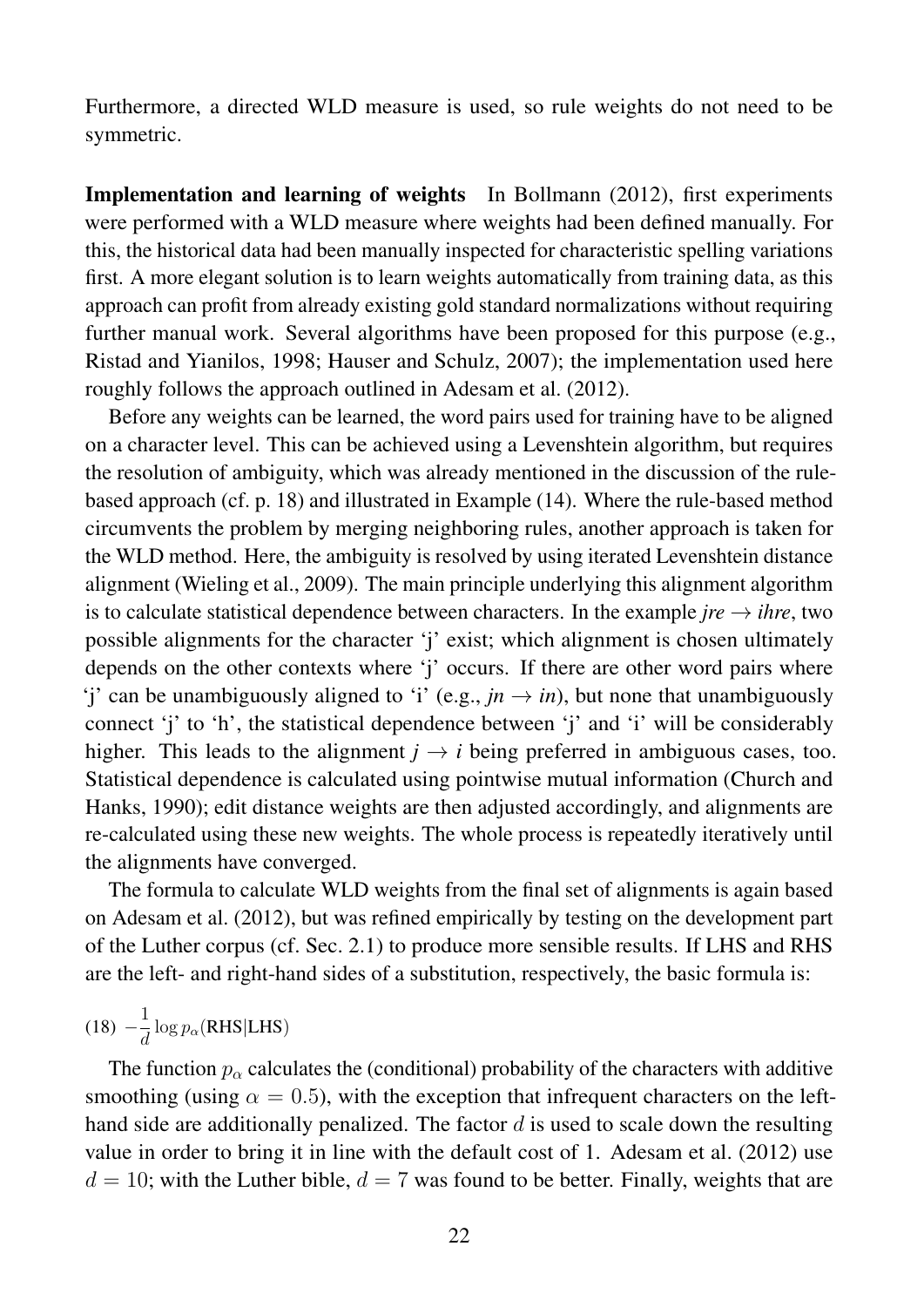higher than the number of characters on the left-hand side were cut, as they will rarely if ever be used during normalization. Primarily, this was a consideration of runtime performance of the algorithm (see below).

With regard to *n*-gram weights, two seperate variants are considered: firstly, using only unigram weights (WLD*uni*); and secondly, extracting unigram, bigram, and trigram weights (WLD<sub>tri</sub>). For determining bigrams and trigrams, "empty" alignments are also counted. Consider again the alignment of *jre*  $\rightarrow$  *ihre* in Example (14a), repeated here including the epsilon symbol for the empty position:

(19) *<sup>j</sup>* <sup>ε</sup> *r e i h r e*

The modern character 'h' has no alignment in the historical input string. However, the empty position in the input string is still counted for the extraction of *n*-grams. As an example, for bigram extraction, this results in the following alignments to be considered:

|  | (20) (a) $\begin{bmatrix} j & \varepsilon \\ i & h \end{bmatrix}$ r e                                        |  |
|--|--------------------------------------------------------------------------------------------------------------|--|
|  | (b) $\begin{array}{cc} j & \lbrack \varepsilon & r \rbrack & e \\ i & \lbrack h & r \rbrack & e \end{array}$ |  |
|  | (c) $\begin{array}{cc} j & \varepsilon & [r & e] \\ i & h & [r & e] \end{array}$                             |  |

From the alignments in Example (20), weights will be learned for the substitutions  $j \rightarrow ih$  and  $r \rightarrow hr$ . The alignment in (20c) has identical characters on the left- and right-hand side, and is therefore not assigned a weight, as identities are required to always have a weight of zero. This example shows that counting empty positions can result in edit operations with differing numbers of characters on both sides, similar to the multi-character rules from Examples (12) and (13).

One exception is made when extracting weights: "pure" insertions, i.e., edit operations with an empty left-hand side, are not allowed. This is a drawback especially for the unigram-only variant, as no insertion weights can be learned at all. Here, the insertion of a character always has the default cost of 1. This restriction was found to significantly improve normalization results, as insertions tend to be applied too often otherwise. Note that insertions can still occur with bigrams and trigrams, as in Example (20), if the left-hand side of the edit operation has fewer characters than the right-hand side.

Finally, a few things should be said about the implementation of the normalization algorithm. Normalization using WLD is defined as finding the entry in a modern lexicon with the lowest distance to the input string. Of course, calculating the distance for all entries in the lexicon is computationally expensive and therefore not feasible. The implementation used here is built using finite-state technology. The main idea is that any WLD parametrization can be represented as a weighted finite-state transducer (Mohri and Sproat, 1996). If this transducer is composed with a finite-state acceptor representing the modern lexicon, this results in a finite-state automaton that takes an input string and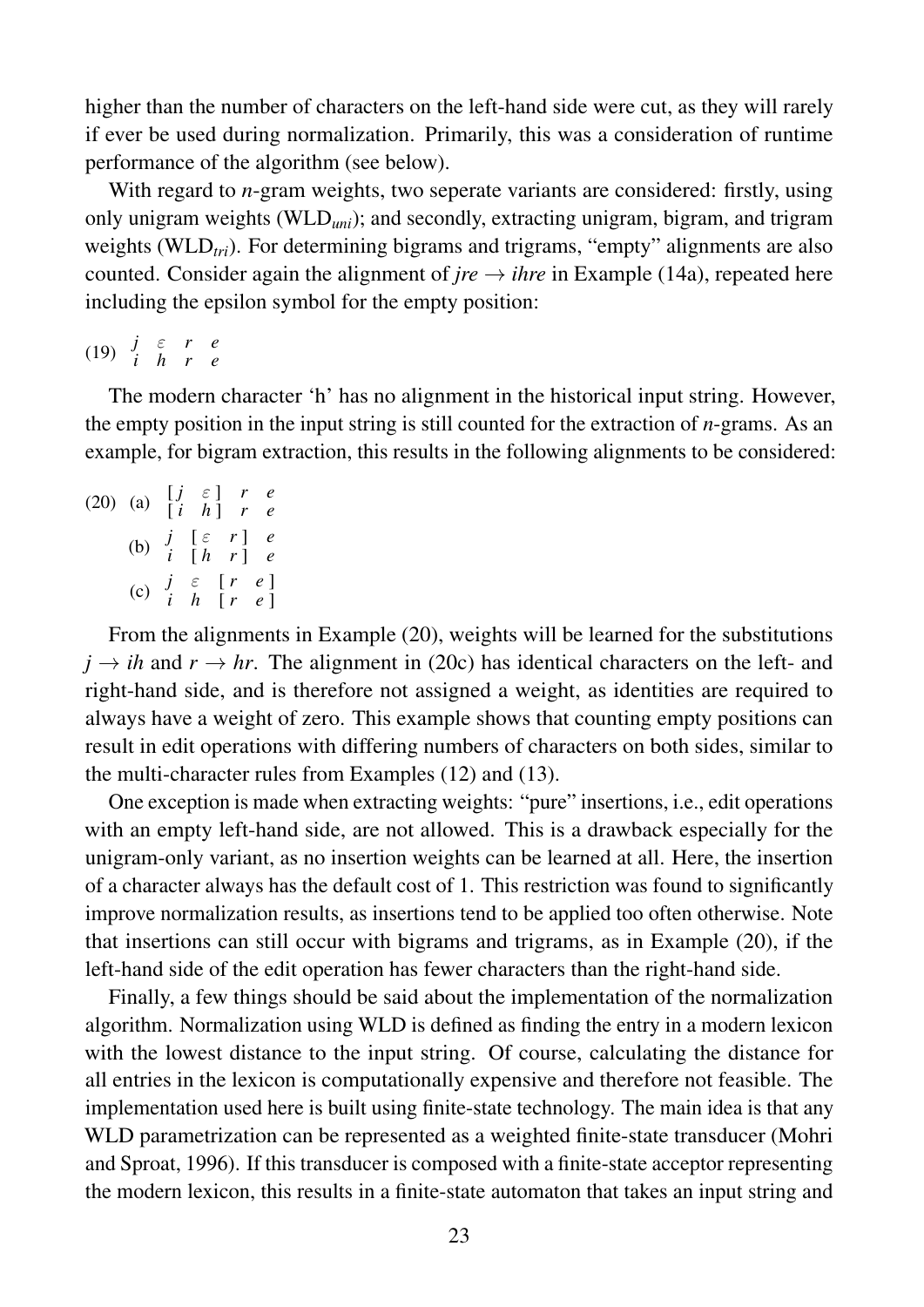outputs all words in the modern lexicon along with their distance. Applying a shortestpath algorithm to this automaton then yields the entry with the lowest distance (Mohri et al., 2000, p. 15).

While this method is exact, it is also relatively slow. The time to normalize a single token varies a lot and also depends on the amount of different weights that have been defined/learned. However, it was not uncommon to see durations between 500 ms and 3,000 ms on the test setup<sup>7</sup> for normalization of just one token, which is probably too slow for productive use. Using heuristics to reduce the number of calculations is probably the most promising solution; Adesam et al. (2012) use a filtering approach for this purpose. While there has been theoretical work on more efficient algorithms for generalizations of Levenshtein distance (Mitankin et al., 2011), no efficient implementation for WLD exists based on this theoretical model.<sup>8</sup>

### 3.2 Evaluation

This section presents an evaluation of the normalization methods discussed above. First, some general information about the evaluation procedure and the texts used for the evaluation is given. Section 3.2.1 then proceeds to give a quantitative evaluation of the different methods across the texts, while Section 3.2.2 examines the individual strengths and weaknesses of the methods by analyzing examples and looking at what was actually learned. Section 3.2.3 tries to assess the question of how much training data is required for good normalization results.

All normalization methods except for the wordlist mapper require a modern lexicon to work. The same modern lexicon is used for all evaluations here. It consists of all simplices that can be generated using the finite-state morphology DMOR (Schiller, 1996) and is additionally enriched with the vocabulary of the full modernized Luther bible.

For all texts except Luther, normalization is evaluated without punctuation and foreign words (e.g., passages or phrases written in Latin). These tokens are filtered out using the gold standard part-of-speech annotation to detect them. While the Luther test corpus does not contain punctuation marks, foreign words have not been removed as no POS annotation for the corpus is available. The filtering is done to obtain more accurate results: punctuation marks should not be changed by the normalization and are therefore trivial to normalize, and the spelling of foreign words is unlikely to be relevant for the spelling of words in the main language. At least for the Anselm corpus, POS annotation is not required to perform this filtering step: punctuation marks can be detected relatively easily from the characters used, and foreign words are already explicitly marked in the transcriptions. Therefore, the filtering can also be applied to

<sup>7</sup> Intel i7-870 @ 2.93 GHz, 16 GB RAM, Linux 3.6.4

 ${}^{8}$ In fact, the main author of the cited paper doubts that such an implementation is feasible for weighted Levenshtein distance due to the high memory requirements (P. Mitankin, personal communication, October 8, 2012).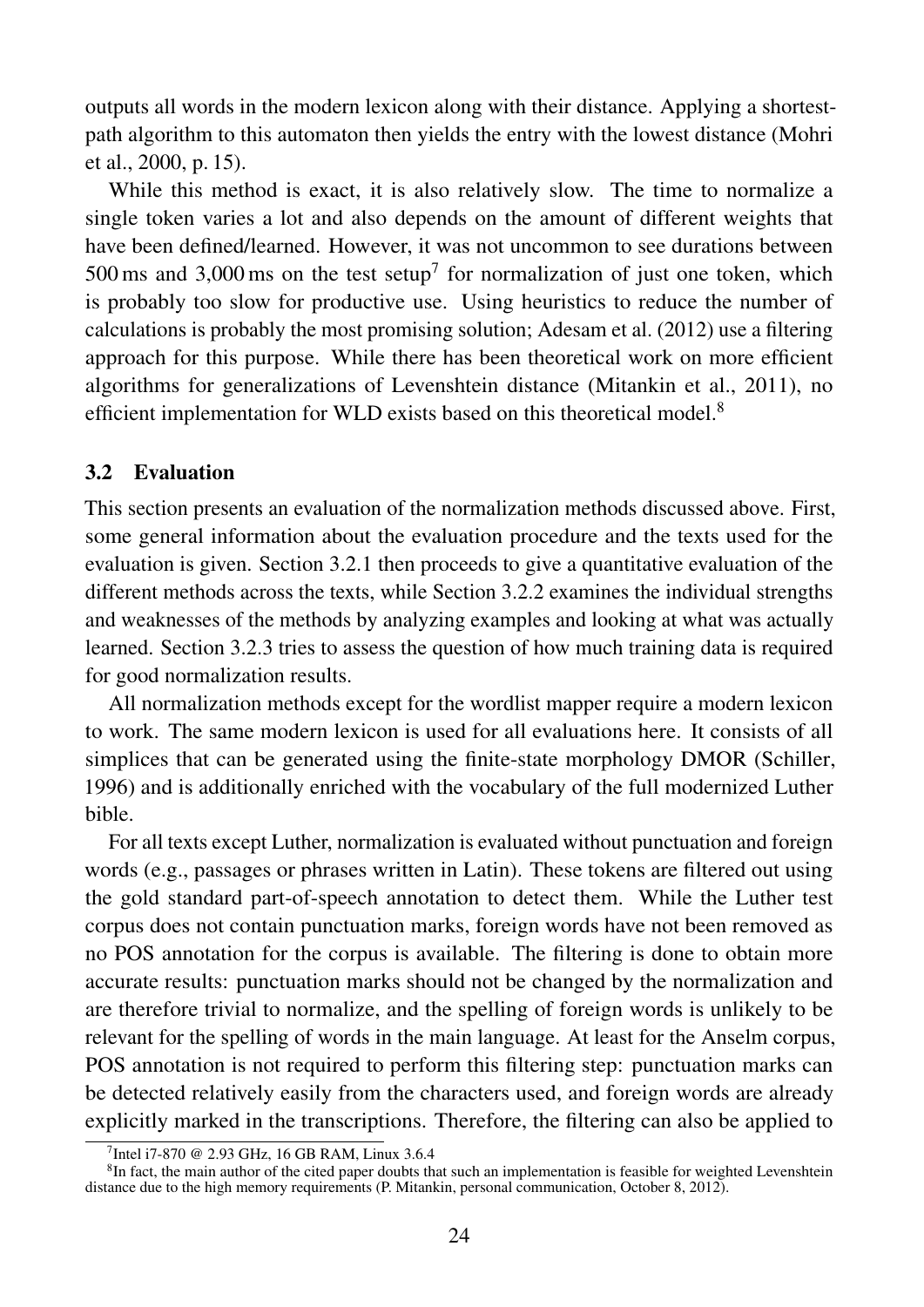| <b>Text</b>   | <b>Tokens</b> | <b>Baseline</b> | <b>Maximum</b> |
|---------------|---------------|-----------------|----------------|
| Luther (eval) | 109,258       | 65.13%          | 94.65%         |
| Berlin (norm) | 4,700         | 23.40%          | 95.23%         |
| Berlin (mod)  | 4,700         | 21.34%          | 92.04%         |
| Melk (norm)   | 4,541         | 39.46%          | 93.26%         |
| Melk (mod)    | 4,541         | 35.87%          | 90.42%         |
| LeichSermon   | 2,178         | 73.09%          | 98.99%         |
| JubelFeste    | 2,137         | 79.41%          | 99.53%         |
| Gottesdienst  | 1,953         | 83.92%          | 99.74%         |

Table 4: Size, baseline (accuracy without normalization) and maximum achievable accuracy per text, after filtering punctuation marks and foreign words; "norm" and "mod" refer to the normalization and modernization layer of the Anselm corpus, respectively.

these texts without prior POS annotation.

Table 4 shows the size of all texts after filtering along with their baseline and maximum accuracies. The baseline is the percentage of identical tokens without any normalization step. It shows how similar the spelling of a historical text already is to its modernized (or manually normalized) version. Baseline scores differ vastly, but not surprisingly: the Anselm texts (Berlin and Melk) are the oldest ones in the evaluation and have the lowest baseline, the Berlin text going as low as 21.34%, showing that it is very far from modern German spelling. The Sermon texts, on the other hand, are the most recent ones and show baselines as high as 83.92%. Also, the baseline steadily increases from the oldest (LeichSermon, 1677) to the newest text (Gottesdienst, 1770).

Maximum accuracy is the highest accuracy that can be achieved using context-free normalization methods. As discussed at the beginning of Section 3.1, if a historical wordform is aligned with more than one modern wordform over the course of a text, one of these wordforms is inevitably normalized incorrectly, thereby limiting the maximum possible accuracy. Again, there is a tendency for older texts to have a lower score here: 90.42% is the maximum for the modernization layer of Melk, while the Gottesdienst text can, in theory, be normalized almost perfectly (99.74%). However, the high percentages of the Sermon texts may at least partly arise from their comparatively small size: the shorter a text is, the less likely conflicting normalizations are to occur. The Anselm texts show that maximum accuracy is not directly tied to the baseline score: while the Berlin text has the lowest baseline, its maximum accuracy is slightly higher than that of the Melk text. This may be an indicator that although Berlin is the most different from modern spelling, its spelling might be slightly more consistent than that of Melk.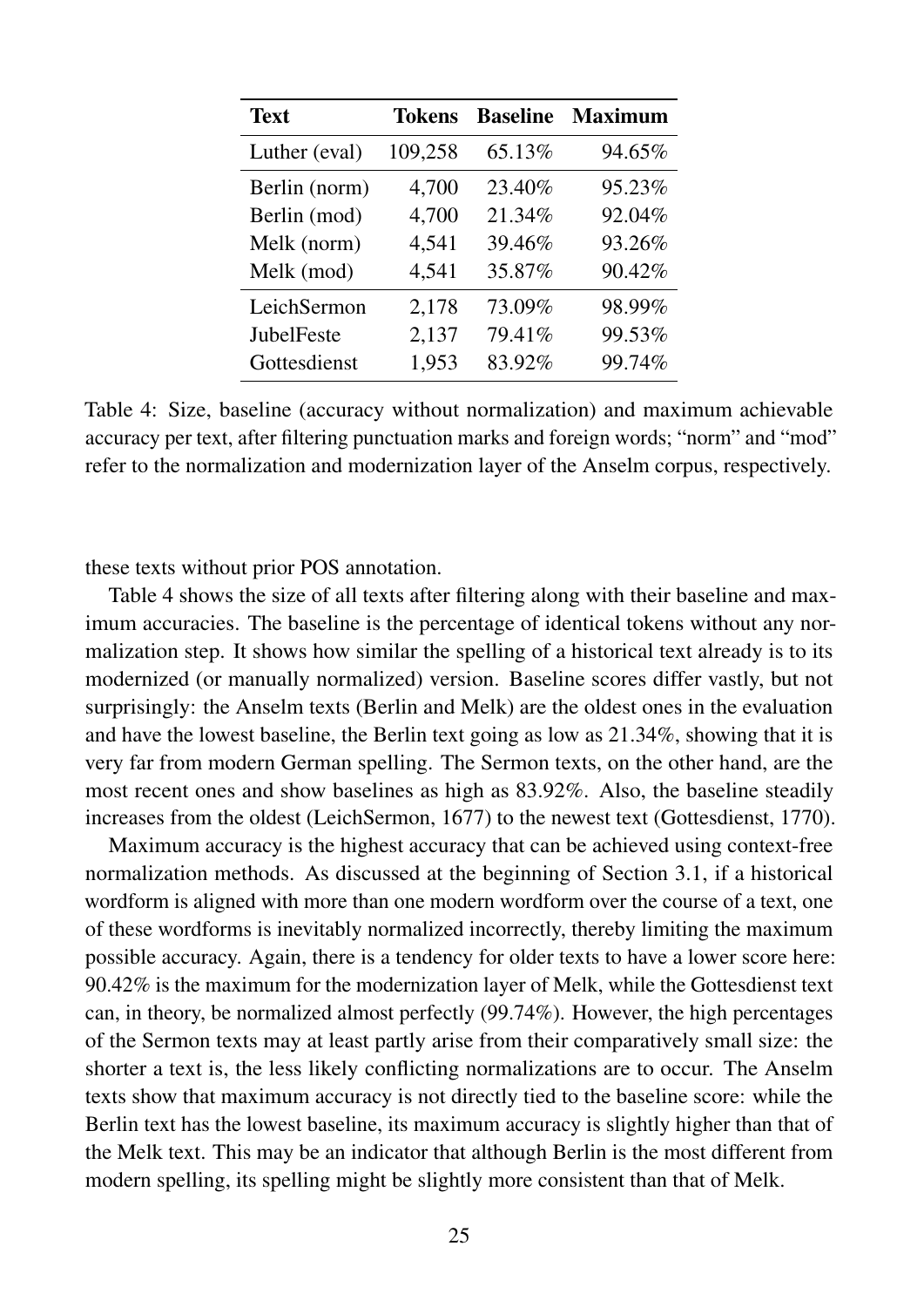|                   | <b>Baseline</b> | <b>Mapper</b> | <b>Rules</b> | Leven   | $\mathbf{WLD}_{uni}$ | $\mathbf{WLD}_{tri}$ |
|-------------------|-----------------|---------------|--------------|---------|----------------------|----------------------|
| Luther (eval)     | 65.13%          | 92.60%        | 90.40%       | 80.19%  | 83.79%               | 87.72%               |
| Berlin (norm)     | 23.05%          | 62.05%        | $63.17\%$    | 37.17%  | 51.14%               | 60.71%               |
| Berlin (mod)      | 21.12%          | 58.05%        | 58.90%       | 34.71%  | 47.55%               | 56.14%               |
| Melk (norm)       | 39.32%          | 63.15%        | 64.14%       | 54.10%  | 65.40%               | 69.34%               |
| Melk (mod)        | 35.91%          | 57.81\%       | $60.41\%$    | 50.16\% | $60.55\%$            | $64.56\%$            |
| LeichSermon       | 72.71%          | 76.46%        | 78.67%       | 70.80%  | 75.63%               | 76.40%               |
| <b>JubelFeste</b> | 79.47%          | 85.22%        | 88.52%       | 84.06%  | 86.07%               | 88.15%               |
| Gottesdienst      | 83.41\%         | 86.58%        | $90.50\%$    | 87.89%  | 93.05%               | $95.46\%$            |

Table 5: Normalization accuracy per text after training on the first 500 tokens and evaluating on the rest, ignoring punctuation and foreign words (except for Luther: training and evaluation on separate parts); best result for each row is highlighted in bold, differences to the best result that are not statistically significant ( $p > 0.05$ ) are marked in italics.

Finally, for the Anselm texts, the scores of the modernization layer are significantly lower than those of the normalization layer. This is only natural, as the normalization layer is defined as being closest to the original text. Because the modernization layer also adjusts inflection, it is conceivable that a historical wordform (or rather: a type) without inflectional endings is mapped to several modern wordforms (types) with different inflectional endings, depending on context. This would explain the differences in maximum accuracy between the layers.

#### 3.2.1 Quantitative analysis

All normalization algorithms evaluated here, except for the Levenshtein method, require training data before they can be used for normalization. As the individual spelling characteristics of the texts are so different (cf. Secs. 2.3 and 2.4), it seems reasonable to first use in-domain training data only; i.e., all normalization algorithms are trained only on a portion of the same text they are evaluated on. For the Luther corpus, separate training and evaluation parts are used (see Sec. 2.1). For all other texts, the first 500 tokens are used for training, and the remainder of the texts for evaluation.

Table 5 presents the normalization results. It shows that for all texts except Luther, either the rule-based method (column "Rules") or the trigram variant of weighted Levenshtein distance (" $WLD_{tri}$ ") works best. The wordlist mapper always performs slightly (about 1–4 percentage points) worse than the rule-based method, except for the Luther bible, where it is the best normalization method. Also, its difference to the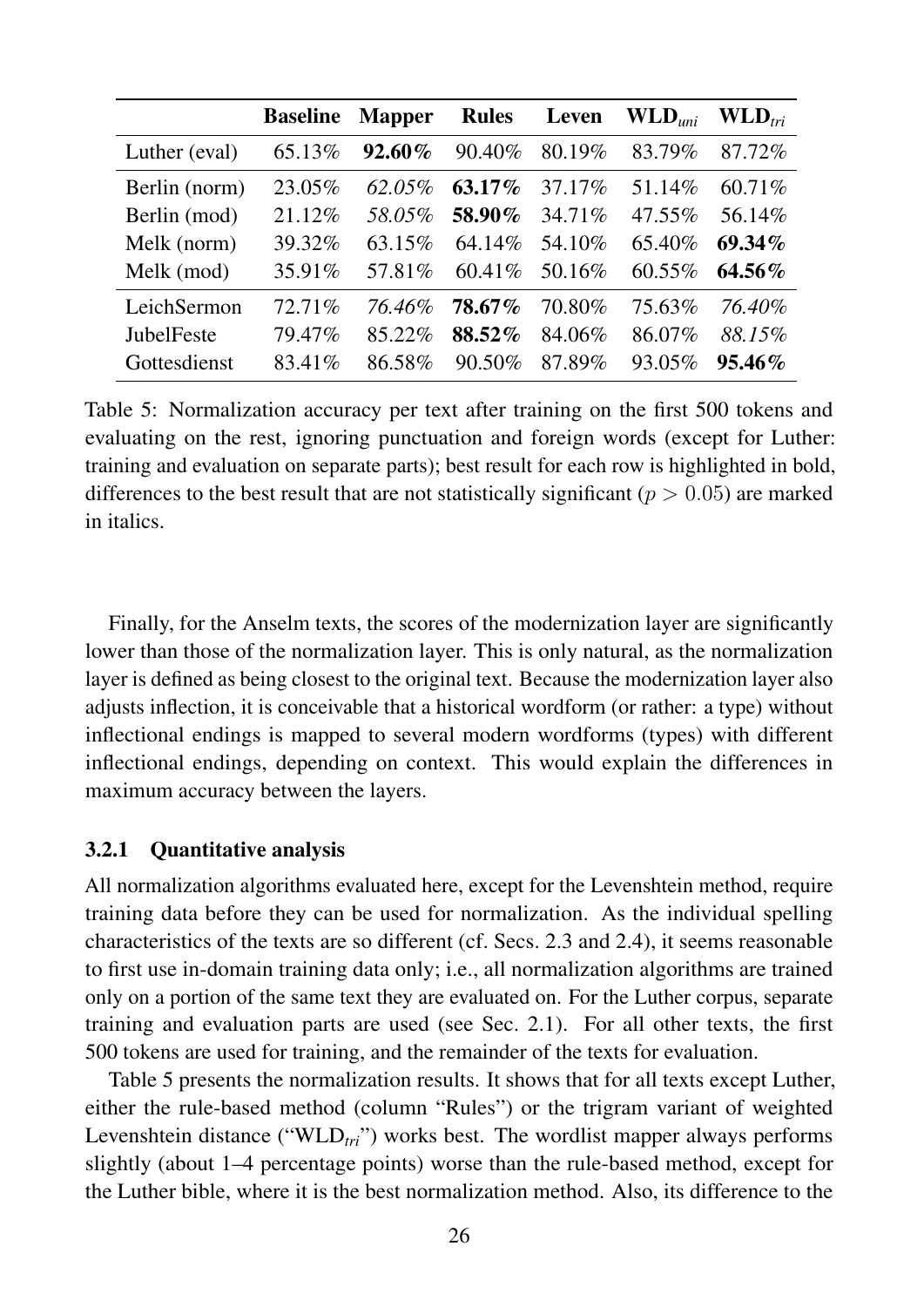best method is not statistically significant<sup>9</sup> for Berlin and LeichSermon. Levenshtein distance ("Leven") has the worst accuracy in all cases except for Gottesdienst, where it is better than wordlist mapping. Still, this confirms the view that it is not well-suited for the normalization task, but rather as a baseline for the weighted Levenshtein variants, which always perform better here. WLD that uses only unigrams ("WLD<sub>uni</sub>") is always worse than the version including bigram and trigram weights, sometimes considerably so (e.g., 51.14% vs. 60.71% for the Berlin text).

For the Anselm texts, the normalization and modernization layers are again evaluated separately. The results are not surprising; accuracies for the modernization are consistently and almost evenly (about 3–5 percentage points) worse than for the normalization. Again, this only resembles the fact that the normalization layer is closer to the original wordform. The wordlist mapper is the only method which is insensitive to the extent of spelling difference, and could therefore be expected to perform better on modernization than other methods. This is not the case, which is likely due to the same reason as the difference in maximum accuracy (cf. p. 26): the adjustment of inflectional endings causes a type in the historical text to be aligned with several more types in the modernization layer, forcing a higher number of errors.

Among the texts used in this evaluation, the Luther corpus takes a special position. It is significantly larger than all the other texts, especially when considering the portions used for training: while only 500 tokens are used for the other texts, the Luther bible's training part consists of 218,504 tokens. As it is typically best to have as much training data as possible, the size of the training portion should have a noticeable effect on normalization accuracy. In fact, even though the Sermon texts all have a higher baseline than Luther, only the third one achieves a higher accuracy (94.49% vs. 92.60%). Still, considering the huge size difference, this is already a remarkable result.

The fact that the best result for Luther is achieved by the wordlist mapper—contrary to all Anselm and Sermon texts—could also be attributed to the large amount of training data. From the evaluation, this cannot be claimed with certainty, as even when increasing the size of the training parts for Anselm and Sermon (see Sec. 3.2.3), using the wordlist mapper never results in the best score. However, as the Luther training portion is even larger than all of the other texts combined, it cannot be ruled out that the wordlist mapper is actually the best overall method with large amounts of training data. The results can definitely be seen as an argument in favor of pooling resources of gold standard normalizations in order to create a larger and better training corpus.

Apart from the factor of size, the Luther corpus is also the only one which does not represent an actual research scenario, but was constructed specifically to evaluate normalization methods. Being a bible translation, it is also likely to be very carefully translated and printed, thereby showing more systematic spelling variations, but less

<sup>&</sup>lt;sup>9</sup>For these and all further tests of statistical significance, chi-squared tests on the token counts (with a confidence level of 95%) have been used.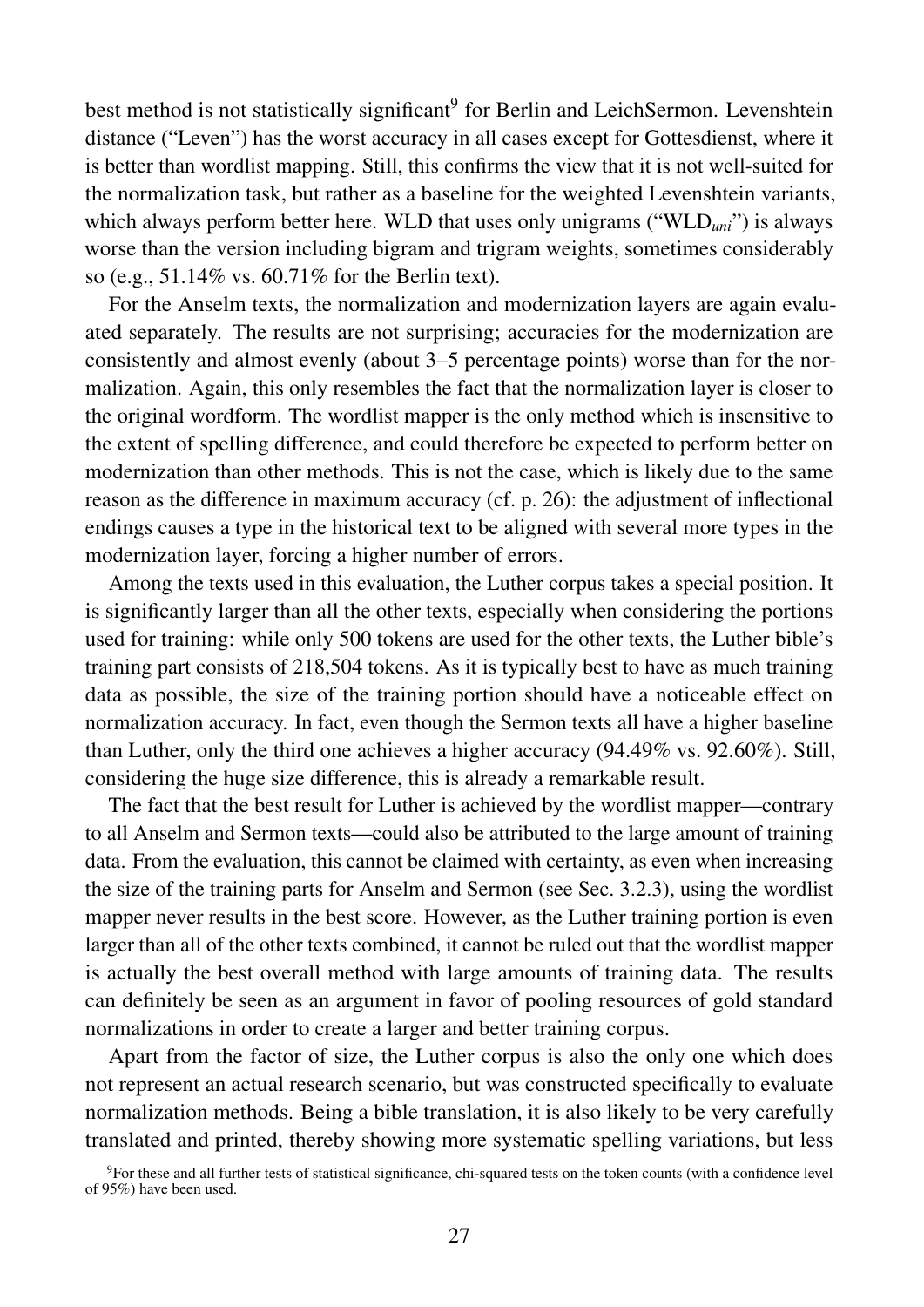spelling inconsistencies. Manuscripts (such as Berlin and Melk), on the other hand, are much more prone to clerical errors. Additionally, spelling in manuscripts can also be influenced by external factors such as the size or layout of the page, while the layout of printed texts is usually planned out in advance. All of these factors might contribute to the comparatively higher accuracy scores reported for Luther.

Finally, the Luther corpus has another advantage that causes the results to be slightly biased: the complete vocabulary of its modern version has been added to the modern lexicon. Hence, each of the correct wordforms can theoretically be produced by the automatic normalization, while this is not necessarily the case for the other texts. Table 6 shows the ratio of "unknowns" for each text, i.e., tokens in the gold standard normalization that are not included in the modern lexicon. Unknowns make up between 1.81% and 5.19% of the other texts, with the exception of LeichSermon, which has a significantly higher percentage of unknown tokens (12.40%). Looking at the normalization of LeichSermon, the reason for this quickly be-

| <b>Text</b>   | <b>Unknowns</b>   |          |  |
|---------------|-------------------|----------|--|
| Luther (eval) | $\mathbf{\Omega}$ | $0.00\%$ |  |
| Berlin (norm) | 174               | 3.70%    |  |
| Berlin (mod)  | 130               | $2.77\%$ |  |
| Melk (norm)   | 146               | 3.22%    |  |
| Melk (mod)    | 82                | 1.81%    |  |
| LeichSermon   | 270               | 12.40%   |  |
| JubelFeste    | 111               | 5.19%    |  |
| Gottesdienst  | 54                | 2.76%    |  |

Table 6: Unknowns per text (tokens in the gold standard normalization not covered by the modern lexicon)

comes clear: it contains an unusually high amount of numerical tokens, typically referring to bible verses, as in Example (21).

(21) *psal.* psalmen 9 13. *ix. 13. luc.* lukas 2. 52. sirach 39. 2. 3. 4. 5. tobit 10. 5. [. . . ] *2. 52. sir. 39. 2. 3. 4. 5. tob. 10. 5. [. . . ]* 'Psalms 9,13, Luke 2,52, Sirach 39,2–5, Tobit 10,5, . . . '

Numerals are not explicitly handled; they do not occur at all in the Anselm texts or the Luther corpus. While there are numerals in the other Sermon texts, too, they do not appear as frequently as in LeichSermon, where they account for 165 of the 270 unknowns. As no exhaustive list of numerals is included in the modern lexicon, the Levenshtein algorithm will try to normalize them to other wordforms, leading to nonsense normalizations. This problem is specific to the distance-based algorithms, though: not only can the wordlist mapper and the rule-based method learn the proper mappings, but they will leave the original token unchanged if no appropriate mapping or rule was learned. Example (21) shows that for using numerals with Levenshtein-based algorithms, they either have to be explicitly added to the lexicon (which is impractical, considering that their number is theoretically unbounded) or handled by an exception rule in the algorithm.

The high ratio of unknowns in the LeichSermon text also explains the seemingly dubious result that Levenshtein distance is actually performing worse than the baseline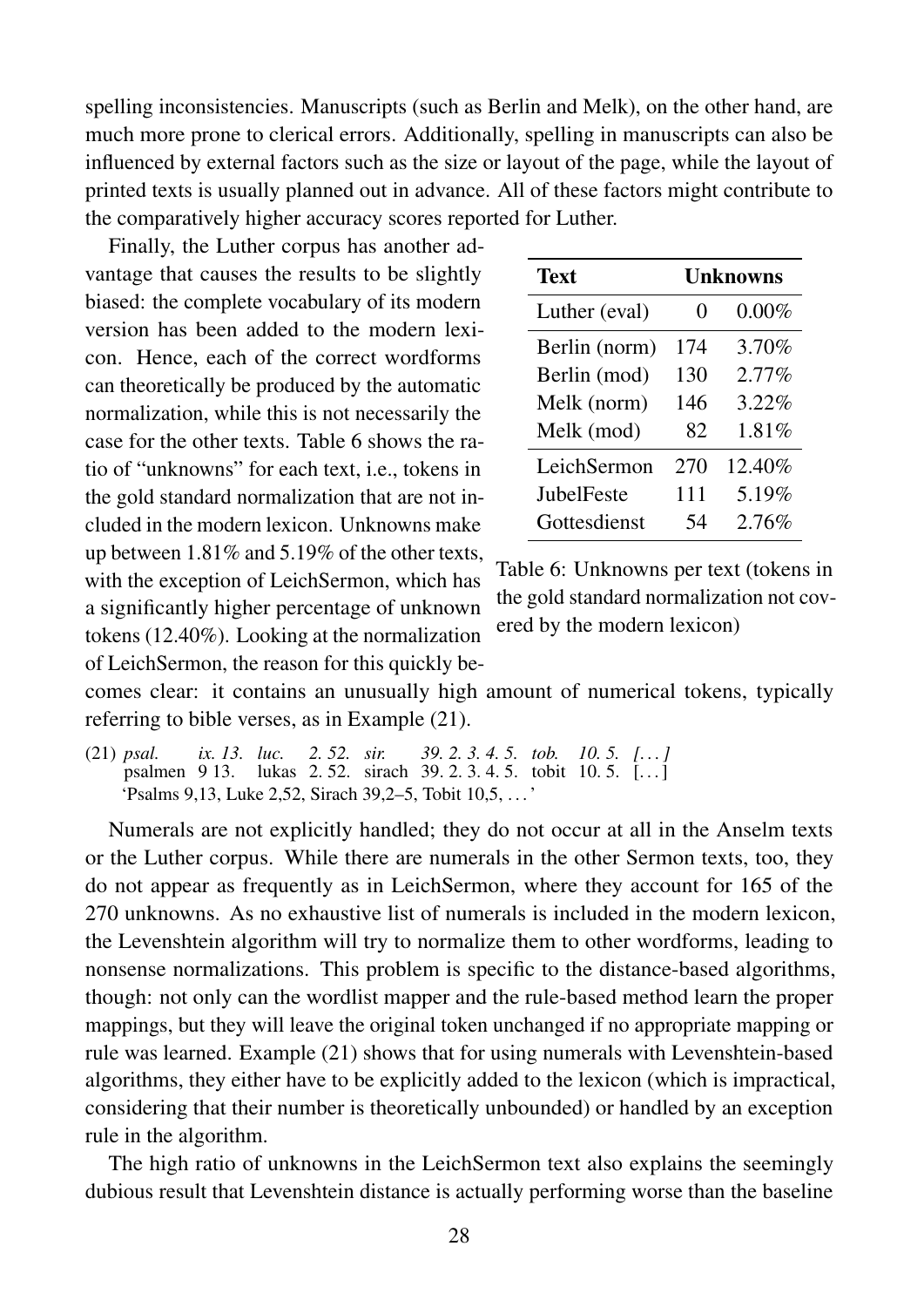here (70.80% vs. 72.71%). As the baseline accuracy is equivalent to that of a "normalization" method which leaves all words unchanged, this means the Levenshtein algorithm introduces more unwanted changes than correct ones. As a Levenshtein-based algorithm will never change a wordform that is already in the modern lexicon, the only explanation for this result is that the normalization of LeichSermon contains many wordforms that are not covered by the lexicon, which is consistent with the data shown in Table 6.

From the evaluation results in Table 5, the scores for Luther have already been reported in Bollmann (2012), except for those of the WLD measure.<sup>10</sup> Instead, the study evaluated a similar version of WLD with the difference that weights had been defined manually rather than learned automatically. Weights were created after manual inspection of the first 500 tokens of the Luther training corpus. This procedure resulted in 88.33% accuracy, whereas the automatically trained parametrizations only achieve 87.72% at best (Table 5, Luther with WLD<sub>tri</sub>). These results suggest that the learning process of the edit distance weights, e.g., the scaling and smoothing factors (cf. p. 22 ff.), can still be improved.

### 3.2.2 Qualitative analysis

The last section compared the performance of normalization methods by their overall accuracy. However, this is not the only factor in deciding how useful an automatic normalization is for further processing with NLP tools. Especially in those cases where the methods produce incorrect results, these wrong normalizations can range from complete mistakes to only having different inflection from the correct wordform. Furthermore, it is conceivable that the set of correctly normalized wordforms is also different between the algorithms. This section takes a closer look at the actual normalizations and the parametrizations learned by each method.

Note that when discussing examples, the Anselm texts do not contain the 'ß' character (cf. Sec. 2.3). The following examples will therefore sometimes use a slightly artificial modern spelling, using 'ss' in places where modern 'ß' would be correct. This is not a mistake, but due to the technical considerations explained in Sections 2.2 and 2.3.

Wordlist mapping The wordlist mapper is probably the simplest case to analyze. Due to its nature, it cannot produce partially correct normalizations, as it only operates on whole wordforms. Therefore, a correct normalization can only result from two scenarios: either the correct mapping for the input wordform has been learned and is correctly applied, or there is no known mapping for the input string, but the normalized form is equal to the historical one. The latter case certainly occurs more or less by chance and is not a "feature" of the normalizer itself, but also contributes to the final accuracy

 $10$ Note that while the Melk text had also been evaluated in Bollmann (2012), the results cannot directly be compared as the evaluation here is based on a newer version of the transcription.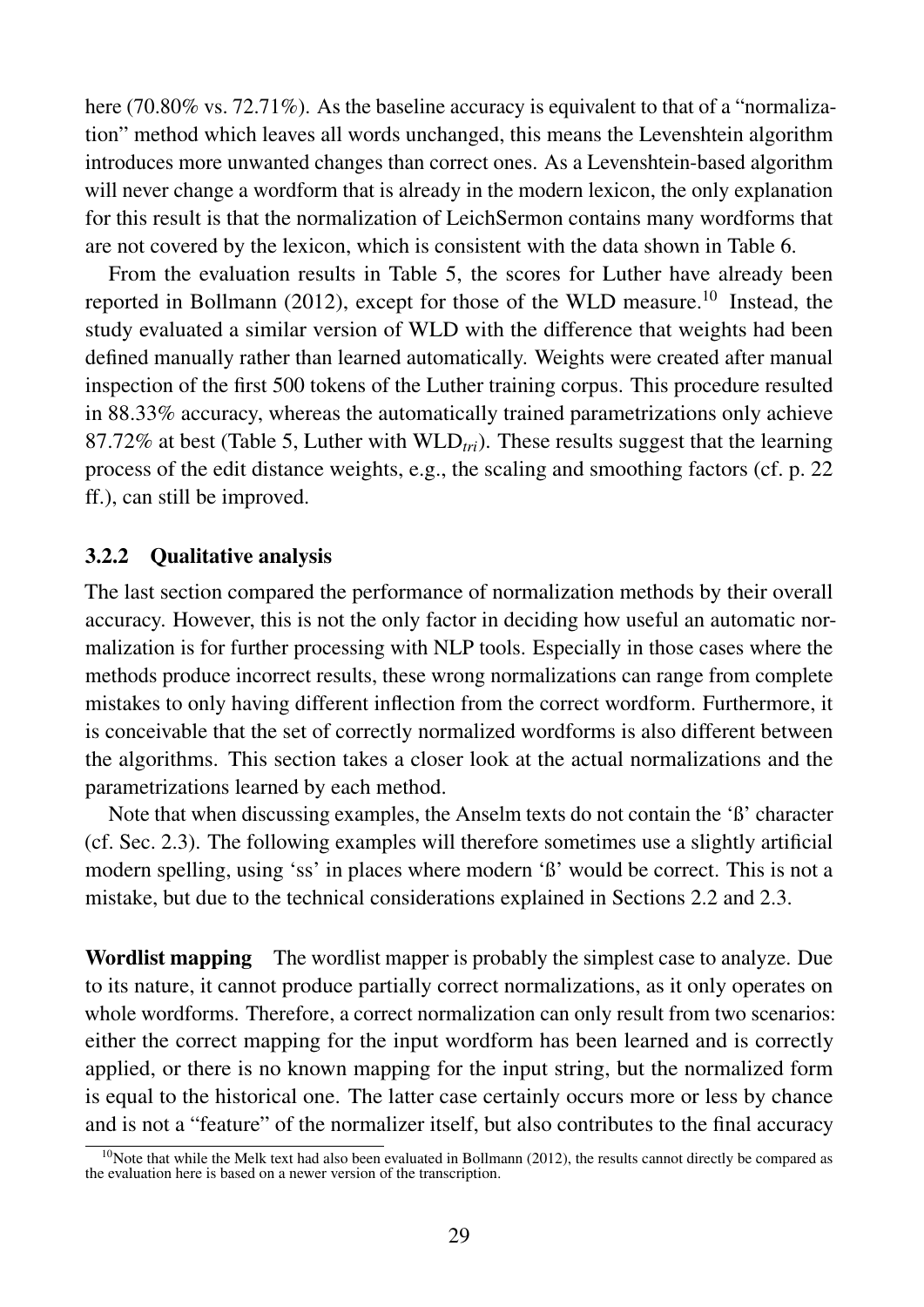| <b>Mapping</b>                        | Count | <b>Mapping</b>                      | Count                 |
|---------------------------------------|-------|-------------------------------------|-----------------------|
| $jn \rightarrow ihn$                  | 839   | $yn \rightarrow in$                 | $\mathcal{D}_{\cdot}$ |
| $in \rightarrow in$                   | 38    | $yn \rightarrow ihn$                |                       |
| $jn \rightarrow ihm$                  | 5     | $yn \rightarrow ihm$                |                       |
| $jn \rightarrow indes$                | 2     | $yn \rightarrow ihnen$              |                       |
| $jn \rightarrow es$                   |       | $\text{das} \rightarrow \text{das}$ |                       |
| auff $\rightarrow$ auf                | 1,746 | $das \rightarrow class$             |                       |
| auff $\rightarrow$ herauf             | 22    | komen $\rightarrow$ kommen          |                       |
| auff $\rightarrow$ an                 |       | komen $\rightarrow$ gekommen        |                       |
| $\text{ding} \rightarrow \text{ding}$ | 30    | spricht $\rightarrow$ spricht       |                       |
| $\dim g \to \dim g$                   | 11    | spricht $\rightarrow$ heisst        |                       |
| (a) Luther                            |       | (b) Berlin (modern)                 |                       |

Table 7: Examples for historical types mapped to multiple modern types, considering only the training parts of the texts

score. Incorrect normalizations, on the other hand, can result when no mapping has been learned even though the input wordform should be changed, but also from applying learned mappings when not appropriate. This is typically the case with historical types that have multiple alignments in the normalization, as only the most frequent mapping will ever be applied.

Table 7 shows examples for such ambiguous mappings that have been learned by the wordlist mapper. It suggests that especially for short function words, multiple alignment types are likely to exist. This is the case with the token *jn* in Luther, for example, that is usually mapped to either the pronoun *ihn* 'him' (accusative case) or the preposition *in* 'in'. Other alignments, e.g., with the pronoun *ihm* 'him' (dative case), also occur, but are relatively rare. It is not impossible that they partly stem from mistakes during the alignment process of the two bible versions, which was not done by hand, but rather automatically (Bollmann et al., 2011). From this parametrization, the wordlist mapper will always normalize *jn* to *ihn*. If we assume that a similar distribution of *in* vs. *ihn* can be found in the evaluation part of Luther, which is half the size of the training part, then this should introduce about 20 incorrect normalizations in the evaluation. While this is certainly not much, if there are many cases of these ambiguous mappings, the mistakes can quickly add up. From the Luther training part, a total of 14,905 mappings with 12,242 unique source types are learned. This means that there is a total of 2,663 mappings which are learned, but never applied.

Typically, if a mapping is ambiguous, one of the modern normalization candidates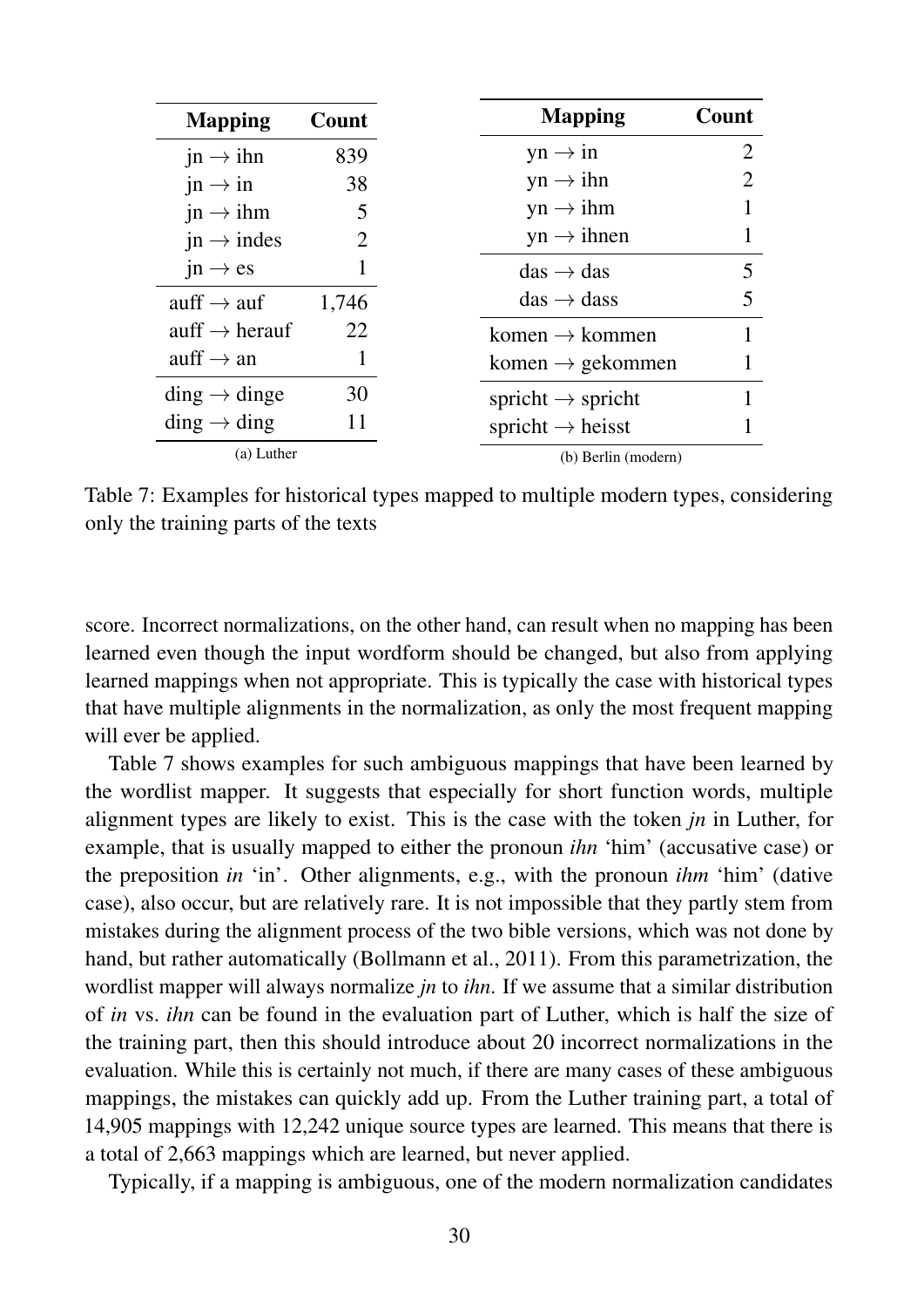has a much higher frequency than the others. For example, *auff* has been mapped to the preposition *auf* 'at/on' 1,746 times, while the second most frequent mapping to the adverb *herauf* 'on' was seen only 22 times. In the modernization of the Berlin manuscript, though, the wordform *das* is mapped an equal number of times to both *das* and *dass*. While the former can be an article, a demonstrative pronoun, or a relative pronoun, the latter is always a subordinating conjunction. Hence, this is a difference which will have consequences for part-of-speech tagging. In cases like these, where there is a tie between two possible mappings, it is more or less up to chance which mapping the normalizer will apply: the mapping that has been learned first will be chosen. If these situations occur often or with wordforms of high frequency, many mistakes will be introduced this way. This is a strong argument in favor of using context information to aid the normalization process, an approach which will not be explored in the context of this thesis, though.

Different types of ambiguous mappings can be observed in Table 7, too. The different mappings for *jn* and *yn* usually stem from distinctions in spelling that are not yet made (or not made consistently) in Early New High German. On the other hand, the different mappings for *ding* result from inflectional differences. While *ding* 'thing' is a singular form in modern German, it is more often mapped to the plural form *dinge*. Example (22) shows an alignment from which this mapping would be learned; it is an excerpt from the Old Testament, 2 Kings, 8,13.

(22) *Was ist dein Knecht [. . . ], daß er solch groß* Was ist dein Knecht [...], daß er so große Dinge tun sollte? *Ding tun sollte?* 'What is your servant [ $\dots$ ], that he should do such great thing(s)?'

The 1545 Luther translation uses the phrase *solch groß Ding*, which is syntactically singular, but can actually refer to more than one entity; this is reflected in the modernized bible version, which has the plural form. In the Berlin manuscript, the wordform *spricht* is an example for an ambiguous mapping due to semantic differences. Where it is mapped to modern *heisst* (which would actually be written *heißt*), it is used in the phrase *daz spricht* following a passage in Latin. In this context, *spricht* does not have the modern meaning of 'speak', but is rather used in the sense of 'this means', which in modern German is expressed as *das heißt*. As the modernization layer of the Anselm corpus also changes wordforms based on semantic differences, this discrepancy arises.

These types of ambiguity in the learned wordlist have different consequences than the cases of *jn* or *das*, though. The latter will result in part-of-speech tags of very different categories, e.g., preposition versus pronoun for *jn*, depending on the chosen normalization. Inflectional differences, such as *ding*/*dinge*, do not change the lexical class of the word, though, as both are nouns. Similarly, if *spricht* is replaced by *heisst* due to semantic differences, as both are verbs, the part of speech still remains the same. Consequently, while the first type of ambiguity will necessarily introduce errors during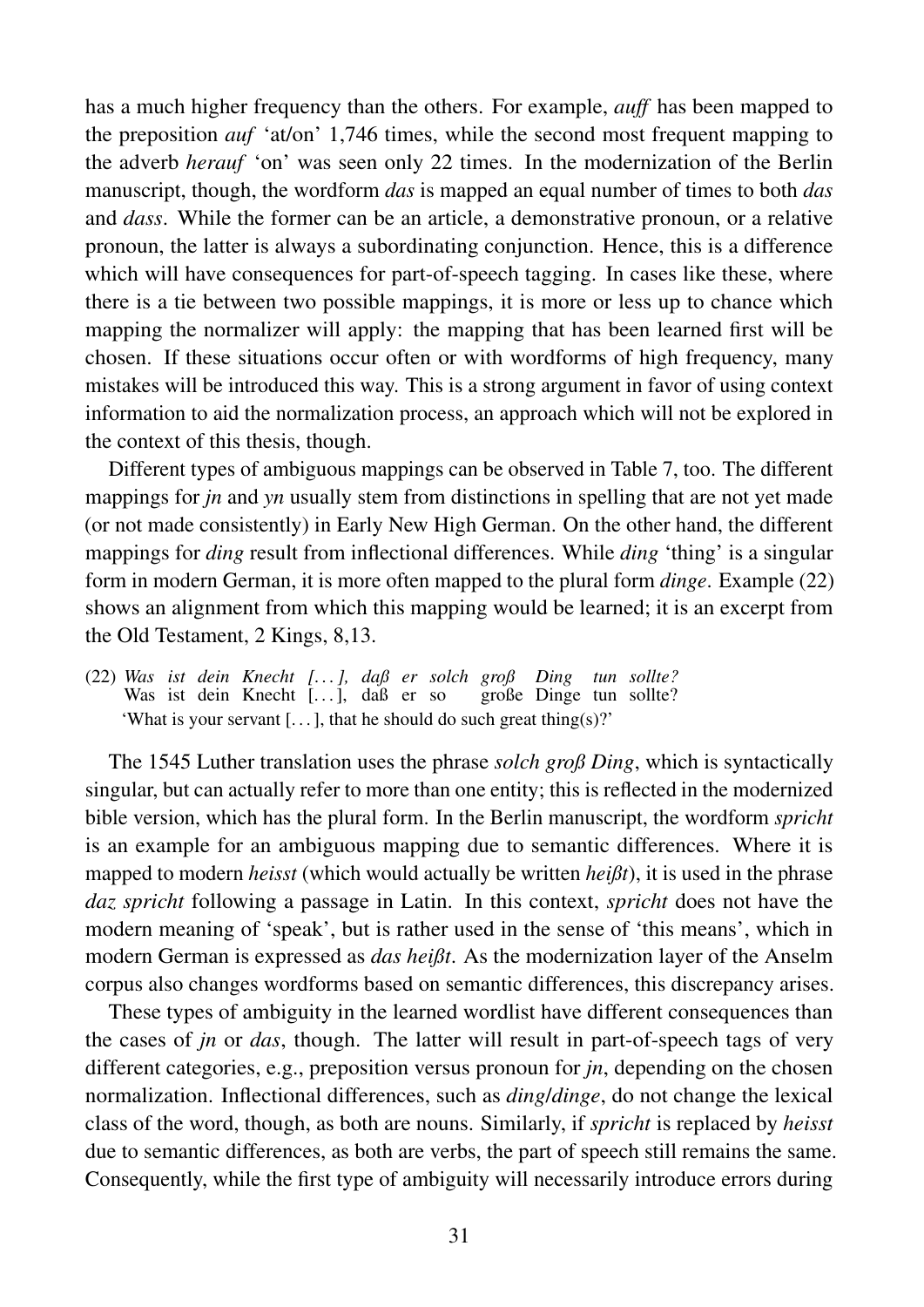the tagging process, the other types will not. Finally, there are cases like the mapping of *komen* in Table 7b which are somewhere in between: the modern *kommen* 'to come' is either a finite or infinitive form of the verb, while *gekommen* is its participle form. These are assigned different tags in the STTS tagset, but are still both verb forms. The evaluation of POS tagging will try to account for this similarity (cf. Sec. 4.1).

To conclude the discussion of Table 7, the observed frequency of the mappings presented for the Berlin text is very low, ranging between 1 and 5 occurrences. In fact, there are only 15 mappings learned from the modernization of the Berlin text with a frequency higher than 5. The most common mapping, in this case, is that of  $d\sigma \rightarrow da$ 'as/there', which was seen 20 times in the training portion. These numbers illustrate that a training corpus of 500 tokens is actually tiny for wordlist mapping (and probably for other algorithms, too), as even a single occurrence of a mapping can greatly influence the outcome of the normalization.

(23) ORIG: MAPPER: da chom czuhant judas ihn den garten NORM: *do chom czuhant iudas in* da kam zehant judas in *den garten* den garten 'There, Judas immediately came into the garden'

Example (23) shows an excerpt from the Melk manuscript normalized with the wordlist mapping approach. The adverb *do* is normalized correctly, as is the proper noun *iudas*. Both words are relatively common in the Melk text. The wordforms *chom* and *czuhant* were not previously learned and are therefore (incorrectly) left unchanged. Note that *czuhant* is an extinct form meaning 'immediately'; as neither *czuhant* nor its artificial lemma *zehant* exist in modern German, either form is not likely to be useful for part-of-speech tagging. Still, the mapping to a consistent artificial lemma could be helpful for other NLP applications, e.g., alignment of the different Anselm manuscripts.

The mapping of *in* is another interesting case. It is the same in both the original and the gold standard normalization, but was changed by the wordlist mapper to *ihn*. Again, this is the previously discussed example of preposition versus pronoun. Apparently, in the training sample, the historical *in* was more often normalized as the pronoun *ihn*, leading to this erroneous mapping. A contributing factor is that the wordlist mapper does not perform any lexicon lookup to see if the wordform is already covered, and will therefore change even valid modern words if the appropriate mappings have been learned.

Rule-based method Contrary to the wordlist method, the rule-based approach learns rewrite rules on a character level. It also keeps track of characters that did not change and learns them in the form of identity rules. As the majority of characters in a word typically does not need to be changed, identity rules always make up the largest part of the learned rules. This is true even for the Berlin text, which has the lowest baseline to begin with: 723 of 900 rule types (or 80.33%) learned from the first 500 tokens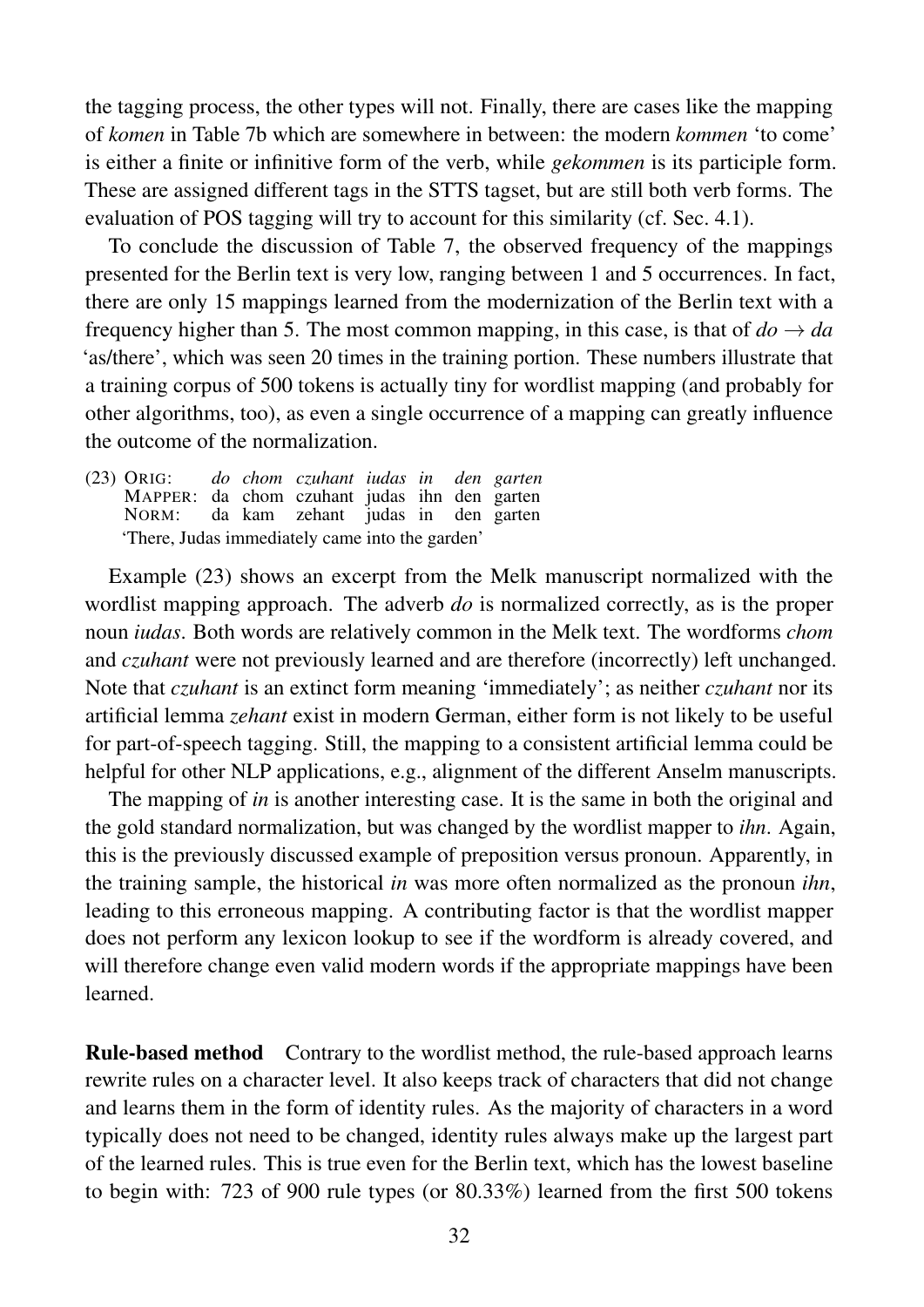| <b>Rule</b>              | Freq. | <b>Rule</b>                      | Freq. | <b>Rule</b>                     | Freq.                       |
|--------------------------|-------|----------------------------------|-------|---------------------------------|-----------------------------|
| $v \rightarrow u$ / #_n  | 31    | $v \rightarrow u$ /# n           | 40    | $\beta \rightarrow ss / a$ #    |                             |
| $o \rightarrow a / d$ #  | 21    | $o \rightarrow a$ /d #           | 19    | $y \rightarrow i$ / e_n         | $\overline{4}$              |
| $y \rightarrow ie / d$ # | 12    | $ch \rightarrow k$ /# i          | 9     | $ue \rightarrow ii$ / m s       |                             |
| $y \rightarrow ei / s_n$ | 12    | $p \rightarrow b$ /#_a           | 7     | $ue \rightarrow \ddot{u} / 1$ c |                             |
| $v \rightarrow f / #_r$  | 12    | iu $\rightarrow$ jü / #_n        |       | $y \rightarrow i$ / e_#         | $\mathcal{D}_{\mathcal{L}}$ |
| $y \rightarrow ei/m_n$   | 11    | $e \rightarrow ng / i$ #         |       | $ue \rightarrow \ddot{u} / w$ r | $\mathcal{D}_{\mathcal{L}}$ |
| $y \rightarrow ie / 1_b$ | 10    | $c \rightarrow \varepsilon$ /# z |       | $ue \rightarrow ii / f$ 1       | 2                           |
| $(a)$ Berlin (norm)      |       | $(b)$ Melk (norm)                |       | (c) Gottesdienst                |                             |

Table 8: Top 7 non-identity rules learned by the rule-based normalizer from the first 500 tokens of Gottesdienst and the Anselm texts (normalization layer)

are identity rules. Furthermore, the 22 most frequent rule types learned from the text are identity rules, too. The numbers for the Melk text are similar (82% identity rules, 16 most frequent rule types are identities).

In order to give an impression of the actual spelling variations that are learned by the rule-based approach, Table 8 lists the top seven non-identity rules for some of the texts. Naturally, the frequency counts are higher than those of the wordlist mapper in Table 7b for the Berlin text (even though the normalization layer is used here). This is because for each word pair, while it provides only one word-to-word mapping, several rules can be extracted from it. However, the frequencies are still relatively low, dropping quickly for the Melk text to only 7 instances for the fourth most frequent replacement rule. The Gottesdienst text is used as one of the examples (Table 8c) because it is the text with the highest baseline. Consequently, identity rules make up almost 95% of all rules learned. As the large majority of words does not change at all, the most frequent non-identity rule was learned only 5 times. This illustrates an important point: the closer a text already is to modern spelling conventions, the more training data is needed to reliably learn the variations it contains. While it may sound counterintuitive at first, the reason lies within the composition of the training data. If a text is already close to modern spelling, it contains fewer training pairs which actually differ from each other. However, only these pairs can provide any information about potential variant spellings.

For the Anselm texts, many different types of spelling variation are found among the most frequent rules. The two most frequent ones chiefly result from the same pairs of words, *vnd*  $\rightarrow$  *und* and *do*  $\rightarrow$  *da*, respectively. These words commonly appear in the Melk text as well as the Berlin manuscript, which is why the top two rules are the same for both. The other common rules actually provide a good impression of the general spelling characteristics of the texts. For Melk, the third rule from the top commonly stems from the word pair *chind*  $\rightarrow$  *kind* 'child'; the spelling variant *ch*  $\rightarrow$  *k*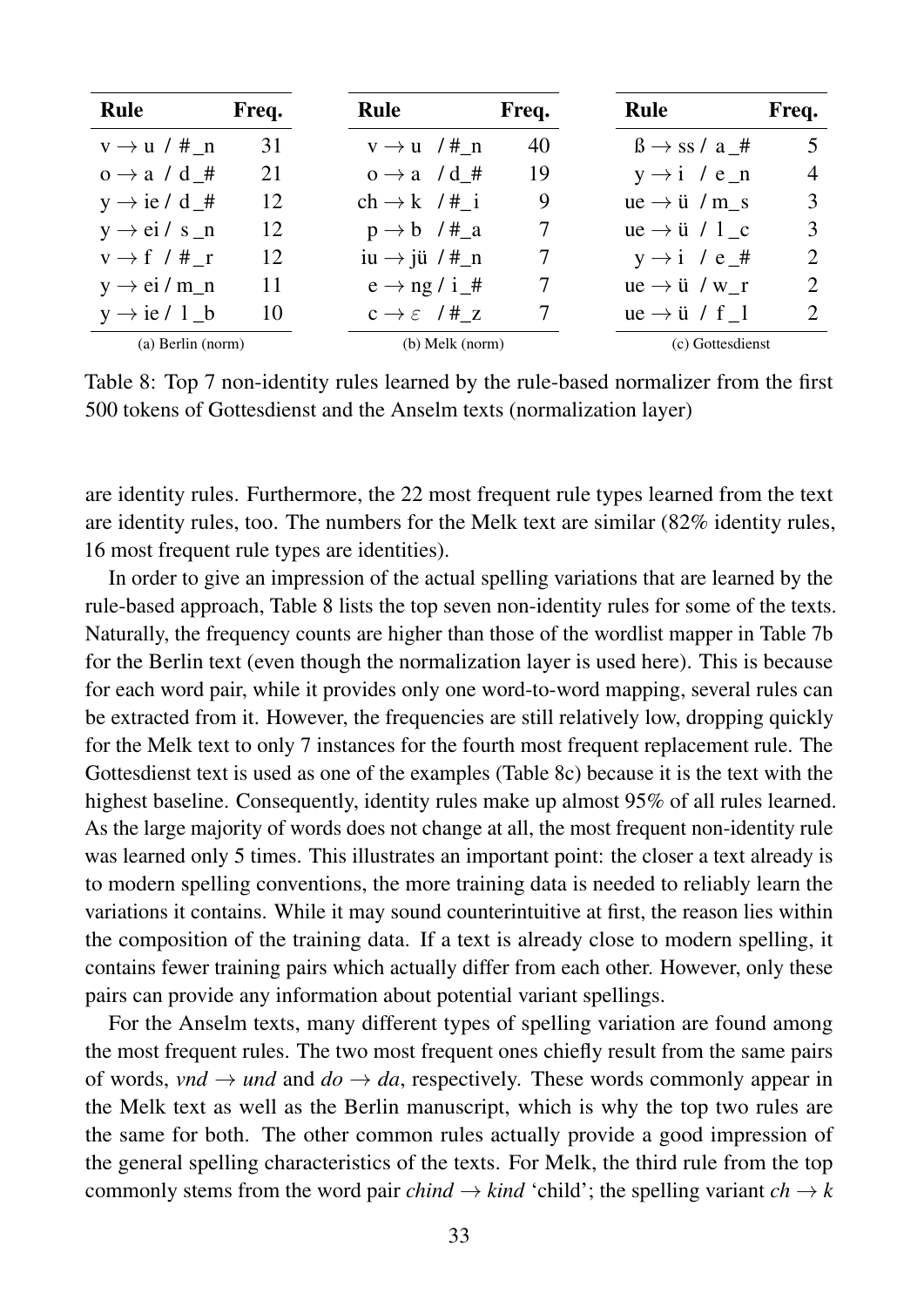can also be found in other words, though, such as those in Examples (24) and (25b). Examples (25–28) show common word pairs resulting in rules 4–7 from Table 8b.

- (24) (a) *chrafft*  $\rightarrow$  *kraft* 'strength' (b) *chrankchait* → *krankheit* 'disease'
- (25) (a)  $pat \rightarrow bat$  '[he] asked/begged' (b) *parmherczichait* → *barmherzigkeit* 'mercy/compassion'
- (26) *iungern*  $\rightarrow$  *jüngern* 'disciples'
- (27)  $\text{gie} \rightarrow \text{ging}$  '[he] went'
- (28)  $czu \rightarrow zu$  'to'

Spelling characteristics of the Berlin text are quite different. The fifth rule of Table 8a  $(v \rightarrow f / \# r)$ , for example, stems from the very common word pair shown in Example (29). The spelling that is captured by the rule, i.e., word-initial  $vr \rightarrow fr$ , occurs a total of 90 times in the full Berlin text. On the contrary, it is only found three times in Melk and not a single time in any of the other texts. These examples show that examining the rules which are automatically extracted from the texts can indeed provide insights about the individual spelling characteristics they contain.

 $(29)$  *vrouwe*  $\rightarrow$  *frau* 'woman'

Another noticeable feature of Table 8a is that four of the highest ranked rules modify the character 'y'. This suggests that 'y' is an extremely common character in the Berlin text, confirming the impression given by Example (1). Indeed, analysis of the Berlin manuscript reveals that it contains the letter 'y' a total of 1,301 times. Judging from Table 8a, its most common occurrences are in the feminine definite article *dy* and the pronoun *syn* ( $\rightarrow$  *sein* 'his'). The frequency of rules replacing 'y' also demonstrates another characteristic feature of the rule-based method. Evaluation of the complete list of rules shows that in all cases except three, the replacement of 'y' involves the letter 'i'. The rule-based method, however, is not designed to capture this generalization, as it always requires the additional context information to perform the substitution. Therefore, even if the letter 'y' was always replaced by 'i' in the training data whenever it occurred, if it appears in a context in which it was not previously seen, it will not get replaced by the rule-based method during normalization. This is a potential drawback of the approach, as it entails that a higher amount of training data is required in order to capture spelling variants in all possible contexts.

Example (30) shows how this property of the rule-based method manifests itself in practice. It shows an excerpt of the JubelFeste text along with its gold standard normalization, while Example (31) gives the automatic normalizations of both the rule-based method and WLD*tri*.

(30) *das zweyte was david zur freymuehtigkeit unsers* das zweite was david zur freimütigkeit unseres lobgesangs *lob-gesanges erfordert* erfordert 'The second (thing) which David requires for frankness of our song of praise'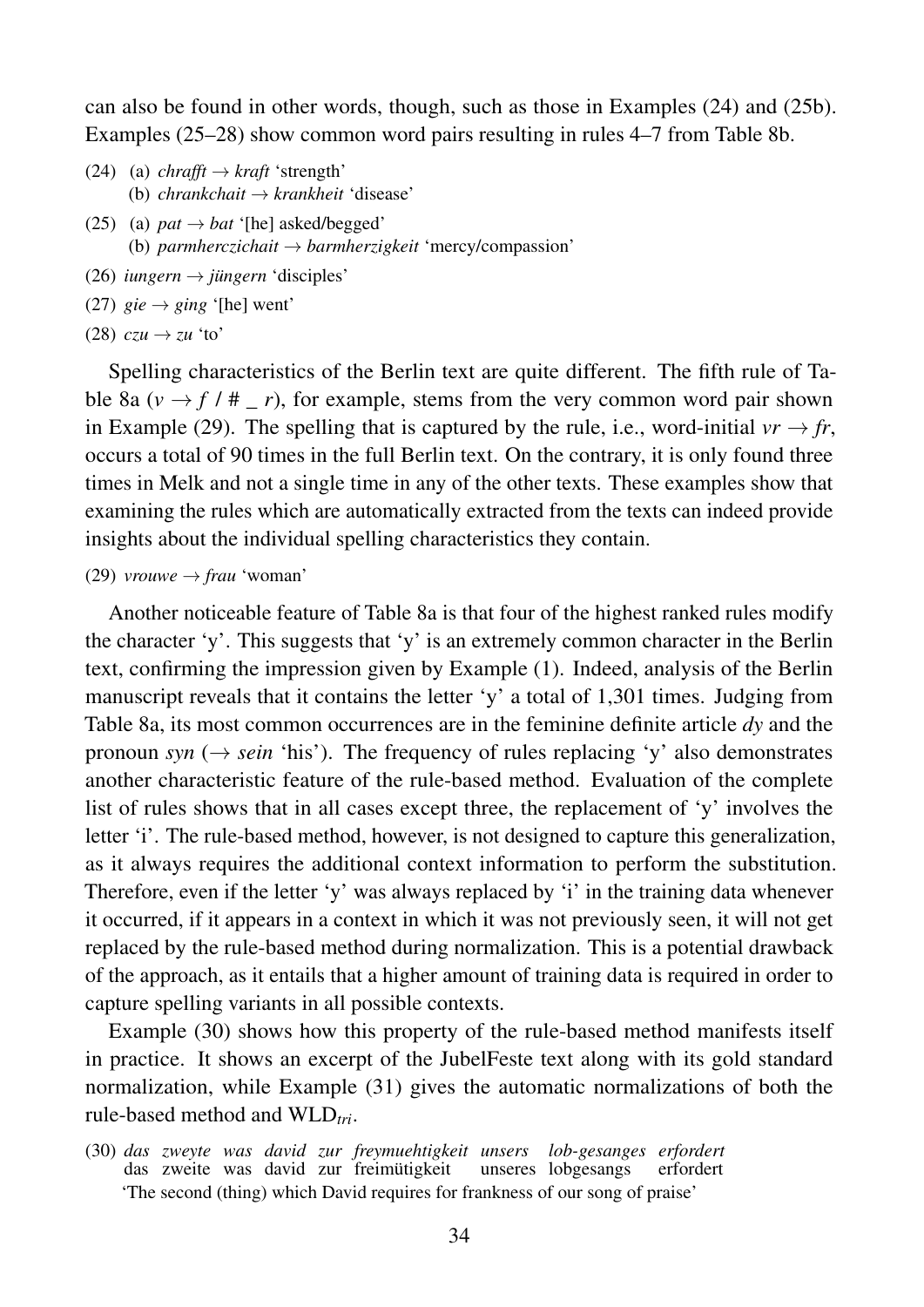| Edit                        | Weight                   | Edit                        | Weight | Edit                         | Weight |
|-----------------------------|--------------------------|-----------------------------|--------|------------------------------|--------|
| $v \rightarrow u$           | 0.100                    | $v \rightarrow u$           | 0.100  | $c \rightarrow \varepsilon$  | 0.143  |
| $c \rightarrow \varepsilon$ | 0.143                    | $vn \rightarrow un$         | 0.100  | $ch \rightarrow k$           | 0.263  |
| $p \rightarrow b$           | 0.167                    | $vnd \rightarrow und$       | 0.112  | $ch \rightarrow h$           | 0.366  |
| $0 \rightarrow a$           | 0.184                    | $c \rightarrow \varepsilon$ | 0.143  | $ch \rightarrow \varepsilon$ | 0.411  |
| $z \rightarrow s$           | 0.189                    | $p \rightarrow b$           | 0.169  | $ch \rightarrow che$         | 0.439  |
| $f \rightarrow \varepsilon$ | 0.245                    | $do \rightarrow da$         | 0.170  | $ch \rightarrow gk$          | 0.439  |
| $h \rightarrow k$           | 0.267                    | $z \rightarrow s$           | 0.193  | $c \rightarrow g$            | 0.449  |
| $u \rightarrow \ddot{u}$    | 0.282                    | $0 \rightarrow a$           | 0.211  | $ch \rightarrow cht$         | 0.596  |
| $y \rightarrow i$           | 0.291                    | $ai \rightarrow ei$         | 0.211  | $c \rightarrow t$            | 0.606  |
| $a \rightarrow e$           | 0.318                    | $z \rightarrow ss$          | 0.240  | $c \rightarrow k$            | 0.606  |
|                             | (a) $WLD$ <sub>uni</sub> | (b) $WLD_{tri}$             |        | (c) $WLD_{tri}$              |        |

Table 9: WLD weights learned from the first 500 tokens of Melk (norm); (a) and (b) show the 10 lowest weights learned by WLD*uni* and WLD*tri*, respectively; (c) shows all of the WLD*tri* weights for replacing 'c' or 'ch'.

|  |  | $(31)$ ORIG: das zweyte $\left[ \ldots \right]$ zur freymuehtigkeit unsers lob-gesanges |  |
|--|--|-----------------------------------------------------------------------------------------|--|
|  |  | RULES: das zweyte [] zur freimütigkeit unsers lob-gesanges                              |  |
|  |  | $WLD_{tri}$ : das zweite [] zur freimütigkeit unsers lobgesang                          |  |

Here, the word *freymuehtigkeit* has apparently been learned in the first 500 tokens of the text, as it is normalized correctly by both methods. The word *zweyte*, on the other hand, has not been previously learned. Both wordforms show the same spelling variation  $e_y \rightarrow ei$ , though, which the rule-based approach does not capture, as the context is different both times: in *freymuehtigkeit*, the 'y' has the right context 'm', while it is 't' in *zweyte*. The WLD*tri* method, however, was able to apply this generalization after training on the same data set.

 $(32)$  *chrewcz*  $\rightarrow$  *kreuz* 'cross'

A similar example from the Melk text is (32); here, the spelling variation in question is  $cz \rightarrow z$ , which often occurs in the word pair  $czu \rightarrow zu$ . This was already shown above in Table 8b and Example (28). Again, the rule-based method is not able to normalize Example (32) correctly (and simply returns the unchanged wordform) as the contexts are different, while the WLD*tri* method produces the correct modern word.

(Weighted) Levenshtein algorithm The above examples already highlighted a few differences between the rule-based method and weighted Levenshtein distance. Table 9 shows some example weights extracted by the WLD methods from the normalization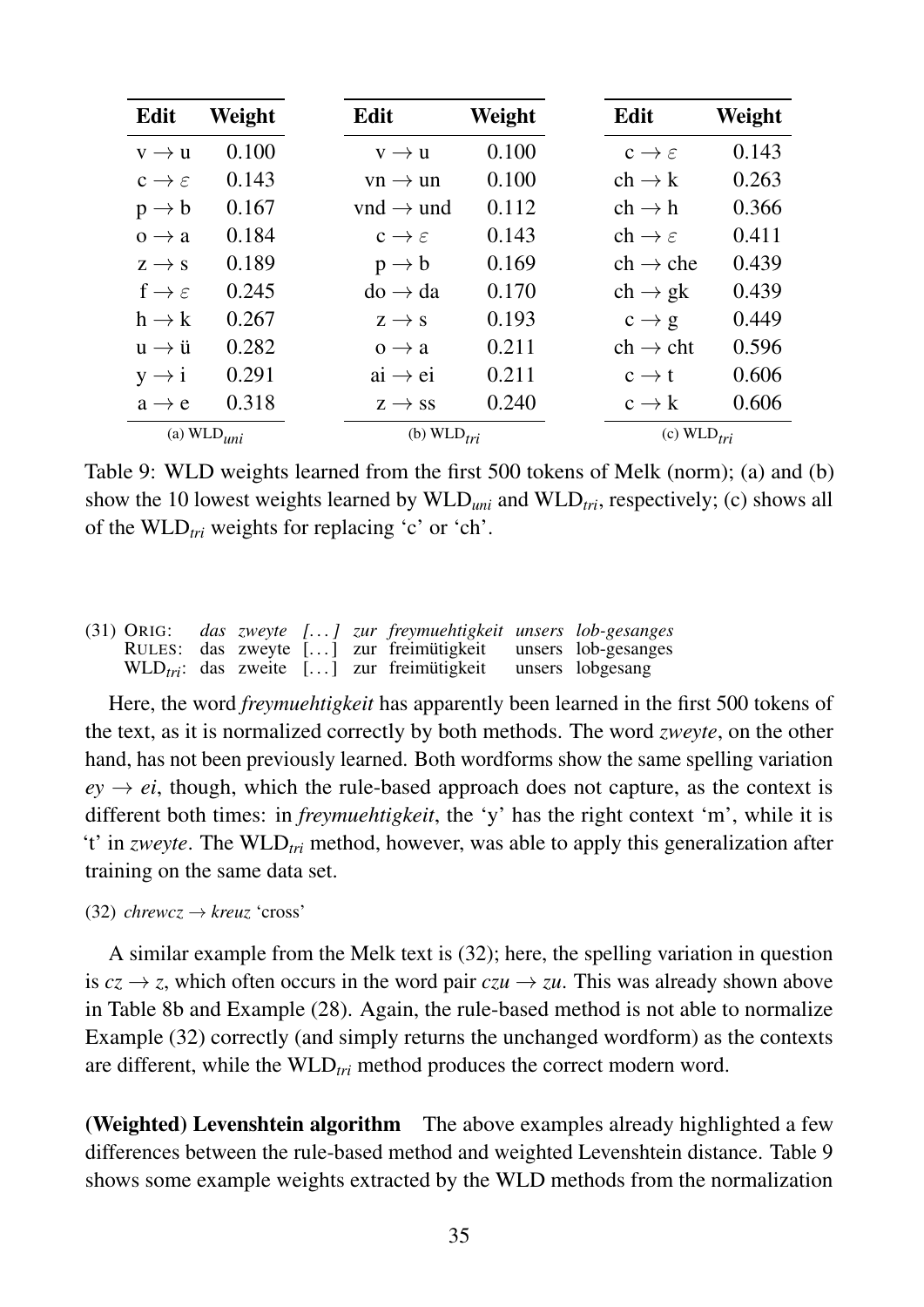layer of the Melk text. The most frequent rule of the rule-based method (Table 8b) was derived from the common mapping *vnd*  $\rightarrow$  *und*; similarly, the substitution  $v \rightarrow u$  has the lowest weight associated with it for both the WLD*uni* and WLD*tri* algorithm. Even more, all possible *n*-grams for this word pair are represented in the top three rules of  $WLD_{tri}$ .<sup>11</sup> The substitution  $p \rightarrow b$  is ranked high in both methods, too, while  $o \rightarrow a$  additionally appears here in the form of the bigram mapping  $d\sigma \rightarrow da$ . Notable differences include the mapping  $z \rightarrow s$ , which is not represented in the top-ranked rules, while the frequent rule  $iu \rightarrow jii$  is not reflected in the top ten rules of WLD<sub>tri</sub>.

Also, it quickly becomes clear why the weighted Levenshtein method is able to handle the spelling 'cz' in Example (32) correctly: the simple deletion of the character 'c' has one of the lowest weights (0.143) for both the unigram and trigram method. Looking at the first 500 tokens of the Melk text, when the character 'c' is found in the original but not the normalization, it occurs mostly in the context of  $c\overline{z} \rightarrow \overline{z}$  or  $ch \rightarrow k$ . It is easy to see how the generalization to the deletion of 'c' can be derived from these mappings. However, in the latter case, the preferable (unigram) substitution to be learned would be  $c \rightarrow k$  followed by a deletion of 'h', as this is more historically and linguistically accurate. This would require the character alignment process to opt for the alignment in Example (33a); apparently, though, it is the alignment in (33b) which is preferred by the algorithm. This can also be seen from the relatively high ranking of the substitution  $h \rightarrow k$  in Table 9a.

(33) (a) *c h i n d k i n d* (b) *c h i n d k i n d*

Section 3.1.4 described the process by which alignments are selected; it is used exactly for the purpose to properly disambiguate cases like Example (33). Why, then, is the wrong alignment chosen in this case? Table 9c shows that the alignment  $c \rightarrow k$ was given a weight and therefore must have been seen during training. Indeed, an unambiguous case of this alignment occurs exactly once in the training data in form of the word pair *creatur*  $\rightarrow$  *kreatur* 'creature'. However, there are three occurrences of the word *parmherczichait* 'mercy/compassion', already shown in Example (25b), which assuming standard Levenshtein alignment—only has the single optimal alignment shown in Example (34).

(34) *parmherczi c h ait barmher zi g k eit*

In this example, if the alignment  $c \rightarrow k$  was to be used, this would require both the insertion of 'g' and the deletion of 'h', increasing the Levenshtein distance. Such an alignment would therefore not even be considered, as it is assumed to be suboptimal.

<sup>&</sup>lt;sup>11</sup>The mappings  $n \to n$ ,  $d \to d$ , and  $nd \to nd$  cannot be included as they are pure identity mappings, which always have a weight of zero.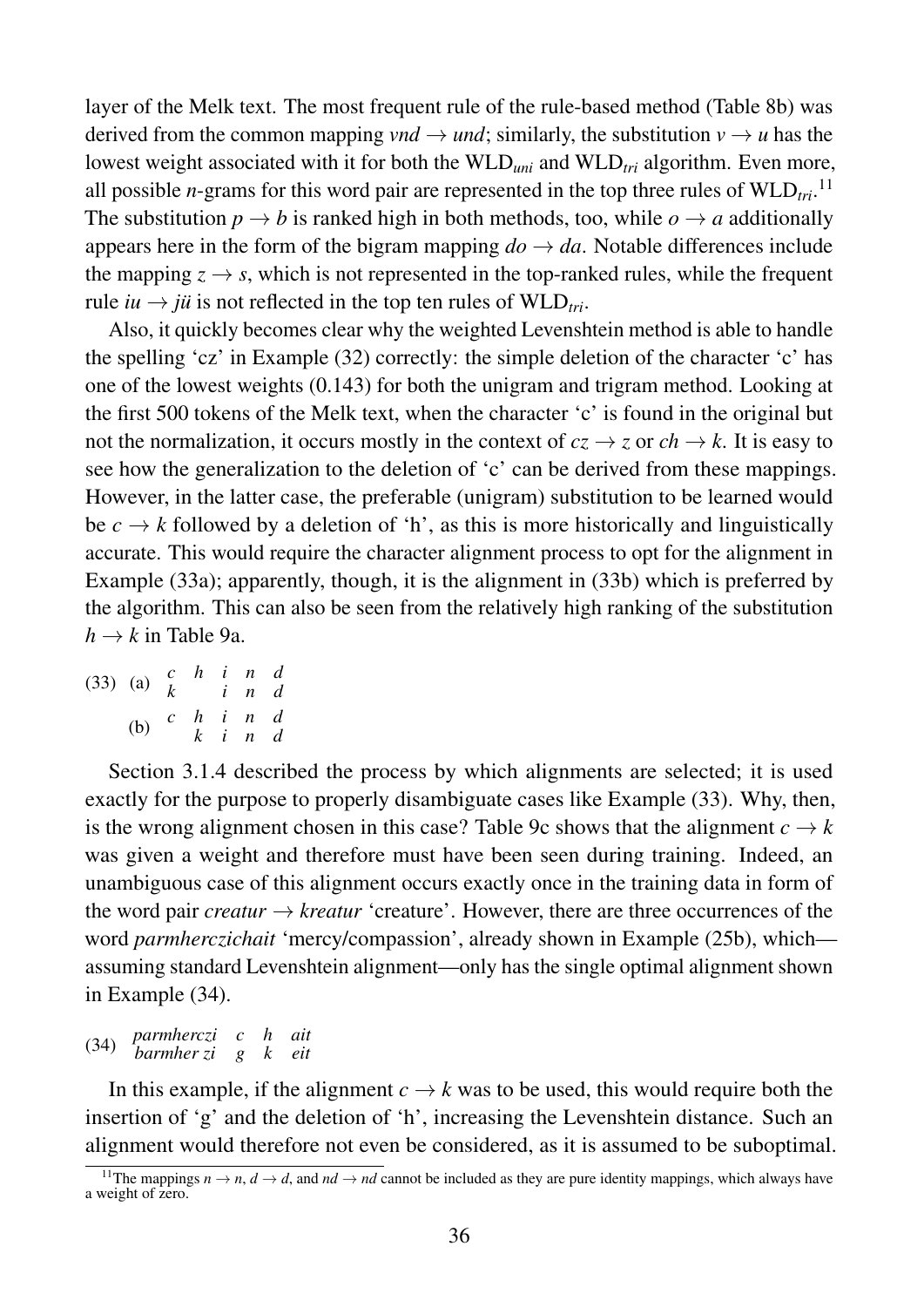This example shows the limits of Levenshtein-based character alignment: unless the correspondence of 'c' and 'k' was somehow hardcoded into the algorithm, or unambiguously represented in the training data more often, it is hard to see how an automatic alignment method would arrive at a different solution than (34). It also shows that distance-based methods are less adequate if differences in spelling are manifold. A conceivable solution is to place less emphasis on single-character substitutions in such cases, as they might be seen as less reliable when multiple adjacent substitutions occur; this is the same philosophy that is already employed by the rule-based approach, though.

method or the wordlist mapper, in this bold. While the low weight of 'c' deletion is beneficial for wordforms like *chrewcz*, there is a danger of overgeneralization. Table 10 shows normalizations for three other wordforms found in Melk. The historical wordforms *chust* and *chom* are two more examples of  $ch \rightarrow k$  substitution; however, none of the distance-based case). Even though the substitution has

| $ORIG:$ <i>chust</i> | chom                  | sach |
|----------------------|-----------------------|------|
|                      | 'kissed' 'came' 'saw' |      |
| NORM: küsste         | kam                   | sah  |
| $WLDuni$ : hut       | ham                   | sah  |
| $WLD_{tri}$ : huste  | ham                   | sah  |
| LEVEN: chus          | chrom                 | hach |

algorithms is able to arrive at the cor- Table 10: Example normalizations with rect normalizations küsste 'kissed' and distance-based algorithms, taken from Melk kam 'came' (and neither is the rule-based (norm); correct normalizations shown in

been learned, the low weight of the 'c' deletion causes it to be preferred if at all possible. WLD<sub>uni</sub> wrongly normalizes *chust*  $\rightarrow$  *hut* 'hat', which is not too surprising: it has no concept of bigrams, so after the deletion of 'c', it will always try to leave the character 'h' intact if this leads to a (cheaper) solution. The trigram-based variant will try the same thing in this case, though, as the operation  $c \to \varepsilon$  has a lower weight than all possible alternatives (cf. Table 9c).

The same principle applies to the second example, *chom*. The wrong normalization *ham* produced by both WLD algorithms reveals yet another fundamental problem, though. At first glance, it is unclear how this wordform can be produced at all, as it is not a modern German word.<sup>12</sup> Remember that the distance-based approaches can only ever produce a wordform that is covered by the supplied lexicon. The lexicon used for this evaluation is a combination of wordforms from DMOR (Schiller, 1996) and the vocabulary of the Luther bible. It is the bible which supplies the basis for this incorrect normalization, and also for the equally strange-looking *chus*: Ham was a son of Noah, while Chus was a son of Ham; both are mentioned in Genesis 10,1–6. As all lexicon entries are lowercased, they cannot be identified as proper nouns anymore—however, as capitalization is an unreliable factor in historical texts, treating all words as lowercase

<sup>&</sup>lt;sup>12</sup>In colloquial and/or dialectal speech, *ham* can be a contraction of *haben* 'to have', but such examples are not included in the lexicon.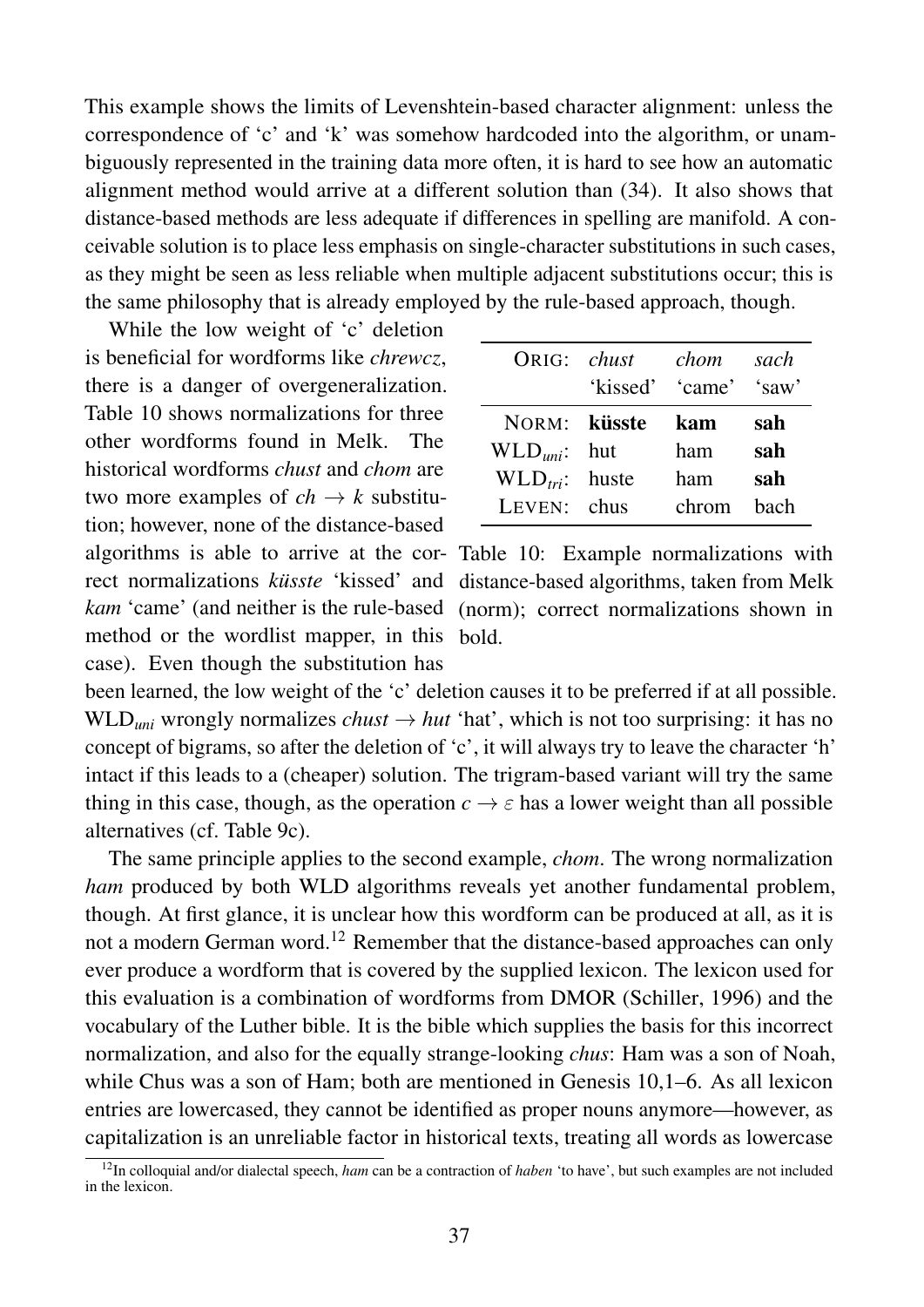is probably unavoidable. The actual problem lies in the fact that lexical frequency is not considered at all. In a balanced text corpus, the verb *kam* will be significantly more common than the proper noun *Ham*. Hence, these wrong normalizations suggest that (weighted) Levenshtein distance should ideally not be the only criterion for determining a normalization, but lexical frequency should be in some way factored in.

The third example in Table 10, *sach*  $\rightarrow$  *sah*, shows an example of 'c' deletion applied correctly by both WLD algorithms. The suggestions of the Levenshtein algorithm, however, are nonsensical in all three cases, underlining the fact that it is not very useful on its own. For this reason, it will not be analyzed in more detail here.

A characteristic feature of distance-based normalization is that it will always produce a correct modern wordform, no matter how inappropriate it is. This is because the algorithm always returns the word in a lexicon with the lowest distance to the input string—as long as there is at least one word in the lexicon, the algorithm cannot fail to find a normalization candidate. However, this is only useful to a certain extent: if the spelling is very far from the modern word, or the correct normalization is not covered by the lexicon, even the WLD algorithm can produce very strange suggestions, as in these examples from the Berlin text:

| NORM: anselm<br>WLD: asel | $(35)$ ORIG: <i>anshelme</i> |                                             |
|---------------------------|------------------------------|---------------------------------------------|
| WLD: kruste               | (36) ORIG: cruczegete        | NORM: kreuzigte '[he] crucified'<br>'crust' |

Example (35) illustrates how normalization can fail if the target word is not contained within the lexicon, which can often happen with proper nouns, such as *anselm* in this case.<sup>13</sup> Note that while the rule-based method suffers the same handicap, as it also relies on the lexicon to verify its normalization candidates, it is less likely to produce a candidate form as different from the input form as the one in (35). Instead, it is more likely to fail and return *anshelme* unchanged. Still, a better solution might be to enrich the modern lexicon with proper nouns commonly found in the text. As all texts in the Anselm corpus refer to Saint Anselm in some way, and quite frequently so, creating a list of proper nouns and adding them to the lexicon more likely results in the correct normalization of the wordform *anshelme*, thereby noticeably improving overall accuracy. On the other hand, if a proper noun occurs frequently in a text, simple wordlist mapping is likely to be the better method to handle these cases without any modification of the lexicon.

In Example (36), the target word is covered by the lexicon, but its historical spelling is apparently too distant for WLD (both unigram and trigram variants) to normalize it correctly. The suggested candidate does not have much in common with the input word:

<sup>&</sup>lt;sup>13</sup>The suggested normalization *asel* is, again, a character from the bible (1 Chronicles, 8,38).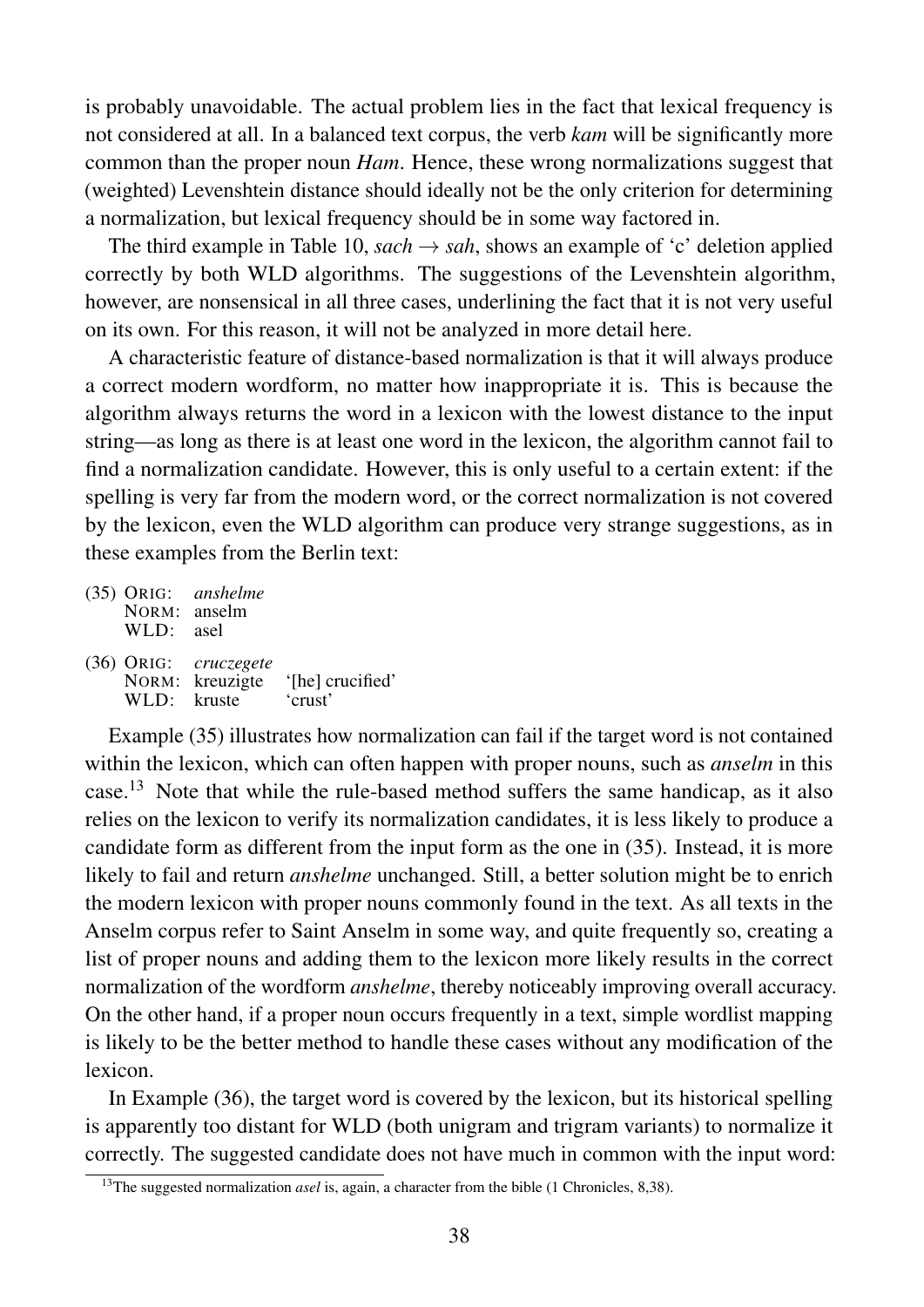|                   | ORIG: umstaende           | vsseczyk          | iungern              | hynmel |
|-------------------|---------------------------|-------------------|----------------------|--------|
|                   | 'circumstances' 'leprous' |                   | 'disciples' 'heaven' |        |
|                   | NORM: umstände            | aussätzig jüngern |                      | himmel |
| $WLDuni:$ umstand |                           | fetzig            | ungern               | himmel |
|                   | $WLD_{tri}$ : umstände    | aussätzig jüngern |                      | heimel |
|                   | LEVEN: umstände           | steck             | ungern               | himmel |

Table 11: Example normalizations with distance-based algorithms, taken from JubelFeste, Berlin (norm), and Melk (norm); correct normalizations shown in bold.

it does not have the same part of speech; it is not semantically related; and it is not close to the spelling of the original wordform. Suggestions like these could be at least prevented by setting a cutoff for the WLD algorithm. A cutoff mechanism would break out of the algorithm if the calculated distance gets larger than a certain threshold, and return the original wordform instead. This way, it could "fail", similar to the mapper and the rule-based method. However, the question of how to define the threshold is not a trivial one. What can be considered a "too high" distance depends on several factors, e.g., the average weight of the learned edit operations, and the length of the input word. Especially the latter has to be taken into account in order not to preclude perfectly correct normalizations with a high number of spelling differences, such as in Example (37), which is also from Berlin (norm) and is correctly normalized by both WLD variants.

#### (37) *iuncvrouwen* → *jungfrauen* 'virgins'

Another feature of distance-based methods is that a historical wordform which is already identical to a modern one will never be changed. This can sometimes be inappropriate, too, as Example (38) from the LeichSermon text demonstrates: the historical form *wehrt* corresponds to the modern *wert* 'worthy' in this context, but is not modified as *wehrt* is a valid modern wordform meaning '[he] resists'. This is a general problem of context-free normalization, though, and is not necessarily restricted to distance-based algorithms—neither the rules nor the wordlist mapper changed the input word in this case.

(38) ORIG: NORM: WLD: wir sind nicht wehrt *wir* wir *sind* sind *nicht* nicht *wehrt* wert 'we are not worthy'

Finally, the accuracy scores in Table 5 (p. 26) already showed that WLD*uni* performs worse than WLD*tri* for all texts. Examples from the normalizations, as shown in Table 11, mainly confirm this observation. In a few cases, such as *umstaende*, standard Levenshtein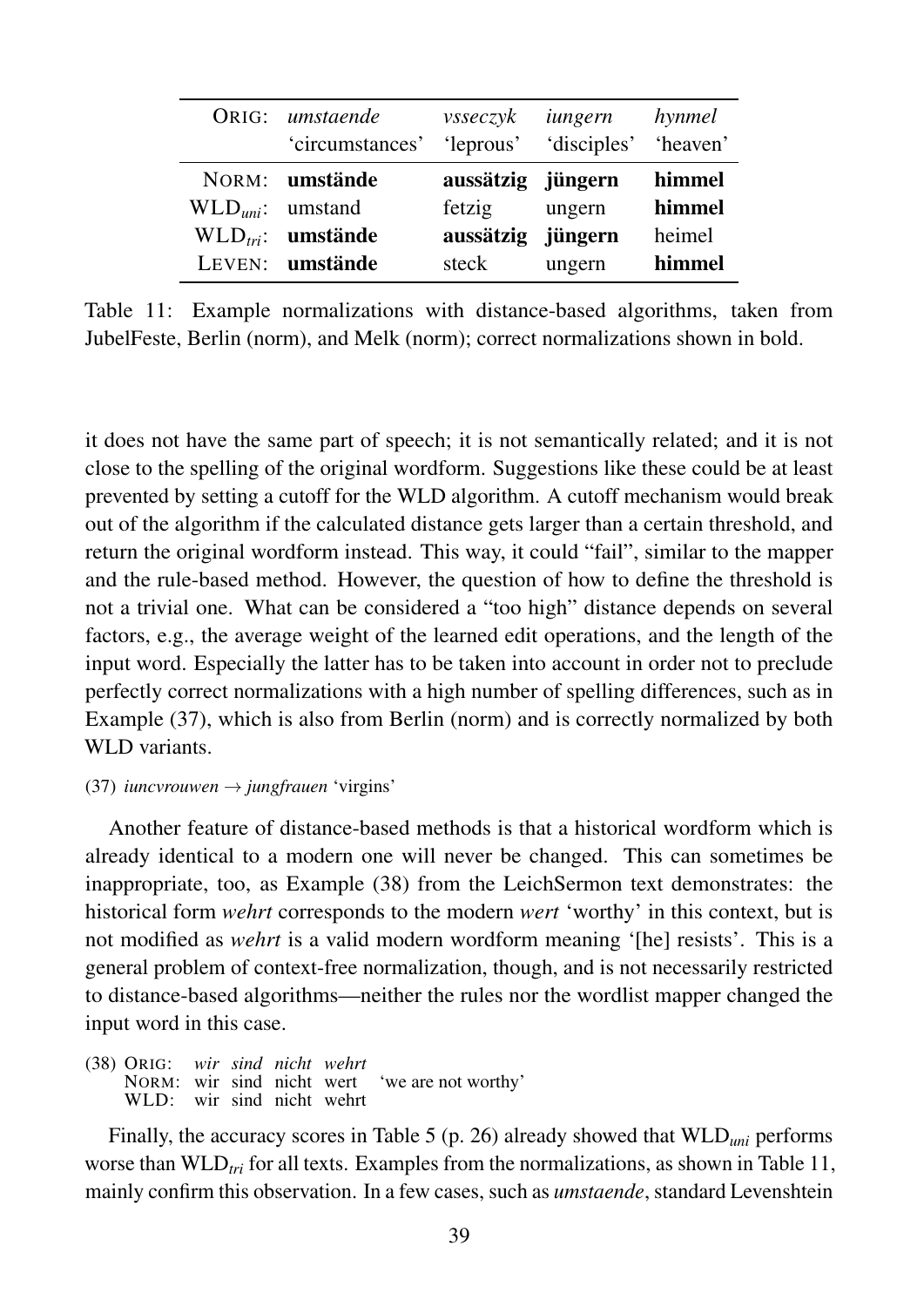distance even returns the correct result where WLD*uni* does not. This happens mainly for newer texts with less spelling variations (the example is from JubelFeste). Cases where WLD<sub>uni</sub> produces the correct normalization and WLD<sub>tri</sub> does not are exceptional, but do happen, as the right-most example (*hynmel*) shows.

## 3.2.3 Effect of training corpus size

Up to this point, normalizations of Anselm and Sermon texts have been evaluated after training on the first 500 tokens of the respective texts, which is a more or less arbitrarily chosen size. In the context of a research project, this data would have to be normalized manually first to provide the normalizers with training material. However, manual normalization can be a tedious and time-consuming process, and whether manual normalization of 500 tokens is a realistic goal might depend on the number of texts to be processed and the available resources. Also, when comparing the normalization algorithms, the factor of size of the training corpus has been neglected so far. Comparisons could only be made between the Luther corpus, which has a comparatively huge training part, and all other texts.

Therefore, in this section, a different evaluation method is chosen: training is performed on the gold standard normalizations of the first *n* tokens, with increasing values for *n*; afterwards, the trained methods are evaluated on the remaining part of the same text. This approach reflects a process than can conceivably be employed in an actual research project.<sup>14</sup> It allows an assessment of the question whether accuracy of normalization can be significantly improved by manually normalizing a sample of the text, and if so, how much training data is required. For researchers building a corpus of historical texts, this could turn out to be an attractive tradeoff between the extremes of an all-automatic and an all-manual normalization of the data.

For the Anselm texts, the normalization methods are successively trained on the first 100, 250, 500, 1,000, and 2,000 tokens of the texts. 2,000 tokens are chosen as the upper bound because this is almost half of the texts, and the benefit of a normalization method that requires more tokens for training than it actually normalizes is doubtful, at least in terms of efficiency. For the same reason, 1,000 tokens are chosen as the upper bound for the Sermon texts, which is also about half of their size.

It should be noted that as the size of the training portion increases, the size of the evaluation portion decreases. This means that the accuracies resulting from different training sizes are not based on exactly the same evaluation data. For this reason, the Levenshtein algorithm (cf. Sec. 3.1.3) is also evaluated separately for each training size, even though it does not actually learn anything. Another effect of this evaluation method is that with more training data, accuracy sometimes goes down. These fluctuations

<sup>&</sup>lt;sup>14</sup>As the normalizers operate context-free, cross-validation is a possible—and probably better—alternative. Due to time contraints, cross-validation has not been carried out for all scenarios evaluated here, though Bollmann (2013) reports an evaluation of the best chain combination method (cf. Sec. 3.3) using cross-validation.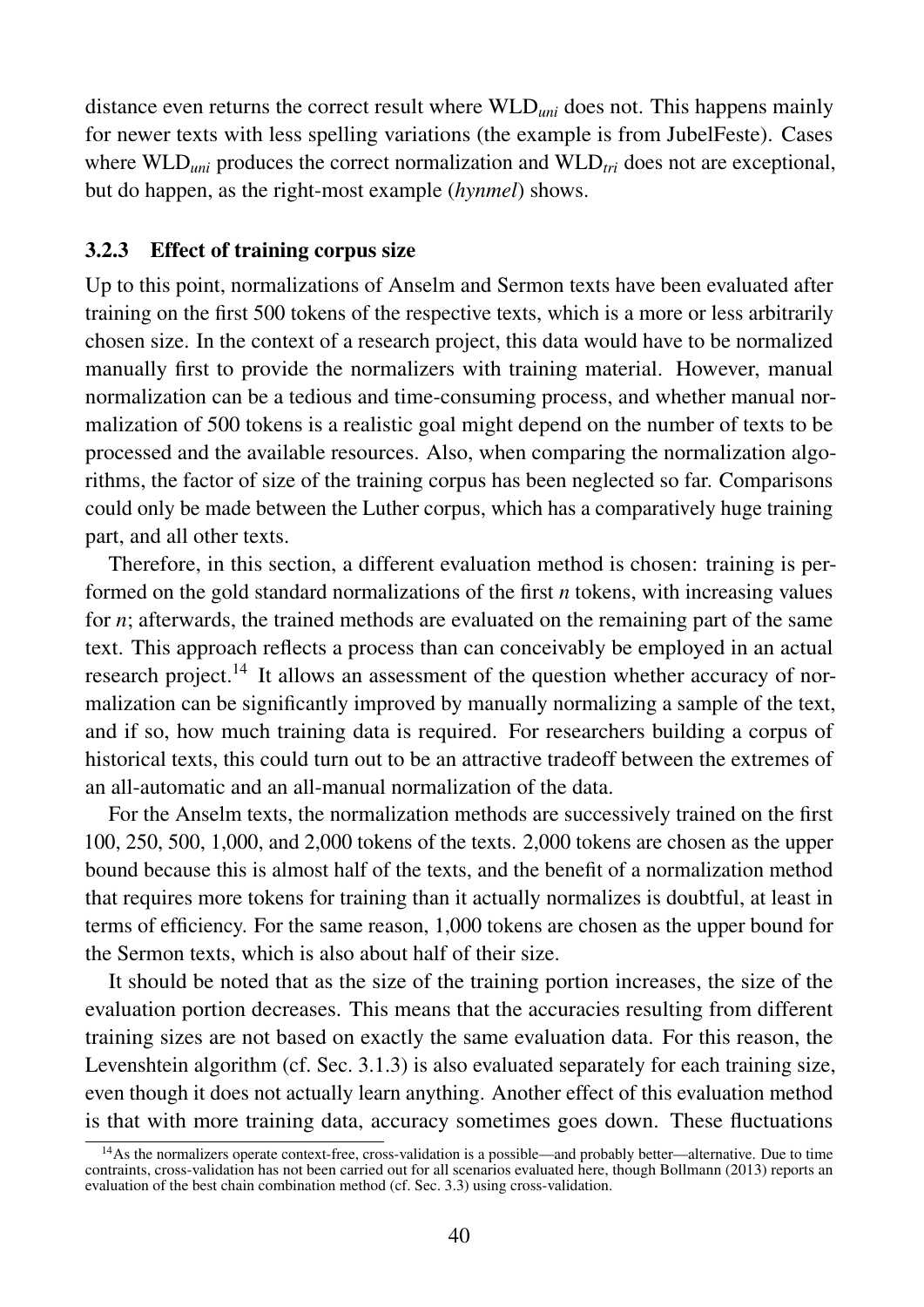usually correspond to similar changes in the baseline score and are not statistically significant; i.e., while the performance of normalization does not improve in these cases, it does not actually get worse, either. While it makes comparison of results between different training sizes a bit more difficult, this method—again—more accurately represents real-life application scenarios, as it reports the accuracy of normalization on that part of the text which would otherwise have to be processed manually.

As the evaluation does not take the already normalized training parts into account, this means that the accuracies for the whole texts are always higher than the figures reported here. Therefore, if a normalization method reports 70% accuracy when trained on about half of a text, the accuracy for the text as a whole is actually closer to about 85%. This is, of course, relevant for the discussion of part-of-speech tagging (cf. Sec. 4), as POS tagging is always evaluated on full texts, but is not considered here as it would obscure the effects of the actual automatic normalization.

Table 12 lists the complete results for each combination of text, training size, and normalization method. The most evident result from this evaluation is that, in terms of absolute accuracy, either the rule-based method or WLD*tri* performs best in every single case. However, in many cases other normalization methods cannot actually be shown to be significantly worse; these results are marked in italics in the table. Most often, this also applies to the rule-based method or WLD*tri*, i.e., they sometimes both perform comparably well. Also, the wordlist mapper always stays behind the rule-based method in terms of total accuracy, but in a few cases, this difference is not statistically significant, either. For the Sermon texts, when the training portion is small, the unigram WLD model is not significantly worse than the trigram version. This is not surprising, as the baseline is relatively high for these texts, so more tokens need to be processed to reliably learn the spelling variations. Also, spelling differences are likely to be smaller and restricted to single letters more often than in older texts, reducing the advantage of learning trigrams over unigrams.

An observation that holds true in all evaluated cases is that for small training portions, the WLD*tri* method is always best (sometimes among other, comparably good results), while for large training portions, the same usually holds true for the rule-based method. Typically, when considering the same text with increasing training corpus sizes, WLD<sub>tri</sub> starts out performing best, followed by a "turning point" where both the rule-based method and WLD*tri* perform similarly well, with the rule-based method winning out at the end with the larger training parts. This turning point can be found at only 100 tokens for training with the LeichSermon text, and at 250 tokens for JubelFeste, for example. For the Gottesdienst text, the rule-based method is never the absolute best, but not significantly worse on the largest training sample with 1,000 tokens. It is conceivable that, if the Gottesdienst text were longer and even more training data would be used, the trend would continue, with the rewrite rules producing the best normalization.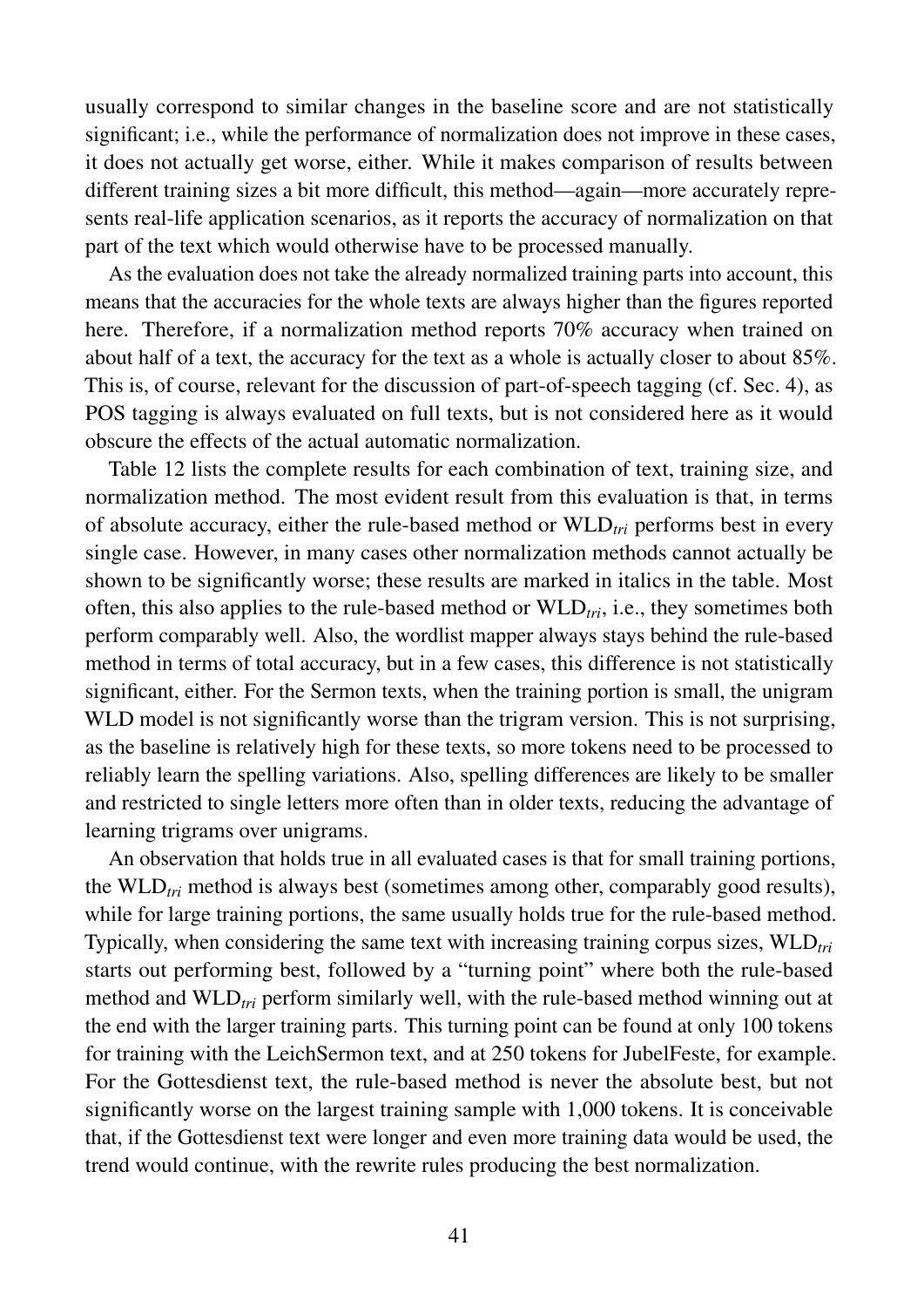|               |      | <b>Baseline</b> | <b>Mapper</b> | <b>Rules</b> | Leven  | $\mathbf{WLD}_{uni}$ | $\mathbf{WLD}_{tri}$ |
|---------------|------|-----------------|---------------|--------------|--------|----------------------|----------------------|
|               | 100  | 23.24%          | 37.09%        | 40.20%       | 37.52% | 47.26%               | 55.78%               |
|               | 250  | 23.12%          | 56.38%        | 59.96%       | 37.44% | 51.37%               | 61.35%               |
| <b>Berlin</b> | 500  | 23.05%          | 62.05%        | 63.17%       | 37.17% | 51.14%               | 60.71%               |
| (norm)        | 1000 | 23.14%          | 66.46%        | $67.65\%$    | 37.19% | 51.43%               | 63.24%               |
|               | 2000 | 22.30%          | 72.41%        | $75.07\%$    | 36.74% | 50.48%               | 65.41%               |
|               | 100  | 21.24%          | 34.28%        | 35.61%       | 35.02% | 42.20%               | 50.70%               |
|               | 250  | 21.19%          | 51.21%        | 54.47%       | 35.01% | 46.58%               | 56.52%               |
| <b>Berlin</b> | 500  | 21.12%          | 58.05%        | 58.90%       | 34.71% | 47.55%               | 56.14%               |
| (mod)         | 1000 | 21.35%          | 62.22%        | 63.62%       | 34.76% | 47.65%               | 58.46%               |
|               | 2000 | 20.81%          | 68.52%        | $70.48\%$    | 36.67% | 47.11%               | 61.07%               |
|               | 100  | 39.54%          | 57.10%        | 59.78%       | 54.45% | 64.67%               | 68.21%               |
|               | 250  | 39.62%          | 61.94%        | 65.07%       | 54.44% | 65.88%               | 68.98%               |
| Melk          | 500  | 39.32%          | 63.15%        | 64.14%       | 54.10% | 65.40%               | 69.34%               |
| (norm)        | 1000 | 39.11%          | 66.56%        | 69.19%       | 53.94% | 65.86%               | 69.70%               |
|               | 2000 | 39.75%          | 70.84%        | 71.86%       | 54.94% | 67.02%               | 70.72%               |
|               | 100  | 36.05%          | 53.70%        | 54.76%       | 50.42% | 59.90%               | 62.80%               |
| Melk          | 250  | 36.12%          | 56.79%        | 60.80%       | 50.43% | 61.24%               | 63.88%               |
|               | 500  | 35.91%          | 57.81%        | 60.41%       | 50.16% | 60.55%               | 64.56%               |
| (mod)         | 1000 | 35.72%          | 61.03%        | 64.36%       | 49.90% | 60.83%               | 64.47%               |
|               | 2000 | 36.09%          | 67.10%        | 67.18%       | 50.73% | 61.87%               | 65.49%               |
|               | 100  | 72.95%          | 73.72%        | 75.84%       | 71.27% | 75.79%               | 77.00%               |
|               | 250  | 73.13%          | 75.26%        | $78.22\%$    | 71.68% | 76.61%               | 77.18%               |
| LeichSermon   | 500  | 72.71%          | 76.46%        | $78.67\%$    | 70.80% | 75.63%               | 76.40%               |
|               | 1000 | 71.39%          | 77.08%        | 82.26%       | 69.86% | 75.13%               | 76.32%               |
|               | 100  | 79.82%          | 82.38%        | 81.74%       | 84.19% | 86.30%               | 86.99%               |
| JubelFeste    | 250  | 79.81%          | 83.57%        | 85.00%       | 84.00% | 86.01%               | 86.59%               |
|               | 500  | 79.47%          | 85.22%        | 88.52%       | 84.06% | 86.07%               | 88.15%               |
|               | 1000 | 78.80%          | 86.46%        | $90.77\%$    | 83.91% | 86.28%               | 88.13%               |
|               | 100  | 83.81%          | 84.08%        | 83.81%       | 87.91% | 91.64%               | 93.20%               |
| Gottesdienst  | 250  | 83.56%          | 84.73%        | 87.32%       | 87.90% | 90.96%               | <b>94.36%</b>        |
|               | 500  | 83.41%          | 86.58%        | 90.50%       | 87.89% | 93.05%               | <b>95.46%</b>        |
|               | 1000 | 84.05%          | 89.51%        | 94.01%       | 87.72% | 93.07%               | 95.80%               |

Table 12: Normalization accuracy per text after training on the first *n* tokens and evaluating on the rest, ignoring punctuation and foreign words; best result for each row is highlighted in bold, differences to the best result that are not statistically significant  $(p > 0.05)$  are marked in italics.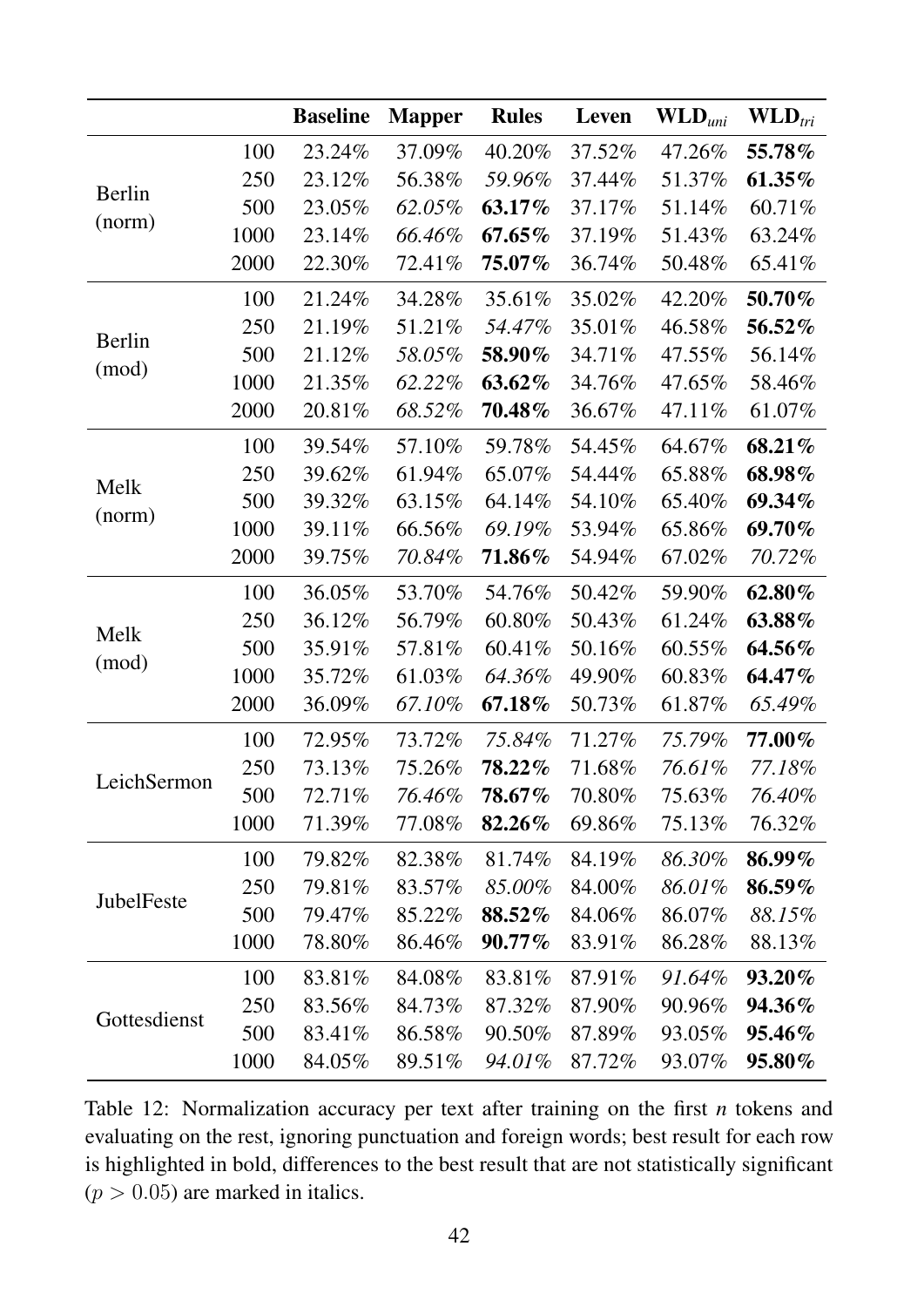

Figure 1: Normalization accuracy for different sizes of the training part

Figure 1 illustrates the progression of the accuracy scores for the Anselm texts. It shows that while the rule-based method tends to perform better with more training data, the point at which it overtakes WLD*tri* is quite different. It only takes 250 tokens for the rule-based method to perform similarly well on the Berlin text, while for the Melk text, 1,000 tokens are needed. A possible explanation lies in the types of spelling difference found in the texts: the WLD algorithm always has a preference for leaving characters unchanged, while character rewrite rules have no such bias unless this tendency is explicitly learned. Consequently, if many characters need to be changed, the rule-based approach likely has an advantage. This could explain the difference between Berlin and Melk: a common word in both texts is modern *frau* 'woman' to refer to the Virgin Mary; in Melk, it is commonly spelled *fraw*, while Berlin has *vrouwe*. It is apparent that the former is much closer to the normalization and easier to handle with distance-based methods. The WLD approach will always have an advantage over rewrite rules if such spelling variations (e.g.,  $w \rightarrow u$ ) appear regularly and in many different contexts, as it will quickly make generalizations, while it is at a disadvantage if the word lengths are very different or the spelling variants are relatively special (deletion of 'we' occurs only with *vrouwe* and not anywhere else). Note that this factor is not directly tied to baseline accuracy—few words with lots of spelling variation will result in a higher baseline than many words with few variations. This is shown by LeichSermon (cf. Table 12): even though its baseline is much higher than that of Berlin or Melk, the rule-based method is already among the best at only 100 tokens.

Figure 1 also highlights another interesting feature of the WLD<sub>tri</sub> normalizer: while it tends to be outperformed by the rule-based method at some point, it already reaches comparatively high accuracies from 100 training tokens only. This effect is not quite as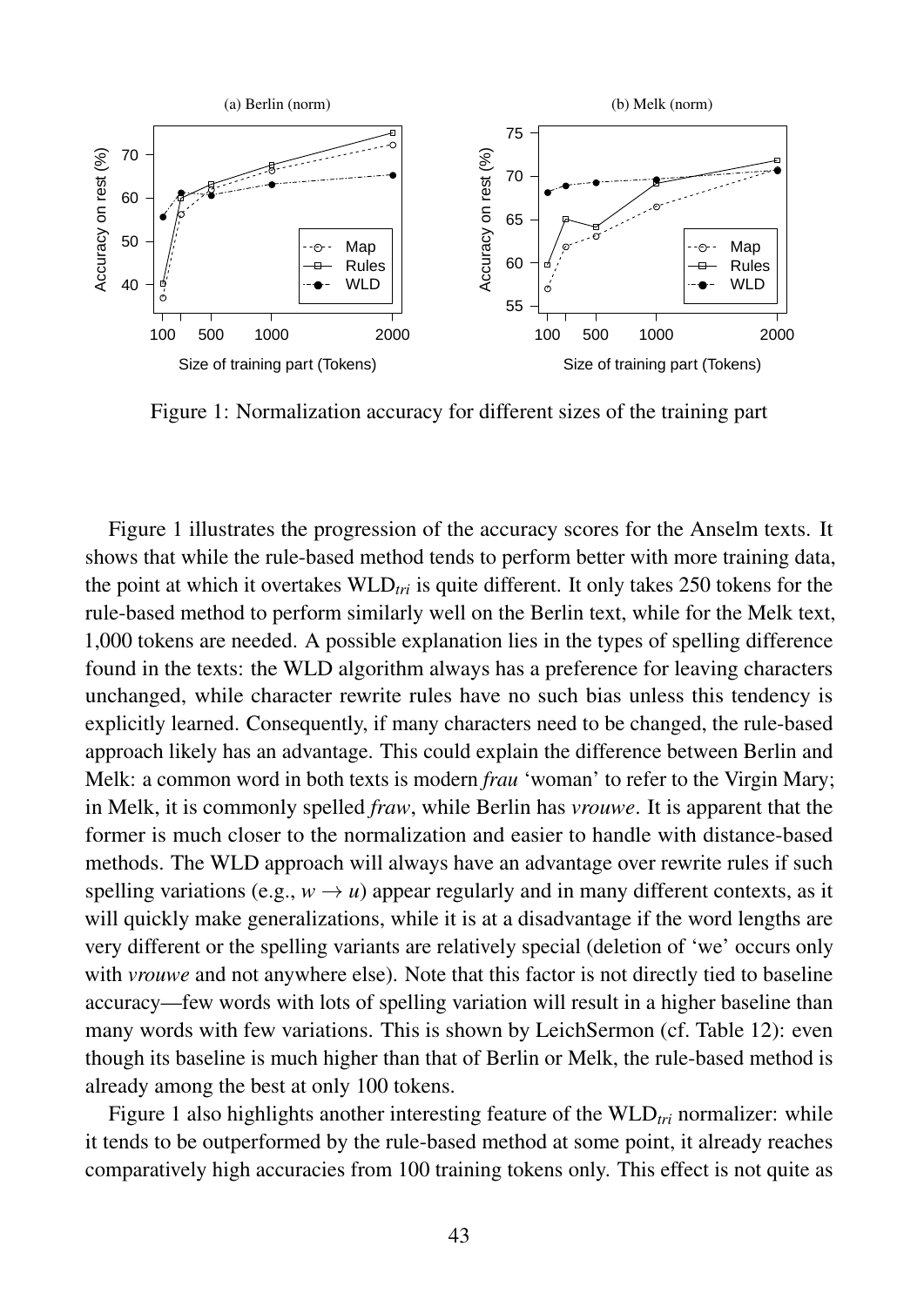| <b>Rule</b>                       | Freq.           | <b>Rule</b>                        | Freq. | <b>Rule</b>                        | Freq. |
|-----------------------------------|-----------------|------------------------------------|-------|------------------------------------|-------|
| $v \rightarrow u$ /# n            | $7\overline{ }$ | $v \rightarrow u$ / # n            | 17    | $v \rightarrow u$ / # n            | 57    |
| $\varepsilon \rightarrow s$ / 1 t | 6               | $\varepsilon \rightarrow s$ / 1 t  | 8     | $o \rightarrow a / d$ #            | 53    |
| $y \rightarrow ei / d_n$          | 4               | $v \rightarrow f$ / # r            | 7     | $v \rightarrow f$ / # r            | 28    |
| $\varepsilon \rightarrow 1$ / i 1 | 4               | $y \rightarrow ei / s_n$           | 6     | $y \rightarrow ie / 1_b$           | 27    |
| $\varepsilon \rightarrow d$ / # u | 4               | $o \rightarrow a / d$ #            | 6     | $y \rightarrow ei/m_n$             | 27    |
| $a \rightarrow o l / s$ 1         | 4               | $a \rightarrow o1/s$ 1             | 6     | $t \rightarrow d / n$ #            | 25    |
| $z \rightarrow$ se / # e          | 3               | $y \rightarrow i$ / m_t            | 5     | $o \rightarrow a / r u$            | 23    |
| $ow \rightarrow au/b$ m           | 3               | $y \rightarrow ei / d_n$           | 5     | we $\rightarrow \varepsilon$ / u_# | 22    |
| $y \rightarrow i$ / m_t           | $\overline{2}$  | we $\rightarrow \varepsilon$ / u_# | 5     | $y \rightarrow ei / s_n$           | 19    |
| $y \rightarrow i$ / e_n           | $\overline{2}$  | $o \rightarrow a / r u$            | 5     | $y \rightarrow i / k_n$            | 18    |
| (a) 100                           |                 | (b) $250$                          |       | (c) 1,000                          |       |

Table 13: Comparison of the 10 most frequent rules with differently sized training parts, learned from Berlin (norm); subcaptions indicate number of tokens for training.

pronounced with the Berlin text, where it starts at about 55% and ends at 65% accuracy (with 2,000 tokens for training). For all other texts however, the difference between 100 tokens and 1,000/2,000 tokens for training is only between 1 and 3 percentage points. With the LeichSermon text, there is no statistically significant difference at all between the different sizes of the training corpus ( $p > 0.05$ ). These figures suggest that WLD<sub>tri</sub> actually requires very little training data to successfully perform normalization, with the restriction that spelling variations should not be too irregular or distant from the target language. The rule-based method, on the other hand, is typically better with high amounts of training material.

Considering Table 12 once more, it confirms the tendency for Levenshtein distance to generally perform worse than other methods. A notable exception is JubelFeste and Gottesdienst, where it is sometimes better than the wordlist mapper and closer to, e.g., WLD<sub>uni</sub> than with the other texts. Again, this is a consequence of the relatively low amount of spelling difference to be found there. If many regular spelling variations occur ( $oe \rightarrow \ddot{o}$  is common in JubelFeste, for example), it is easier for the Levenshteinbased measures to arrive at the correct normalization. The wordlist mapper, on the contrary, can make no generalizations at all and is therefore at a disadvantage under these circumstances.

To give an impression of how the size of the training corpus affects the rules learned, Table 13 gives an overview of the top ten rules learned from Berlin (norm) with different numbers of tokens for training (the top seven rules for a training size of 500 tokens were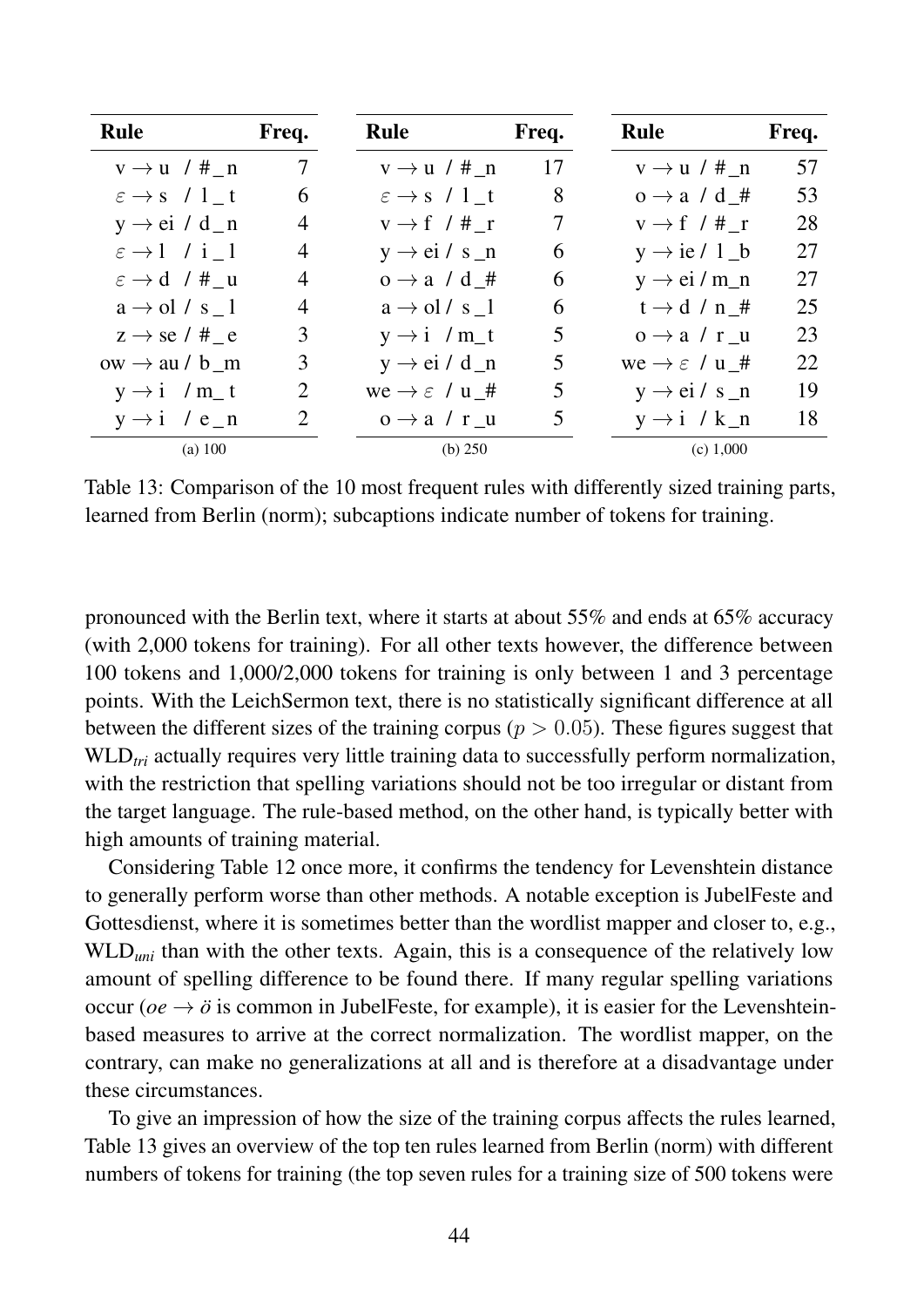|               | <b>Baseline</b> | <b>Mapper</b> | <b>Rules</b> | $\mathbf{WLD}_{uni}$ | $\mathbf{WLD}_{tri}$ |
|---------------|-----------------|---------------|--------------|----------------------|----------------------|
| Berlin (norm) | 23.05%          | 29.81\%       | 32.02%       | 43.00%               | 45.30%               |
| Berlin (mod)  | 21.12%          | 27.60%        | 29.91%       | 40.02%               | 42.15%               |
| Melk (norm)   | 39.32%          | 49.39%        | 51.71%       | 57.70%               | $59.35\%$            |
| Melk (mod)    | 35.91%          | 46.29%        | 47.68%       | 53.23%               | 54.53%               |
| LeichSermon   | 72.71%          | 77.13%        | 77.73%       | 80.62%               | 80.85%               |
| JubelFeste    | 79.47%          | 82.87%        | 82.55%       | 87.18%               | 88.07%               |
| Gottesdienst  | 83.41%          | 83.56%        | 84.18%       | 90.42%               | $90.68\%$            |

Table 14: Normalization accuracy per text after training on Luther, ignoring punctuation and foreign words; best result for each text highlighted in bold.

already shown in Table 8a). All rules to normalize the example *vrouwe*  $\rightarrow$  *frau* discussed above can be found among the top ten with only 250 tokens for training (Table 13b, third row and final two rows).

## 3.2.4 Using the Luther corpus for training

Evaluation showed that using more training data typically results in a higher normalization accuracy, especially for methods like the rule-based normalizer and the wordlist mapping approach. If, however, gold standard normalizations have to be created for a part of the text in order to achieve good results, there is a limit on the amount of training data that can be used. With the largest size of the training portions that was considered in the last section (2,000 tokens for Anselm and 1,000 tokens for Sermon), almost half of all texts in question would have to be normalized manually beforehand. The required effort should not be underestimated, and might not always be realizable in practice. On the other hand, this raises the question whether normalizers can be trained on other resources and successfully applied to different texts. One such resource could be the Luther corpus: the training part of Luther is roughly a hundred times larger than the largest training part considered for Anselm.

Table 14 shows evaluation results on the full Anselm and Sermon texts after training on the Luther training corpus. The figures for the Anselm texts are rather disappointing: even the method with the highest accuracy is still well below the numbers that can be achieved with as little as 100 training tokens of the same text (cf. Table 12). However, the Anselm texts have a few characteristics which make a direct transfer of the information extracted from Luther quite difficult: they are manuscripts with diplomatic transcriptions, whereas the bible is a carefully printed work, and were written considerably earlier. This is also reflected in the lower baseline score compared to Luther.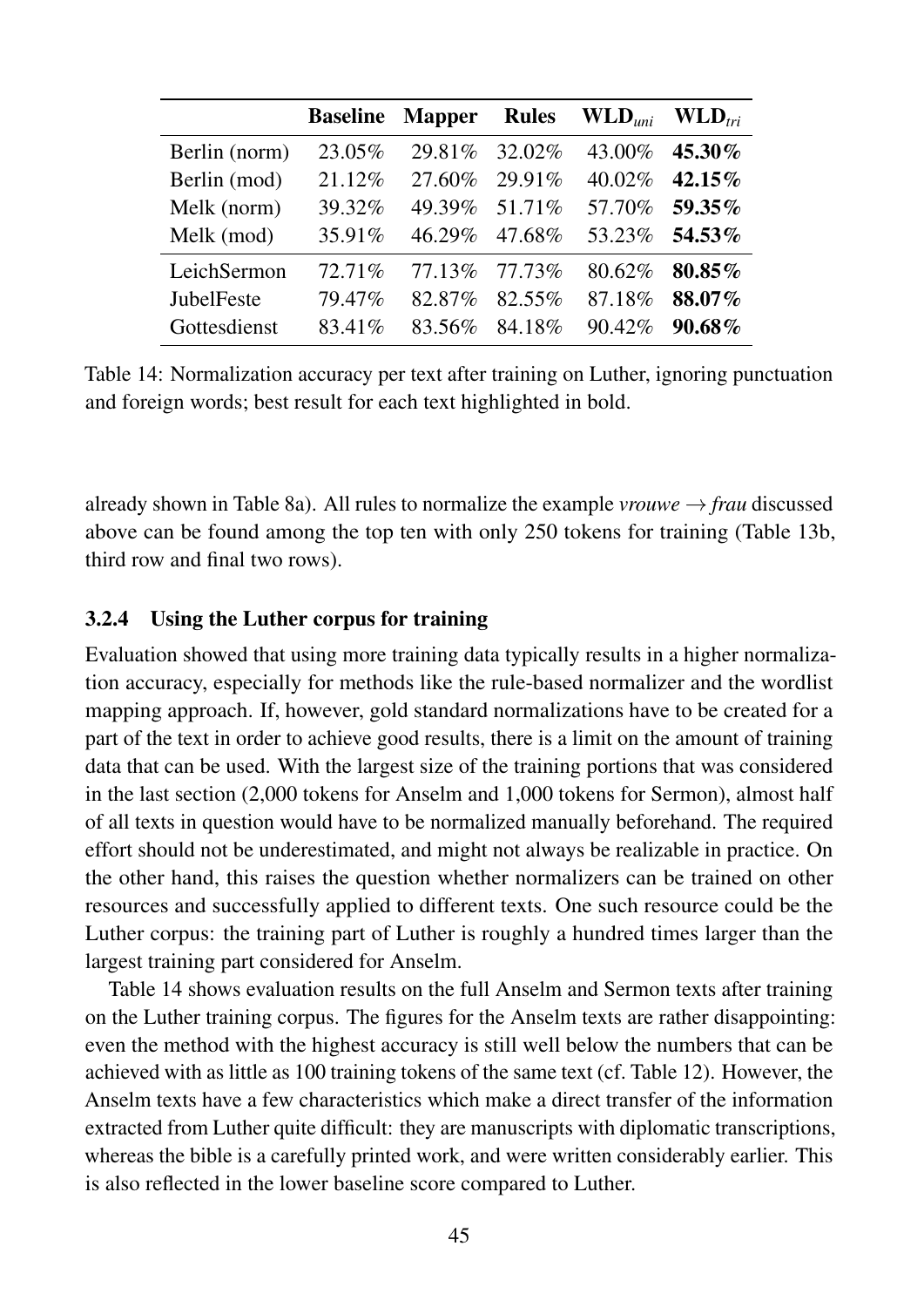Results for the Sermon texts are a bit more promising. For LeichSermon and JubelFeste, applying the WLD*tri* algorithm that has been trained on Luther results in a better accuracy than training with the first 250–500 tokens of the texts themselves. Still, the results do not exceed the best scores reported in Table 12 when more training data is used. Also, accuracies for Gottesdienst are worse in all cases, showing that the date of a text is not the only factor in deciding whether applying knowledge learned from the Luther corpus is successful or not. Of course, it is to be expected that the type of spelling variation also plays a role—judging from the results, LeichSermon and JubelFeste are likely to be closer to the spelling of Luther than Gottesdienst is.

An interesting fact from Table 14 is that WLD*tri* performs best for all texts. This seems to contradict the impression that the rule-based method gets better than WLD*tri* when more training data is available—after all, both methods were trained on about 220,000 tokens here. However, this is not necessarily the case. Rather, the rule-based method learns very specialized character replacements, relying heavily on context information. As a consequence, it does not only require a certain amount of training data to work best, but also needs to be more closely adapted to the specific spelling characteristics of a text. Therefore, it profits less from training on a different text with (even slightly) different characteristics, while  $WLD_{tri}$  is able to transfer learned substitutions more reliably to other (similar) data. When working with many different texts that have similar, yet distinct enough spellings, this may be an argument in favor of using WLD*tri*.

## 3.3 Combining normalization methods

So far, all normalization methods have only been evaluated in isolation. If every normalization algorithm has particular strengths and weaknesses, it seems profitable, though, to combine them in some way. Combinations of algorithms are successfully used by Jurish (2010) and the VARD normalization tool for Early Modern English (Baron and Rayson, 2008). A first evaluation in Bollmann (2012) has also confirmed that combining techniques indeed improves the results noticeably. There, normalizers were combined in form of a "chain": the normalizer that is first in the chain is always called first; only if it is not able to successfully produce a normalization, the second one is called, and so on. Let us recapitulate what it means for a normalization algorithm to "fail": wordlist mapping can fail if the historical wordform to be normalized cannot be found in the wordlist; rule-based normalization fails if no wordform in the target lexicon can be reached using the learned transformation rules (e.g., due to a previously unseen combination of characters). The distance-based methods can never fail, as there is always a wordform in the lexicon which is closest to the input string.

In addition to these chain combinations, it is also conceivable to use a "majority vote" approach. Here, no single normalization method is favored. Instead, either all or a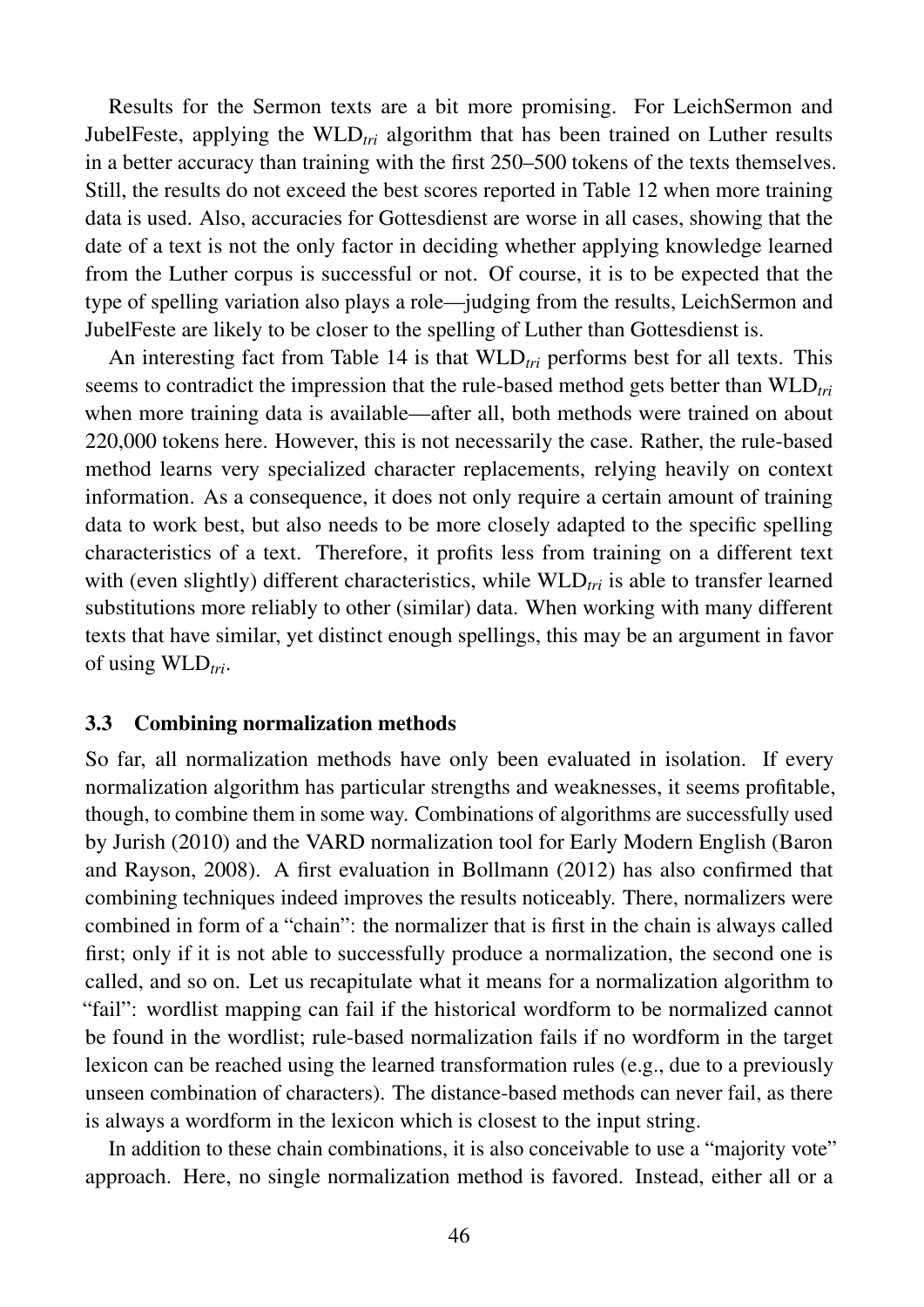|               | <b>Best</b>   |           | <b>Chain Combination</b> | <b>Majority Vote</b> |             |        |
|---------------|---------------|-----------|--------------------------|----------------------|-------------|--------|
|               | <b>Single</b> | $M.R.W_3$ | $M,W_3$                  | $R_1(M_1)W_3$        | $M,W_1,W_3$ | All    |
| Berlin (norm) | 63.17%        | $75.07\%$ | 74.24%                   | 70.14%               | 67.48%      | 46.07% |
| Berlin (mod)  | 58.90%        | 69.98%    | 69.21%                   | 65.33%               | 62.71%      | 42.76% |
| Melk (norm)   | 69.34%        | 74.49%    | 74.12%                   | 71.49%               | 72.78%      | 61.12% |
| Melk (mod)    | 64.56%        | 68.30%    | 68.10%                   | 67.01%               | 66.52%      | 54.74% |
| LeichSermon   | 78.67%        | 79.56%    | 79.50%                   | 79.26%               | 79.02%      | 73.30% |
| JubelFeste    | 88.52%        | $91.81\%$ | 90.59%                   | 91.45%               | 90.04%      | 88.52% |
| Gottesdienst  | 95.46%        | $95.73\%$ | $95.66\%$                | $95.87\%$            | 94.98%      | 89.19% |

Table 15: Normalization accuracy per text using combinations of normalization methods, training on the first 500 tokens and evaluating on the rest, ignoring punctuation and foreign words;  $M =$  Wordlist mapper,  $R =$  Rule-based method,  $W_1 =$  WLD<sub>uni</sub>,  $W_3 =$ WLD<sub>tri</sub>; "Best Single" refers to the previously best result (bold number from Table 5) using a single normalization method; best result for each row is highlighted in bold, differences to the best result that are not statistically significant ( $p > 0.05$ ) are marked in italics.

selection of normalization methods is called, and if the majority of algorithms produces the same candidate wordform, this wordform is used as the final normalization. Some kind of tie resolution can still become necessary, though, if each normalizer produces a different output string. In this evaluation, ties are resolved by defining an order of preference. The order of "Mapper, WLD*tri*, Rule-based, WLD*uni*, Levenshtein" was empirically found to be best; e.g., if there is a tie between WLD<sub>tri</sub> and the rule-based method, the normalization of WLD<sub>tri</sub> is chosen as it comes first in the given ordering.

Table 15 shows the results for a selection of the possible combinations of normalizers. Chain combinations including Levenshtein normalization or the WLD*uni* method are not shown as they always perform worse than the same combinations using the WLD*tri* algorithm instead. Note that the WLD*tri* method can only appear at the end of a chain as it cannot fail to produce a result; hence, subsequent normalizers in the chain would never be called. For majority vote, only two scenarios are shown: using wordlist mapping, WLD<sub>uni</sub>, and WLD<sub>tri</sub>, which is the best combination for majority vote for most texts; and using all five normalization methods. For reasons of clarity, only the versions that were trained on the first 500 tokens of the respective texts are shown; except for very small training sizes, the general trend of the results is the same for other sizes of the training corpora, too.

The first thing to note is that, especially for the Sermon texts, many differences in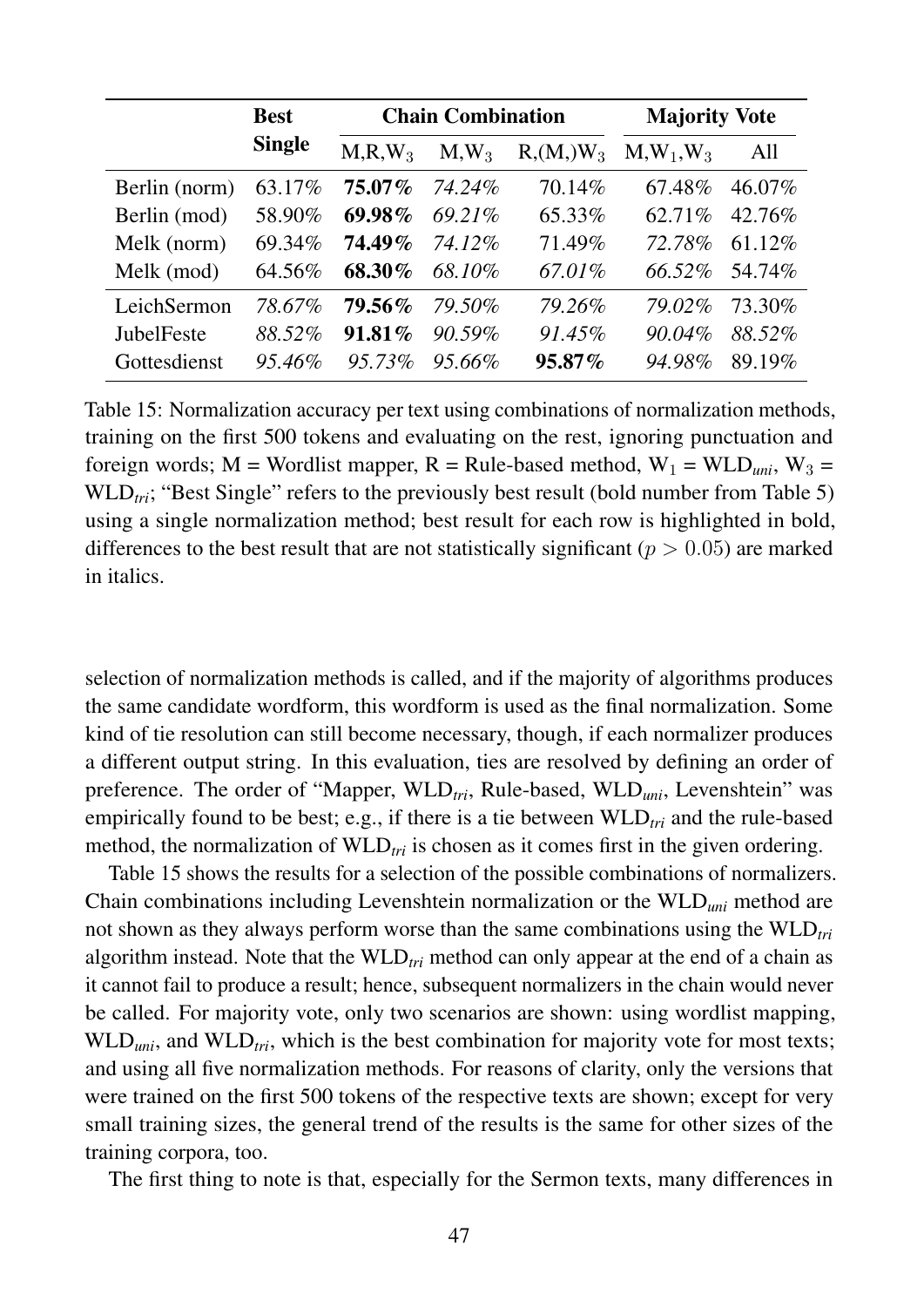normalization accuracy reported here cannot be shown to be statistically significant. This being said, the chain combination of using wordlist mapping first, then rule-based normalization, then  $WLD_{tri}$  (column " $M, R, W_3$ "), gives the best accuracy in all cases but one. It is conceivable that the differences can be shown to be significant only with larger text sizes. In addition to that, chain combinations are always better than the best single normalization method alone. Therefore, while these figures do not provide conclusive evidence, they strongly suggest that this type of chain combination is the best for the given set of normalization methods.<sup>15</sup>

The same tendency also holds when comparing chain combinations with the majority vote approach. In all cases, the best result of a majority vote is still worse than that of the best chain. The difference is larger for texts with lower baselines (e.g., 75.07% vs. 67.48% with Berlin (norm)) and tends to become less significant with more modern texts (Sermon). Using majority vote with all five normalization methods discussed here is yet considerably worse. These results show that a bias towards specific methods is actually preferable to a majority vote where all methods are treated equally (as long as there is no tie).

Example (39) shows an excerpt from the Melk text which is normalized correctly by the best chain combination. The third line shows which normalization method is responsible for the given normalization. It also demonstrates that all algorithms actually get called during the normalization process. In the given passage, each of these normalization methods on its own would have introduced at least one error, too: WLD<sub>tri</sub> normalizes *waz* 'was' to *was*, while the other methods cannot handle the phrase *symones weissagueng* 'Simon's divination'.

(39) *es* es MAP MAP WLD*tri* WLD*tri waz* war *symones weissagueng dennoch nicht* simons weissagung dennoch nicht RULES RULES RULES *volpracht* vollbracht 'Simon's divination was still not fulfilled/accomplished'

When evaluated in isolation (cf. Table 5), the wordlist mapper usually performs worse than the rule-based method. Still, evaluation of chains shows that using the mapper before the rules is actually better than the other way around. This is not a contradiction, though, when taking into account how these algorithms work. The rulebased approach has a higher granularity than the wordlist mapper, as both can be said to learn replacement rules, but on different levels (character-based vs. word-based). Consequently, if the rule-based method fails to find a normalization, the wordlist mapper will also fail—if the wordlist included a suitable mapping, the rule-based method would have learned the applicable rules, too. This is why in the combination of the rule-based method, wordlist mapper, and  $WLD_{tri}$  (column " $R_1(M, W_3)$ " in Table 15), there is no

<sup>&</sup>lt;sup>15</sup>For an evaluation of the best chain combination method ("M,R,W<sub>3</sub>") with different training sizes and additionally using cross-validation, see Bollmann (2013). For a training size of 500 tokens, the results obtained using cross-validation are very similar to those reported here, and in case of the Berlin text even significantly better (approx. 79%).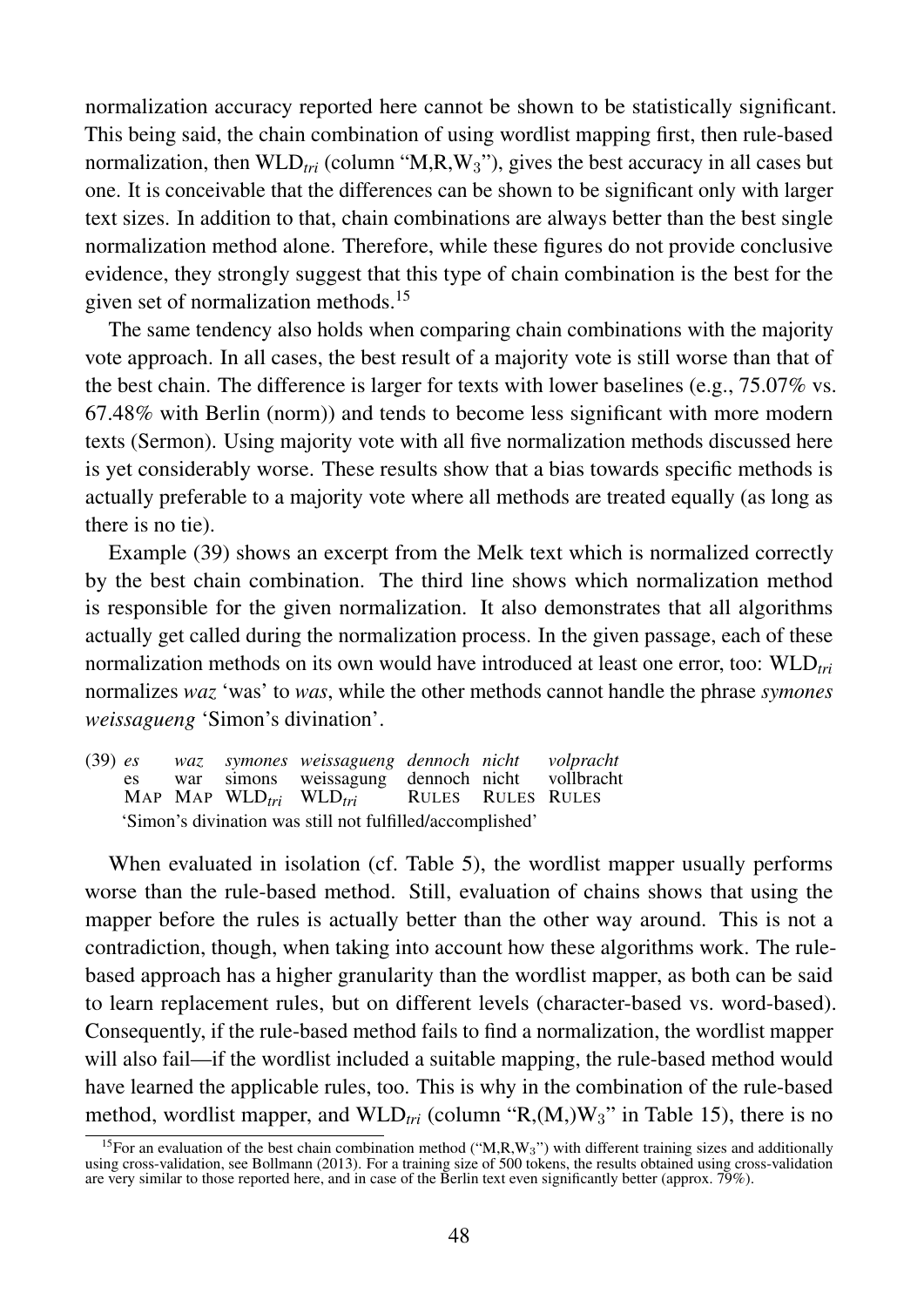difference in the accuracy score if the wordlist mapper is left out (hence it is given in brackets).

On the other hand, using the wordlist mapper before applying rewrite rules is still better than leaving it out completely. This also follows from the properties mentioned above. As wordlist mapping has the lowest granularity, it will fail most often, but normalize those wordforms that it has learned with a relatively high accuracy. The rule-based approach is more fine-grained as it operates on character *n*-grams, and will be able to produce a normalization more often. Finally, the  $WLD_{tri}$  method has the highest granularity by comparison, as it does not impose the strict context restrictions that are used by the character rewrite rules. Hence, what the results actually imply is that going from lower to higher granularities of normalization methods—i.e., from larger to smaller units of operation—is the most promising way of approaching the normalization problem. Further research could try to utilize this assumption by using even more gradations of input string length (e.g., considering *n*-grams with decreasing values for *n*, starting with the length of the input wordform) in the normalization process.

# 4 Part-of-speech tagging

This section discusses aspects and results of part-of-speech (POS) tagging on historical data. Normalization as discussed in the previous section can be useful by itself, e.g., for purposes of information retrieval: it allows the user of a corpus to perform easier and more reliable search queries on historical data. If, on the other hand, the ultimate goal of a research project is to create a morphologically or syntactically annotated resource, normalization might only be seen as an intermediate step to achieve this result. The evaluation of POS tagging performance on normalized data therefore serves to analyze how useful normalization actually is for this purpose. Additionally, even gold standard normalizations of historical data feature some characteristics which complicate the tagging process. Those will also be analyzed here in more detail.

Section 4.1 first presents the POS taggers included in the evaluation and gives more information about the evaluation procedure. Section 4.2 tests the impact of removing capitalization and punctuation—a common handicap for processing historical texts—on modern data. Section 4.3 discusses POS tagging results on the original texts and the gold standard normalizations, while Section 4.4 presents an evaluation on the automatically normalized data.

## 4.1 Methods and procedure

Most POS taggers are able to annotate modern German data with high accuracy; e.g., Schmid (1995) reports an accuracy of 97.5% for an optimized version of TreeTagger. However, it is not clear whether better performance on modern data equals better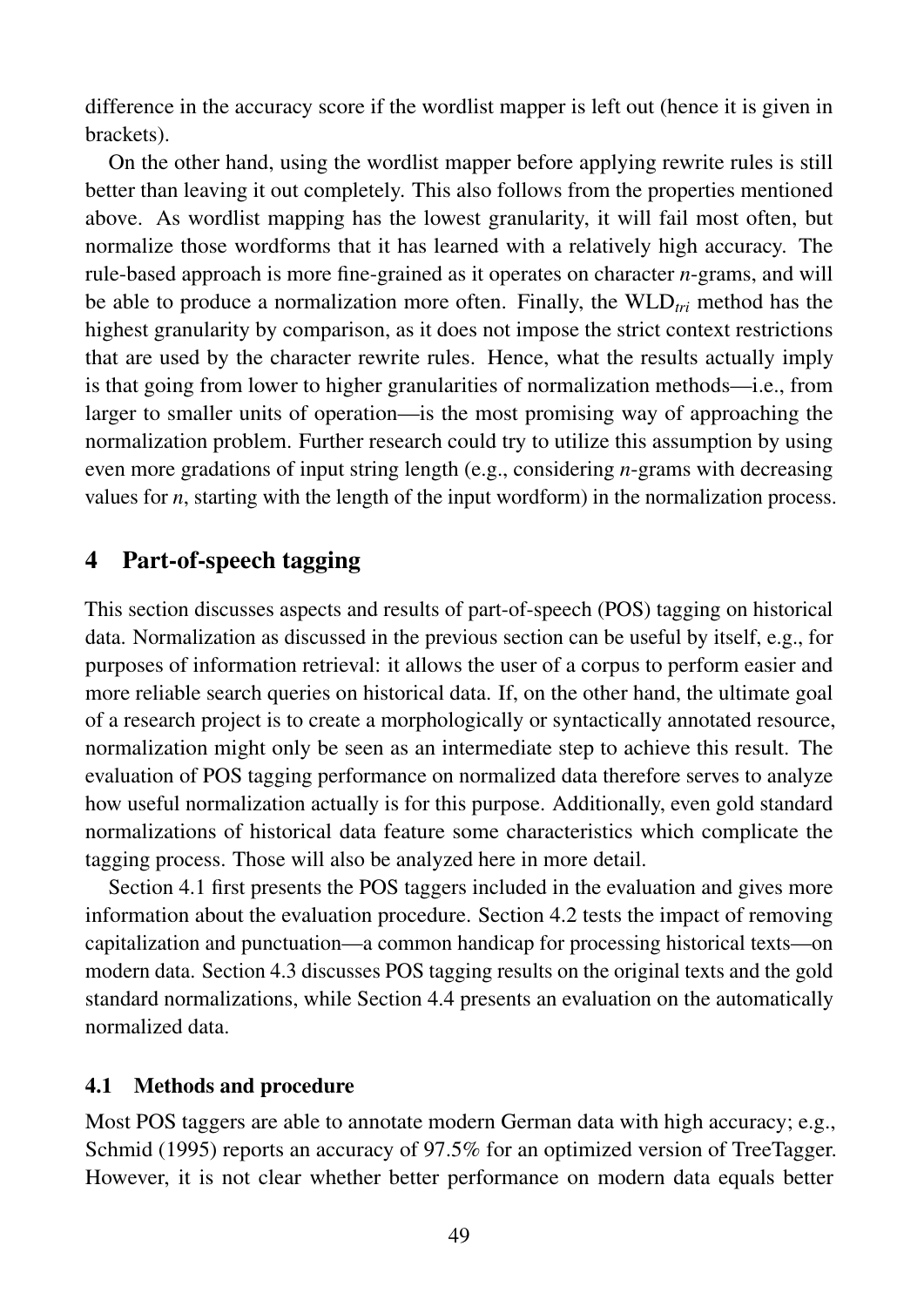performance on historical data, or data that has been automatically normalized. Hence, different POS taggers are included and compared in this evaluation. The taggers that were chosen for the evaluation are:

- 1. TreeTagger<sup>16</sup> (Schmid, 1994, 1995), a probabilistic hidden Markov model (HMM) tagger using binary decision trees to estimate transition probabilities;
- 2. RFTagger<sup>17</sup> (Schmid and Laws, 2008), a fine-grained HMM tagger using morphological features and decision trees to estimate probabilities separately for each feature value; and
- 3. MBT<sup>18</sup> (Daelemans et al., 1996), version 3.2.9, a tagger using memory-based learning techniques.

TreeTagger belongs to the family of statistical POS taggers based on Markov models. Its name derives from the fact that it uses decision trees to estimate the transition probabilities of POS tags, i.e., the probability of a given POS tag with respect to the tags immediately preceding it. By default, TreeTagger uses a trigram model for this estimation, i.e., it considers two preceding POS tags to calculate the probability for a POS tag of any given word. A fullform lexicon is stored which provides the candidate tags for a wordform. For unknown words, TreeTagger additionally uses prefix and suffix lexicons to match them to known wordforms. All lexicons are directly built from a training corpus. POS tags are treated as atomic units, i.e., the tagger does not distinguish between the base POS (e.g., NN) and its morphological attributes (e.g., Masc.Nom.Sg). The supplied parameter file for German only tags base POS without morphological attributes; therefore, the training corpus (cf. Sec. 2.2) is also stripped down to base POS tags before training with TreeTagger.

RFTagger is based on the same theoretical concepts as TreeTagger, but uses more fine-grained techniques as it takes morphological attributes into account. POS tags are split up at dot symbols to create attribute sets; the first element is treated as the base POS, while all other elements are treated as attributes dependent on that base POS tag. Similarly to TreeTagger, RFTagger makes use of decision trees for probability estimation, but builds separate trees for each possibly feature value of each attribute. In addition to that, it differs from TreeTagger with respect to the treatment of unknown words. Words are separated into disjunct word classes: by default, these are numeric expressions, capitalized words, lowercase words, and a fourth class for all other tokens. Suffix tries with a maximum suffix length of 7 are built separately for each word class, and unknown words during tagging are only matched against the suffix trie of their respective word class. RFTagger also uses a trigram model (i.e., two precedings tags as context information) by default, but Schmid and Laws (2008) report a higher accuracy

<sup>16</sup>http://www.ims.uni-stuttgart.de/projekte/corplex/TreeTagger/

<sup>17</sup>http://www.ims.uni-stuttgart.de/projekte/corplex/RFTagger/

<sup>18</sup>http://ilk.uvt.nl/mbt/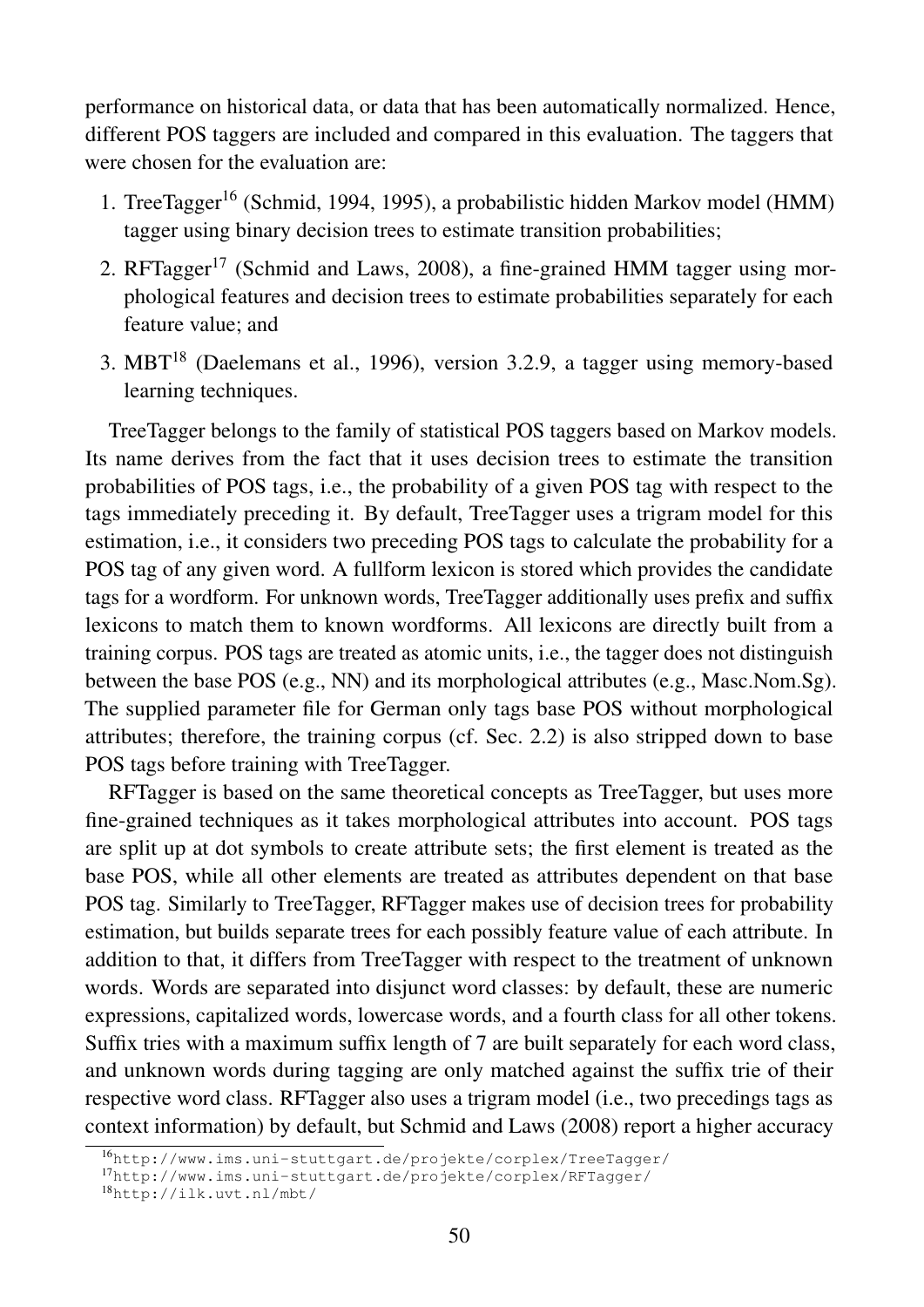when increasing the context size to 10 preceding POS tags: up to 97.97% on data from the TIGER corpus.

The Memory-Based Tagger (MBT) uses a different approach than the previously presented taggers: it uses memory-based learning, i.e., "supervised, inductive learning from examples" (Daelemans et al., 1996, p. 15). Instead of trying to derive a statistical model from a training corpus, MBT stores the training data as feature vectors in a kind of internal "memory". For the tagging process, similarity metrics are used to compare the data to already known examples in the memory; the least distant example is then used as the tagging hypothesis. Similarly to TreeTagger and RFTagger, MBT also considers token context, but is not restricted to looking only at the preceding tags: right context can also be taken into account by assigning "ambiguous tags" to these tokens, consisting of the set of possible tags they can be assigned according to the lexicon. The type and amount of context information to use can be freely configured. For unknown words, affixes can be used to relate them to known words. The default settings, which were found to be best by Daelemans et al. (1996), are to use two tags to the left and one (ambiguous) tag to the right as context for known words, and one tag to both sides plus the first and the final three letters of unknown words. MBT claims to have an especially good performance on unknowns: on a Wall Street Journal corpus, an accuracy above 90% for unknown words was achieved (Daelemans et al., 1996).

used, while RFTagger is trained with the full Table 16: Tagging accuracy of different POS annotation, as the decomposition of tags taggers on modern data (average of 10and use of morphological attributes is a dis- fold CV) For the experiments below, all taggers are used with their default settings, with one exception: the RFTagger is additionally tried with a context size of 10 (instead of the default 2). The TIGER/Tüba corpus described in Section 2.2 is always used to train the taggers. For TreeTagger and MBT, only base POS is tinctive feature of the tagger. Only base POS

|                   | <b>Accuracy</b> |
|-------------------|-----------------|
| <b>RFT</b>        | 97.04%          |
| RFT <sub>10</sub> | 97.26%          |
| TREE              | 96.48%          |
| <b>MBT</b>        | 96.78%          |

is used for the evaluation, though, as neither the Anselm nor the Sermon texts are annotated with morphological information. Table 16 shows the average accuracy of tenfold cross-validation on the TIGER/Tüba corpus using the different taggers.

In addition to the different POS taggers, different gradations of the tagset will be considered. The tagset used by all corpora in this thesis closely follows the STTS (Schiller et al., 1999), which is a relatively fine-grained tagset containing 54 tags. Tags in the STTS sometimes already encode complex information. Consider, for example, the tag VAFIN: it contains information about word class (V = verb), subtype (A = auxiliary), and grammatical category ( $FIN = finite$ ). When these distinctions are already made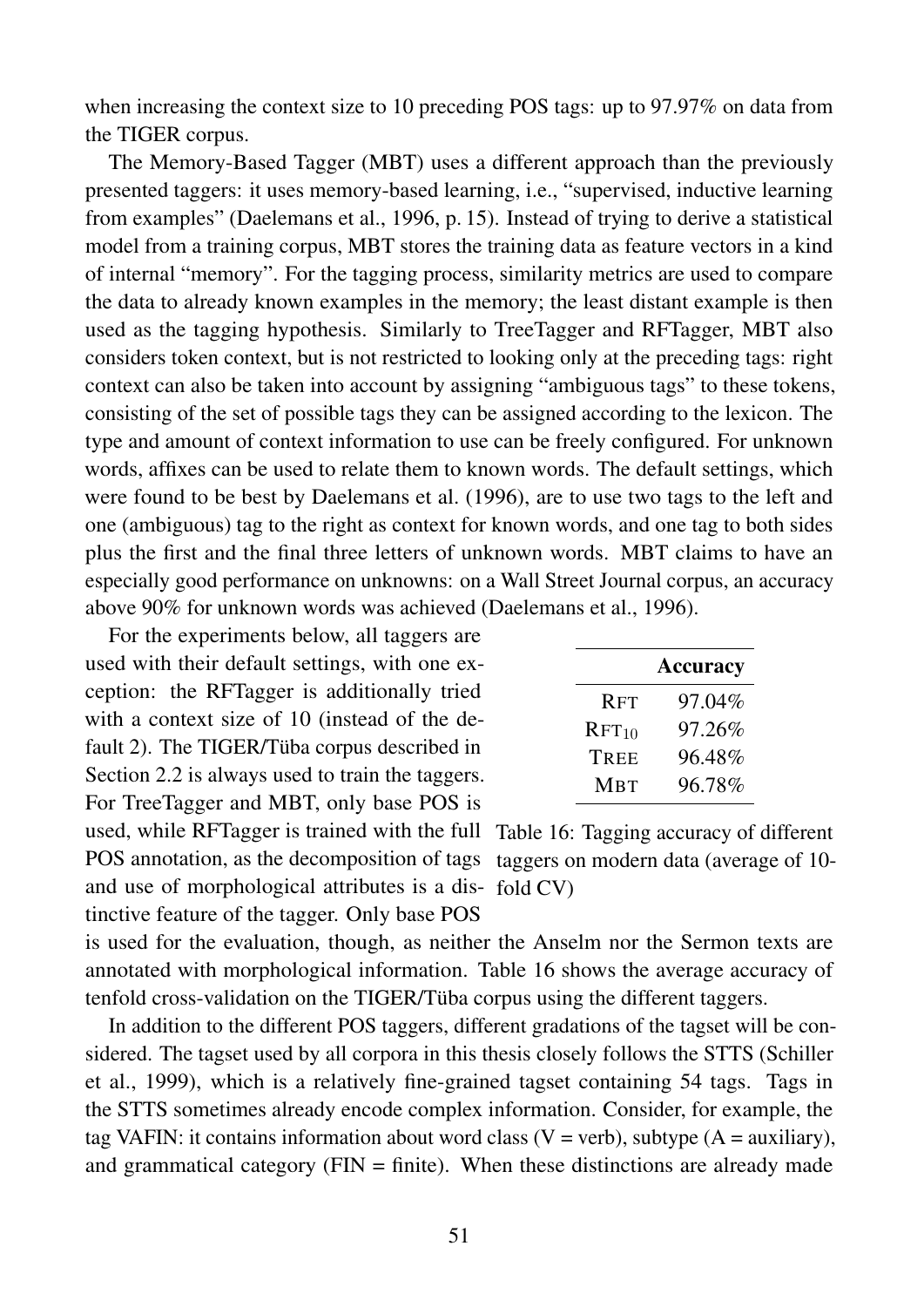| <b>STTS</b>        | $STTS_{red}$      | <b>Universal</b> |
|--------------------|-------------------|------------------|
| ADJA, ADJD         | <b>ADJ</b>        | <b>ADJ</b>       |
| <b>ADV</b>         | <b>ADV</b>        | <b>ADV</b>       |
| APPO, APPR,        | AP                | <b>ADP</b>       |
| APPRART, APZR      |                   |                  |
| ART                | <b>ART</b>        | <b>DET</b>       |
| <b>CARD</b>        | <b>CARD</b>       | <b>NUM</b>       |
| <b>FM</b>          | <b>FM</b>         | X                |
| <b>ITJ</b>         | <b>ITJ</b>        | X                |
| <b>KOKOM</b>       | <b>KOKOM</b>      | <b>CONJ</b>      |
| <b>KON</b>         | <b>KON</b>        | <b>CONJ</b>      |
| KOUI, KOUS         | <b>KOU</b>        | <b>CONJ</b>      |
| <b>NE</b>          | <b>NE</b>         | <b>NOUN</b>      |
| <b>NN</b>          | <b>NN</b>         | <b>NOUN</b>      |
| PDAT, PDS          | <b>PD</b>         | <b>PRON</b>      |
| PIAT, PIS          | PI                | <b>PRON</b>      |
| <b>PPER</b>        | <b>PPER</b>       | <b>PRON</b>      |
| PPOSAT, PPOSS      | <b>PPOS</b>       | <b>PRON</b>      |
| PRELAT, PRELS      | <b>PREL</b>       | <b>PRON</b>      |
| <b>PRF</b>         | <b>PPER</b>       | <b>PRON</b>      |
| <b>PAV</b>         | <b>PAV</b>        | <b>PRON</b>      |
| <b>PTKA</b>        | <b>PTKA</b>       | <b>PRT</b>       |
| <b>PTKANT</b>      | <b>PTKANT</b>     | <b>PRT</b>       |
| <b>PTKNEG</b>      | <b>PTKNEG</b>     | <b>PRT</b>       |
| <b>PTKVZ</b>       | <b>PTKVZ</b>      | <b>PRT</b>       |
| <b>PTKZU</b>       | <b>PTKZU</b>      | <b>PRT</b>       |
| PWAT, PWAV, PWS    | <b>PW</b>         | <b>PRON</b>      |
| <b>TRUNC</b>       | <b>TRUNC</b>      | X                |
| VAFIN, VAIMP,      | VA                | <b>VERB</b>      |
| VAINF, VAPP        |                   |                  |
| VMFIN, VMINF, VMPP | VM                | <b>VERB</b>      |
| VVFIN, VVIMP,      | VV                | <b>VERB</b>      |
| VVINF, VVIZU, VVPP |                   |                  |
| XY                 | XY                | X                |
| $\frac{1}{2}$      | $\sqrt[6]{\cdot}$ | <b>PUNCT</b>     |
| \$,                | \$,               | <b>PUNCT</b>     |
| \$.                | \$.               | <b>PUNCT</b>     |

Table 17: Mappings from the STTS tagset (Schiller et al., 1999) to the reduced STTS tagset (STTS*red*) and Universal tagset (Petrov et al., 2011).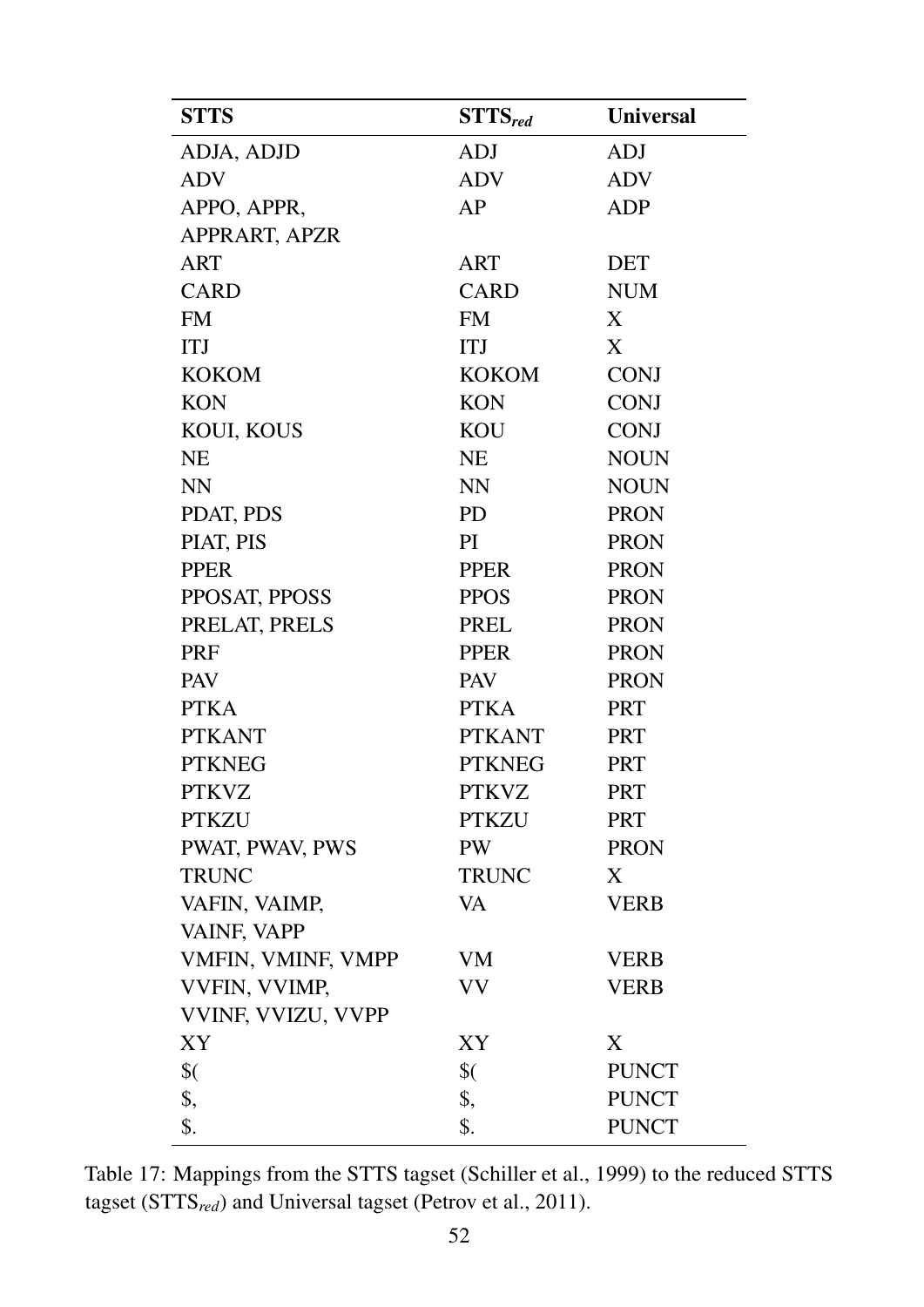in the base POS tag, there is typically a difference in inflectional form or syntactic distribution which distinguishes elements of that POS tag from those of other, similar tags. Historical language, however, can follow different rules in this regard, and might not always allow the same distinctions to be made. Still, if a tagger confuses the finite and the imperative form (VAFIN vs. VAIMP), this is counted as an error in the same way as confusing VAFIN with a completely unrelated category, e.g., NN (for common nouns). As tagging on normalized historical data introduces more potential sources of errors compared to modern data (e.g., wrong normalizations), knowing the type of these tagging errors becomes much more relevant.

To account for the above-mentioned issue, the STTS tagset is mapped to two smaller tagsets which are considered in the evaluation. Table 17 gives an overview of the mappings from standard STTS to the reduced tagsets. The first tagset is a reduced version of the STTS, referred to as STTS*red*, which takes away one level of distinction from the majority of POS tags. As an example, auxiliary verbs all receive the POS tag VA, removing the distinction of finite, imperative, or infinitive form. The second tagset takes this one step further, including only one base category VERB for all types and forms of verbs. This "universal" tagset has been proposed by Petrov et al. (2011), who also provide a mapping from STTS to their tagset (from now on referred to as "Universal"). Comparing accuracy on STTS with accuracy on the Universal tagset allows for a better evaluation of the types of errors the tagger makes, as outlined above. Both the mapping to STTS*red* and Universal are only made for the accuracy evaluation, though; the tagging process itself is always performed using models trained on STTS. Petrov et al. (2011) found this to increase accuracy compared to directly using a model trained on the reduced tagset.

Finally, contrary to standard practice, punctuation marks are always excluded when evaluating tagging accuracy in the following sections. Historical texts do not feature consistent punctuation marks; as a result, texts with and without punctuation marks will be tagged and compared. This is only meaningful if the accuracy calculations are based on the same data, especially since punctuation is often unambiguous regarding its POS tag, causing accuracy with punctuation to always be higher than that without punctuation. Hence, punctuation marks<sup>19</sup> are never counted for POS tagging accuracy.

## 4.2 Tagging on modern data

Normalization tries to handle the problem of spelling inconsistencies found in historical language data. However, this is not the only challenge for processing the data with POS taggers: another problem lies in the fact that there is often no consistent capitalization, or at least not in the way that it is used in modern German. As a consequence, POS taggers cannot use capitalization as a reliable clue to detect nouns. Normalization

<sup>&</sup>lt;sup>19</sup>More precisely: tokens that are tagged as punctuation in the gold standard POS annotation.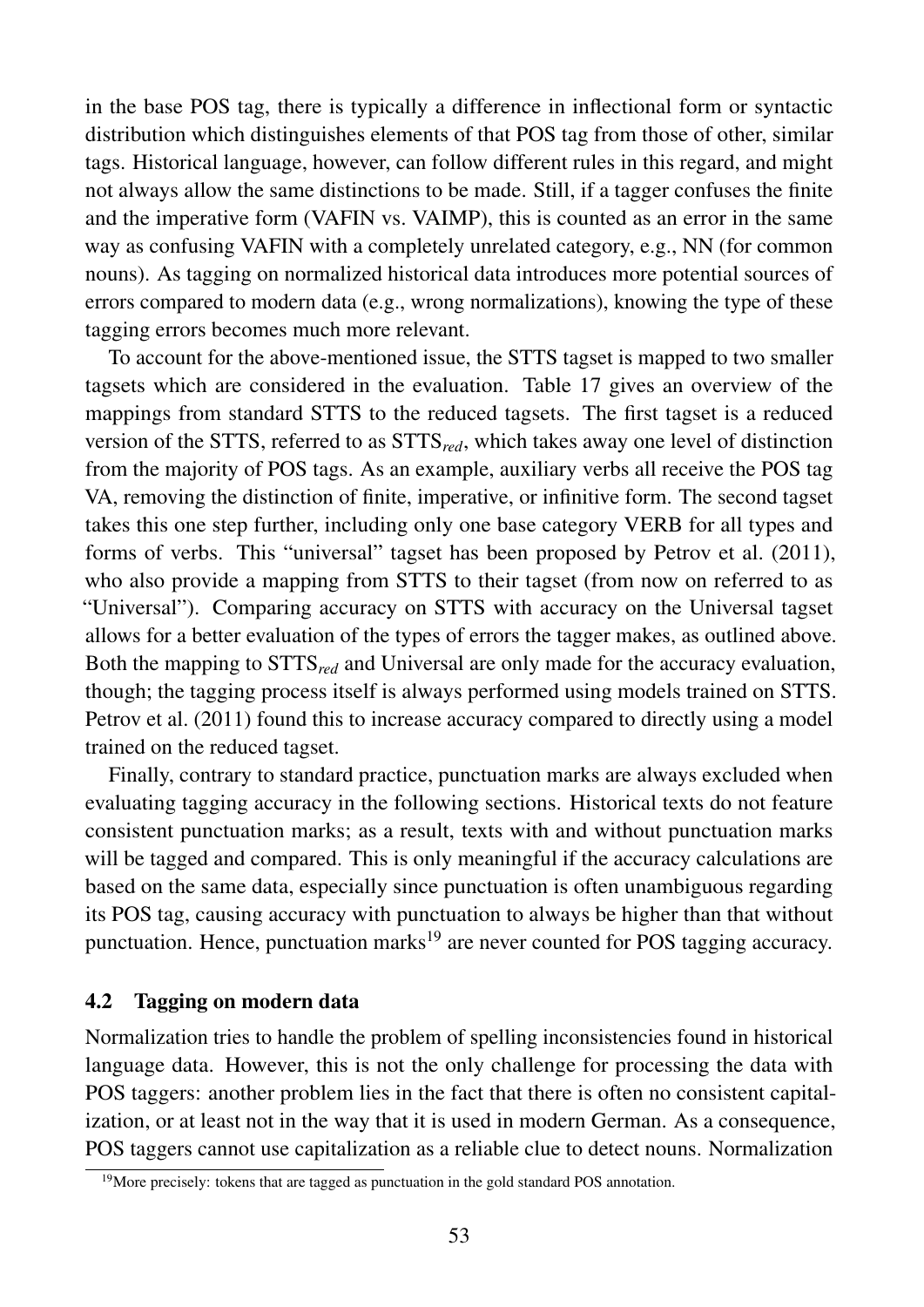already ignores capitalization and only operates on lowercased data; for the reasons stated above, the same will be done for POS tagging.

Another challenge is the missing or inconsistent use of punctuation marks. In contrast to modern German, full stops are rarely used in the Anselm corpus; the Melk manuscript, for example, mostly uses virgules (visually resembling a modern slash '/') for punctuation. Virgules are often placed where modern German would use a full stop (cf. Sec. 2.3.2), however, this is far from a definite rule. Furthermore, large parts of the Anselm texts feature no punctuation marks at all.

As both capitalization and punctuation can provide clues for POS tagging, the lack of these features can potentially have a negative impact on tagging performance. To study the magnitude of this effect, tagging experiments are performed on modified versions of the modern TIGER/Tüba corpus (cf. Sec. 2.2). Three different scenarios are considered: (1) all data is lowercased; (2) all punctuation marks and sentence boundaries are removed; and (3) the combination of both.

Sentence boundaries in particular are usually taken into account by the POS tagger in some way. TreeTagger explicitly requires the identification of one POS tag as marking sentence boundaries, while RFTagger expects an empty line between sentences. MBT requires a similar, configurable marker. For the purpose of evaluating without sentence boundaries, all punctuation marks are stripped from the corpus, and all boundary markers are removed. TreeTagger is given a non-existent tag to be used as the boundary POS tag.

Evaluation is done as tenfold cross-validation for each combination of testing scenario and tagger. The tenfold partition of the TIGER/Tüba corpus was created randomly using sentences as the basis for splitting; the same partition is used for all evaluation scenarios. While no noticeable performance loss in terms of tagging speed was observed with RFTagger and TreeTagger for any scenario, MBT took considerably longer when training on data without sentence boundaries, averaging about 7 hours of computing time for processing just one fold of training and evaluation data.<sup>20</sup> Therefore, an exception to the cross-validation approach is made for MBT without sentence boundaries, and only the first fold is processed in these cases.

The full evaluation results for these tagging experiments are presented in Table 18, given both for all (non-punctuation) tokens and for unknowns only, i.e., wordforms that were not seen during training. The results show that lowercasing all words reduces STTS accuracy by 0.35–0.42 percentage points for the RFTagger and TreeTagger; MBT takes a slightly larger performance hit of about 0.7 percentage points. The average size of the evaluation parts is slightly below 190,000 tokens—at that size, these differences can be found to be statistically significant ( $p < 0.05$ ).

Removing all punctuation marks and sentence boundaries is an even bigger challenge for all taggers; accuracy is significantly lower than with the lowercased version. This is

<sup>&</sup>lt;sup>20</sup>The system used for the tagging experiments was the same as for the normalization: Intel i7-870  $\omega$  2.93 GHz, 16 GB RAM, Linux 3.6.4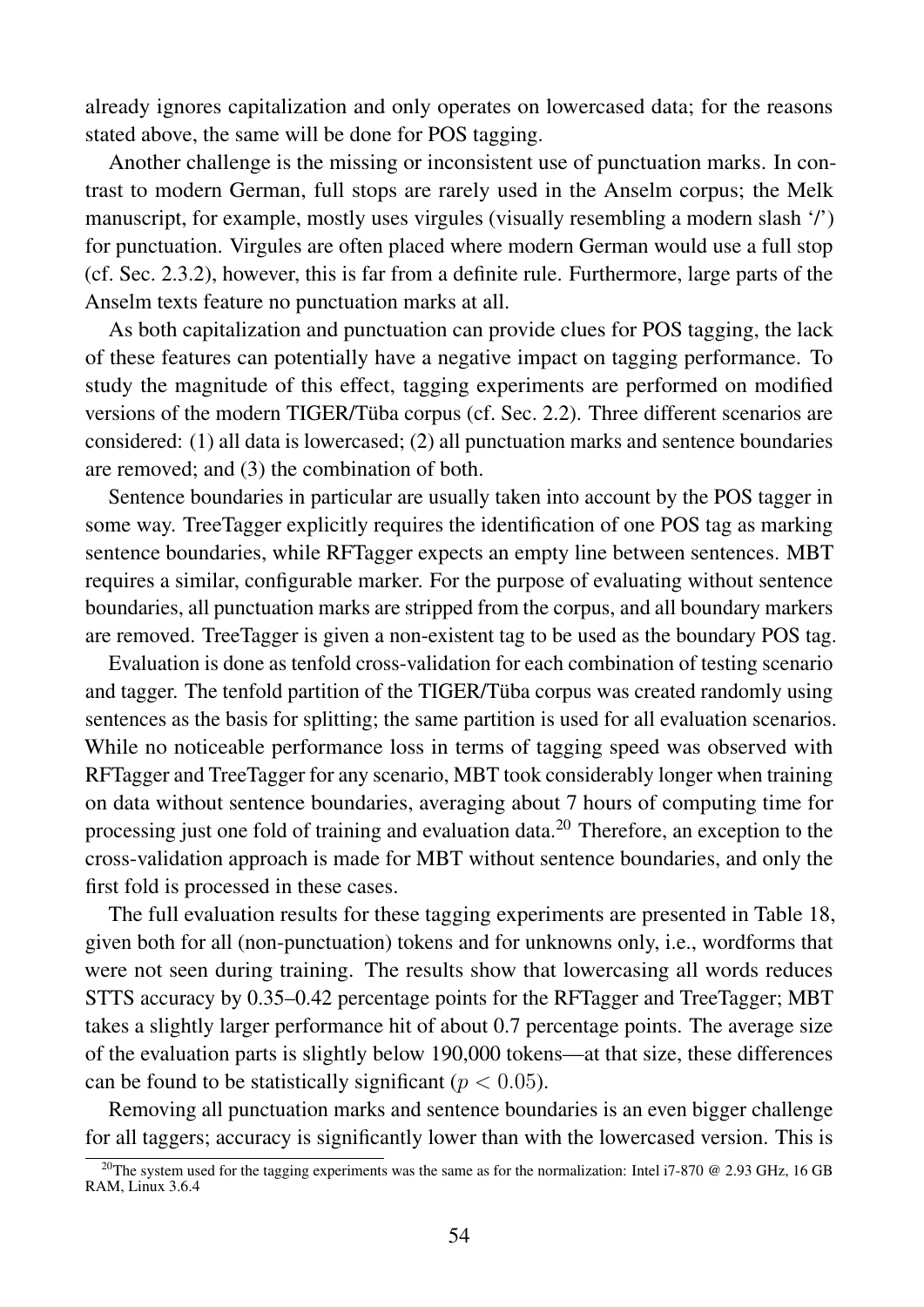|             |                   |             | All          |           |             | <b>Unknowns</b> |        |
|-------------|-------------------|-------------|--------------|-----------|-------------|-----------------|--------|
|             |                   | <b>STTS</b> | $STTS_{red}$ | Univ      | <b>STTS</b> | $STTS_{red}$    | Univ   |
|             | <b>RFT</b>        | 96.59%      | 97.36%       | 97.95%    | 89.60%      | 91.22%          | 94.96% |
|             | RFT <sub>10</sub> | 96.85%      | 97.40%       | 97.99%    | $90.22\%$   | 91.31%          | 95.05% |
| Original    | TREE              | 95.91%      | 96.77%       | 97.41%    | 90.01%      | 91.38%          | 95.43% |
|             | <b>MBT</b>        | 96.26%      | 97.18%       | 97.94%    | 84.36%      | 86.67%          | 92.80% |
|             | <b>RFT</b>        | 96.24%      | 97.00%       | 97.59%    | 89.47%      | 90.93%          | 94.53% |
| Lowercased  | $RFT_{10}$        | 96.50%      | 97.04%       | $97.62\%$ | $90.21\%$   | 91.18%          | 94.72% |
|             | <b>TREE</b>       | 95.49%      | 96.32%       | 96.97%    | 88.11%      | 89.25%          | 93.44% |
|             | <b>MBT</b>        | 95.57%      | 96.53%       | 97.24%    | 81.36%      | 83.16%          | 88.79% |
|             | <b>RFT</b>        | 95.90%      | 96.87%       | 97.53%    | 88.51%      | 90.38%          | 94.41% |
|             | RFT <sub>10</sub> | 96.22%      | 96.97%       | 97.63%    | 88.89%      | 90.38%          | 94.42% |
| No punct.   | <b>TREE</b>       | 95.04%      | 96.18%       | 96.93%    | 88.62%      | 90.22%          | 94.36% |
|             | $MBT^{\dagger}$   | 95.20%      | 96.46%       | 97.29%    | 82.77%      | 85.16%          | 91.67% |
|             | <b>RFT</b>        | 95.39%      | 96.35%       | 97.01%    | 88.01%      | 89.59%          | 93.36% |
| Lowercased  | $RFT_{10}$        | 95.74%      | 96.48%       | 97.14%    | 88.58%      | 89.78%          | 93.52% |
| + no punct. | <b>TREE</b>       | 94.44%      | 95.55%       | 96.33%    | 86.84%      | 87.94%          | 92.28% |
|             | $MBT^{\dagger}$   | 94.45%      | 95.76%       | 96.54%    | 80.29%      | 82.39%          | 88.06% |

Table 18: Tagging accuracy of different taggers on modern data, without capitalization (= Lowercased) and punctuation marks (= No punct.); scores are the average of tenfold cross-validation, except rows marked with  $\mathfrak{f}^{\dagger}$ , where only one training and evaluation step was performed; accuracy is always evaluated without punctuation marks; best result for each column and tagging scenario highlighted in bold.

not too surprising, though. While capitalization in German provides an important clue for the detection of (all types of) nouns, most other languages restrict capitalization to proper nouns and sentence-initial words, yet can still be POS tagged with high accuracy. Furthermore, wordforms of nouns are often not confusable with other parts of speech even when lowercased. Removal of punctuation marks, on the other hand, is much more likely to create ambiguity and/or raise the difficulty of disambiguation. As an example, the function word *das* can be used as an article, a demonstrative pronoun, and a relative pronoun—in the latter case, it typically follows a comma, which is a strong clue for the tagger which is lost after removing punctuation. Indeed, a statistical analysis reveals that the error rate for the category PRELS (substituting relative pronouns, such as *das*) doubles when removing punctuation. This is true for all taggers, though the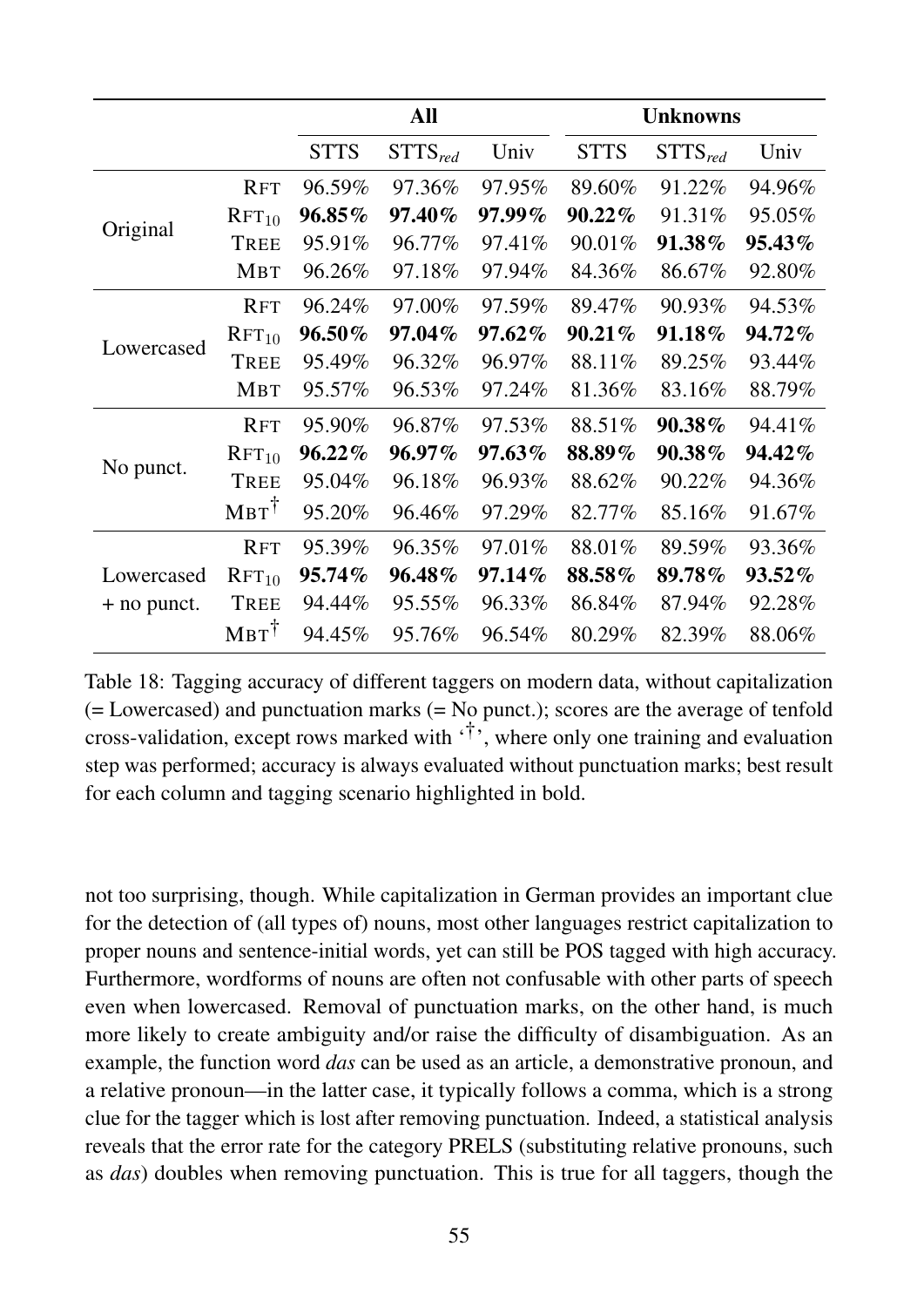exact figures vary: error rate using  $RFT_{10}$  increases from 4% (with punctuation) to 8% (without punctuation), while with MBT, it rises from 11% to about 22%. In all cases, it was most often confused with an article (ART), suggesting that the ambiguous forms *der/die/das* indeed make up the majority of these cases.

Interestingly, when comparing accuracy using the Universal tagset, there is no significant difference between the lowercase version and the "no punctuation" version, while a slight difference can still be observed with the reduced STTS. This suggests that a significant part of errors when tagging without punctuation marks is made within the same category of the Universal tagset, but less often within one category of STTS*red*. Error analysis provides a clue that pronouns are largely responsible for this: with  $RFT_{10}$ , 22% of all occurrences of PWAV and 11% of PWS, PDS, PRELAT, and PIS were tagged incorrectly. If a large number of these occurrences are confused with other pronouns, this could lead to the observed results. Again, confusion between *das* as a demonstrative and a relative pronoun is one possible example for this.

A further result of Table 18 is that using RFTagger with a context size of 10 (RFT<sub>10</sub>) achieves the highest score in almost every scenario. Compared to the "standard" RFTagger using a context size of 2, the increase in performance also comes with a considerable increase in tagging time. The exact difference fluctuated strongly during the tests, but time required to tag the Berlin text typically ranged from a few seconds (with context size 2) to 5–8 minutes (with context size 10). Still, the numbers suggest that  $RFT_{10}$ not only has the highest overall accuracy for modern German with the given test and training corpus, but is also best for tagging data with the handicaps of no capitalization and/or punctuation marks.

A surprising result is the comparatively bad performance of MBT on unknown tokens, which is always about 6 percentage points below that of the other taggers. This is a remarkable difference, especially considering the high performance on unknowns reported for MBT with English corpora (Daelemans et al., 1996). It is conceivable that the results can be improved by tuning the various parameters of both the tagger and the memory-based learning framework utilized by it. Experiments with parametrization were not tried for this thesis, however, a study by Ivanova and Kübler (2008) found that tagging results on German using MBT were best when setting the context information to two tokens on both sides of the input word. The default setting used here differs from this optimum by using only one token to the right, which the study found to have only a marginal effect on the result, though. Another possible factor is the prefix length taken into account for unknown words, which is one by default, but three in the study by Ivanova and Kübler (2008). The differences in accuracy reported there by changing the tagger's settings are all comparatively minor, though, letting it appear questionable whether these settings can actually close the gap of about 6 percentage points to the other taggers.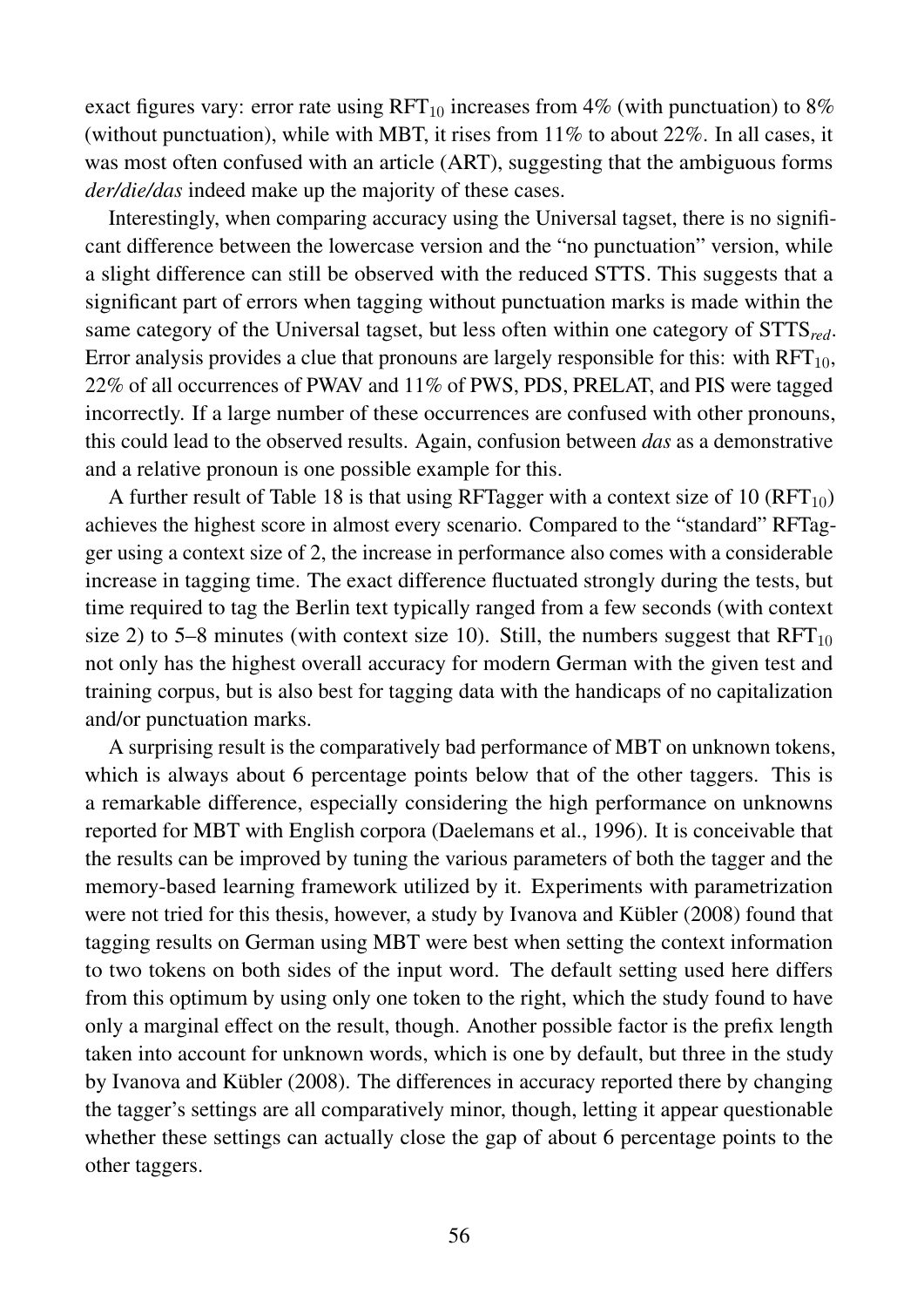Finally, combining both handicaps and evaluating on lowercased data without punctuation gives another decrease in accuracy. This is the most relevant result, as this configuration is used the most often during evaluation of Anselm and Sermon texts. As with all other scenarios, comparing STTS accuracy,  $RFT_{10}$  performs best, followed by standard RFTagger, MBT, and TreeTagger in that order. The difference between this scenario and the unmodified corpus is about 1.1 percentage points using  $RFT_{10}$ , which means that overall tagging accuracy is still very high even with both drawbacks combined (95.74%). On the other hand, this decrease in accuracy should not be underestimated, either, as it translates to an increase of the error rate by about 35%. Thus, it is possible that the negative effect of lowercasing words and removing punctuation is magnified when POS tagging data with generally lower accuracy scores. Still, for historical data without reliable capitalization or punctuation, there is no obviously better alternative to this approach.

## 4.3 Tagging on historical and gold standard data

Before comparing POS tagging accuracy on automatically normalized texts, tagging is performed both on the original, unmodified data and on the gold standard normalizations. The former can serve as a reference for the improvement of tagging accuracy with normalization, while the latter is likely to be the upper bound for such an approach. For the gold standard normalization, three different variants are considered: (1) including the original punctuation marks for tagging; (2) using modern punctuation; and (3) tagging without any punctuation at all. The first two variants were tested on a tagger model that has been trained on the TIGER/Tüba corpus with modern punctuation, while the TIGER/Tüba corpus without punctuation has been used to train the tagger for the last variant. Again, tagging accuracy is only evaluated on the non-punctuation tokens in each case for better comparability of the results.

"Modern punctuation" for the Sermon texts refers to the normalization of historical punctuation marks. This also means that historical and modern punctuation marks always coincide. For the Anselm texts, modern punctuation was annotated separately from the normalization and therefore does not have this limitation. While this is a conceptual difference, the Sermon texts might already be close to modern conventions with regard to punctuation due to the time at which they were written. Hence, they do not require such an elaborate approach. Supporting this argument is the fact that in JubelFeste and Gottesdienst, there is no difference at all in punctuation between the original and the normalization layer. Section 4.3.4 will present a counterexample to this theory, though.

Table 19 shows the results of this evaluation, reporting accuracy on the STTS tagset only. For tagging on the original, historical data, accuracy scores are almost always higher than the normalization baseline, the LeichSermon text being the only exception.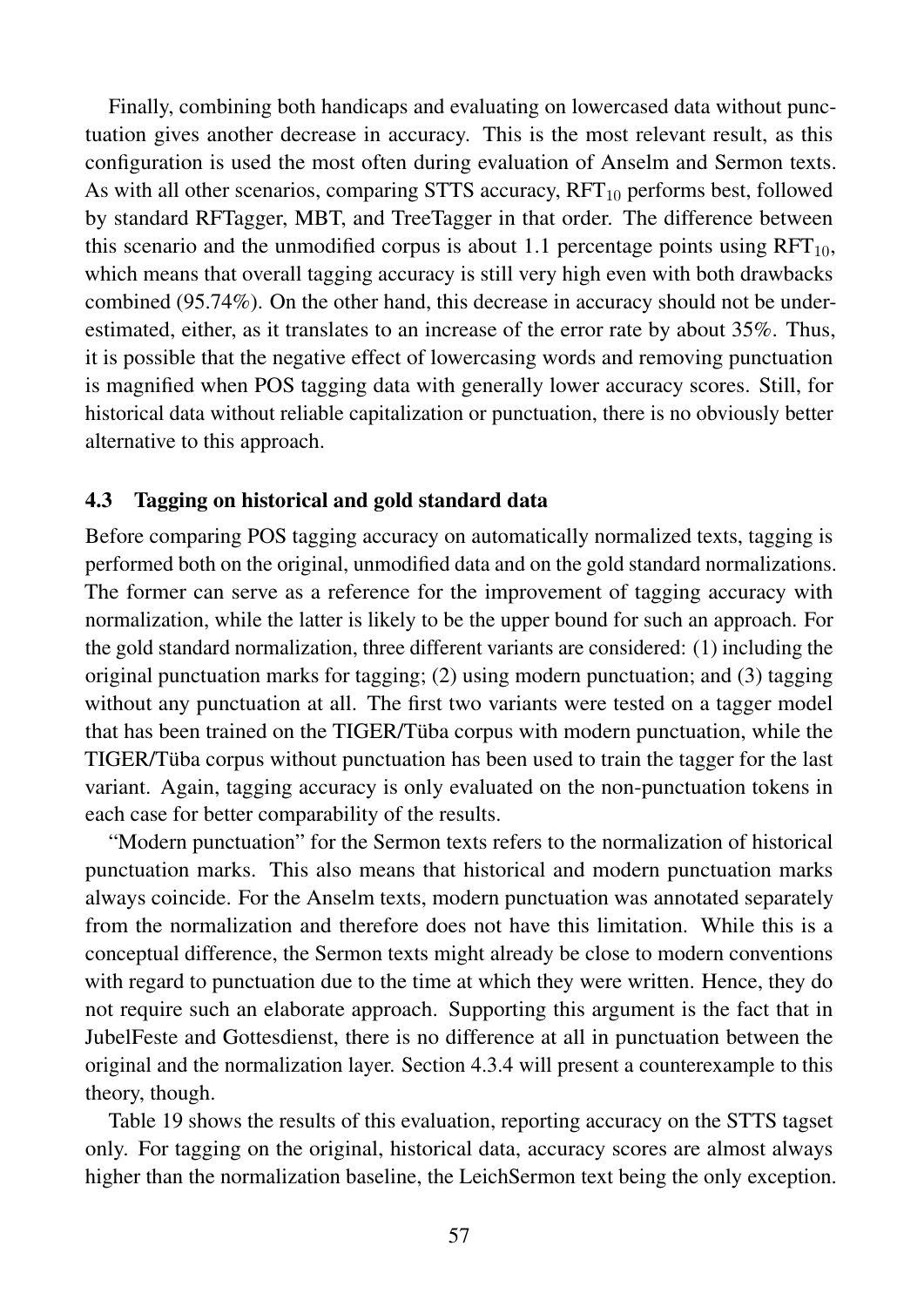|               |                   | Original | <b>GS</b> normalization |                  |           |
|---------------|-------------------|----------|-------------------------|------------------|-----------|
|               |                   |          | OrigP                   | N <sub>o</sub> P | ModP      |
|               | <b>RFT</b>        | 27.95%   | 86.06%                  | 87.16%           | $87.58\%$ |
| Berlin        | RFT <sub>10</sub> | 28.65%   | 85.78%                  | 87.07%           | 87.29%    |
| (norm)        | TREE              | 26.57%   | 85.29%                  | 86.14%           | 86.44%    |
|               | <b>MBT</b>        | 27.65%   | 84.42%                  | 84.89%           | 85.89%    |
|               | <b>RFT</b>        | 27.95%   | 86.80%                  | 88.09%           | 88.30%    |
| <b>Berlin</b> | $RFT_{10}$        | 28.65%   | 86.73%                  | 88.37%           | 88.20%    |
| (mod)         | TREE              | 26.57%   | 86.12%                  | 87.07%           | 87.18%    |
|               | <b>MBT</b>        | 27.65%   | 85.42%                  | 85.93%           | 86.88%    |
|               | <b>RFT</b>        | 44.75%   | 86.04%                  | 87.47%           | 88.00%    |
| Melk          | RFT <sub>10</sub> | 44.70%   | 85.21%                  | 87.74%           | 87.76%    |
| (norm)        | <b>TREE</b>       | 41.45%   | 85.76%                  | 86.70%           | 87.14%    |
|               | <b>MBT</b>        | 44.29%   | 84.70%                  | 86.26%           | 86.84%    |
|               | <b>RFT</b>        | 44.75%   | 87.38%                  | 89.21%           | 89.32%    |
| Melk          | $RFT_{10}$        | 44.70%   | 87.01%                  | 89.63%           | 89.32%    |
| (mod)         | <b>TREE</b>       | 41.45%   | 87.23%                  | 88.00%           | 88.33%    |
|               | <b>MBT</b>        | 44.29%   | 86.02%                  | 87.60%           | 88.12%    |
|               | <b>RFT</b>        | 67.95%   | 79.95%                  | 81.31%           | 80.05%    |
| LeichSermon   | RFT <sub>10</sub> | 67.95%   | 81.22%                  | 81.04%           | 80.59%    |
|               | TREE              | 66.55%   | 80.05%                  | 80.23%           | 80.32%    |
|               | <b>MBT</b>        | 66.77%   | 78.74%                  | 78.96%           | 79.19%    |
|               | <b>RFT</b>        | 81.24%   | 89.56%                  | 89.94%           | 89.56%    |
| JubelFeste    | $RFT_{10}$        | 82.26%   | 90.41%                  | 90.03%           | 90.41%    |
|               | TREE              | 79.74%   | 89.14%                  | 88.39%           | 89.14%    |
|               | <b>MBT</b>        | 80.35%   | 88.96%                  | 87.41%           | 88.96%    |
|               | <b>RFT</b>        | 86.84%   | 92.58%                  | 91.55%           | 92.58%    |
| Gottesdienst  | $RFT_{10}$        | 88.07%   | $93.24\%$               | 92.27%           | $93.24\%$ |
|               | <b>TREE</b>       | 84.90%   | 92.01%                  | 89.86%           | 92.01%    |
|               | <b>MBT</b>        | 84.23%   | 90.17%                  | 88.68%           | 90.17%    |

Table 19: Tagging accuracy of different taggers on the original historical data and gold standard normalizations ( $O$ rig $P =$  original punctuation, No $P =$  no punctuation, ModP = modern punctuation), using STTS tags; accuracy is always evaluated without punctuation marks; best result for each text is highlighted in bold, differences to the best result that are not statistically significant ( $p > 0.05$ ) are marked in italics.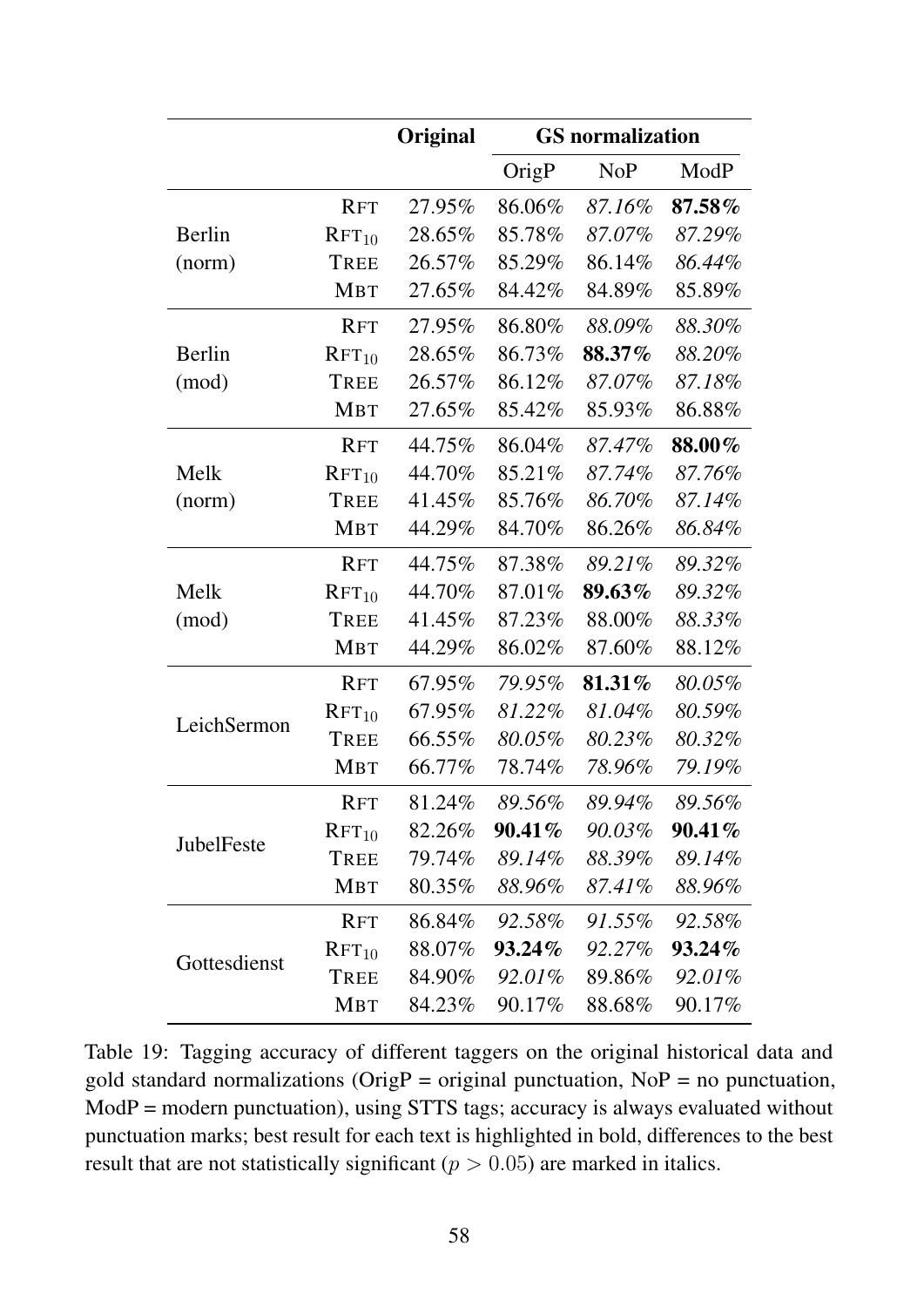As an example, the normalization layer of the Berlin text has a (normalization) baseline of 23.40%, yet can achieve a tagging accuracy of 28.65%. This is especially remarkable as that number refers to the STTS tagset; with the Universal tagset, the score goes up to 38.89%. Apparently, a certain amount of tokens can be tagged correctly even though they are not identical to their normalized counterparts.

- (40) *an* an APPR ADJA NN *sotane wirdekeit* solche würde 'to such dignity'
- (41) *von* von APPR ART ADJA NN *den ewigen tod* dem ewigen tod 'from eternal death'

Example (40) is from the Berlin manuscript, showing two extinct wordforms (*sotane wirdekeit*) along with their modernizations. Even though these words do no longer exist in modern German, they are correctly tagged by the RFTagger in the historical text. This is possibly the result of suffix analysis: *–keit* is a very common derivational suffix in modern German, resulting in a noun (NN), while *–tane* can be found in some inflected adjective (ADJA) wordforms (e.g., *spontane* 'spontaneous'). An even simpler case is Example (41): here, only the inflection of the definite article changes between the original and its modernization (*den/dem*). As this does not influence the base POS tag, the whole sequence can be tagged correctly. Examples like these demonstrate that perfect normalization accuracy is not always needed for correct POS tagging, which is also highly relevant for the tagging of automatically normalized data.

Tagging on the gold standard normalization shows slightly varying results. Using modern punctuation or no punctuation at all is always best<sup>21</sup>; however, as the texts are comparatively short, the difference between these two versions is almost never statistically significant ( $p < 0.05$ ; Gottesdienst with TreeTagger is the only exception). The same cannot be said for tagging with the original punctuation, though, which is almost always worse<sup>22</sup>, and often significantly so. However, this is to be expected, as punctuation marks in historical texts often have a different distribution as the modern punctuation marks on which the tagger was trained (e.g., a virgule '/' is used for modern comma or full stop, but rarely for a modern slash). In order to achieve better results with original punctuation marks, they would probably have to be converted to the respective modern tokens (e.g., replacing virgules with full stops). However, the correlation of historical and modern punctuation analyzed for Anselm in Section 2.3.2 showed that this is not a trivial thing to do. Also, the results of tagging with correct modern punctuation

 $21$ As there is no difference between original and modern punctuation in JubelFeste and Gottesdienst, the original punctuation is assumed to be already "modern" in these cases.

 $^{22}$ In the only counterexample where original punctuation is better than the other options, LeichSermon with RFT<sub>10</sub>, the difference is again not statistically significant.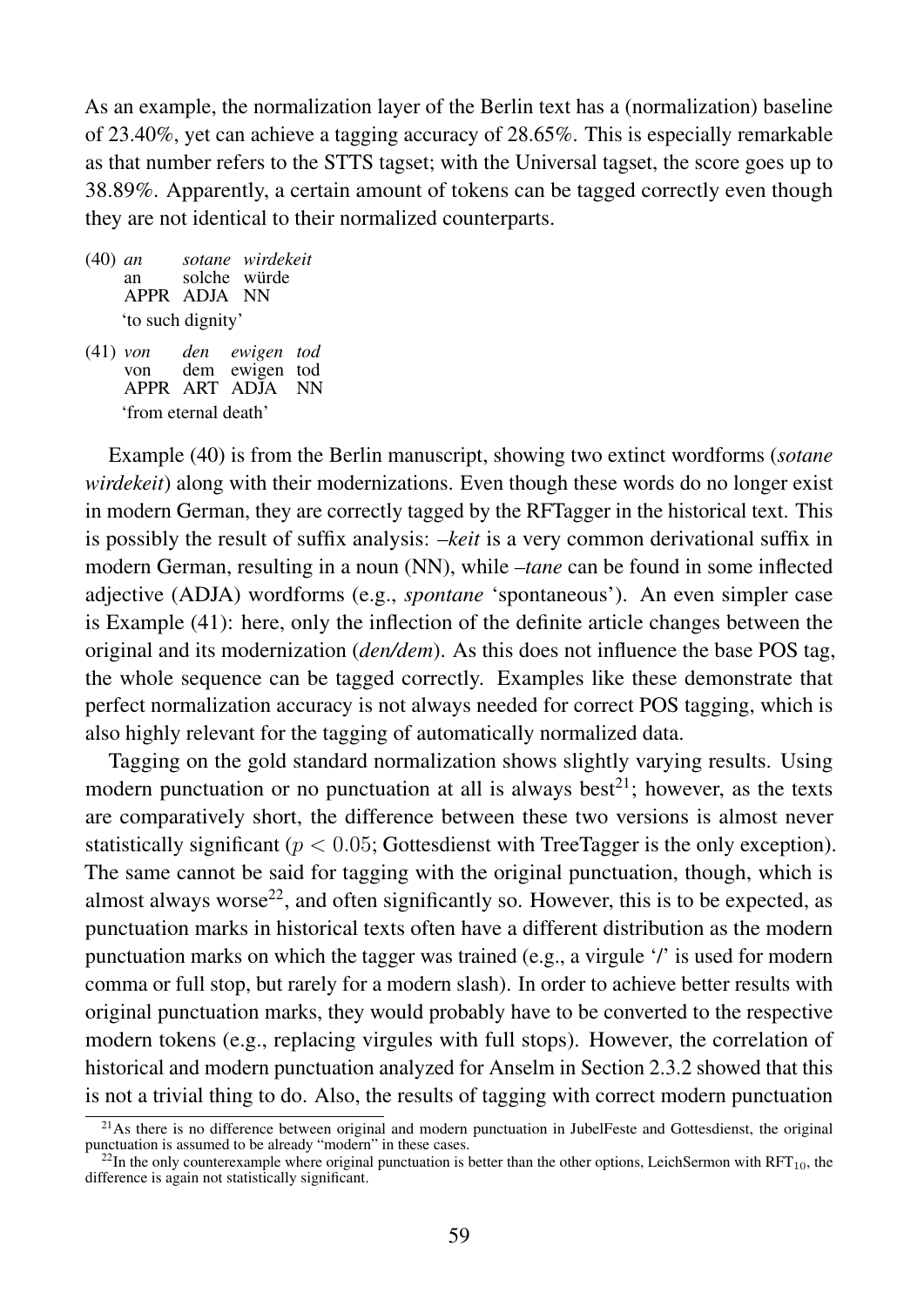are not significantly better than those without punctuation at all. Hence, it is doubtful whether this approach would lead to improved results.

In general, the results suggest that the best course of action is to remove all punctuation marks for tagging. One reason for this is that enriching a text with modern punctuation is another annotation step which has to be performed manually. As the accuracy does not improve significantly over tagging without punctuation, though, this is an effort which does not pay off (at least if it is done exclusively for the purposes of POS tagging). On the other hand, if information about modern punctuation is available, it does not hurt the tagging process either—depending on the characteristics of the text, it might be able to produce minimally better results. Historical punctuation marks should never be included for tagging as their distribution cannot be learned from modern data, which negatively affects tagging accuracy. Of course, newer texts such as JubelFeste and Gottesdienst constitute an exception to this rule: if punctuation in the original text can be assumed to be already close to modern, it is reasonable to retain it in the tagging process.

For all texts, the accuracy scores on gold standard normalizations are comparatively low. Evaluation on lowercased, modern data without punctuation still achieved an average accuracy of over 95%, while the gold standard normalizations only give around 88% for the Anselm texts, 90–93% for JubelFeste/Gottesdienst, and an exceptionally low 81% for LeichSermon. These lower accuracies might also be the reason for the fact that using RFTagger with a context size of 10 is sometimes worse here than using it with the default size of 2 (in contrast to the results in Table 18): with a larger context size, tagging errors will negatively influence more of the following wordforms. This is consistent with the observation that standard RFT is better with LeichSermon and the normalization layer of Berlin and Melk, which always have accuracies of at most  $88\%$ , whereas RFT<sub>10</sub> performs better for the other texts that show slightly higher accuracies.

The remainder of this section will try to highlight some of the reasons for the comparatively low accuracy scores on gold standard normalizations. As they represent a kind of upper bound, POS tagging on automatically normalized data can be expected to face very similar problems, mainly augmented by potential normalization mistakes. Therefore, the focus of the qualitative analysis of tagging errors in this thesis is on the gold standard data.

## 4.3.1 Semantic and morphologic variation

An important observation is that even perfectly normalized historical data has different characteristics than modern data. This is because normalization as it is done for the Anselm and GerManC-GS corpora only affects the spelling of the wordforms. Additionally, the transcriptions of the Anselm texts already account for differences in modern word boundaries (e.g., one historical word that would be written as two words in modern German, and vice versa), which can be used for further processing. However,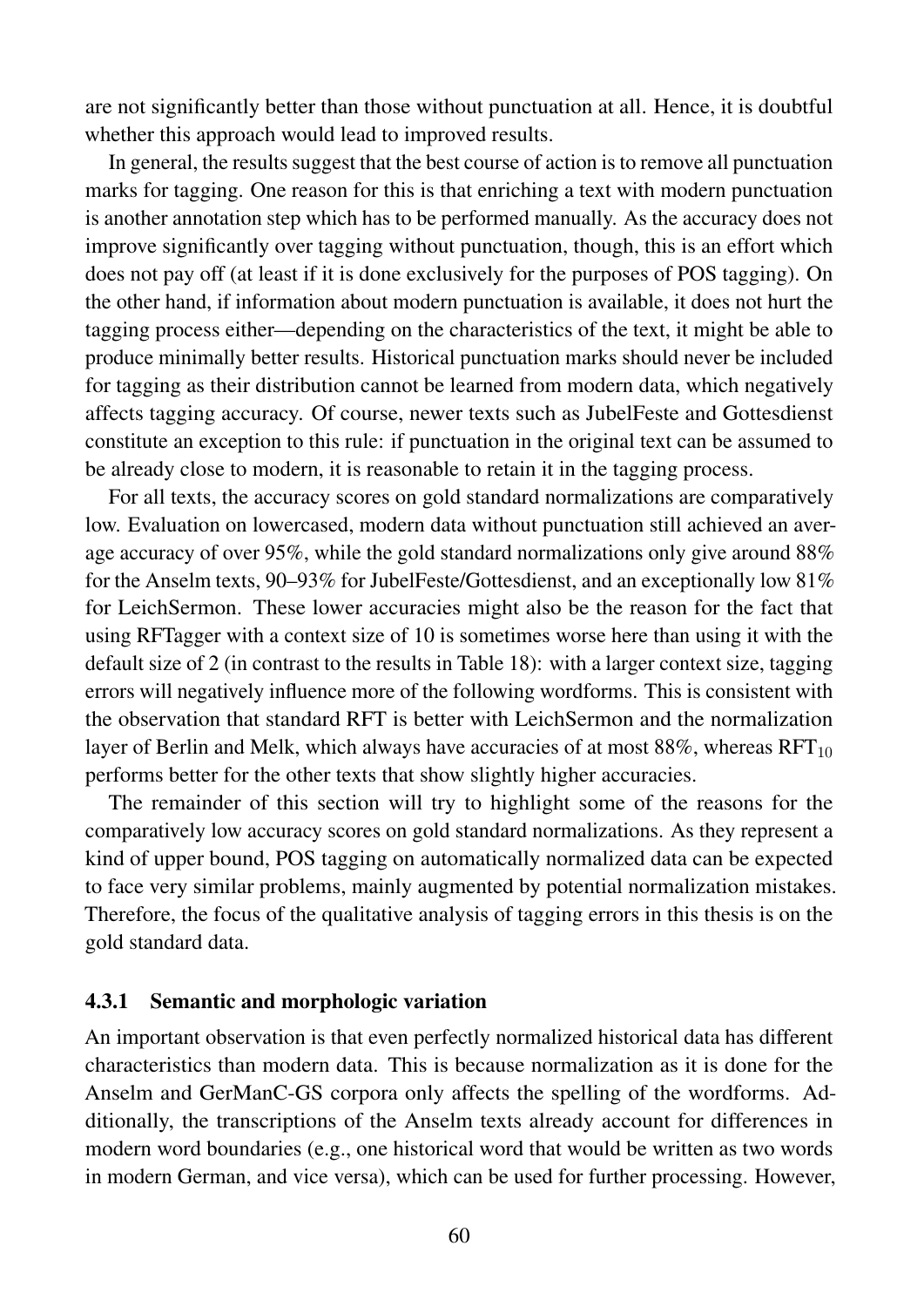one factor that is not considered in the normalization layer of Anselm is the change of semantics or syntactic function. A prominent example is the wordform *so*, which is an adverb in modern German (and sometimes also tagged as KOUS in TIGER/Tüba in the combination *so dass* 'so that'), but is frequently used as a relative pronoun in ENHG, as in Example (42) from LeichSermon.

(42) *die* die ART NN *faelle /* fälle , \$, PRELS APPR NN *so* so *aus* aus *schwacheit* schwachheit geschehen *geschehen* VVPP 'the cases which occur out of weakness'

As the wordform *so* is never annotated as PRELS in the TIGER/Tüba corpus, the POS taggers have never seen this combination in the training data and will hardly, if ever, choose the tag for this wordform. GerManC-GS annotates these occurrences with a new tag PTKREL (cf. Sec. 2.4), however, this does not solve the issue of the annotation not being found in modern training data. Extinct wordforms pose a similar problem, as they cannot be learned from the training corpus either. In Example (43) from LeichSermon, the historical *dannenhero* has been normalized as *dannenher* 'therefore'. While this normalizes the spelling, it creates a wordform which does not exist in New High German either; the modern equivalent is *daher*. Similarly, in Example (44), the normalization layer of Anselm maps the wordform *czuhant* to the artificial lemma *zehant* 'immediately', which also no longer exists in NHG.

|                                                   |  | $(43)$ und dannenhero das guthe $\lceil \ldots \rceil$ nicht<br>und dannenher das gute [] nicht<br>KON ADV ART NN PTKNEG VVFIN |  |  |  |  | thun<br>tun |  |  |
|---------------------------------------------------|--|--------------------------------------------------------------------------------------------------------------------------------|--|--|--|--|-------------|--|--|
| 'and [they] therefore do not do the good (deeds)' |  |                                                                                                                                |  |  |  |  |             |  |  |

(44) *czuhant chust* zehant küsst ADV VVFIN NE *iudas mein* judas mein PPOSAT NN *chint* kind 'Immediately, Judas kissed my child'

In these cases, a POS tagger has to resort to its algorithms for dealing with unknown words, which may or may not be able to correctly identify the word class. For *dannenher*, this might be possible with suffix analysis. The most common words in TIGER/Tüba ending in *–her* are *bisher* 'so far' and *eher* 'rather', which are both adverbs (ADV). The modern *daher* also shares this suffix, but is actually tagged as PAV (pronominal adverb) rather than ADV, which the manual annotators chose in this case. For *zehant*, suffix analysis is unlikely to be successful. In TIGER/Tüba, the most common words ending in *–nt* are nouns (e.g., *Prozent* 'percent'), while those ending in *–ant* often are verb forms (e.g., *geplant* 'planned'). In fact, RFTagger correctly identifies *dannenher* as ADV, while *zehant* is mostly tagged as a noun or a predicative adjective (ADJD), the latter probably in analogy to the modern *interessant* 'interesting'.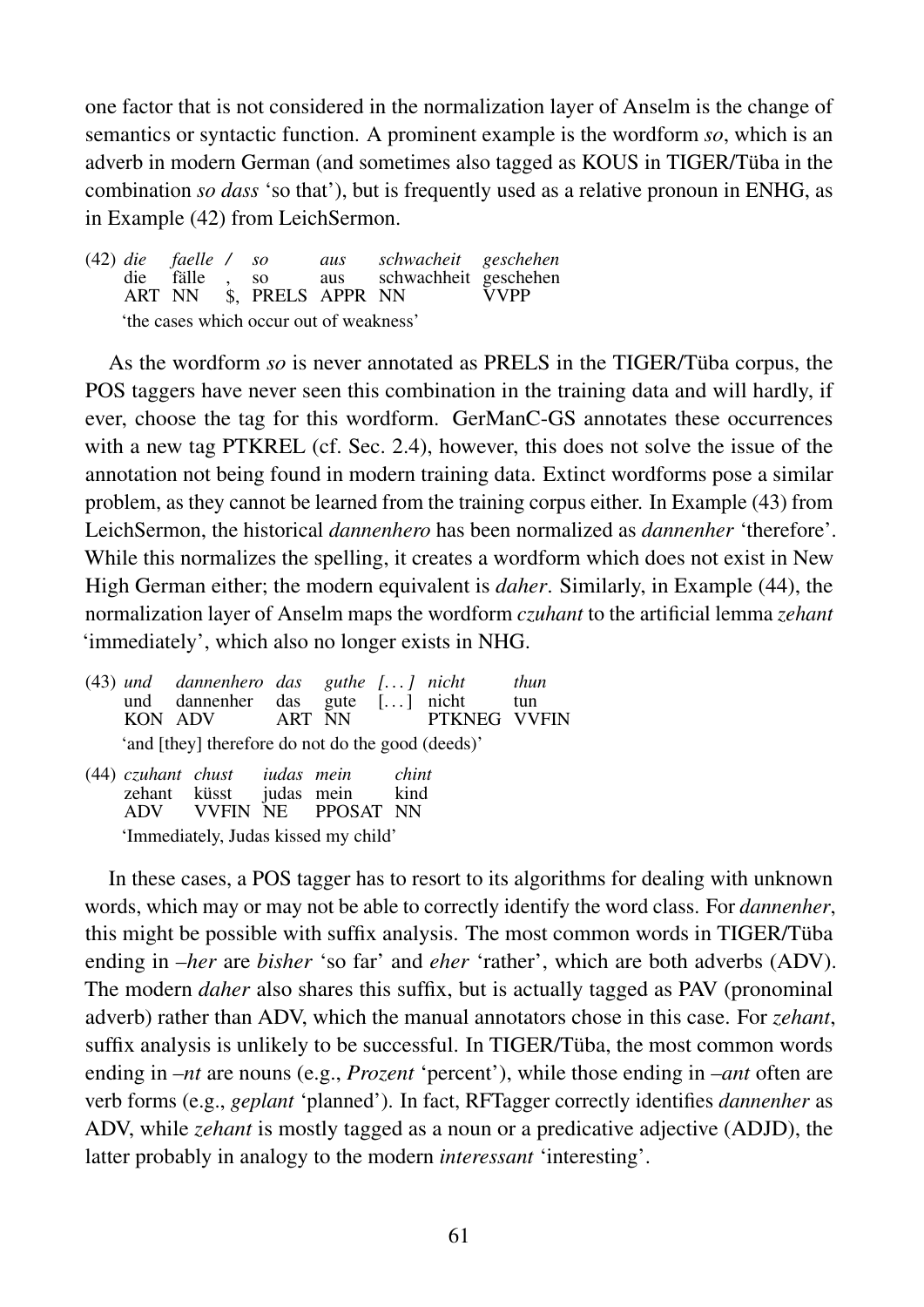|  |       | (45) (a) <i>do</i> quam eyn blynt ritter<br>da kam ein blind ritter |        |      |
|--|-------|---------------------------------------------------------------------|--------|------|
|  |       |                                                                     |        |      |
|  |       | ADV VVFIN ART ADJA NN                                               |        |      |
|  |       | 'There came a blind knight'                                         |        |      |
|  |       | (b) NORM: ein blind ritter                                          |        |      |
|  |       | RFT & MBT: ART ADJD NN                                              |        |      |
|  | TREE: |                                                                     | ART NE | - NE |

Inflectional differences pose a similar problem for tagging. Adjectives, for example, are sometimes used in ENHG without an explicit inflectional ending, such as in Example (45) from the Berlin text. As the adjective form *blind* is missing an inflectional suffix, which is mandatory for the attributive use (ADJA) in front of a noun, RFTagger and MBT do not recognize it as such and tag it as a predicative adjective (ADJD) instead. TreeTagger instead treats the whole phrase *blind ritter* 'blind knight' as a proper noun, possibly because the predicative use of the adjective is very unlikely in the given syntactic context. Examples like these are one of the reasons why the Anselm corpus distinguishes two layers; in the modernization layer, the historical wordform *blynt* is also corrected for inflection. Still, in automatically normalized data, it is likely that such cases are still included and must be dealt with during POS tagging.

Besides inflectional changes, the modernization layer of the Anselm corpus also accounts for semantic change and extinct wordforms discussed above. In Example (44), *zehant* is replaced in the modernization layer by the existing modern word *sogleich*, which has a similar meaning and the same part-of-speech tag. However, tagging results are only slightly better on the modernization than on the normalization layer. The difference between the highest accuracy scores is in fact only significant ( $p < 0.05$ ) for the Melk text, but not for the Berlin text. A possible explanation is that Berlin contains fewer extinct wordforms (1.1%) than Melk (1.8%), while the amount of wordforms with semantic changes is about the same. In any case, even the results for the modernization layer are still considerably worse than those achieved on modern data, showing that while the mentioned problems can be an issue for tagging accuracy, they are not the most important factor.

## 4.3.2 Syntactic variation

Another issue with normalized data is that syntactic peculiarities of the historical text are not in any way modified. Syntactic constructions that do not occur in modern data cannot be handled by the tagger, though.

(46) *lat* lasst VVIMP *die* die PDS [ , [ \$, die ] PRELS ] *pey* bei APPR *mir* mir PPER *sint* sind VAFIN  $[\, ,\,]$  $[$  \$, ] *gen* gehen VVINF 'Let those who are with me go'

In Example (46), the original Melk manuscript only has one wordform *die* where modern German typically has two: the first as a demonstrative pronoun, and the second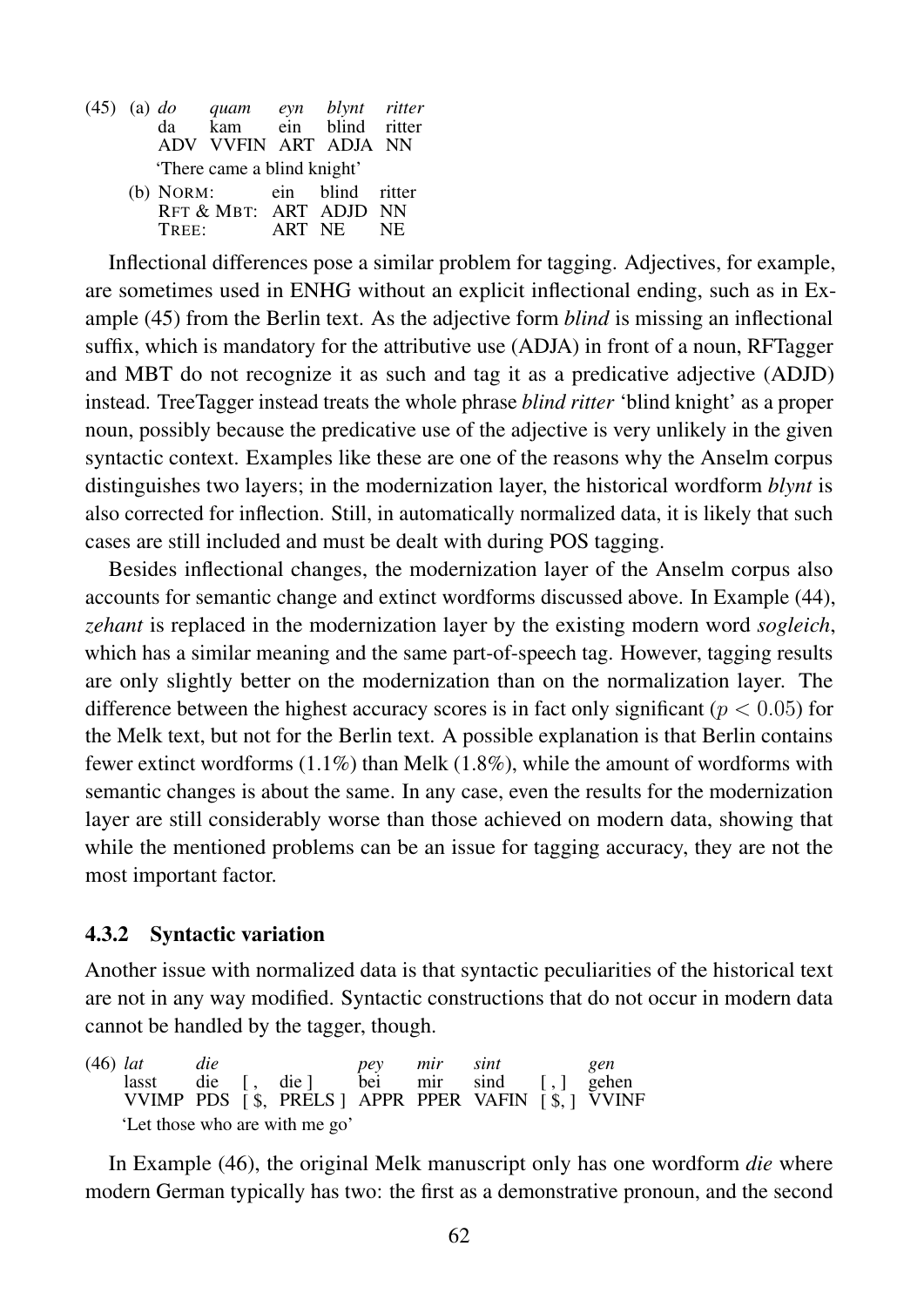as the relative pronoun introducing the clause which specifies the first pronoun. Alternatively, the example could be analysed as a free relative clause, where the antecedent *die* is not needed—however, at least with the given constituent ordering, this construction would be rather unusual in modern German<sup>23</sup> and is unlikely to be recognized by a tagger. In any case, commas are required to separate the relative clause from the main clause.

In the automatically tagged version, *die* is annotated as an article (ART) by all four taggers (while the rest of the phrase is annotated correctly). The POS taggers have no way to detect the elision of a wordform and recognize the ambiguity between PDS and PRELS, and therefore choose the most probable tag ART in this case. Interestingly, this tag is selected even though no adjective or noun—which is typically expected after an article—is following; this is true even for MBT, which explicitly takes right context into account.

(47) (a) *daz* dass KOUS PPER VVFIN *her* er *cruczegete den* kreuzigte den ART NN *vorreter .* verräter , \$, PRELS PRF VVFIN *der* der *sich nennet* sich nennt *gotis* gottes NE *son* sohn NN 'that he crucify the traitor who calls himself the son of God' (b) dass er den verräter kreuzigte, der sich gottes sohn nennt

Unusual word order can be another problem for automatic tagging, but is often handled relatively well. Consider Example (47), which shows that the normalization retains the original word order. Here, contrary to modern German, the finite verb is not placed at the end of the subordinate clauses. Example (47b) shows the normalization corrected for modern ordering of the constituents. Even though the word order in (47a) would be considered ungrammatical and is unlikely to be covered by TIGER/Tüba, RFTagger gives the correct tags for this example. This can happen due to the fact that while the given word ordering is not grammatical in relative clauses, it resembles the order found in main clauses. A statistical *n*-gram model that does not know about syntactical structure might therefore still assign high probabilities to the given POS tag sequence. Additionally, lexicon entries play an important role for tagging, and the wordforms in the example are mostly unambiguous in this regard, increasing the likelyhood of a correct result.

(48) (a) *wo* wo PWAV *[. . . ] meine*  $\lfloor \ldots \rfloor$ meine PPOSAT NN *seele wird* seele wird VAFIN VVINF PTKVZ *fahren* fahren *hinn* hin 'where my soul will be going'

(b) wo [. . . ] meine seele hinfahren wird

When there is ambiguity in addition to unusual word order, tagging performance can get worse. In Example (48), there is an inversion of the verb cluster; Example (48b)

<sup>23</sup>It is less unusual with the relative clause in front position: *Die bei mir sind, lasst gehen.* Furthermore, the part-of-speech tag for *die* should be PRELS instead of PDS in Ex. (46) when using this analysis.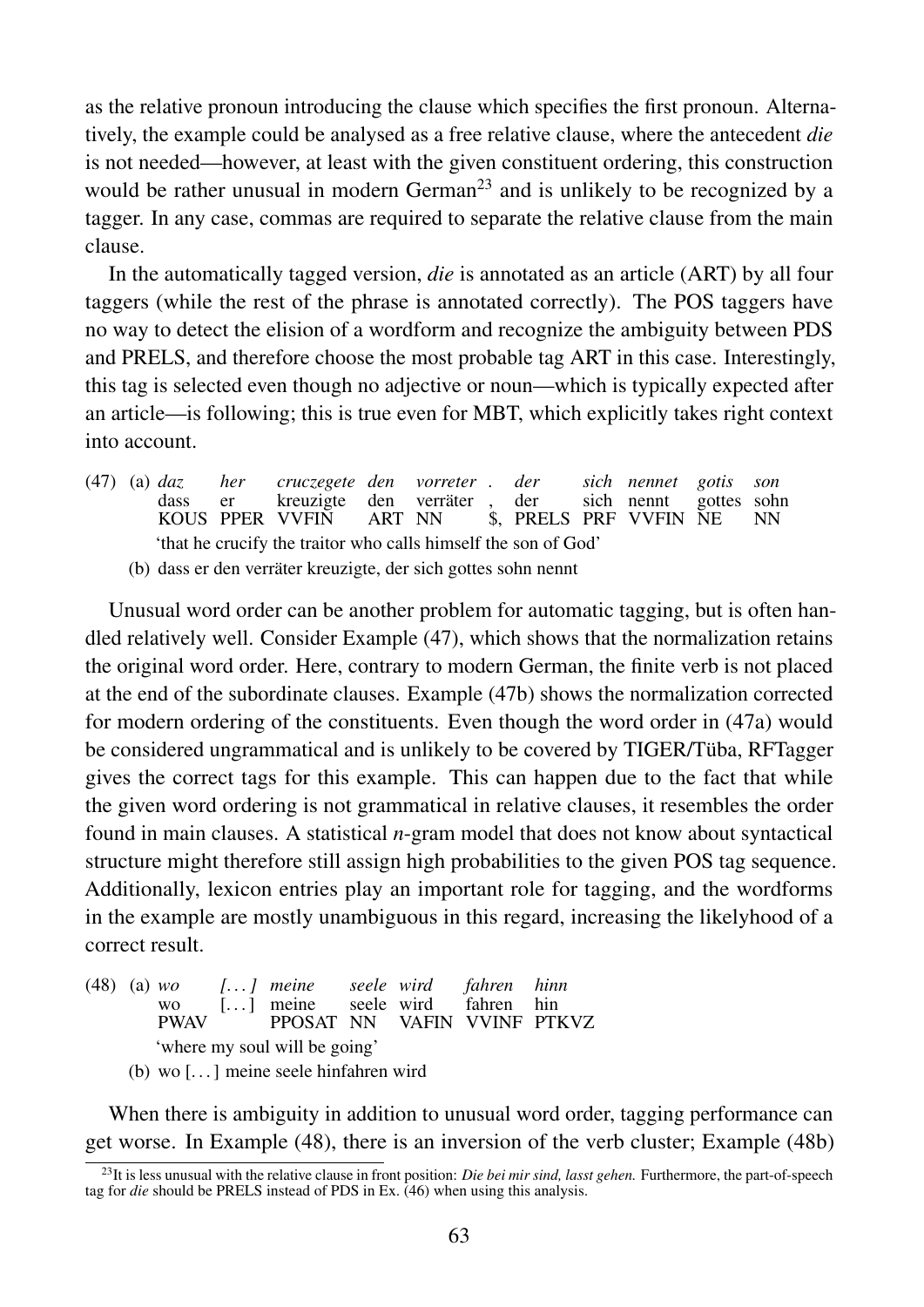shows the unmarked modern word order for comparison. Verb cluster inversion is still possible in modern German, but often marked, and primarily found in constructions with modal verbs. In addition to that, the verb particle (here: *hin*) is typically not affected by the inversion, and not split off from the verb in the infinitive form (*hinfahren*). While MBT still tags Example (48) correctly, RFTagger interprets the infinitive *fahren* 'to drive' as as being the derived noun (NN; 'the driving'). Note that this tagging error does not only stem from the unusual word order, but also from the lowercasing of all words tagging with proper capitalization would have made this type of error very unlikely, as the tag NN would not have been seen in the training data with the lowercased form of the word.

# 4.3.3 Limits of the training corpus

Besides the differences between normalized text and NHG text discussed above, specific properties of the TIGER/Tüba corpus can be the cause for some of the tagging mistakes. The corpus, which is used to train all POS taggers, is made up of collections of newspaper texts. One property of this text type is that direct speech occurs only infrequently when compared to certain other genres, such as letters. The Anselm texts consist of question/answer sets, with Saint Anselm and the Virgin Mary regularly addressing each other in direct speech. Similarly, the Gottesdienst text is a religious speech which addresses its audience right from the very beginning and continues to do so for large parts of the speech. Additionally, newspaper text is usually written in a rather formal style. Both factors combine in a common tagging mistake found in Example (49) from the Berlin text:

(49) NORM: sieh GOLD: VVIMP NE RFT: NE anselm NE , \$, KOUS PPER ADV NN \$, KOUS PPER ADV ADV da es da mittag ward VAFIN VAFIN  $[\dots]$ 'Look, Anselm, as it was noon . . . '

Here, at the beginning of the sentence, the Virgin Mary addresses Anselm directly. The phrase *sieh anselm* ('Look, Anselm') is used 19 times in the Berlin manuscript; the imperative *sieh*, which is a shortened form of *siehe* common especially in colloquial and/or direct speech, is used 24 times. RFTagger wrongly identifies this phrase as a proper noun, though, reducing the overall accuracy through the same recurring error. All other taggers produce similar mistakes, too. A look at the TIGER/Tüba training data reveals the cause for this: the wordform *sieh* does not occur there at all; only the standard form *siehe* was learned 113 times. Suffix analysis is not likely to lead to the correct POS tag, either, as imperative forms in general are very uncommon in TIGER/Tüba: they only make up 397 tokens out of its 1.6 million total size (0.02%), disregarding punctuation. In comparison, the gold standard POS annotation of the Berlin text already contains 43 imperative verb forms (0.91%).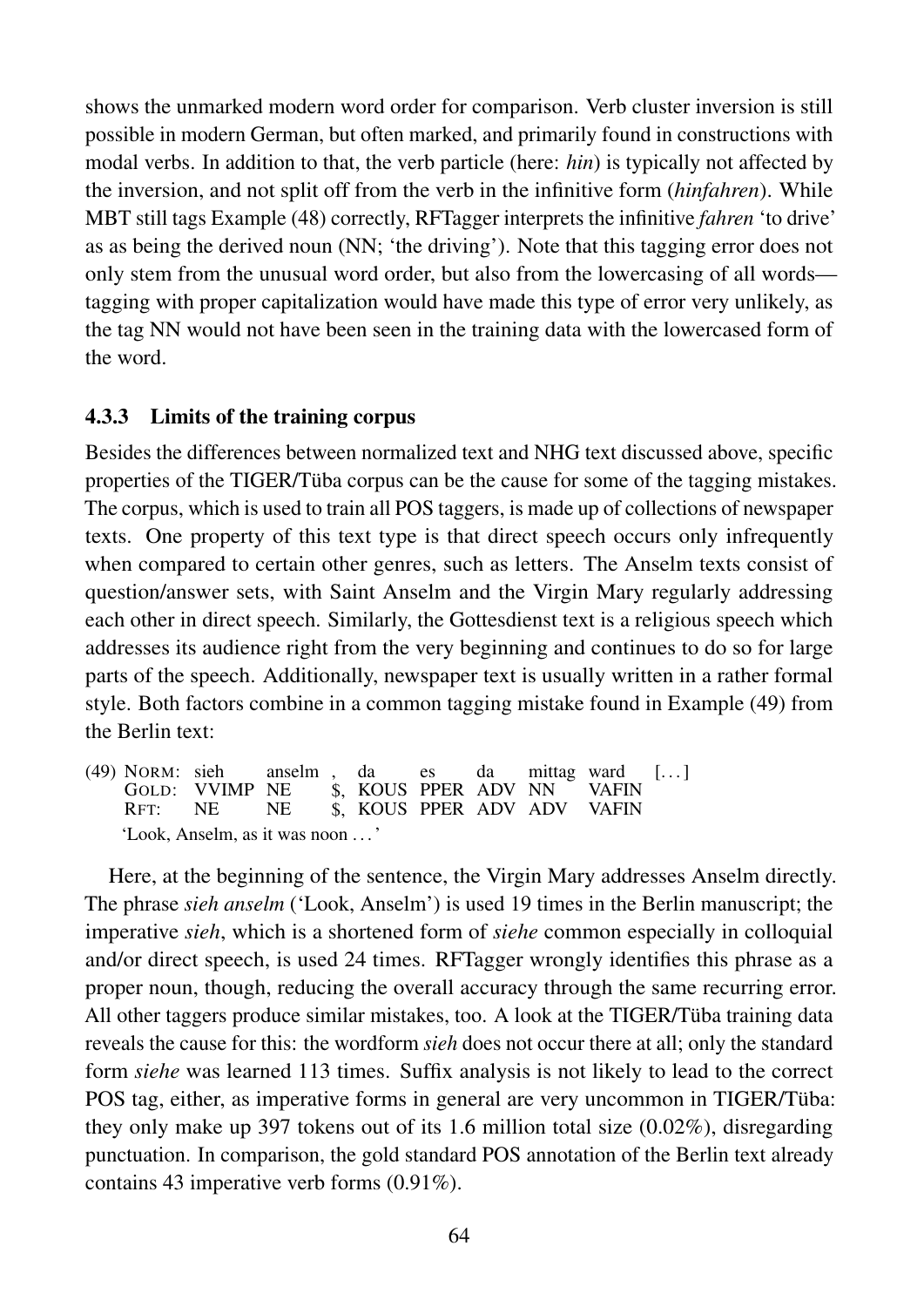|                   | <b>Unknowns</b> |            |               |                   |             |            |
|-------------------|-----------------|------------|---------------|-------------------|-------------|------------|
|                   |                 |            | <b>RFT</b>    | RFT <sub>10</sub> | <b>TREE</b> | <b>MBT</b> |
| TIGER/Tüba        | 8,880           | $(5.54\%)$ | 88.01%        | 88.58%            | 86.84%      | 80.29%     |
| Berlin (norm)     | 272             | $(4.98\%)$ | 54.78%        | 54.78%            | 44.85%      | 37.50%     |
| Berlin (mod)      | 222             | $(4.70\%)$ | 59.91%        | $61.71\%$         | 49.55%      | 41.44%     |
| Melk (norm)       | 269             | $(5.91\%)$ | 54.28%        | 57.62%            | 52.79%      | 51.30%     |
| Melk (mod)        | 218             | $(4.79\%)$ | 65.60%        | 72.48%            | 65.14%      | 61.93%     |
| LeichSermon       | 195             | $(8.80\%)$ | <b>54.36%</b> | 54.36%            | 50.26%      | 43.08%     |
| <b>JubelFeste</b> | 134             | $(6.27\%)$ | 82.84%        | 82.09%            | 76.87%      | 74.63%     |
| Gottesdienst      | 107             | $(5.48\%)$ | 80.37%        | 85.98%            | 82.24%      | 71.03%     |

Table 20: Tagging accuracy of different taggers on unknown tokens in the gold standard normalizations (without punctuation), using STTS tags; average of 10-fold CV with TIGER/Tüba data given for comparison; best result for each text is highlighted in bold, differences to the best result that are not statistically significant ( $p > 0.05$ ) are marked in italics.

In the gold standard annotation, this problem could be easily rectified if all instances of the respective wordforms would be normalized as *siehe* by convention. This is not a satisfactory solution, though, if the normalization algorithms are still able to produce the shorter *sieh*. If this was disallowed (e.g., by removing the entry from the lexicon), the baseline of a historical text containing the wordform *sieh* would be artificially lowered, since the wordform would have to pass through the normalization algorithms even though it is already a valid modern form. This does not yet take into account the fact that this problem is certainly not restricted to a single wordform, but a more systematic issue resulting from the highly different text genres used for training (newspaper text) and evaluation (religious text, speeches, dialogues). Further issues raised by this genre difference can certainly be found.

Note that the second tagging error in Example (49), *mittag* 'noon' annotated by all taggers as ADV, results from missing capitalization again: *mittag* is only ambiguous between ADV and NN in the lowercased version of the TIGER/Tüba corpus.

Genre-specific differences can also manifest themselves in the vocabulary of the texts. POS taggers try to cover this problem "by design" through their integrated handling of unknown wordforms, i.e., wordforms that do not appear in the training corpus and could therefore not have been learned. For modern texts including punctuation, they typically achieve accuracies around 90% on unknown tokens (cf. Table 18). Table 20 shows that tagging unknowns is more difficult with the gold standard normalizations,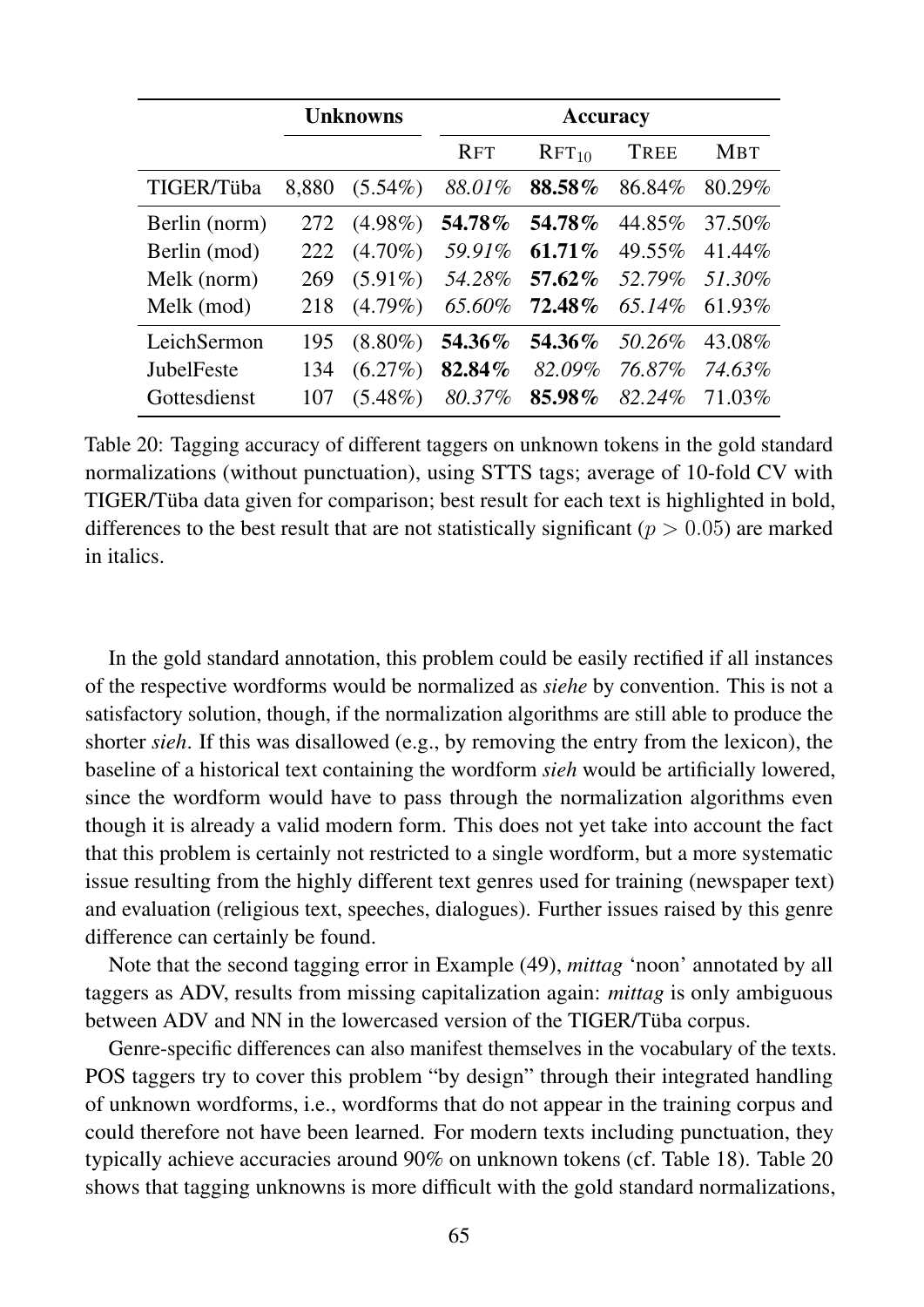with some texts only achieving accuracies as low as 54%. These numbers, of course, do not only include changes in vocabulary, but are also affected by occurrences of extinct wordforms, which were already discussed in Section 4.3.1. Extinct wordforms also explain the large gap between the results for normalization vs. modernization of the Anselm data.

|  |                                                                                                |  |  |     | (50) <i>do</i> wart dy prophetie an myr wor<br>da ward die prophetie an mir wahr<br>ADV VAFIN ART NN APPR PPER ADJD |  |
|--|------------------------------------------------------------------------------------------------|--|--|-----|---------------------------------------------------------------------------------------------------------------------|--|
|  | 'Then the prophecy became true for me'                                                         |  |  |     |                                                                                                                     |  |
|  | (51) (a) der selb chnecht hies malichus<br>der selbe knecht hiess malchus<br>ART PDAT NN VVFIN |  |  | NE. |                                                                                                                     |  |

'The same servant was called Malchus'

(b) NORM: Rft & Rft $_{10}$ : TREE & MBT: ART ADJA NN der PDS selbe PDAT knecht ADJD hiess VVFIN NE VVFIN NE malchus

Example (50) shows the unknown word *prophetie* 'prophecy', which can be argued to be very specific to religious types of text. Still, all taggers correctly identify it as NN, likely through a combination of the preceding article and suffix analysis (e.g., from modern *Demokratie* 'democracy'). Example (51) appears to be more difficult; both *knecht* 'servant' and the name *malchus* are unknown words for the taggers. The name *malchus* is unanimously tagged as NE, which is likely triggered by the preceding verb that typically introduces a proper name (*er hieß* ... 'he was called ...'). The noun *knecht*, on the other hand, is tagged incorrectly as ADJD by the RFTagger. Note that the difficulty of tagging *der selbe* 'the same' arises from a problem of the transcription here, as this combination is written as one word (*derselbe*) in modern German, which should have been noted in the transcription. It is supposable that this factor contributes to the mis-tagging of the following noun.

|                                         |                                                        |  |  |  |  |  | $(52)$ (a) do vorbunden sy ym syne ougen vnd vorsmeten yn<br>da verbanden sie ihm seine augen und verschmähten ihn |  |
|-----------------------------------------|--------------------------------------------------------|--|--|--|--|--|--------------------------------------------------------------------------------------------------------------------|--|
| Then they blindfolded and despised him' |                                                        |  |  |  |  |  |                                                                                                                    |  |
|                                         | (b) NORM: und verschmähten ihn<br>GOLD: KON VVEIN PPER |  |  |  |  |  |                                                                                                                    |  |

|                | GOLD: KON VVFIN | <b>PPER</b> |
|----------------|-----------------|-------------|
| AUTO: KON ADJA |                 | <b>PPER</b> |

The wordform *verschmähten* 'despised/spurned' in Example (52) is not unknown, but was learned only once from the TIGER/Tüba corpus. In this occurrence, it was used as an adjective (*dem gern verschmähten DFB* 'the gladly spurned DFB'). Consequently, all taggers choose the same tag (ADJA) for this occurrence in the Berlin text, despite it being clearly and unambiguously used as a finite verbform. While this wordform does not count as unknown, its low frequency in the training corpus is still responsible for this problem.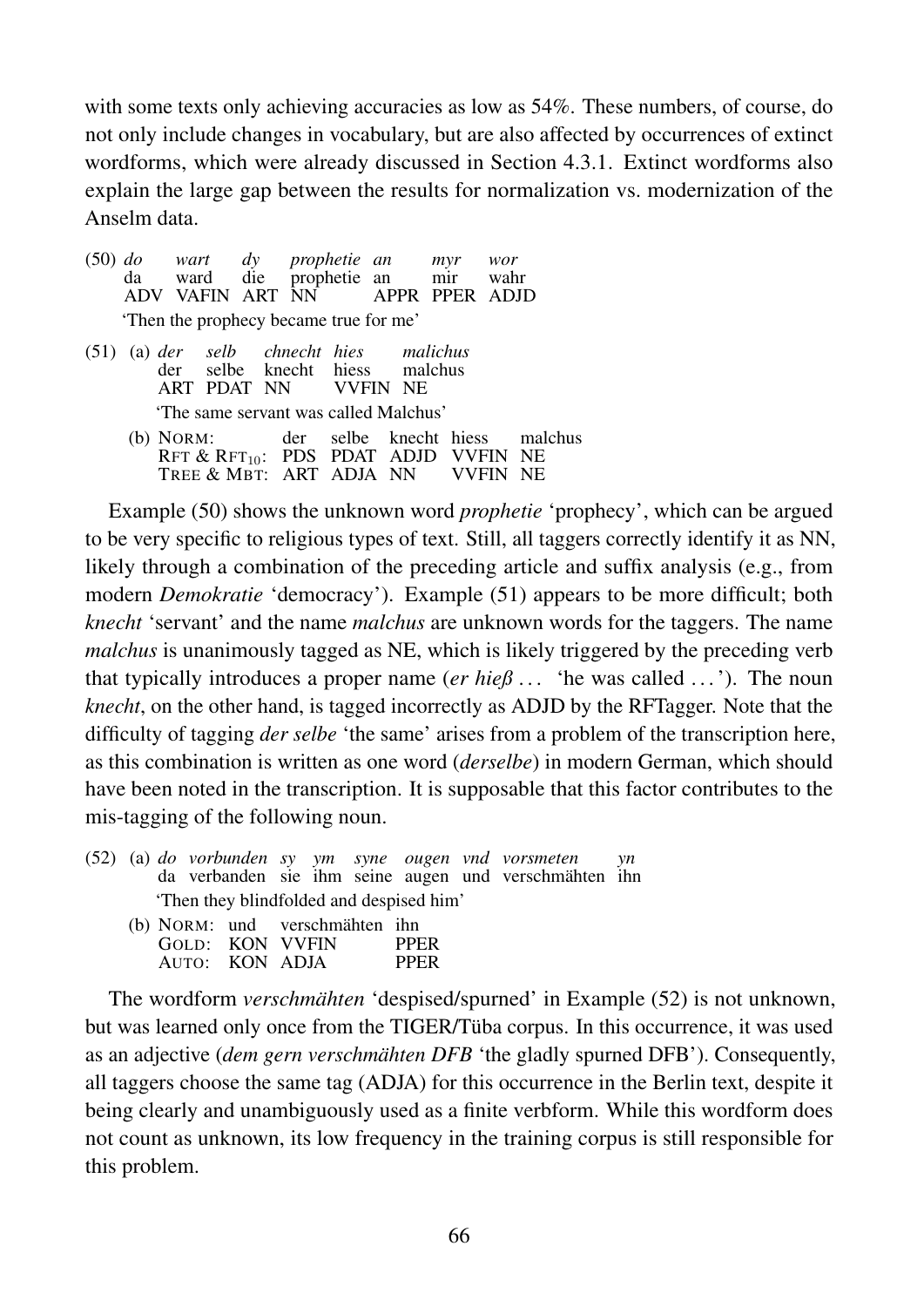Finally, the unusually low accuracy of the LeichSermon text in Table 19 can be at least partly explained by the comparatively high ratio of unknowns (8.8%) and the low accuracy reported for them. In addition to that, there appear to be differences in tagging conventions: LeichSermon has an unusually high number of numerals followed by a dot (130 occurrences), which are typically used as ordinal numerals in modern German. As such, they are tagged as ADJA in the TIGER/Tüba data, as in Example (53). In LeichSermon, they mainly refer to bible verses (cf. Example (21)) and are tagged as CARD, which is shown in Example (54).

- (53) am APPRART ADJA NN 30. Januar 'on January 30'
- (54) jesaja 66. NE CARD CARD NE CARD CARD 13. joel 2. 14. 'Isaiah 66,13, Joel 2,14'

This discrepancy is responsible for a large part of tagging errors in the LeichSermon text. Possible solutions are to alter the normalization of bible verse numbers to exclude the dot, or to add a postprocessing step for POS tagging which corrects these cases. In any case, this is another example of lowered accuracy due to significant differences between the training and the test corpora, which should always be accounted for when processing any kind of non-standard data.

## 4.3.4 Punctuation

While the data in Table 19 shows that adding modern punctuation does not significantly increase tagging accuracy, the discussion has not yet touched upon the possible reasons for this. After all, the tagging experiments on modern data in Section 4.2 gave the opposite result: removal of punctuation led to significantly worse accuracy scores. A possible explanation is that the difference is only relatively minor, and the evaluated texts are simply too short for a significant difference to be detected. Additionally, annotation errors in the Anselm data can also be responsible for this, as the annotation of punctuation marks was carried out by a single annotator only without any further verification.

For the Sermon texts, there is a 1:1 relation between historical and modern punctuation marks, which can turn out to be problematic. Example (55) shows an excerpt from the Gottesdienst text which contains a comma at a position where none is expected in modern German. The original text and the normalization are identical for this passage.

<sup>(55)</sup> stellen VVFIN PPER PRF ART NN wir uns die gottheit , \$, KOKOM ART NN als ein wesen vor PTKVZ 'Let us imagine the deity as a being . . . '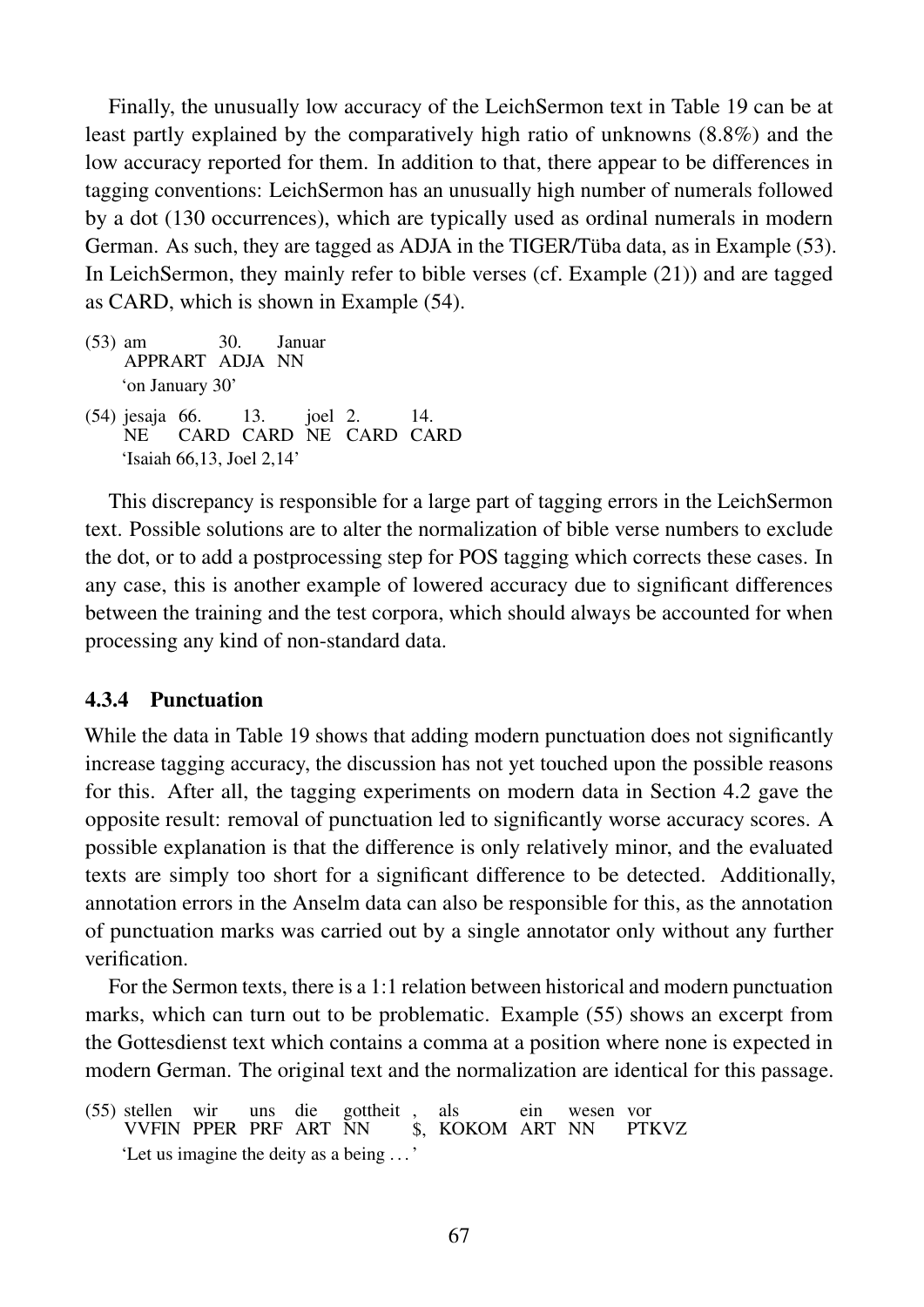(56) und nichts ist KON PIS VAFIN ADJD schwerer , \$, KOUS PPER PTKZU VVINF als ihnen zu widerstehen 'And nothing is harder than to resist them'

The KOKOM tag is reserved for particles used for a comparison within a clause; in the above example, 'the deity' is compared with 'a being', which is specified more closely in the clause that is following. The comparison particle *als* can also be used to introduce a subordinate clause, though, as in Example (56). As a subordinate clause is introduced with a comma in modern German, but a comparison within a clause is not, both instances of *als* are tagged as a subordinating conjunction (KOUS) by all taggers. While Gottesdienst still performs better with punctuation than without it, similar examples can be found for the LeichSermon text, too. This is a conceptual problem of the normalization layer in GerManC-GS and can only be circumvented completely by ignoring the punctuation marks for POS tagging.

## 4.4 Tagging on automatically normalized data

In this section, automatic normalization and POS tagging are finally evaluated in combination. For the comparison of tagging accuracies, all normalization methods described in Section 3.1 are considered. Additionally, the chain combination of wordlist mapper, rulebased method, and weighted Levenshtein distance with trigrams (WLD*tri*) is included, as it was shown in Section 3.3 to be the best-performing combination. For the Anselm texts, only the results for the normalization layer are provided. This is because the evaluation on gold standard data (cf. Sec. 4.3) showed only a minor advantage of using modernization versus normalization, while the modernization layer is much harder to generate with automatic normalization methods (cf. Sec. 3.2.1). Regarding the issue of punctuation, all POS tagging evaluation is done on texts without any punctuation marks. Section 4.3 showed that using modern punctuation does not always improve the results over using no punctuation at all; furthermore, the concept of "modern" punctuation has been shown to be different between the Anselm corpus and the Sermon texts, making a direct comparison more difficult. Finally, using no punctuation for tagging also lends more focus to the "automatic" aspect of the process, as modern punctuation requires yet another manual annotation step.

Table 21 shows the POS tagging accuracy for all texts, using the automatical normalizations generated by using the first 500 tokens for training, and evaluating on the full STTS tagset. The normalization accuracy for each text and method is always shown for comparison. Note that these figures are higher than the accuracies reported in Tables 5 and 15 as they include the 500 training tokens that were manually normalized (and are therefore always correct), while the normalization accuracies given in Section 3 did not.

Using the chain normalization technique always results in the best POS tagging accuracy, except for JubelFeste, where it is slightly but insignificantly worse than using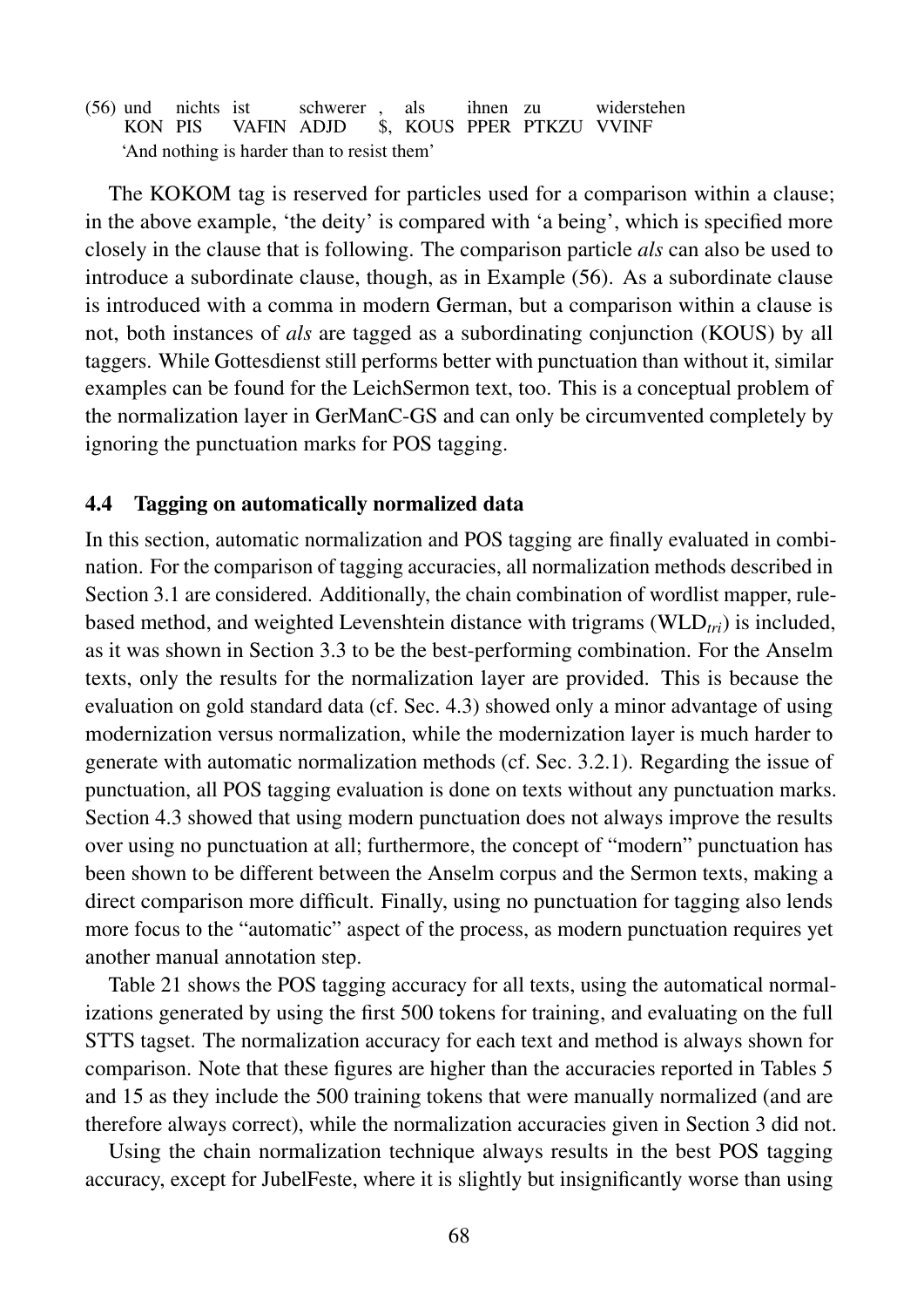|               |                   | <b>Mapper</b> | <b>Rules</b> | Leven  | $\mathbf{WLD}_{uni}$ | $\mathbf{WLD}_{tri}$ | Chain  |
|---------------|-------------------|---------------|--------------|--------|----------------------|----------------------|--------|
|               | <b>NORM</b>       | 66.84%        | 67.47%       | 37.70% | 56.50%               | 65.01%               | 77.77% |
| <b>Berlin</b> | <b>RFT</b>        | 68.62%        | 67.64%       | 40.07% | 55.73%               | 63.19%               | 76.27% |
| (norm)        | $RFT_{10}$        | 69.04%        | 67.64%       | 39.80% | 55.73%               | 63.25%               | 75.95% |
|               | <b>TREE</b>       | 65.88%        | 66.20%       | 40.43% | 55.22%               | 63.45%               | 75.50% |
|               | <b>MBT</b>        | 67.49%        | 67.47%       | 39.65% | 55.75%               | 62.83%               | 75.46% |
|               | <b>NORM</b>       | 67.25%        | 68.11%       | 54.46% | 69.10%               | 72.59%               | 77.14% |
| Melk          | <b>RFT</b>        | 69.19%        | 69.14%       | 56.29% | 67.05%               | 69.91%               | 76.24% |
| (norm)        | RFT <sub>10</sub> | 69.65%        | 69.32%       | 56.00% | 67.80%               | 70.37%               | 76.24% |
|               | <b>TREE</b>       | 67.08%        | 66.59%       | 56.99% | 67.58%               | 70.29%               | 75.87% |
|               | <b>MBT</b>        | 69.16%        | 68.88%       | 57.03% | 67.91%               | 70.37%               | 76.44% |
|               | <b>NORM</b>       | 81.81%        | 83.43%       | 70.34% | 80.36%               | 80.95%               | 83.25% |
|               | <b>RFT</b>        | 73.14%        | 73.68%       | 69.53% | 75.08%               | 75.40%               | 75.89% |
| LeichSermon   | RFT <sub>10</sub> | 73.72%        | 74.18%       | 69.84% | 75.08%               | 75.17%               | 75.85% |
|               | <b>TREE</b>       | 72.73%        | 73.36%       | 68.31% | 73.59%               | 73.59%               | 74.67% |
|               | MBT               | 71.69%        | 72.33%       | 68.44% | 74.04%               | 74.40%               | 74.45% |
|               | <b>NORM</b>       | 88.68%        | 91.20%       | 83.81% | 89.33%               | 90.92%               | 93.73% |
|               | <b>RFT</b>        | 85.73%        | 86.38%       | 80.58% | 83.39%               | 85.21%               | 86.57% |
| JubelFeste    | RFT <sub>10</sub> | 85.87%        | 86.66%       | 81.00% | 83.72%               | 85.17%               | 86.52% |
|               | <b>TREE</b>       | 82.50%        | 83.72%       | 79.36% | 82.36%               | 83.67%               | 84.79% |
|               | <b>MBT</b>        | 82.69%        | 84.09%       | 79.83% | 81.66%               | 83.01%               | 84.00% |
|               | <b>NORM</b>       | 90.02%        | 92.93%       | 88.07% | 94.83%               | 96.62%               | 96.83% |
|               | <b>RFT</b>        | 89.25%        | 90.68%       | 85.15% | 88.94%               | 90.37%               | 90.68% |
| Gottesdienst  | $RFT_{10}$        | 90.12%        | 91.30%       | 84.79% | 89.71%               | 90.99%               | 91.30% |
|               | <b>TREE</b>       | 86.64%        | 88.12%       | 83.67% | 87.35%               | 88.58%               | 88.84% |
|               | <b>MBT</b>        | 85.82%        | 86.89%       | 82.74% | 86.79%               | 87.97%               | 88.02% |

Table 21: Tagging accuracy on automatically normalized texts using the first 500 tokens as training data (cf. Table 5); normalization accuracy per text and method is given for comparison in lines "NORM"; "Chain" refers to the chain combination of Mapper  $\rightarrow$ Rules  $\rightarrow$  WLD<sub>tri</sub>. Tagging was performed without punctuation marks; accuracy is evaluated on STTS tags. Best result for each text is highlighted in bold, differences to the best result that are not statistically significant ( $p > 0.05$ ) are marked in italics.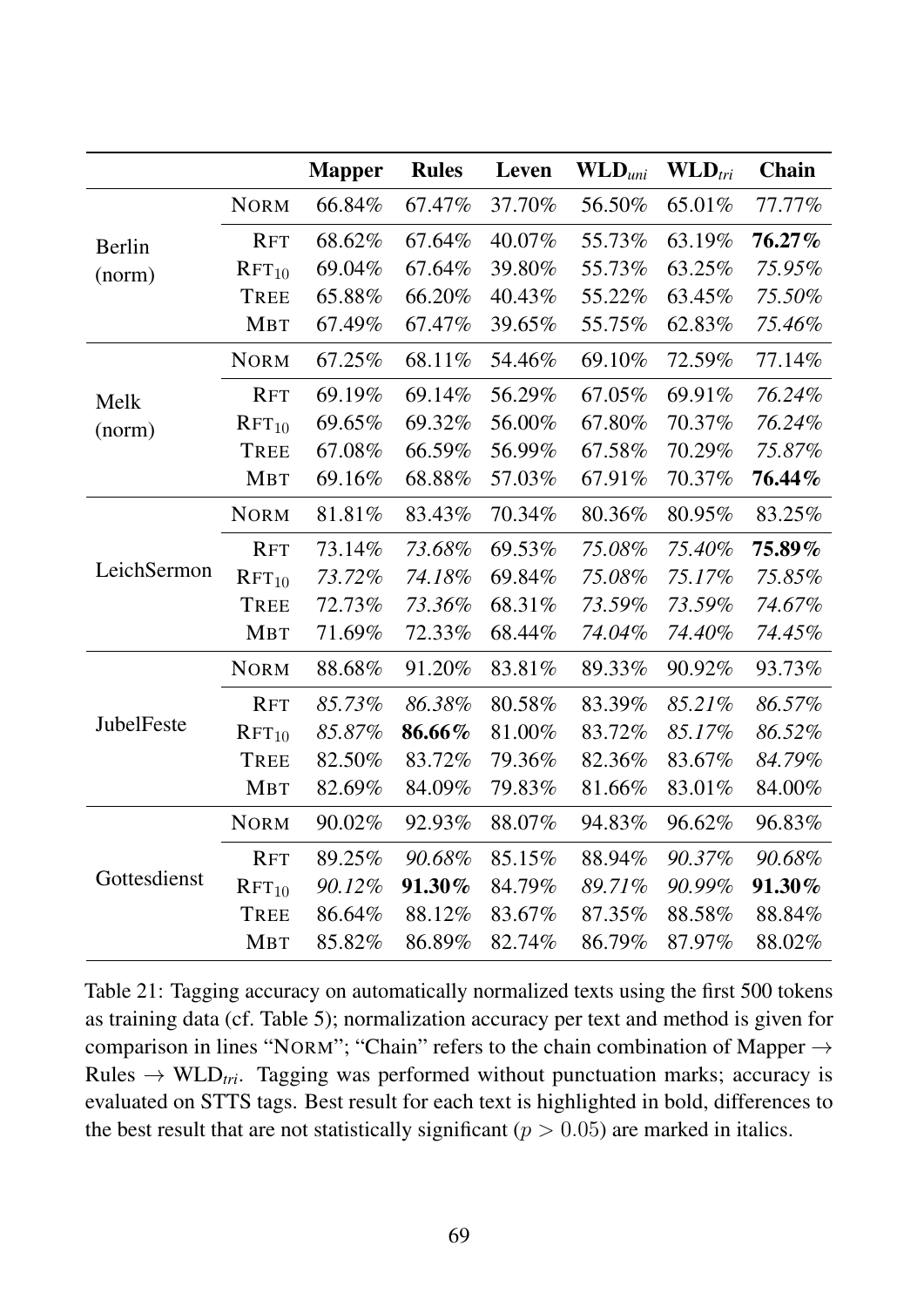|               | Original | GS | <b>Auto</b>                |  |
|---------------|----------|----|----------------------------|--|
| Berlin (norm) |          |    | 28.65% 87.16% 76.27% Chain |  |
| Melk (norm)   |          |    | 44.75% 87.74% 76.44% Chain |  |
| LeichSermon   |          |    | 67.95% 81.31% 75.89% Chain |  |
| JubelFeste    |          |    | 82.26% 90.03% 86.66% Rules |  |
| Gottesdienst  |          |    | 88.07% 92.87% 91.30% Chain |  |

Table 22: Comparison of POS tagging accuracy between the original historical data, gold standard normalizations (GS), and the best automatically normalized version using the first 500 tokens as training data (method given in last column); numbers always represent the best result from all POS taggers.

the rule-based method alone. The JubelFeste text aside, this is not a surprising result, as it shows that using the best normalization technique generally results in the best POS tagging performance. Similarly, the results confirm the tendency from the previous sections that the RFTagger usually performs best on the given data. With the Melk text, MBT sometimes achieves a slightly better accuracy, but as the difference is too small to be statistically significant, this cannot be argued to conflict with the general trend in favor of RFTagger. Finally, tagging accuracy is usually below normalization accuracy. This is to be expected, though, as even the gold standard normalizations (which can be seen as having a normalization "accuracy" of 100%) do not achieve a perfect (or near perfect) POS tagging score. This effect is more pronounced with the Sermon texts, while the Anselm texts achieve a better tagging result compared to the normalization.

Table 22 gives an overview of the best POS tagging results for the automatically normalized texts in comparison to the unmodified data and the gold standard normalization (without punctuation). The factor of the POS tagger is ignored here, and the best result from all four POS taggers is given to show the maximum accuracy that can be reached in each case. For the Anselm texts, the accuracy achieved by using automatically normalized data is significantly lower than using the gold standard, differing by more than 10 percentage points. However, the increase from the tagging baseline is still remarkable, especially considering that only 500 manually normalized tokens were used for training: from 28.65% to 76.27% for Berlin, and from 44.75% to 76.44% for the Melk text.

## 4.4.1 Correlation between normalization and tagging performance

In Table 21, looking at the connection between normalization and tagging accuracies for each of the evaluated normalization methods, there is a rough tendency for these two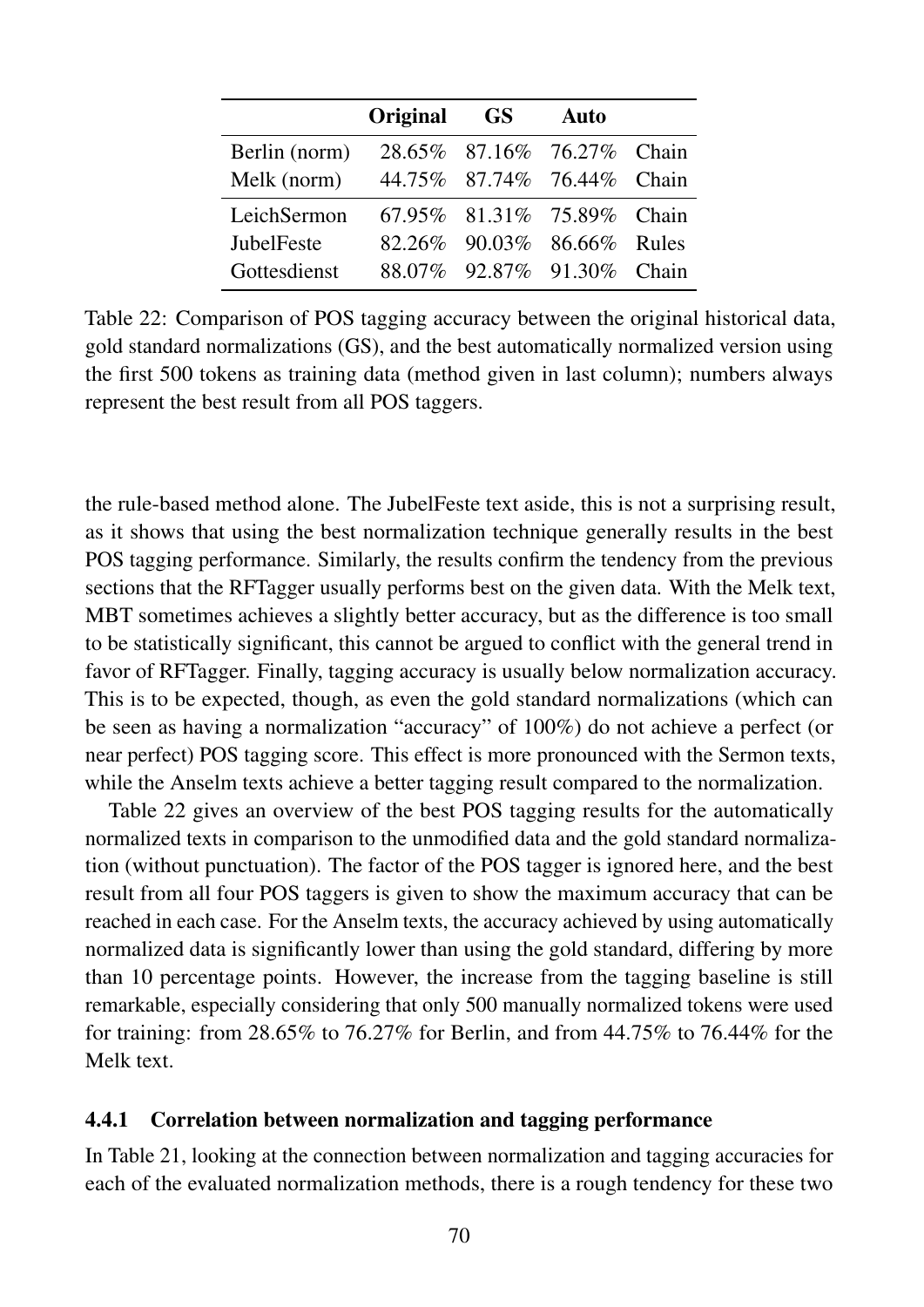accuracies to correlate. Standard Levenshtein distance, which always has the lowest normalization accuracy, also results in the worst tagging performance. On the other hand, the chain combination of normalizers, which produces the best normalization results, usually gives the best tagging accuracy, too. However, some exceptions to this tendency can be found; e.g., the WLD methods on their own result in slightly worse tagging accuracy than other methods when compared to their normalization score. As an example, while normalization with WLD*uni* is slightly better than using the wordlist mapper for Melk, JubelFeste, and Gottesdienst, the texts normalized with wordlist mapping perform slightly better during POS tagging. LeichSermon suggests that this is not a definite rule, though, as it shows the opposite tendency. Still, especially for the newer texts, the rule-based method gives a similar POS tagging accuracy as the best chain method, despite being significantly worse at normalization: e.g., 92.93% for rule-based vs. 96.83% for the chain with Gottesdienst, but an equal POS tagging accuracy of 91.30%. This confirms the hypothesis that there are cases where better normalization accuracy does not equal better POS tagging, even though this is still the general tendency.

Section 4.3 already discussed many examples of what can go wrong during POS tagging even with perfect normalization. All issues mentioned there also apply to the tagging of automatically normalized text, of course, and can be responsible for the observed fluctuations in tagging accuracy. The issue of vocabulary appears to be particularly relevant, though. Example (57) shows that it is not necessarily unknown words which can cause problems, but also very infrequent ones.

|  | PIAT NN | (57)  aller menschen-furcht und zaghafftigkeit vorbeugen<br>aller menschenfurcht und zaghaftigkeit vorbeugen | KON NN |        |        | <b>VVINF</b> |                                                                          |
|--|---------|--------------------------------------------------------------------------------------------------------------|--------|--------|--------|--------------|--------------------------------------------------------------------------|
|  |         | 'Prevent all of humanity's fear and timidity'                                                                |        |        |        |              |                                                                          |
|  |         | PIAT NN                                                                                                      |        |        | KON NN |              | (58) (a) RULES: aller menschen-furcht und zaghaftigkeit vorbeugen<br>NN. |
|  |         | PIAT NN                                                                                                      |        | KON NN |        |              | (b) CHAIN: aller menschenwort und zaghaftigkeit verbeugen                |

Both the rule-based method and the chain normalizer fail to normalize *menschenfurcht* (lit. 'humanity-fear') correctly; the former leaves it unchanged, while the latter produces the inappropriate *menschenwort* (lit. 'humanity-word'). As both versions are compound nouns with relatively common base nouns (*furcht* 'fear' and *wort* 'word'), though, they can be tagged correctly. The verb *vorbeugen* 'to prevent', on the other hand, is mistakenly tagged as a noun. Curiously, only the wrong normalization *verbeugen* 'to bow' is correctly tagged as VVINF. The problem here is a combination of vocabulary and training corpus size: the correct *vorbeugen* only appears once in TIGER/Tüba and was used there as a noun. Consequently, the taggers do not consider any POS tag for this word except NN. This example displays the same core problem already seen in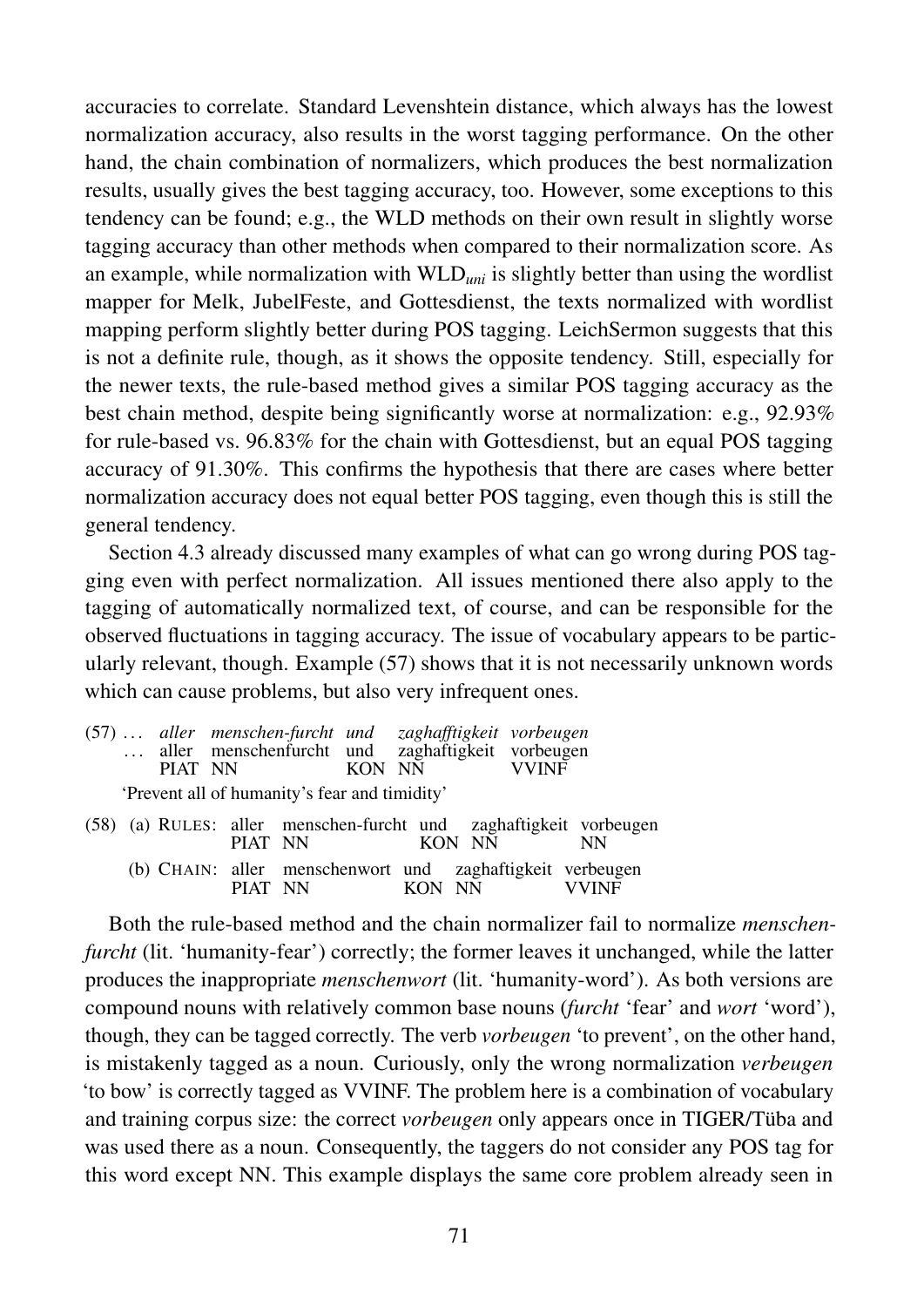Example (52), and serves to illustrate that such cases are not uncommon at all in the evaluation data.

| (59) sie |     |                 | haben gejauchtzet |
|----------|-----|-----------------|-------------------|
|          | sie | haben           | gejauchzt         |
|          |     | PPER VAFIN      | <b>VVPP</b>       |
|          |     | 'They rejoiced' |                   |

(60) (a) RULES: sie PPER VAFIN haben gejauchtzet NN (b) CHAIN: sie PPER VAFIN ADJD haben gejauchzt

Vocabulary also plays a role in Example (59). Here, the wordform *gejauchtzet* 'rejoiced' needs to be normalized, which the rule-based method in Example (60a) fails to do. As a result,  $RFT_{10}$  incorrectly tags it as a noun (NN) instead of a verb particle (VVPP). The chain normalizer, on the other hand, normalizes it correctly, which still does not lead to the correct POS tag, though: it is wrongly tagged as an adjective form (ADJD) here (Example (60b)). From this passage alone, it is not clear where this error results from. One factor certainly is that the correct *gejauchzt* does not occur in the TIGER/Tüba corpus; however, there are many other VVPP wordforms ending in *–zt* (*verletzt, gesetzt, unterstützt*, etc.). As the RFTagger with a trigram model does not make this error, the large context size of  $RFT_{10}$  (and therefore some wordform before the passage shown in the example) is at least partially responsible for this. The same can be said for the excerpt in Example (61):

|  | PPER VAFIN ART ADJA          |                    | (61) ihr seyd das auserwehlte geschlecht<br>ihr seid das auserwählte geschlecht<br>– NN |      |
|--|------------------------------|--------------------|-----------------------------------------------------------------------------------------|------|
|  | 'You are the chosen lineage' |                    |                                                                                         |      |
|  |                              | PPOSAT NN ART ADJA | (62) (a) RULES: ihr seyd das auserwehlte geschlecht                                     | – NN |
|  |                              | PPER VAFIN PDS NN  | (b) CHAIN: ihr seid das auserwählte geschlecht                                          |      |

Just as in the previous example, the rule-based method does not normalize anything here, whereas the chain normalizer produces the perfectly correct normalization. However, the correctly normalized *auserwählte* 'chosen' is still mistakenly annotated as NN by  $RFT<sub>10</sub>$ . The direct cause for this is likely the mis-tagging of the preceding article *das* as PDS, which reduces the probability of an adjective following. The cause of this mistake, in turn, can only be found outside the scope of this example, as the preceding wordforms were tagged correctly. In Example (62a), *ihr seyd* 'you are' is annotated wrongly, yet the following noun phrase is tagged correctly although it even contains an incorrect normalization. All in all, these examples show that correct normalization and correct POS tagging do not always coincide, and all combinations of wrong and correct normalizations and POS tags occur in practice.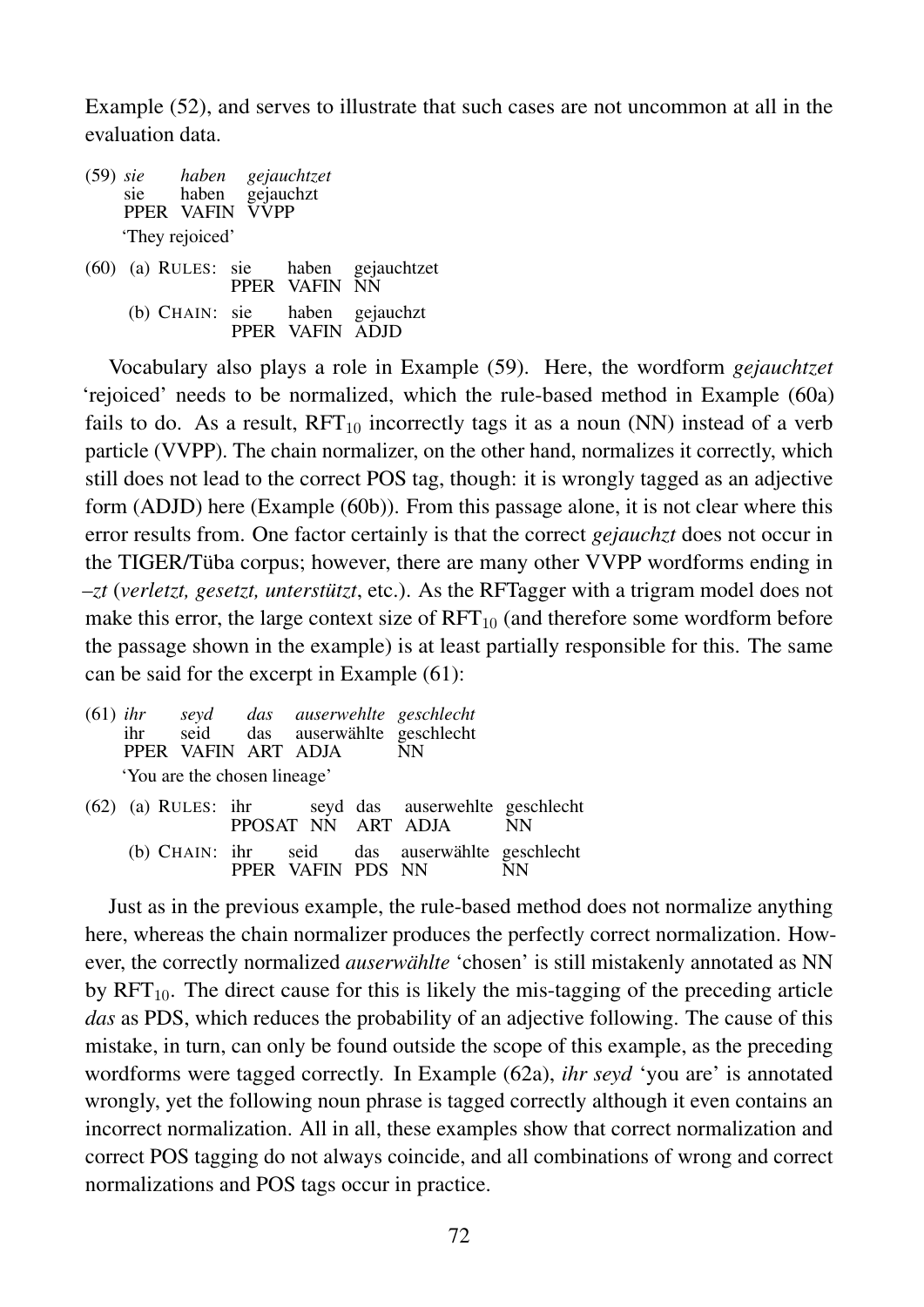## 4.4.2 Bridging the gap

Table 22 already showed that tagging accuracy on the best automatic normalization is still considerably lower than on the gold standard, which in turn stays behind the tagging results on modern data. Besides the qualitative analysis of tagging mistakes, this raises the question of what can be done to close this gap.

So far, the analysis of tagging errors has not considered the reduced versions of the STTS tagset introduced in Section 4.1. Table 23 gives the accuracies for the Berlin and the Gottesdienst text for all three tagsets when processed with RFTagger. In the Berlin text, there is a clear correlation between the different tagsets: the ranking of the different normalization methods is the same regardless which tagset is used for the comparison (with only one minor deviation for the Universal tagset on unknowns). This shows that the types of mistakes that are made during POS tagging are roughly the same for each version of normalized text; i.e., it is not the case that any particular normalization method is more likely to lead to errors within the same category of the STTS*red* or Universal tagset. Roughly the same tendency can be observed for Gottesdienst, too, with one exception: on unknown tokens, there are almost no differences between STTS*red* and Universal with some methods (Levenshtein, WLD*tri*, the chain, and the gold standard), but differences of 4–5 percentage points for others (wordlist mapping, rule-based method, WLD*uni*). This discrepancy mainly arises from auxiliary and modal verbs that contain umlauts, which are not normalized correctly by some methods and then tagged as full verbs (e.g., *muessen/VVFIN* vs. *müssen/VMFIN*). These verb types have different categories in STTS*red* (VV vs. VM), but not in Universal (VERB). In any case, with the low number of unknowns in Gottesdienst, the difference between these results is not significant.

In general, tagging accuracy on the Universal tagset is higher by about 5–8 percentage points compared to standard STTS. This is not a big difference compared to the relative accuracy, though, showing that the majority of tagging mistakes is made across different categories of the Universal tagset. This comes as no surprise when considering the examples of tagging errors discussed so far: Examples (42), (44), (46), (48–49), (51–54), and (57–62) all feature POS tags that also count as errors in the Universal tagset, e.g., NN vs. VVINF (in Universal: NOUN vs. VERB) or ADJD vs. VVPP (ADJ vs. VERB). In fact, only Example (45) represents a mistake made within the same category of ADJ.

On unknown tokens, the differences between tagsets are greater: up to 20 percentage points for the Berlin text. However, the overall accuracy is much lower at the same time, revealing another major problem of tagging normalized data. With Berlin, only 46.79% of unknown tokens resulting from the chain normalization can be POS tagged correctly. Compared to the accuracies of about 90% on modern data, this is a disappointing result. It also suggests that improving tagging accuracy on unknowns is an important aspect in improving the overall accuracy for these types of texts. Of course, this is at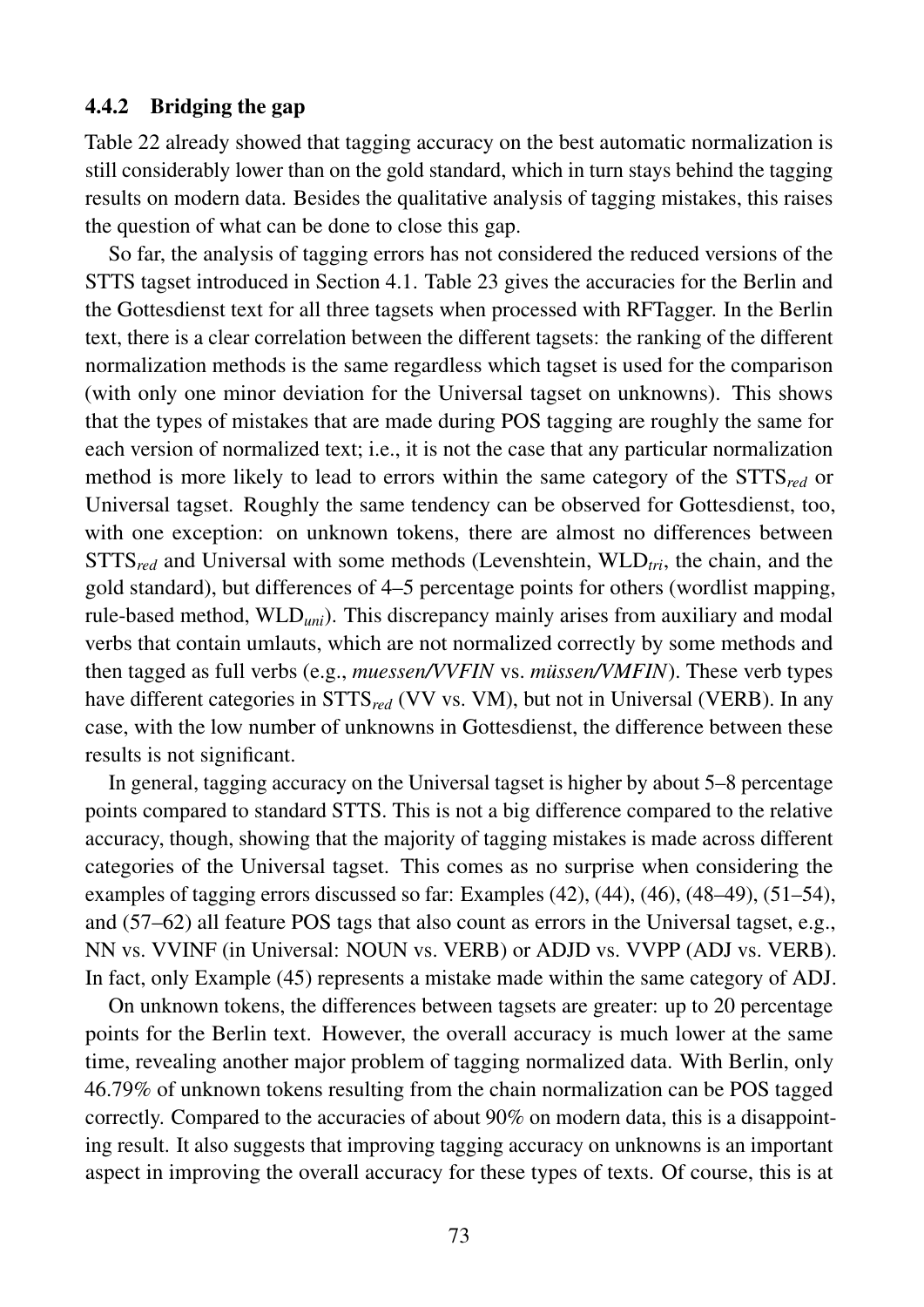|                    |             | All          |        | <b>Unknowns</b> |             |              |        |
|--------------------|-------------|--------------|--------|-----------------|-------------|--------------|--------|
|                    | <b>STTS</b> | $STTS_{red}$ | Univ   | Count           | <b>STTS</b> | $STTS_{red}$ | Univ   |
| Original           | 27.95%      | 29.79%       | 38.59% | 2,915           | 15.09%      | 16.91%       | 29.23% |
| Gold               | 87.16%      | 89.40%       | 91.88% | 272             | 54.78%      | 60.29%       | 69.49% |
| Mapper             | 68.62%      | 70.74%       | 75.06% | 1,299           | 33.56%      | 37.18%       | 47.81% |
| Rules              | 67.64%      | 70.06%       | 74.17% | 989             | 37.01%      | 41.35%       | 51.67% |
| Leven              | 40.07%      | 42.55%       | 48.19% | 946             | 22.62%      | 25.90%       | 33.93% |
| WLD <sub>uni</sub> | 55.73%      | 58.06%       | 62.60% | 603             | 33.83%      | 37.31%       | 47.60% |
| $WLD_{tri}$        | 62.19%      | 65.78%       | 70.14% | 566             | 37.99%      | 42.58%       | 56.71% |
| Chain              | 76.27%      | 78.64%       | 81.39% | 436             | 46.79%      | 50.92%       | 60.32% |

(a) Berlin (norm)

|                      | <b>All</b>  |              |           | <b>Unknowns</b> |             |              |        |
|----------------------|-------------|--------------|-----------|-----------------|-------------|--------------|--------|
|                      | <b>STTS</b> | $STTS_{red}$ | Univ      | Count           | <b>STTS</b> | $STTS_{red}$ | Univ   |
| Original             | 86.84%      | 90.53%       | 93.39%    | 345             | 60.87%      | 70.14%       | 80.58% |
| Gold                 | 91.55%      | 94.98%       | 95.70%    | 107             | 80.37%      | 86.92%       | 86.92% |
| Mapper               | 89.25%      | 93.19%       | 94.57%    | 249             | 67.87%      | 77.51%       | 82.73% |
| Rules                | 90.68%      | 94.27%       | $95.34\%$ | 211             | 74.88%      | 81.99%       | 85.78% |
| Leven                | 85.15%      | 88.74%       | 90.63%    | 157             | 66.88%      | 74.52%       | 75.80% |
| $WLD$ <sub>uni</sub> | 88.94%      | 92.47%       | 93.75%    | 132             | 67.42%      | 73.48%       | 78.79% |
| WLD <sub>tri</sub>   | 90.37%      | 93.70%       | 94.62%    | 119             | 73.95%      | 78.99%       | 78.99% |
| Chain                | 90.68%      | 94.01%       | 94.88%    | 113             | 76.99%      | 81.42%       | 81.42% |

(b) Gottesdienst

Table 23: Comparison of tagging accuracy using RFTagger, with different tagsets, evaluated separately for all tokens and for unknowns; "Count" gives the absolute number of unknown tokens for the respective text, "Chain" refers to the chain combination of Mapper  $\rightarrow$  Rules  $\rightarrow$  WLD<sub>tri</sub>. Tagging was performed without punctuation marks; best result for each column (disregarding the gold standard normalization) is highlighted in bold.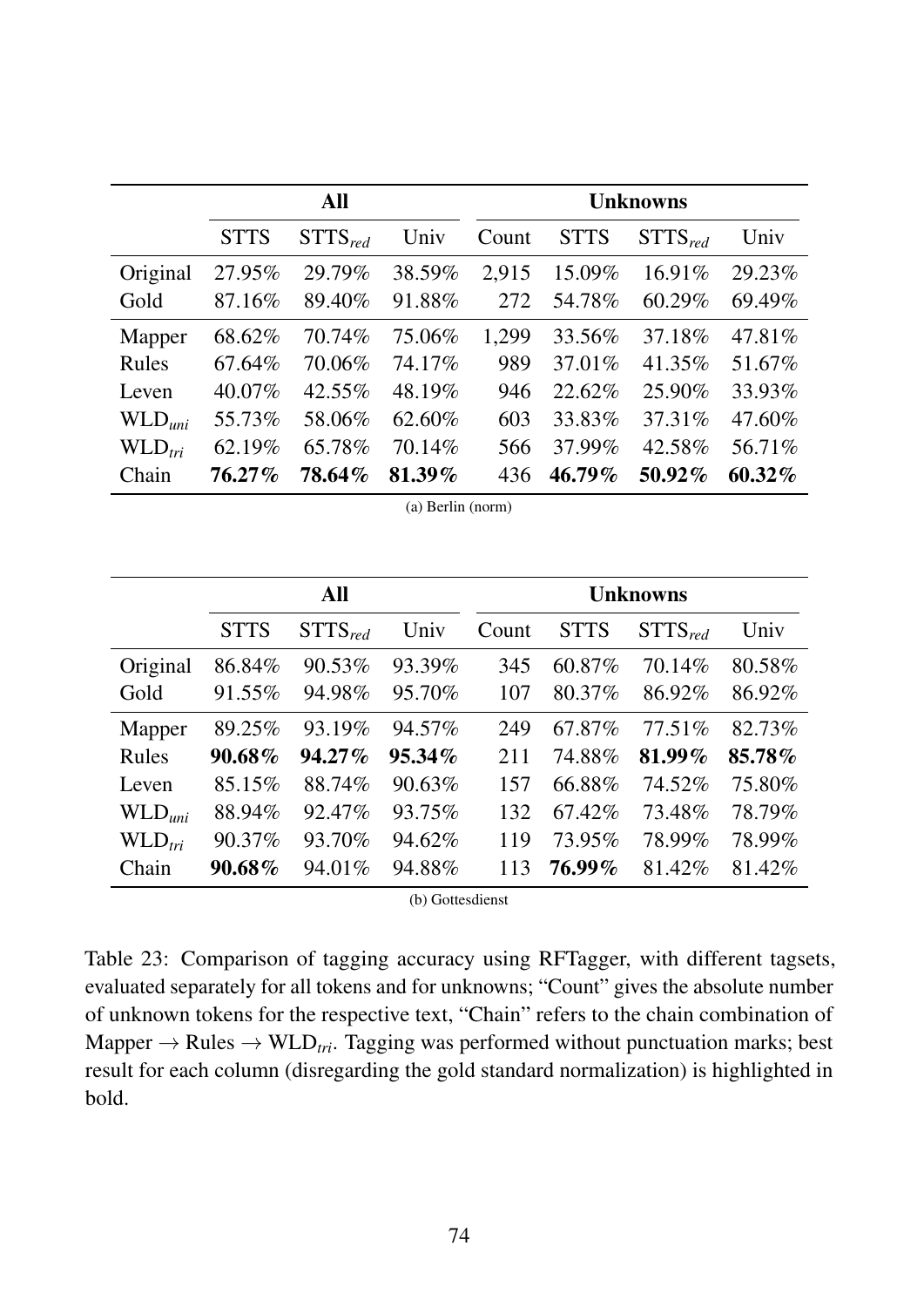least partly equivalent to improving the accuracy of the normalization, as many words that are unknown to the tagger result from errors made by the normalizer. Apart from unknowns, the problems of context-free normalization can also have a big effect on tagging results: e.g., in the  $WLD_{tri}$  normalization of the Melk text, 11.9% of all tagging mistakes result from the three highly ambiguous wordforms *in*, *im*, and *daz*, which can only be properly normalized using context information.

Still, there are some aspects of the POS tagging step which could also be improved in this regard. A part of the problem is that POS taggers for modern language data sometimes employ strategies which are not well-suited for processing normalized historical texts. Tagging of unknowns is a good example here. The default settings of MBT, for example, are based on the idea that "unknown words will behave similarly to infrequent known words" (Daelemans et al., 2010, p. 9). This is an assumption which does not hold for normalized historical data, though, as unknowns which stem from incorrect normalizations are just as likely to represent highly frequent words. In particular, this can also include function words, which are normally considered a closed class. For this reason, it is not a good idea to use a set of "open class tags", either, which restricts the POS tags that can be assigned to unknown words—a feature which is offered, for example, by the RFTagger.

However, previous examples—such as Examples (52) and (58)—showed that it is not only unknown words which can cause problems, but also words that are infrequent in the training corpus for the tagger. These words might have only been seen with one of several possible POS tags; however, as taggers typically use a derived lexicon to restrict the possible POS tags for known words, the other alternatives can never be generated. Consider again Example (52b), repeated here for convenience:

|                | (52b) NORM: und verschmähten ihn |             |
|----------------|----------------------------------|-------------|
|                | GOLD: KON VVFIN                  | <b>PPER</b> |
| AUTO: KON ADJA |                                  | <b>PPER</b> |

The mis-tagging of *verschmähten* as ADJA is based upon a single occurrence of that wordform in the TIGER/Tüba corpus. In addition to that, the tagging sequence "KON ADJA PPER" is equally unlikely, also occuring only once in TIGER/Tüba. The combination "ADJA PPER" only occurs 27 times; in contrast, there are 9,216 instances of "VVFIN PPER", and 244 instances of the exact tagging sequence "KON VVFIN PPER". These numbers suggest that a POS tagger for historical data should ideally put less emphasis on the lexicon, but rather give more weight to the transition probabilities of POS tags. As an alternative, enriching the lexicon of the tagger with additional entries to compensate for the limits of the training corpus could also help to alleviate this problem.

Finally, normalization was shown to benefit from the combination of several normalization algorithms. It is conceivable to use a similar approach for POS tagging, too, by comparing the suggestions of different POS taggers and choosing among them. Ideally,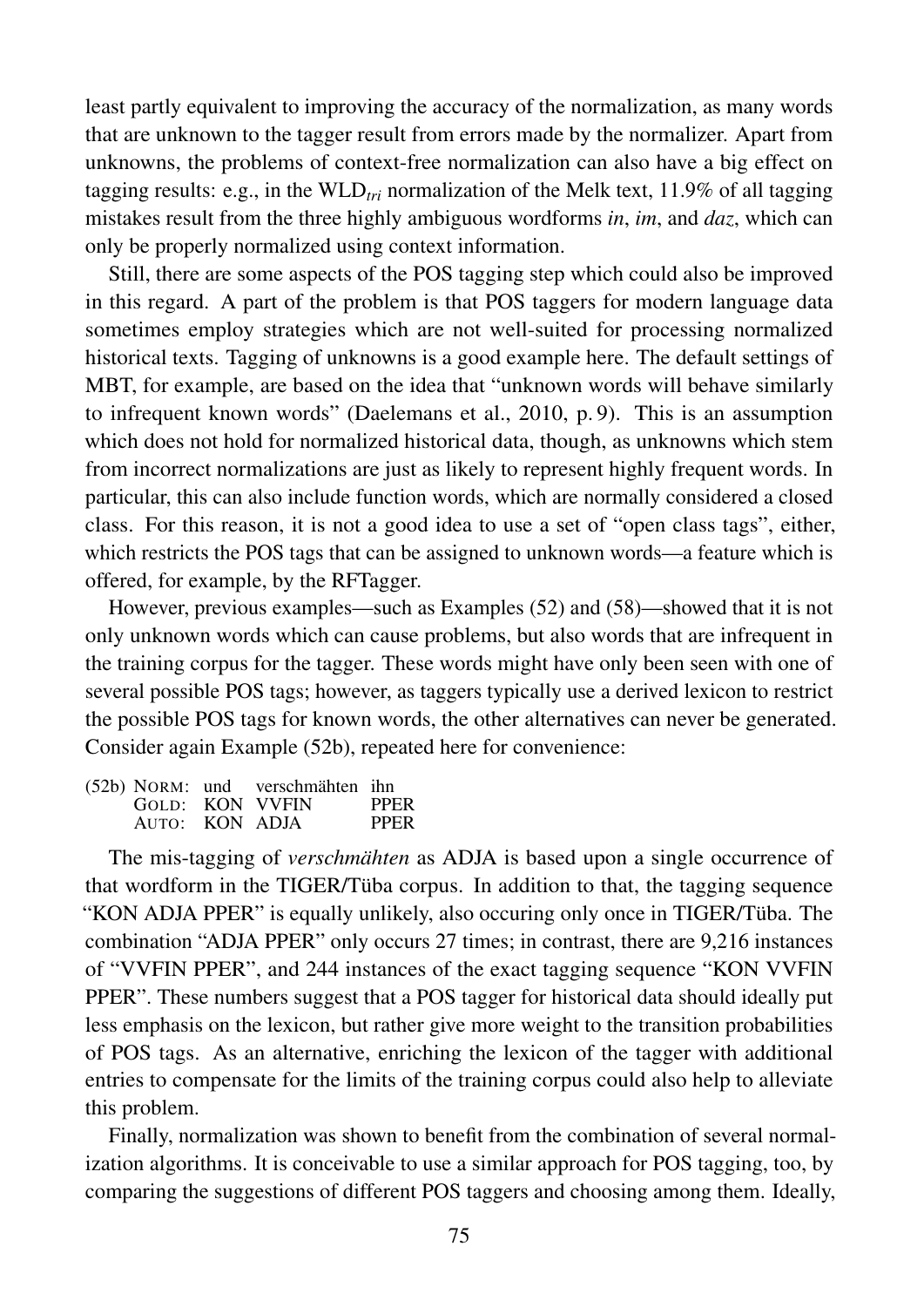such an approach could also learn the individual strengths of a POS tagger by analyzing automatically tagged gold standard data, thereby trying to recognize contexts where a particular tagger is more or less likely to make mistakes. It remains to be tested whether such a combination would result in a comparable improvement of tagging accuracy.

## 5 Related work

There are many different approaches to normalization and annotation of historical language data. Giving a detailed comparison between some of these approaches was one of the goals of this paper, however, it is still only scratching the surface. In this section, I will try to give an overview of related work in this area.

Some research on dealing with historical spelling variation has been done in the field of information retrieval (IR). Here, the task is to find historical spellings that are related to a given modern wordform. For this purpose, Ernst-Gerlach and Fuhr (2006) derive rewrite rules from word pairs generated using a spellchecker, while Hauser and Schulz (2007) learn n-gram mapping rules from a dictionary. Although these techniques are similar to, e.g., the rule-based approach (Sec. 3.1.2), the nature of the task is quite different. For information retrieval, the focus is on recall, as there are typically many different spelling variants for a given modern wordform. For automatic annotation, precision is most important, as only one normalization candidate can ultimately be chosen for a given historical word. Therefore, mistakes are much more critical for the annotation scenario than for IR.

For automatic spelling normalization, some variant of weighted Levenshtein distance is often used. Strunk (2003) uses manually defined weights to generate wordform variants for Low Saxon (again in an IR context). Adesam et al. (2012) derive weighted substitution rules for Old Swedish; their approach is most similar to the  $WLD<sub>tri</sub>$  method described here. However, they only report a pilot experiment on 249 tokens. For a comparison of several distance measures, see Kempken (2005), who also describes FlexMetric, a flexible distance measure similar to WLD*uni*. A slightly different approach is used by Porta et al. (2013) for Old Spanish, who use edit transducers to model context-aware rules in a similar way to the rule-based approach of Sec. 3.1.2.

VARD 2 (Baron and Rayson, 2008) is a software tool developed for Early Modern English which combines different normalization techniques: wordlist mapping, character replacement rules, phonetic similarity, and standard Levenshtein distance. It is notable for providing a graphical user interface which allows for a semi-automatic normalization approach: the software suggests several normalization candidates which the user can accept—either for all identical tokens or for a specific instance only—or override with another wordform. However, while the wordlist and character replacement rules can easily be customized, the phonetic matching algorithm is specific to English. While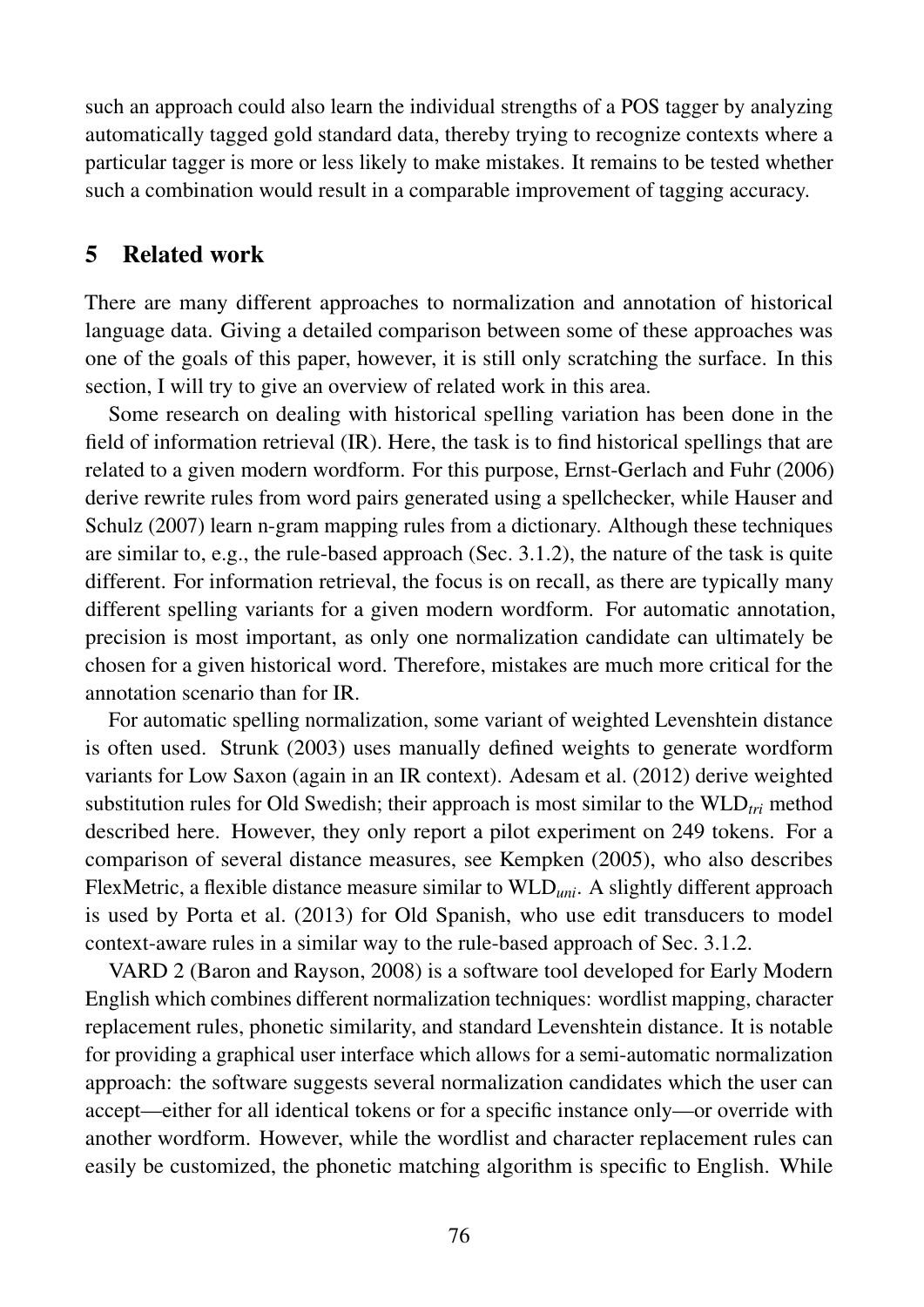Hendrickx and Marquilhas (2011) successfully adapted VARD 2 to Portuguese, a first experiment in Bollmann (2012) showed that it performed worse for German than the chain-based approach described in Sec. 3.3.

A more recent approach is the application of character-based statistical machine translation to historical data. For Slovene texts from the late 18th century, Scherrer and Erjavec (2013) report an accuracy of 72.4% (from a baseline of 15.4%) using supervised character-based SMT, and 48.9% using an unsupervised variant. Pettersson et al. (2013) perform similar experiments for Icelandic and Swedish, achieving accuracies of up to 92%. They also show that their technique can achieve notable results with sparse training data, e.g., 76.5% accuracy on Icelandic texts after using 1,000 tokens for training. Sánchez-Martínez et al. (2013) successfully use character-based SMT for historical Spanish, and also show that the character error rate decreases by half compared to the "naive" wordlist mapping approach (0.21% vs. 0.50%; the baseline error rate was 5.75%).

Almost all normalization methods discussed so far only operate on types, i.e., they do not take context information into account at all. This effectively puts an upper limit on the maximum accuracy they can achieve (see, e.g., Table 4). Jurish (2010) is a notable exception; he uses hidden Markov models to choose between different normalization candidates depending on token context. In principle, this approach can be used with any of the aforementioned normalization techniques, as it does not rely on any particular method to generate the candidate wordforms. However, to what extent other techniques could benefit from this (or a similar) model remains open to future research.

Fewer studies have examined the effect of POS tagging on normalized data. Dipper (2010) reports a tagging accuracy above 91% for data from Middle High German, but normalization was done manually. POS tagging on parts of the GerManC-GS corpus has been tried before with an average accuracy of 79.7% (Scheible et al., 2011b), but again only manual normalization was considered. For Early Modern English, Rayson et al. (2007) report an accuracy of 89–91% on gold standard normalizations and 85–89% on texts automatically normalized using the VARD tool. A similar experiment for Portuguese achieved 86.6% and 83.4% on gold standard and automatic normalizations, respectively (Hendrickx and Marquilhas, 2011). Pettersson et al. (2013) also perform tagging on their normalized data, achieving 56.6% for Icelandic and an F-score of 88.7% for verb identification in Swedish.

There are some approaches for tagging historical texts that do not use spellingnormalized data as their input. For 14th century Dutch, van Halteren and Rem (2013) choose to expand the lexicon of the POS tagger instead. Using a form of weighted Levenshtein distance, they automatically generate hypothetical spelling variants for all lexicon entries, expanding the lexicon from 50,000 entries to about 1.25 million. They achieve an accuracy of around 95% for both tagging and lemmatization. Sánchez-Marco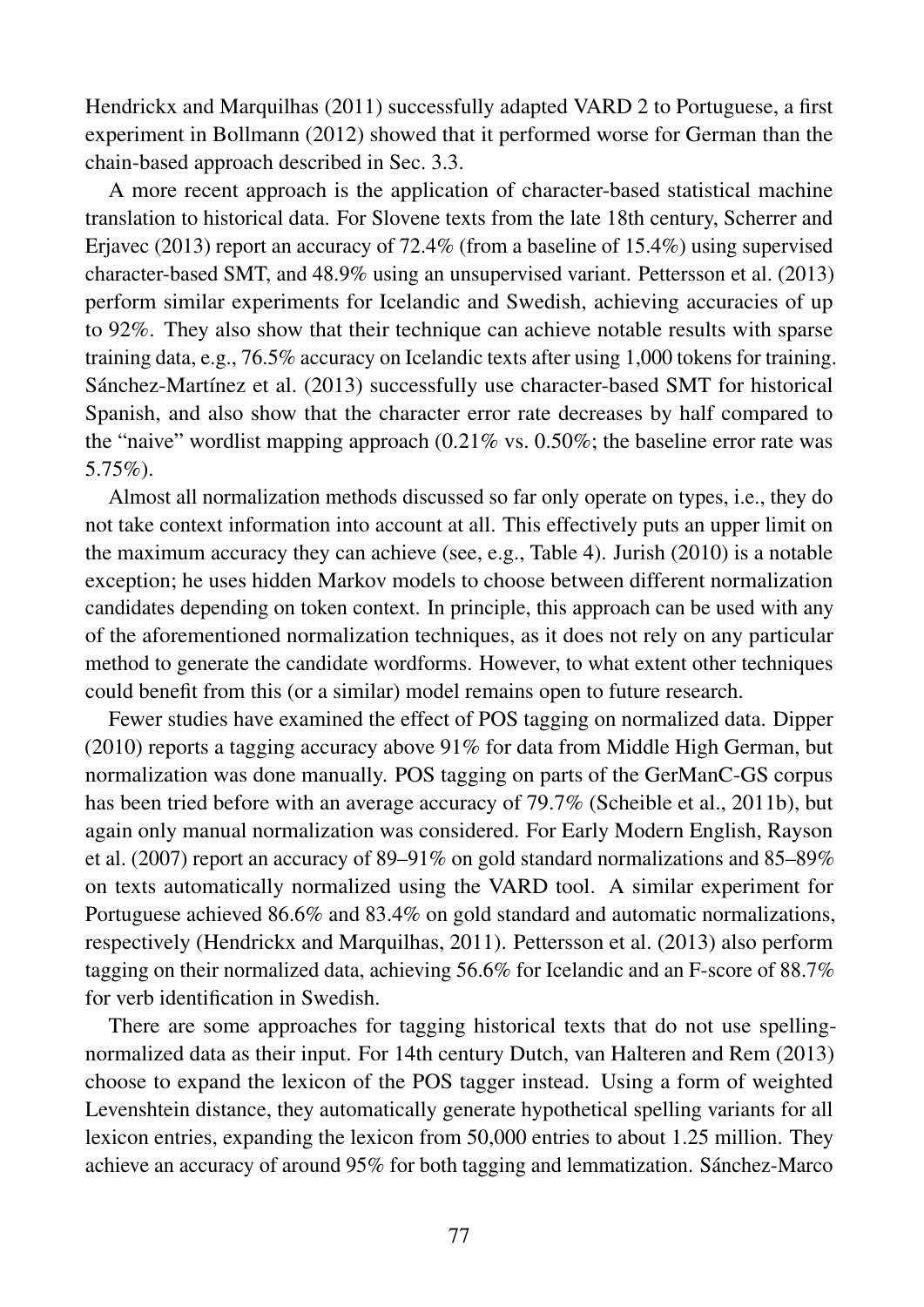et al. (2010) use an open source library for Spanish and adapt tagger internals, e.g., an affixation module, to historical data.

Finally, there is also active research on spelling variation for other types of nonstandard data, most notably internet and social media texts, e.g., from Twitter, Facebook, or chat room conversations (van Halteren and Oostdijk, 2012; Derczynski et al., 2013; Neunerdt et al., 2013, are only a few recent examples). Although some domain-specific issues exist, there is a considerable overlap with problems found in historical data, e.g., inconsistent orthography, differences in tokenization, or syntactic variation. Zhang et al. (2013) present an adaptive normalization approach which they evaluate on data from Twitter, SMS, and call-center logs. However, while their method could conceivably be applied to historical data as well, such experiments have not yet been performed. In general, research on spelling variation in historical vs. social media data is still largely disjoined.

## 6 Conclusion

This thesis presented several methods for spelling normalization of historical language data and evaluated them on different texts in Early New High German (Anselm texts) and Early Modern German (Sermon texts), originating from the 15th to the 18th century. Additionally, it discussed several aspects of part-of-speech tagging applied to normalizations of historical data, and compared the performance of different POS taggers in various scenarios.

For normalization, four different methods were presented: a simple wordlist mapping approach, which learns word-based substitutions; the rule-based approach by Bollmann et al. (2011) operating on a character level; a normalization algorithm based on Levenshtein distance; and the same algorithm using a weighted variant of Levenshtein distance (WLD). Evaluation of these methods on the Anselm and Sermon texts showed that WLD with unigram, bigram, and trigram weights (WLD*tri*) performed best when only a small amount of training data was available; e.g., using 100 tokens for training resulted in an accuracy of 68.21% for one of the Anselm texts compared to a baseline of 39.54%. When more training data was available, the rule-based method generally performed better, though the exact threshold varied between the texts. A combination of normalization methods in the form of a chain which starts with one algorithm, but calls the next one in the chain if the previous algorithm failed to find a result, was shown to improve results considerably. For the text which contained the most spelling variations in this evaluation, it was able to improve the baseline of 23.05% to 75.07% after training on only 500 manually normalized tokens from the same text.

The qualitative evaluation of normalization performance revealed several possible ways to improve upon these results. First of all, most of the normalization methods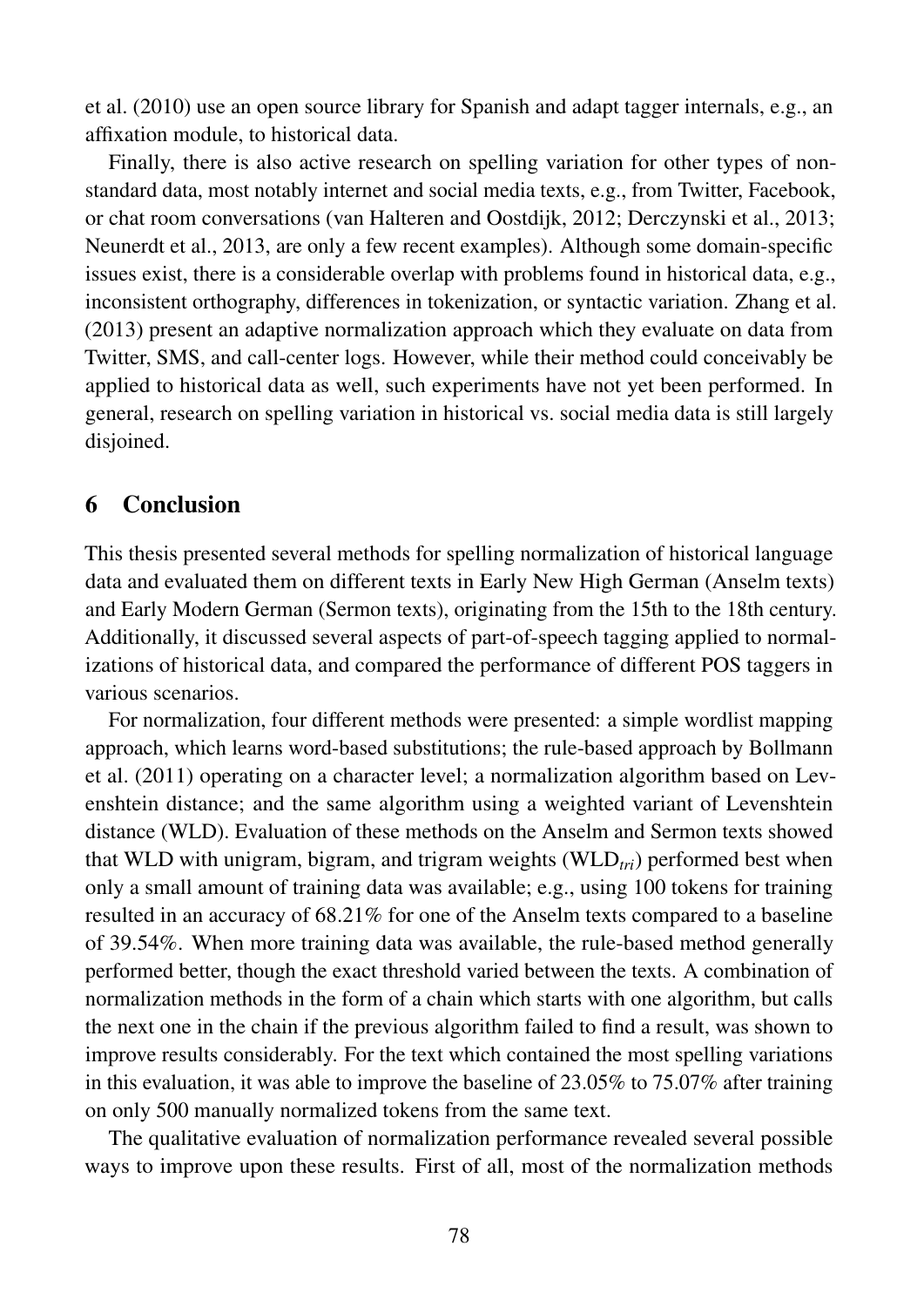considered here require a lexicon of modern wordforms to work. Accuracy of normalization naturally decreases if the correct normalization is not found in the modern lexicon, which commonly happens with all types of proper nouns. It is therefore helpful to compile a list of proper nouns referenced within a text or otherwise mark them in the transcription, so that they can either be added to the modern lexicon or be excluded from the normalization process. On the other hand, lexicons containing too many irrelevant entries can also be detrimental to the normalization accuracy, as they lead to more "false positives", i.e., wordforms that are generated due to a high similarity to the historical input wordform without being a correct normalization. This often concerns obscure proper nouns and abbreviations, the latter because shorter words are especially susceptible to this effect. To remedy this problem, lexical frequency could be factored into the probability score of normalization candidates, reducing the likelihood of generating very rare wordforms.

With regard to the combinations of normalization methods, the best results were achieved by using the wordlist mapper first, followed by the rule-based method and WLD<sub>tri</sub>. This way, the method operating on the largest units of input (i.e., whole wordforms) is used first, followed by further methods of decreasing granularity: the rule-based method always considers at least two characters at a time (and at least three for non-insertion rules), while WLD<sub>tri</sub> can also modify single characters in isolation. This property of this chain combination could be explored further, e.g., by trying an even longer chain of normalizers operating on decreasing amounts of characters. Similarly, an *n*-gram based normalization technique (e.g., based on the WLD algorithm) could be tried that explicitly prefers larger *n*-gram substitutions over shorter ones. While it is not guaranteed to produce better results, the evaluation at least suggests that such an approach could be promising.

Finally, to overcome the maximum accuracy limit inherent to all of the evaluated methods, integration of token context into the normalization process is ultimately required. A method to achieve this has been suggested by Jurish (2010), which can theoretically be extended to use the normalization algorithms presented here.

Part-of-speech tagging of historical German texts was shown to be more challenging than POS tagging of modern data, even when using gold standard normalizations. Reasons include the lack of consistent capitalization and punctuation, as well as semantic and syntactic differences to New High German. Ignoring all punctuation marks for POS tagging was shown to be better than using the original punctuation, and not significantly worse than using manually annotated modern punctuation marks. For this evaluation, POS taggers were retrained on a corpus of modern German in which all punctuation marks and sentence boundary markings had been removed. Crossvalidation on the modern corpus revealed that removing punctuation and capitalization (by lowercasing all words) reduces the average tagging accuracy from 96.85% to 95.74%.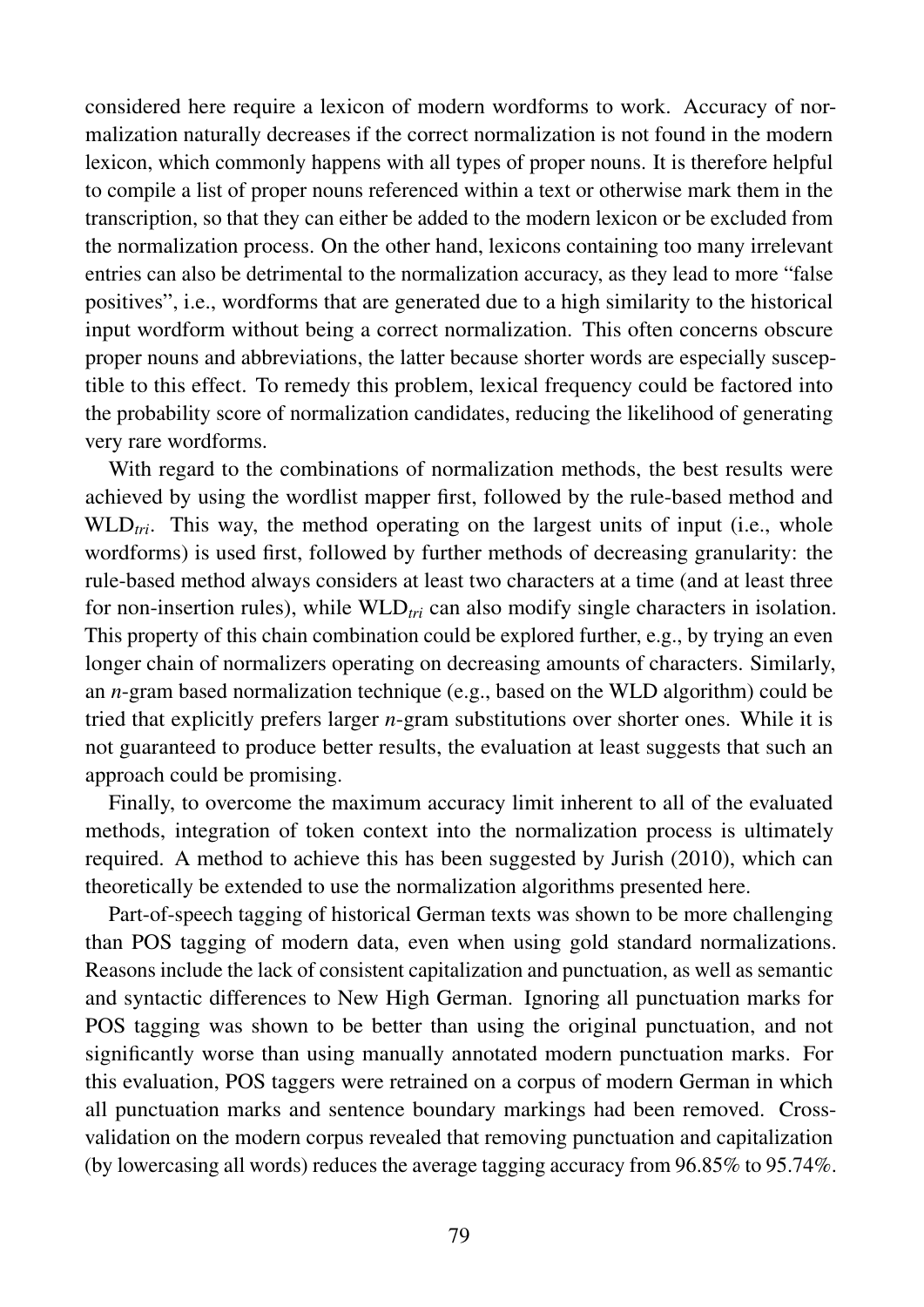Tagging accuracy on the historical text with the lowest baseline increased from 28.65% (using the original data) to 87.16% using the gold standard normalization; with an automatical normalization using the first 500 tokens as training data, a tagging accuracy of 76.27% could be achieved. RFTagger proved to be better in most evaluation scenarios than TreeTagger or MBT, although no experiments with different settings of the taggers have been performed.

Semantic and syntactic peculiarities of Early New High German (ENHG) remain difficult to handle, though. They cannot be learned from modern training corpora, and spelling normalization does not cover these issues, either. For a corpus of Old Spanish, this led Sánchez-Marco et al. (2010) to abandon the normalization approach and use a customized POS tagger instead. Indeed, directly manipulating the suffix handling, lexicon lookup, or syntactic coverage of a tagger could prove to be rewarding for historical data, as some assumptions made by POS taggers that hold true for modern data do not necessarily apply to automatically normalized historical texts. Handling of unknown or infrequent wordforms was shown to be especially problematic in this regard, often leading to incorrect POS tags even for correct normalizations. An ideal solution would probably combine a normalization step to cover frequent spelling variations with a modified POS tagger that is more sensitive to the problem of imperfect data, and/or has been customized to cover specific syntactic or morphological features of ENHG. Additionally, a combination of several POS taggers—similar to the combination of normalization algorithms that was successfully employed—is also conceivable.

In conclusion, using automatic normalization for part-of-speech tagging of historical data was shown to be a viable approach. If a human annotator manually normalizes 500 tokens of a text containing 2,000–5,000 tokens in total, automatic normalization followed by POS tagging achieves a tagging accuracy between 75% and 91% depending on the type and amount of spelling variation found in the text. While this is still considerably worse than tagging on modern data, it can certainly be useful to aid the annotation process of a historical corpus. Furthermore, several improvements both to the normalization and the tagging process are conceivable, making further increases to the accuracy scores appear realistic.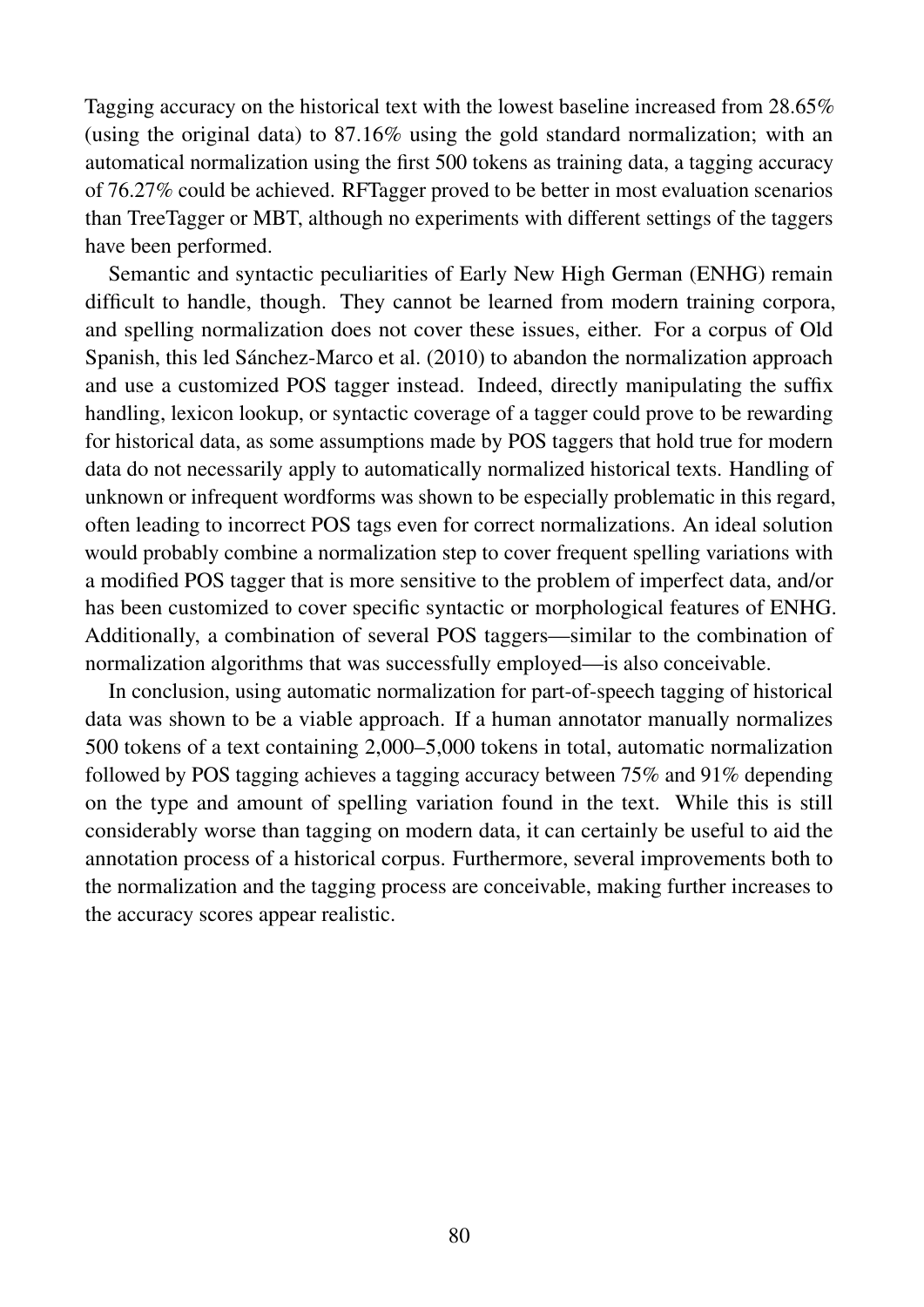## **References**

- Yvonne Adesam, Malin Ahlberg, and Gerlof Bouma. *bokstaffua, bokstaffwa, bokstafwa, bokstaua, bokstawa. . .* Towards lexical link-up for a corpus of Old Swedish. In *Proceedings of the 11th Conference on Natural Language Processing (KONVENS 2012), LThist 2012 workshop*, pages 365–369, Vienna, Austria, 2012.
- Alistair Baron and Paul Rayson. VARD 2: A tool for dealing with spelling variation in historical corpora. In *Proceedings of the Postgraduate Conference in Corpus Linguistics*, 2008.
- Alistair Baron, Paul Rayson, and Dawn Archer. Automatic standardization of spelling for historical text mining. In *Proceedings of Digital Humanities 2009*, Maryland, USA, 2009.
- Werner Besch. Die Rolle Luthers für die deutsche Sprachgeschichte. In Werner Besch, Anne Betten, and Oskar Reichmann, editors, *Sprachgeschichte. Ein Handbuch zur Geschichte der deutschen Sprache und ihrer Erforschung*, pages 1713–1745. de Gruyter, Berlin, New York, 2nd edition, 2000.
- Marcel Bollmann. (Semi-)automatic normalization of historical texts using distance measures and the Norma tool. In *Proceedings of the Second Workshop on Annotation of Corpora for Research in the Humanities (ACRH-2)*, pages 3–12, Lisbon, Portugal, 2012.
- Marcel Bollmann. POS tagging for historical texts with sparse training data. In *Proceedings of the 7th Linguistic Annotation Workshop and Interoperability in Discourse*, pages 11–18, Sofia, Bulgaria, 2013.
- Marcel Bollmann, Florian Petran, and Stefanie Dipper. Rule-Based Normalization of Historical Texts. In *Proceedings of the International Workshop on Language Technologies for Digital Humanities and Cultural Heritage*, pages 34–42, Hissar, Bulgaria, 2011.
- Marcel Bollmann, Stefanie Dipper, Julia Krasselt, and Florian Petran. Manual and semi-automatic normalization of historical spelling – Case studies from Early New High German. In *Proceedings of the 11th Conference on Natural Language Processing (KONVENS 2012), LThist 2012 workshop*, pages 342–350, Vienna, Austria, 2012.
- Sabine Brants, Stefanie Dipper, Silvia Hansen, Wolfgang Lezius, and George Smith. The TIGER treebank. In Erhard Hinrichs and Kiril Simov, editors, *Proceedings of the First Workshop on Treebanks and Linguistic Theories (TLT 2002)*, Sozopol, Bulgaria, 2002.
- Thorsten Brants. TnT a statistical part-of-speech tagger. In *Proceedings of the Sixth Conference on Applied Natural Language Processing (ANLP 2000)*, pages 224–231, Seattle, USA, 2000.
- Kenneth W. Church and Patrick Hanks. Word association norms, mutual information, and lexicography. *Computational Linguistics*, 16(1):22–29, 1990.
- Walter Daelemans, Jakub Zavrel, Peter Berck, and Steven Gillis. MBT: A memory-based part of speech tagger-generator. In *Proceedings of the Fourth Workshop on Very Large Corpora*, pages 14–27, Copenhagen, Denmark, 1996.
- Walter Daelemans, Jakub Zavrel, Antal van den Bosch, and Ko van der Sloot. MBT: Memory-based tagger, version 3.2, reference guide, 2010. URL http://ilk.uvt.nl/downloads/pub/ papers/ilk.1004.pdf.
- Leon Derczynski, Alan Ritter, Sam Clark, and Kalina Bontcheva. Twitter part-of-speech tagging for all: Overcoming sparse and noisy data. In *Proceedings of the ACL Workshop on Recent Advances in Natural Language Processing (RANLP)*, pages 198–206, Hissar, Bulgaria, 2013.
- Stefanie Dipper. POS-tagging of historical language data: First experiments. In *Proceedings of the 10th Conference on Natural Language Processing (KONVENS 2010)*, pages 117–121, Saarbrücken, Germany, 2010.
- Stefanie Dipper and Bettina Schrader. Computing distance and relatedness for medieval text variants from German. In Angelika Storrer, Alexander Geyken, Alexander Siebert, and Kay-Michael Würzner, editors, *Text Resources and Lexical Knowledge. Selected Papers from the 9th Conference on Natural Language Processing (KONVENS-08)*, pages 39–51. Mouton de Gruyter, Berlin, 2008.
- Tomaž Erjavec. The goo300k corpus of historical Slovene. In *Proceedings of the Eighth International Conference on Language Resources and Evaluation (LREC-2012)*, pages 2257–2260, Istanbul,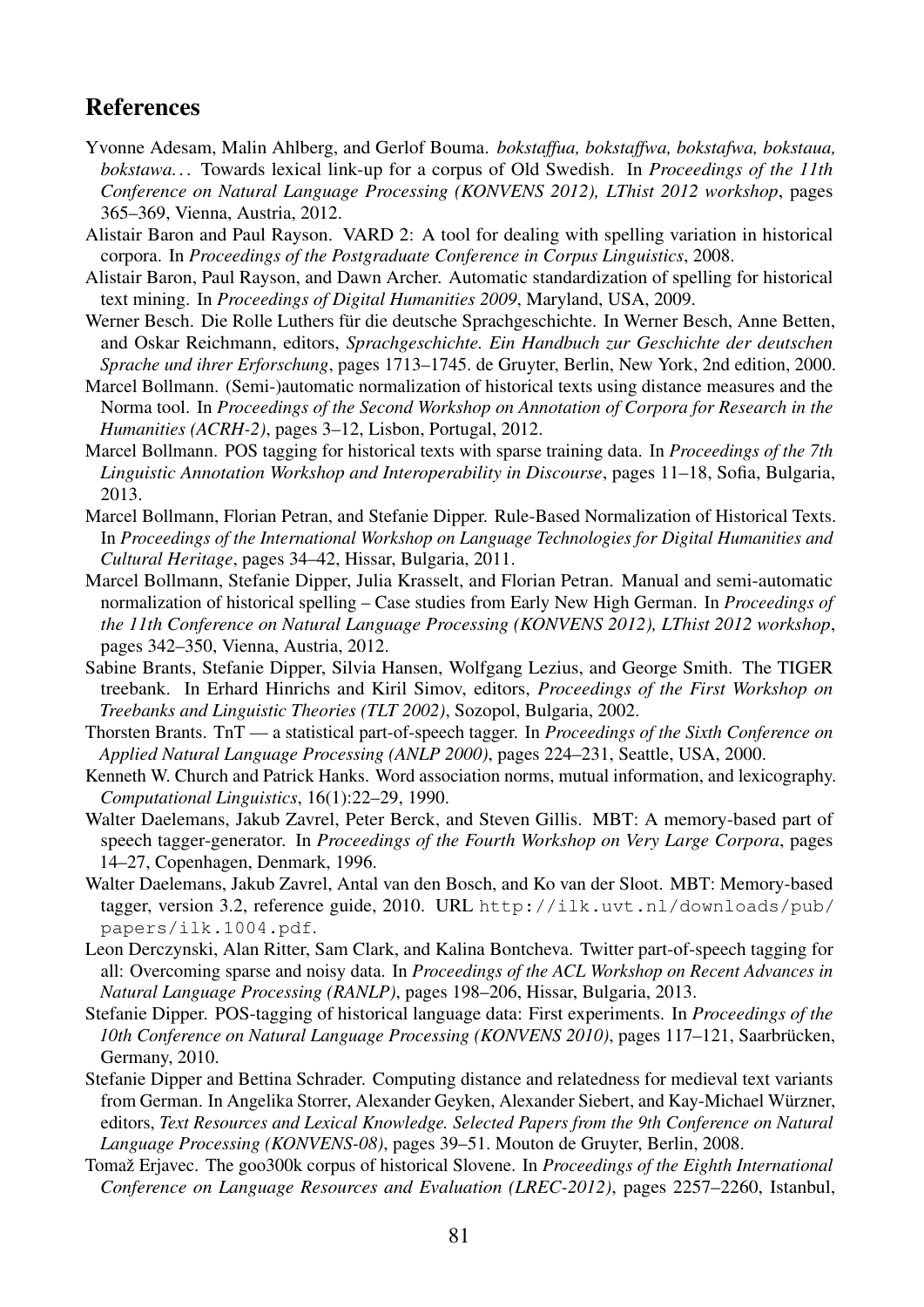Turkey, 2012.

- Andrea Ernst-Gerlach and Norbert Fuhr. Generating search term variants for text collections with historic spellings. In *Proceedings of the 28th European Conference on Information Retrieval Research (ECIR 2006)*. Springer, 2006.
- Andreas W. Hauser and Klaus U. Schulz. Unsupervised learning of edit distance weights for retrieving historical spelling variations. In *Proceedings of the First Workshop on Finite-State Techniques and Approximate Search (FSTAS 2007)*, pages 1–6, Borovets, Bulgaria, 2007.
- Iris Hendrickx and Rita Marquilhas. From old texts to modern spellings: an experiment in automatic normalisation. *Journal for Language Technology and Computational Linguistics (JLCL)*, 26(2): 65–76, 2011.
- Steliana Ivanova and Sandra Kübler. POS tagging for German: How important is the right context? In *Proceedings of the Sixth International Conference on Language Resources and Evaluation (LREC'08)*, pages 994–997, Marrakech, Morocco, 2008.
- Bryan Jurish. More than words: using token context to improve canonicalization of historical German. *Journal for Language Technology and Computational Linguistics*, 25(1):23–39, 2010.
- Sebastian Kempken. *Bewertung historischer und regionaler Schreibvarianten mit Hilfe von Abstandsmaßen*. Diploma thesis, Universität Duisburg-Essen, 2005.
- Vladimir I. Levenshtein. Binary codes capable of correcting deletions, insertions, and reversals. *Soviet Physics Doklady*, 10(8):707–710, 1966.
- Mitchell P. Marcus, Mary Ann Marcinkiewicz, and Beatrice Santorini. Building a large annotated corpus of English: The Penn Treebank. *Computational Linguistics*, 19(2):313–330, 1993.
- Petar Mitankin, Stoyan Mihov, and Klaus U. Schulz. Deciding word neighborhood with universal neighborhood automata. *Theoretical Computer Science*, 412(22):2340–2355, 2011.
- Mehryar Mohri and Richard Sproat. An efficient compiler for weighted rewrite rules. In *Proceedings of the 34th annual meeting of the Association for Computational Linguistics (ACL '96)*, pages 231–238, Santa Cruz, California, USA, 1996.
- Mehryar Mohri, Fernando Pereira, and Michael Riley. The design principles of a weighted finite-state transducer library. *Theoretical Computer Science*, 231(1):17–32, 2000.
- Melanie Neunerdt, Bianka Trevisan, Michael Reyer, and Rudolf Mathar. Part-of-speech tagging for social media texts. In Iryna Gurevych, Chris Biemann, and Torsten Zesch, editors, *Language Processing and Knowledge in the Web*, Lecture Notes in Artificial Intelligence (LNAI), pages 139–150, Heidelberg, 2013. Springer.
- Slav Petrov, Dipanjan Das, and Ryan McDonald. A universal part-of-speech tagset. *ArXiv:1104.2086*, 2011.
- Saša Petrović, Miles Osborne, and Victor Lavrenko. The Edinburgh Twitter Corpus. In *Proceedings of the NAACL HLT 2010 Workshop on Computational Linguistics in a World of Social Media*, pages 25–26, Los Angeles, California, USA, 2010.
- Eva Pettersson, Beáta Megyesi, and Jörg Tiedemann. An SMT approach to automatic annotation of historical text. In *Proceedings of the NODALIDA Workshop on Computational Historical Linguistics*, Oslo, Norway, 2013.
- Jordi Porta, José-Luis Sancho, and Javier Gómez. Edit transducers for spelling variation in Old Spanish. In *Proceedings of the NODALIDA Workshop on Computational Historical Linguistics*, Oslo, Norway, 2013.
- Paul Rayson, Dawn Archer, Alistair Baron, Jonathan Culpeper, and Nicholas Smith. Tagging the bard: Evaluating the accuracy of a modern POS tagger on Early Modern English corpora. In *Proceedings of Corpus Linguistics 2007*, University of Birmingham, UK, 2007.
- Martin Reynaert, Iris Hendrickx, and Rita Marquilhas. Historical spelling normalization. A comparison of two statistical methods: TICCL and VARD2. In *Proceedings of the Second Workshop on Annotation of Corpora for Research in the Humanities (ACRH-2)*, pages 87–98, Lisbon, Portugal, 2012.
- Eric Sven Ristad and Peter N. Yianilos. Learning string edit distance. *IEEE Transactions on Pattern*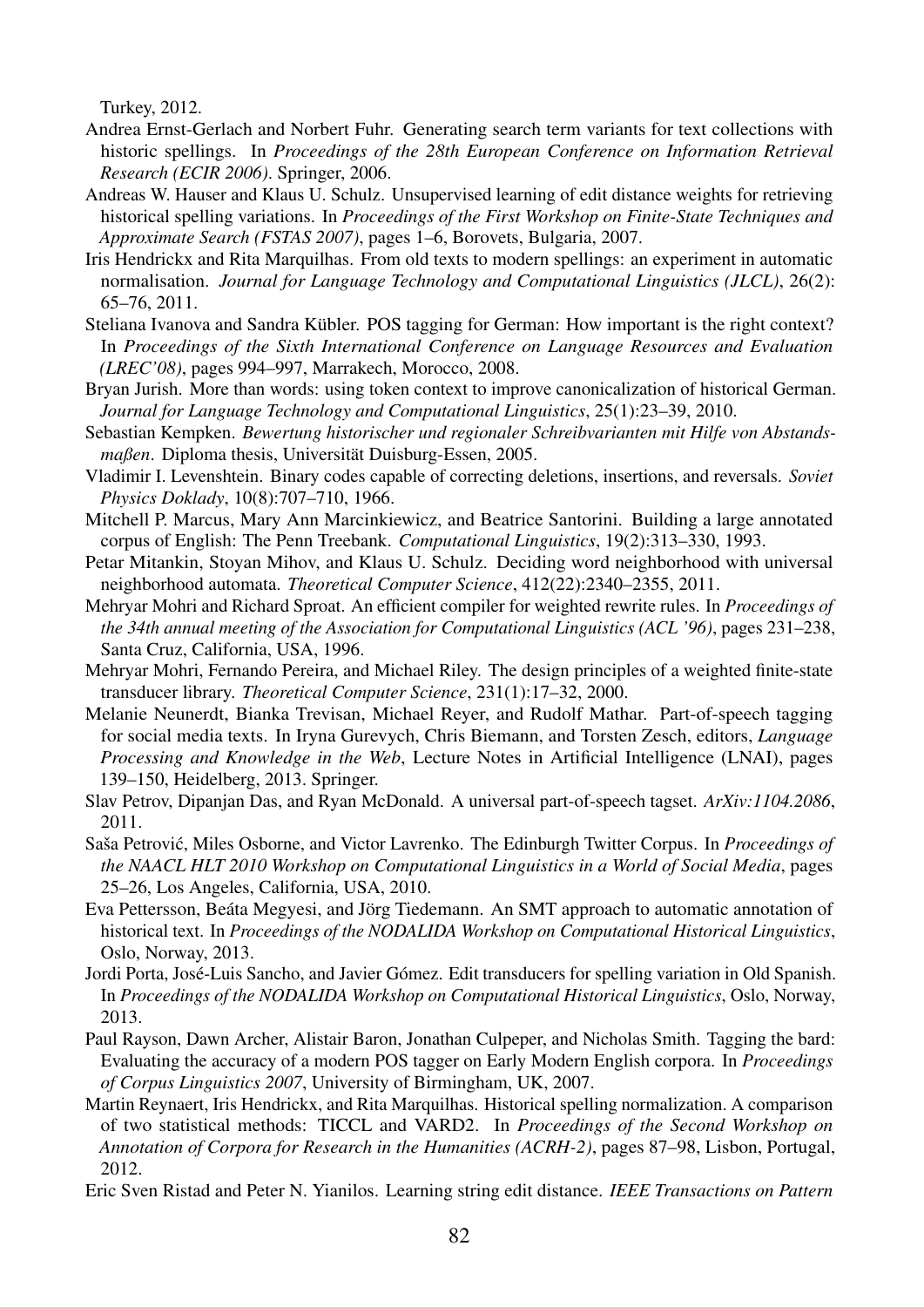*Recognition and Machine Intelligence*, 20(5):522–532, 1998.

- Cristina Sánchez-Marco, Gemma Boleda, Josep Maria Fontana, and Judith Domingo. Annotation and representation of a diachronic corpus of Spanish. In *Proceedings of the Seventh Conference on International Language Resources and Evaluation*, pages 2713–2718, 2010.
- Silke Scheible, Richard J. Whitt, Martin Durrell, and Paul Bennett. A gold standard corpus of Early Modern German. In *Proceedings of the ACL-HLT 2011 Linguistic Annotation Workshop (LAW V)*, pages 124–128, Portland, Oregon, USA, 2011a.
- Silke Scheible, Richard J. Whitt, Martin Durrell, and Paul Bennett. Evaluating an 'off-the-shelf' POS-tagger on Early Modern German text. In *Proceedings of the ACL-HLT 2011 Workshop on Language Technology for Cultural Heritage, Social Sciences, and Humanities (LaTeCH 2011)*, pages 19–23, Portland, Oregon, USA, 2011b.
- Yves Scherrer and Tomaž Erjavec. Modernizing historical Slovene words with character-based SMT. In *Proceedings of the 4th Biennial Workshop on Balto-Slavic Natural Language Processing*, Sofia, Bulgaria, 2013.
- Anne Schiller. Deutsche Flexions- und Kompositionsmorphologie mit PC-KIMMO. In Roland Hausser, editor, *Proceedings of the First Morpholympics*, Tübingen, 1996. Niemeyer.
- Anne Schiller, Simone Teufel, Christine Stöckert, and Christine Thielen. Guidelines für das Tagging deutscher Textcorpora mit STTS, 1999.
- Helmut Schmid. Probabilistic part-of-speech tagging using decision trees. In *Proceedings of the International Conference on New Methods in Language Processing*, Manchester, Great Britain, 1994.
- Helmut Schmid. Improvements in part-of-speech tagging with an application to German. In *Proceedings of the ACL SIGDAT-Workshop*, Dublin, Ireland, 1995.
- Helmut Schmid and Florian Laws. Estimation of conditional probabilities with decision trees and an application to fine-grained POS tagging. In *Proceedings of the 22nd International Conference on Computational Linguistics (COLING '08)*, Manchester, Great Britain, 2008.
- Simone Schultz-Balluff and Stefanie Dipper. St. Anselmi Fragen an Maria Schritte zu einer (digitalen) Erschließung, Auswertung und Edition der gesamten deutschsprachigen Überlieferung (14.–16. Jh.). In Anne Bohnenkamp-Renken, editor, *Medienwandel/Medienwechsel in der Editionswissenschaft*, number 35 in Beihefte zu editio, Berlin/Boston, 2013. de Gruyter.
- Jan Strunk. Information retrieval for languages that lack a fixed orthography. Seminar Paper, Stanford University, 2003. http://www.linguistics.ruhr-uni-bochum.de/~strunk/ LSreport.pdf.
- Felipe Sánchez-Martínez, Isabel Martínez-Sempere, Xavier Ivars-Ribes, and Rafael C. Carrasco. An open diachronic corpus of historical Spanish: annotation criteria and automatic modernisation of spelling. *arXiv:1306.3692v1*, 2013. URL http://arxiv.org/abs/1306.3692v1.
- Heike Telljohann, Erhard Hinrichs, and Sandra Kübler. The Tüba-D/Z Treebank: Annotating German with a Context-Free Backbone. In *Proceedings of the Fourth International Conference on Language Resources and Evaluation (LREC 2004)*, pages 2229–2235, Lisbon, Portugal, 2004.
- Hans van Halteren and Nelleke Oostdijk. Towards identifying normal forms for various word form spellings on Twitter. *Computational Linguistics in the Netherlands*, 2:2–22, 2012.
- Hans van Halteren and Margit Rem. Dealing with orthographic variation in a tagger-lemmatizer for fourteenth century dutch charters. *Language Resources and Evaluation*, 2013. doi: 10.1007/s10579-013-9236-1. URL http://link.springer.com/article/10.1007/ s10579-013-9236-1.
- Justyna Walkowska. Gathering and analysis of a corpus of Polish SMS dialogues. *Challenging Problems of Science. Computer Science. Recent Advanced in Intelligent Information Systems*, pages 145–157, 2009.
- Martijn Wieling, Jelena Prokić, and John Nerbonne. Evaluating the pairwise string alignment of pronunciations. In *Proceedings of the EACL 2009 Workshop on Language Technology and Resources for Cultural Heritage, Social Sciences, Humanities, and Education (LaTeCH – SHELT&R 2009)*,